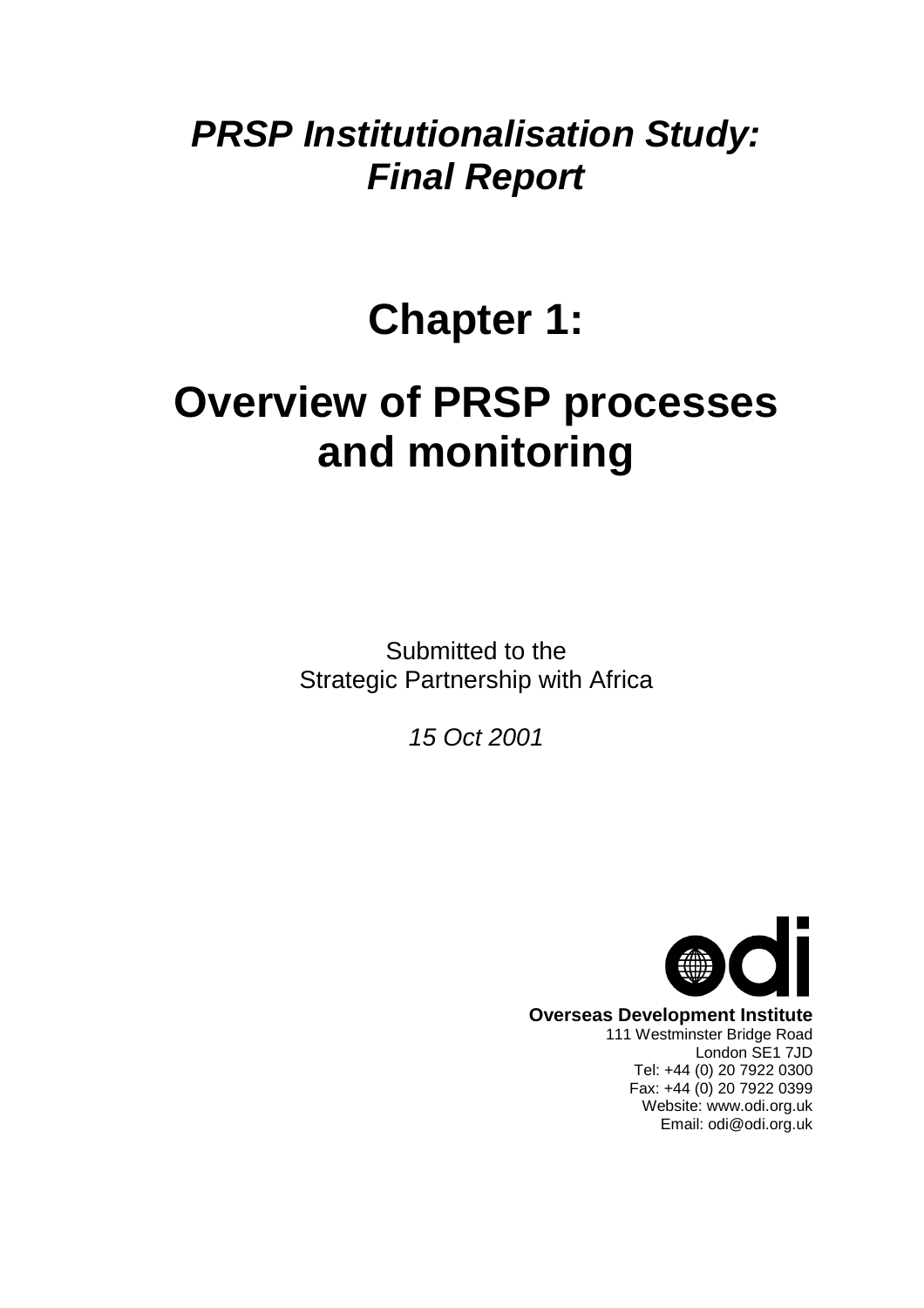This chapter was drafted by David Booth, Overseas Development Institute, London, who coordinated the study. It draws heavily on the work of the country study teams, whose names appear on the title pages of the eight country chapters that constitute the remainder the Final Report.

In addition, I should like to acknowledge the support of John Healey, Mick Foster, Andy Norton, John MacKinnon, Howard White, Andrew Lawson, Jim Gilling and David Hoole, who contributed as resource persons, and the various SPA agency staff who provided further encouragement and guidance, at different stages of the study. Harriet Dudley, Hanne Galteland and Jane Northey provided excellent research assistance and administrative support at ODI, for which the whole team is grateful.

The Overview chapter is in a real sense a collective product. It is intended to reflect as faithfully as possible the evidence and arguments presented in the country studies. It also takes into account the consensus of the synthesis workshops to which most of those mentioned above contributed. However, the responsibility for the final weighing of evidence and formulation of conclusions in the following pages rests with me alone.

This is an independent commissioned study. The SPA and its member organisations should not be held responsible for the accuracy of the information or for the views expressed in any part of the report.

### **Country chapters and study teams**

| Chapter 2 | Institutionalising the PRSP<br>approach in Benin           | by Thomas Bierschenk, Elisabeth<br>Thioléron and Nassirou Bako-Arifari                       |
|-----------|------------------------------------------------------------|----------------------------------------------------------------------------------------------|
| Chapter 3 | Institutionalising the PRSP<br>approach in Ghana           | by Tony Killick and Charles Abugre                                                           |
| Chapter 4 | Institutionalising the PRSP<br>approach in Kenya           | by Lucia Hanmer, Gerrishon Ikiara,<br>Walter Eberlei and Carolyn Abong                       |
| Chapter 5 | Institutionalising the PRSP<br>approach in Malawi          | by Rob Jenkins and Maxton Tsoka                                                              |
| Chapter 6 | Institutionalising the PRSP<br>approach in Mali            | by Idrissa Dante, Jean-François<br>Gautier, Mohamed Ali Marouani and<br><b>Marc Raffinot</b> |
| Chapter 7 | The poverty reduction<br>strategy process in<br>Mozambique | by Hans Falck and Kåre Landfald<br>with Pamela Rebelo                                        |
| Chapter 8 | Institutionalising the PRSP<br>approach in Rwanda          | by Fred Golooba Mutebi, Simon<br><b>Stone and Neil Thin</b>                                  |
| Chapter 9 | Institutionalising the PRSP<br>approach in Tanzania        | by Alison Evans with Erasto Ngalwea                                                          |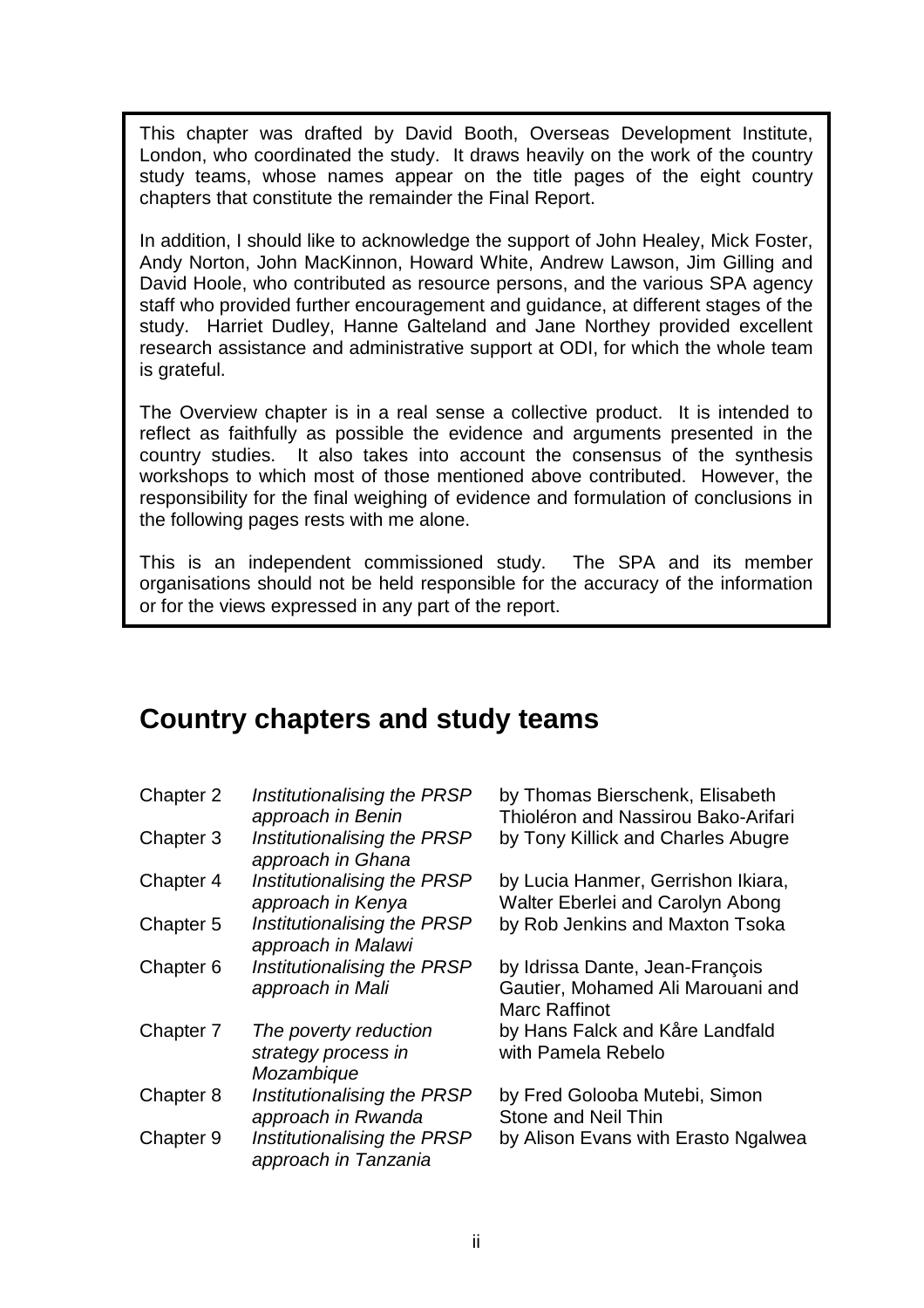### **Contents**

| List of acronyms<br>Summary |                                                                                                                                                                                                                                         | $\vee$<br>vii                                                                   |
|-----------------------------|-----------------------------------------------------------------------------------------------------------------------------------------------------------------------------------------------------------------------------------------|---------------------------------------------------------------------------------|
| 1                           | <b>Introduction</b><br>The nature of the issue<br>Scope of the work<br>What sort of evidence?<br>Arriving at an overview                                                                                                                | $\mathbf{1}$<br>$\mathbf{2}$<br>$\overline{\mathbf{4}}$<br>5<br>$6\phantom{1}6$ |
| $\boldsymbol{2}$            | The country contexts<br>Key institutional features<br>External finance and the aid relationship<br>Previous poverty policies<br>The PRSP in the national conjuncture<br>Summing up                                                      | 8<br>8<br>11<br>13<br>15<br>16                                                  |
| 3                           | The process and the response<br>Stakeholder reactions to the PRSP initiative<br>Government commitment, actions and capacities<br>Shifts in IFI relations and conduct<br>How are donors supporting the process?<br>Summing up            | 18<br>18<br>22<br>26<br>29<br>30                                                |
| 4                           | Potential for institutionalisation 1: PRSPs and public<br>management reforms<br>Changes in public finance management<br>Do PRSPs add value to public management reforms?<br>Donor and IFI behaviour and commitments<br>Summing up       | 32<br>32<br>35<br>36<br>39                                                      |
| 5                           | Potential for institutionalisation 2: towards participatory<br>policy making?<br>PRSP consultation processes: immediate and prospective contributions<br>Key limitations and constraints<br>Summing up                                  | 40<br>40<br>44<br>46                                                            |
| 6                           | <b>Monitoring and information for PRSPs</b><br>Approach to monitoring and suitability of indicators<br>Poverty information: supply and demand<br>Donor roles in information systems<br>Summing up                                       | 47<br>47<br>48<br>51<br>52                                                      |
| $\overline{7}$              | <b>Conclusions and implications</b><br>The basic hypothesis: unpacking the "ownership" factor<br>Are PRSPs making a difference?<br>How does politics matter?<br>What could be done better? Messages for governments, IFIs<br>and donors | 53<br>53<br>57<br>58<br>59                                                      |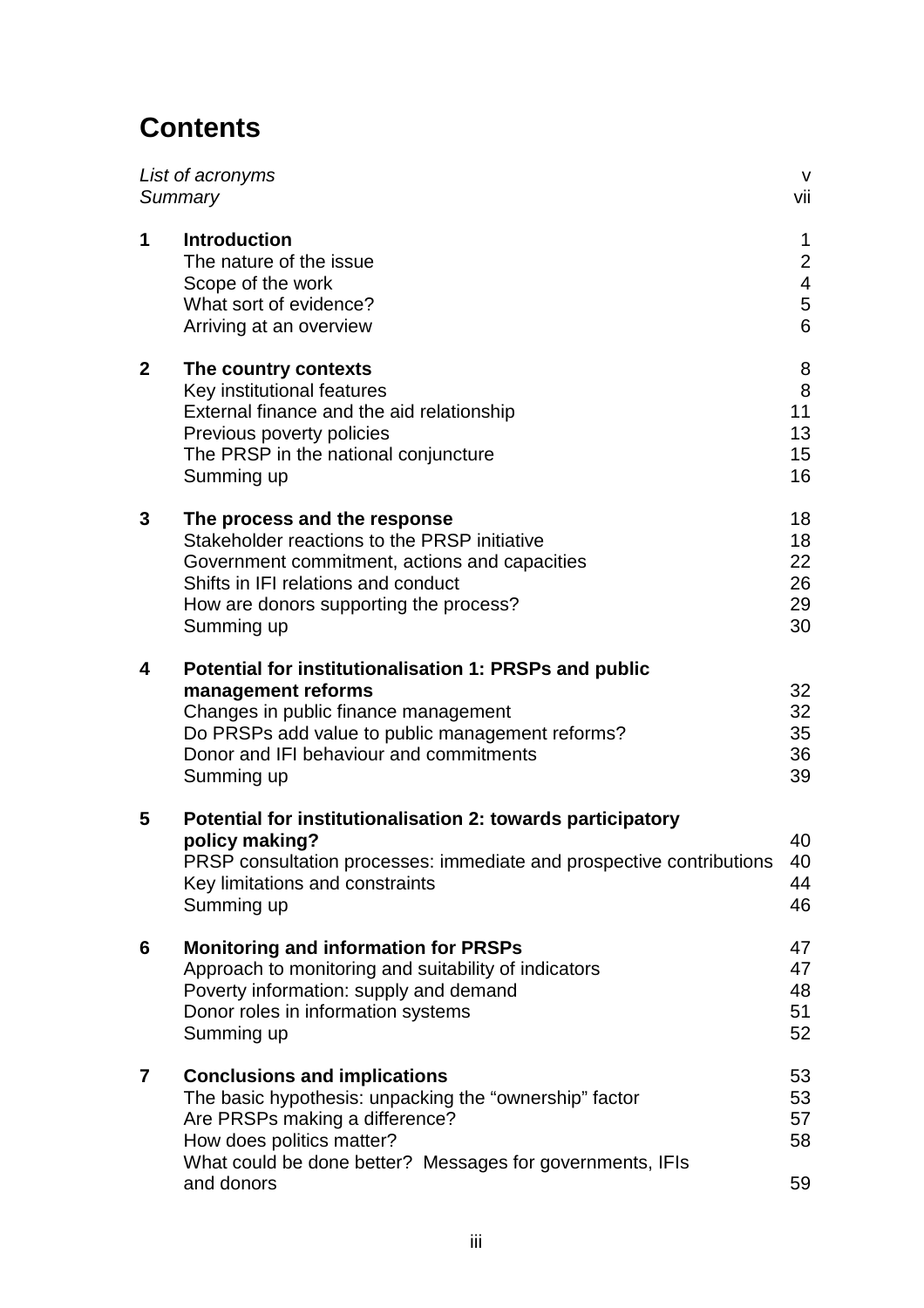| <b>References</b> |                                                  | 62 |
|-------------------|--------------------------------------------------|----|
|                   | Annex 1: Terms of reference                      | 64 |
|                   | <i>Annex 2:</i> Analysis of the country findings | 71 |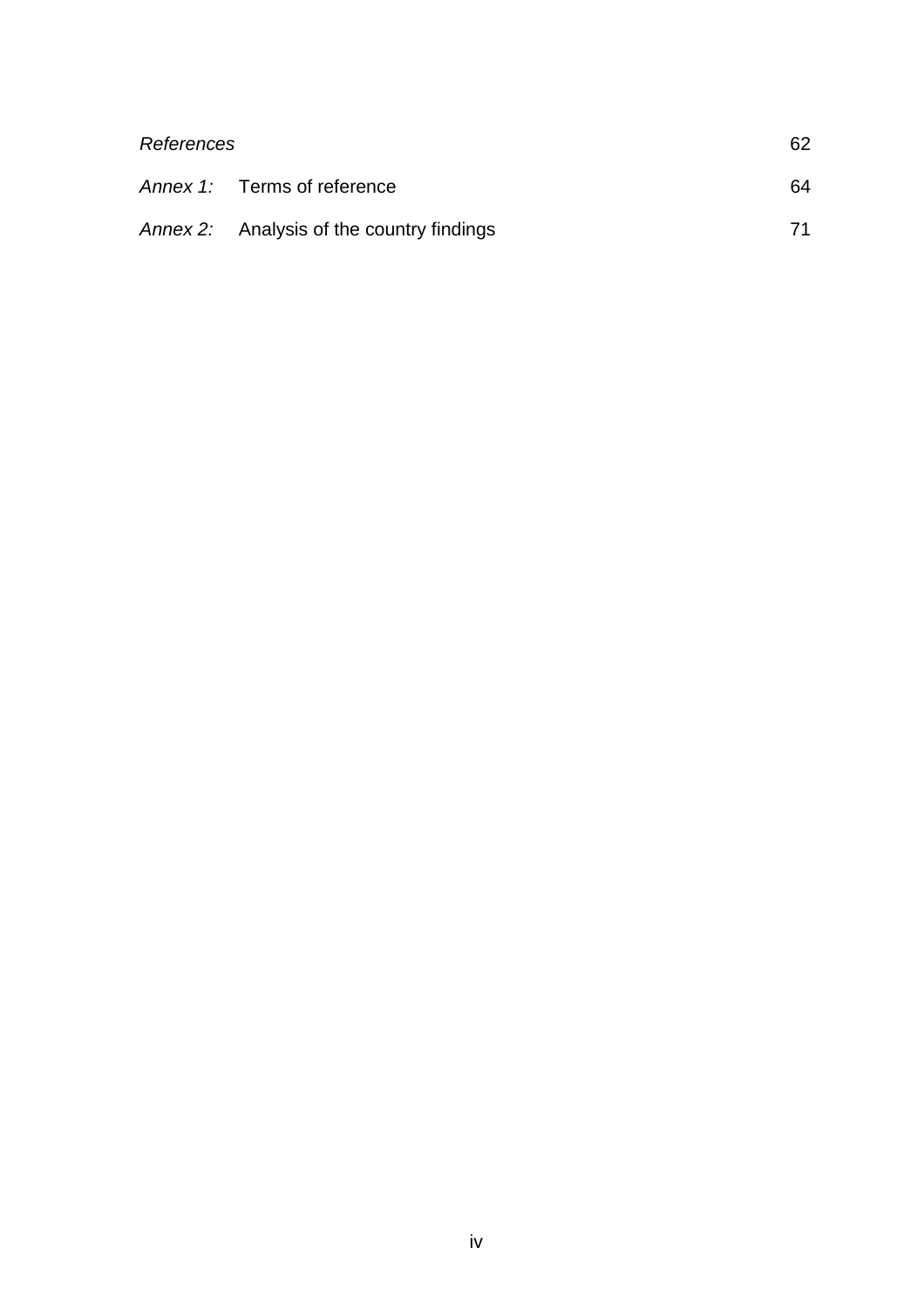### **List of acronyms**

| <b>ACP</b>        | Africa, Caribbean and Pacific (EU development partners)                                    |
|-------------------|--------------------------------------------------------------------------------------------|
| <b>CCM</b>        | Chama cha Mapinduzi (Party of the Revolution, Tanzania)                                    |
| <b>CDF</b>        | <b>Comprehensive Development Framework (World Bank)</b>                                    |
| <b>CSO</b>        | civil-society organisation                                                                 |
| <b>CWIQ</b>       | Core Welfare Indicators Questionnaire                                                      |
| <b>DAC</b>        | Development Assistance Committee (OECD)                                                    |
| <b>DANIDA</b>     | Danish International Development Agency                                                    |
| <b>DFID</b>       | Department for International Development (UK government)                                   |
| DP                | development plan                                                                           |
| ERT               | Economic Recovery Team (Kenya)                                                             |
| <b>GTZ</b>        | Gesellschaft für Technische Zusammenarbeit (German                                         |
|                   | technical assistance)                                                                      |
| GoT               | Government of Tanzania                                                                     |
| <b>HIPC</b>       | Highly Indebted Poor Countries (initiative)                                                |
| HIPC <sub>2</sub> | <b>Enhanced HIPC</b>                                                                       |
| HS                | household survey                                                                           |
| HQ                | headquarters                                                                               |
| <b>IDA</b>        | International Development Association (World Bank                                          |
|                   | concessional finance window)                                                               |
| IFI               | international financial institution (i.e. World Bank and IMF)                              |
| <b>IHS</b>        | <b>Integrated Household Survey</b>                                                         |
| <b>IMF</b>        | <b>International Monetary Fund</b>                                                         |
| <b>INE</b>        | National Statistical Institute (Mozambique)                                                |
| <b>iPRSP</b>      |                                                                                            |
| (i)PRSP           | <b>Interim Poverty Reduction Strategy Paper</b><br><b>iPRSP</b> or PRSP                    |
| <b>JSA</b>        | Joint Staff Assessment (of an (i)PRSP)                                                     |
| <b>MASAF</b>      | <b>Malawi Social Action Fund</b>                                                           |
| <b>MEJN</b>       | <b>Malawi Economic Justice Network</b>                                                     |
| <b>MINECOFIN</b>  |                                                                                            |
| <b>MIS</b>        | Ministry of Finance and Economic Planning (Rwanda)<br><b>Management Information System</b> |
| <b>MoEF</b>       |                                                                                            |
|                   | Ministry of Economy and Finance (Mali)                                                     |
| MoF               | Ministry of Finance (various countries)                                                    |
| <b>MoSD</b>       | Ministry of Social Development (Mali)<br><b>Member of Parliament</b>                       |
| MP                |                                                                                            |
| <b>MPF</b>        | Ministry of Planning and Finance (Mozambique)                                              |
| <b>MTEF</b>       | Medium-Term Expenditure Framework                                                          |
| <b>MTFF</b>       | <b>Medium-Term Fiscal Framework</b>                                                        |
| <b>NDPC</b>       | National Development Planning Commission (Ghana)                                           |
| <b>NEC</b>        | National Economic Council (Malawi)                                                         |
| <b>NGO</b>        | non-governmental organisation                                                              |
| <b>NPP</b>        | New Patriotic Party (Ghana)                                                                |
| <b>NPEP</b>       | National Poverty Eradication Plan (Kenya)                                                  |
| <b>NPRP</b>       | National Poverty Reduction Programme (Rwanda)                                              |
| ODI               | Overseas Development Institute (London)                                                    |
| <b>OECD</b>       | Organisation for Economic Cooperation and Development                                      |
| <b>PAP</b>        | Poverty Alleviation Programme (Malawi)                                                     |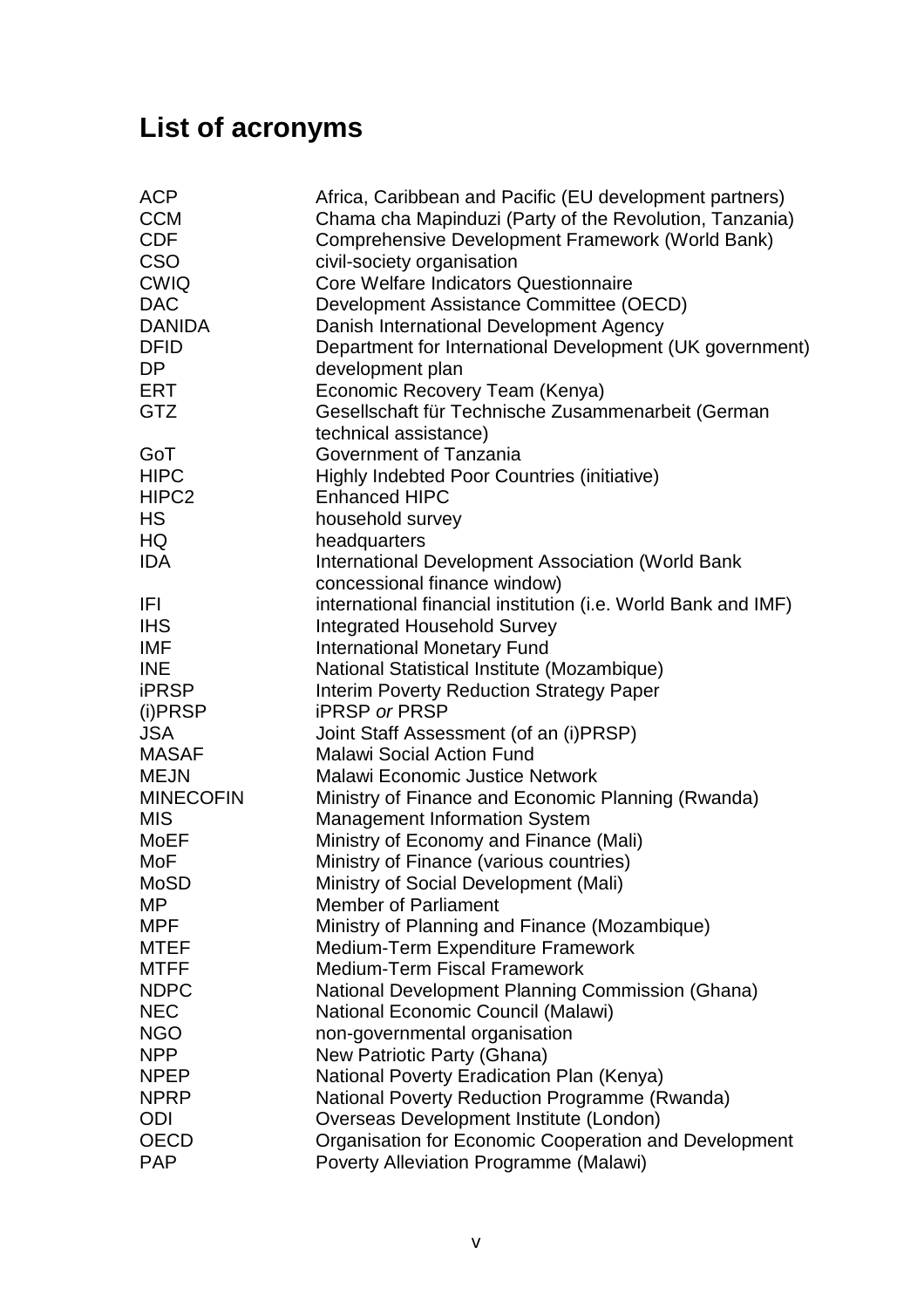| Action Plan for the Reduction of Absolute Poverty<br>(Mozambique) |
|-------------------------------------------------------------------|
| <b>Public Expenditure Review</b>                                  |
| <b>Public Expenditure Reform and Credit (World Bank)</b>          |
| <b>Policy Framework Paper</b>                                     |
| poverty monitoring system                                         |
| participatory poverty assessment                                  |
| Poverty Reduction Budget Support (Tanzania)                       |
| Poverty Reduction and Growth Facility (IMF)                       |
| poverty reduction strategy                                        |
| <b>Poverty Reduction Support Credit (IDA)</b>                     |
| <b>Poverty Reduction Strategy Paper</b>                           |
| Portuguese acronym for CWIQ                                       |
| <b>Qualitative Impact Monitoring</b>                              |
| <b>Structural Adjustment Participatory Review Initiative</b>      |
| Social Dimensions of Adjustment (initiative)                      |
| Stratégie Nationale de Lutte contre la Pauvreté (Mali)            |
| <b>Strategic Partnership with Africa</b>                          |
| Sector-Wide Approach programme                                    |
| <b>Sector Working Group</b>                                       |
| technical assistance                                              |
| Tanzania Assistance Strategy                                      |
| terms of reference                                                |
| <b>Thematic Working Group</b>                                     |
| <b>United Nations</b>                                             |
| United Nations' Development Programme                             |
| United States Agency for International Development                |
| <b>Vice-President's Office</b>                                    |
|                                                                   |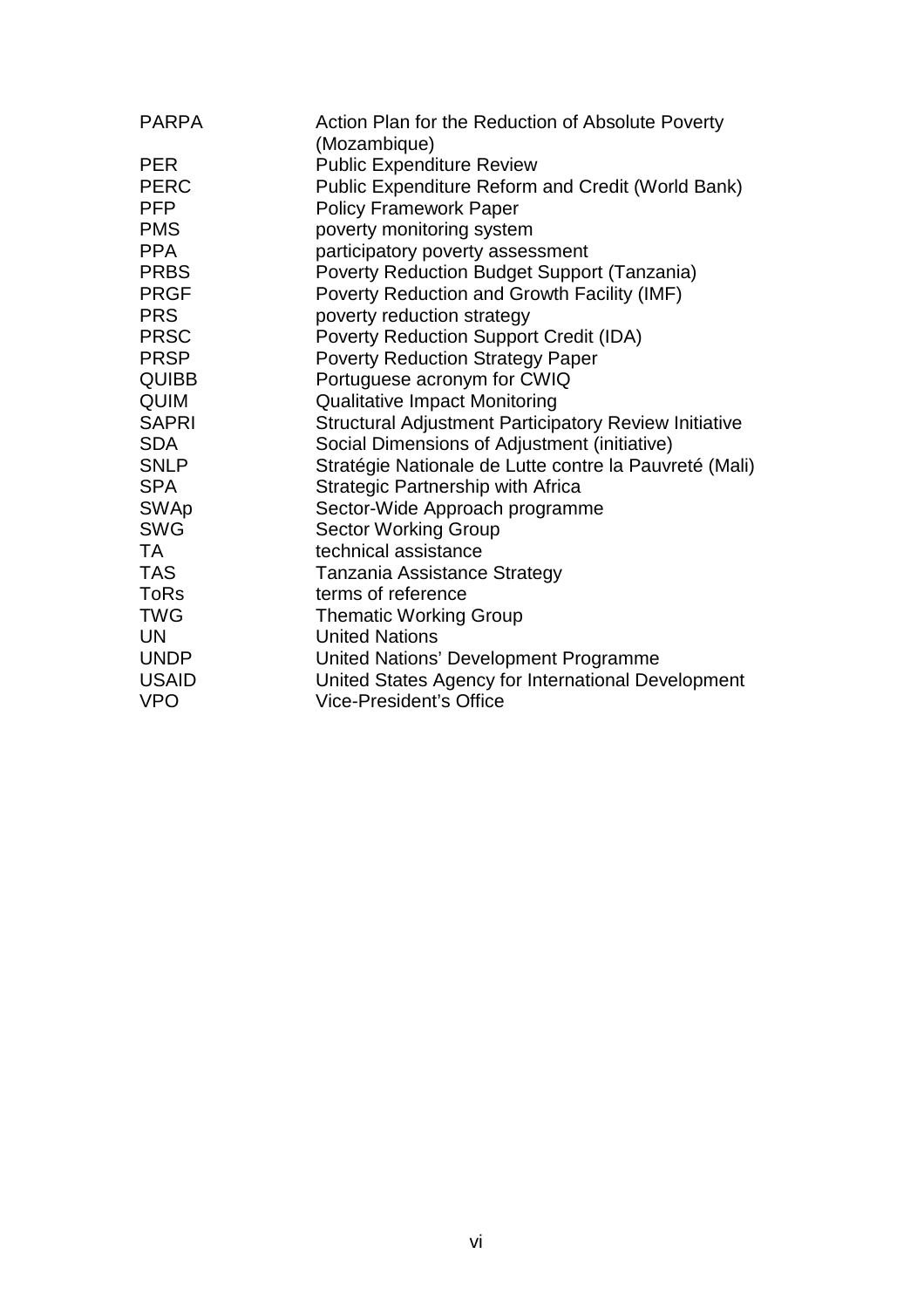### **Summary**

This is the final report of a study of early experience with Poverty Reduction Strategy Papers (PRSPs) commissioned by the Strategic Partnership with Africa and carried out by an international team of consultants coordinated by ODI, London. As well as this Overview, the report includes eight country chapters that analyses experience from Benin, Ghana, Kenya, Malawi, Mali, Mozambique, Rwanda and Tanzania.

#### *The nature of the issues and the evidence*

The PRSP initiative is considered to be potentially at least a non-trivial change in the way international support to poverty reduction is delivered. However, this is based not on a naïve renewal of belief in rational planning but a sober assessment of the failure of previous frameworks for concessional lending and aid. Traditional IMF and World Bank conditionalities have been associated with a low level of national ownership of poverty-reduction efforts, which has reduced their effectiveness and sustainability. This suggests the hypothesis that a "process conditionality" in which recipient governments are expected to follow certain procedural steps, rather than accept specific policies, might work where other forms have not.

The study is inductive and exploratory. It does not attempt a test of the above hypothesis but investigates the conditions under which it might be testable, and how it ought to be refined. Three main aspects of the PRSP processes are explored:

- $\Box$  the attitudes, plans and commitments of stakeholders at the country level;
- $\Box$  the institutional changes that are being introduced and the prospects for further institutionalisation of the PRSP approach;
- $\Box$  the development of monitoring and information systems.

The country studies are based on wide-ranging stakeholder and key-informant interviews and documentary analysis, carried out in two stages, in late 2000 and the second or third quarter of 2001. The focus is on assessing PRSP processes, not on the quality of the resulting plans and documents, although this aspect is given some attention. Key observations and arguments from the country chapters are brought together in the analytical matrix appended to this chapter, which in turn provides the structure for the Overview.

#### *The country contexts*

In several ways, it seems essential to bear in mind the kind of context into which the PRSP initiative has been placed in the countries covered by the study. Section 2 of the report is devoted to this topic. Key country features that are identified include semi-democratised political systems, fragmented policy processes, and the way the aid relationship and typical modalities of aid delivery interact with these. It is suggested that the PRSP process has the potential to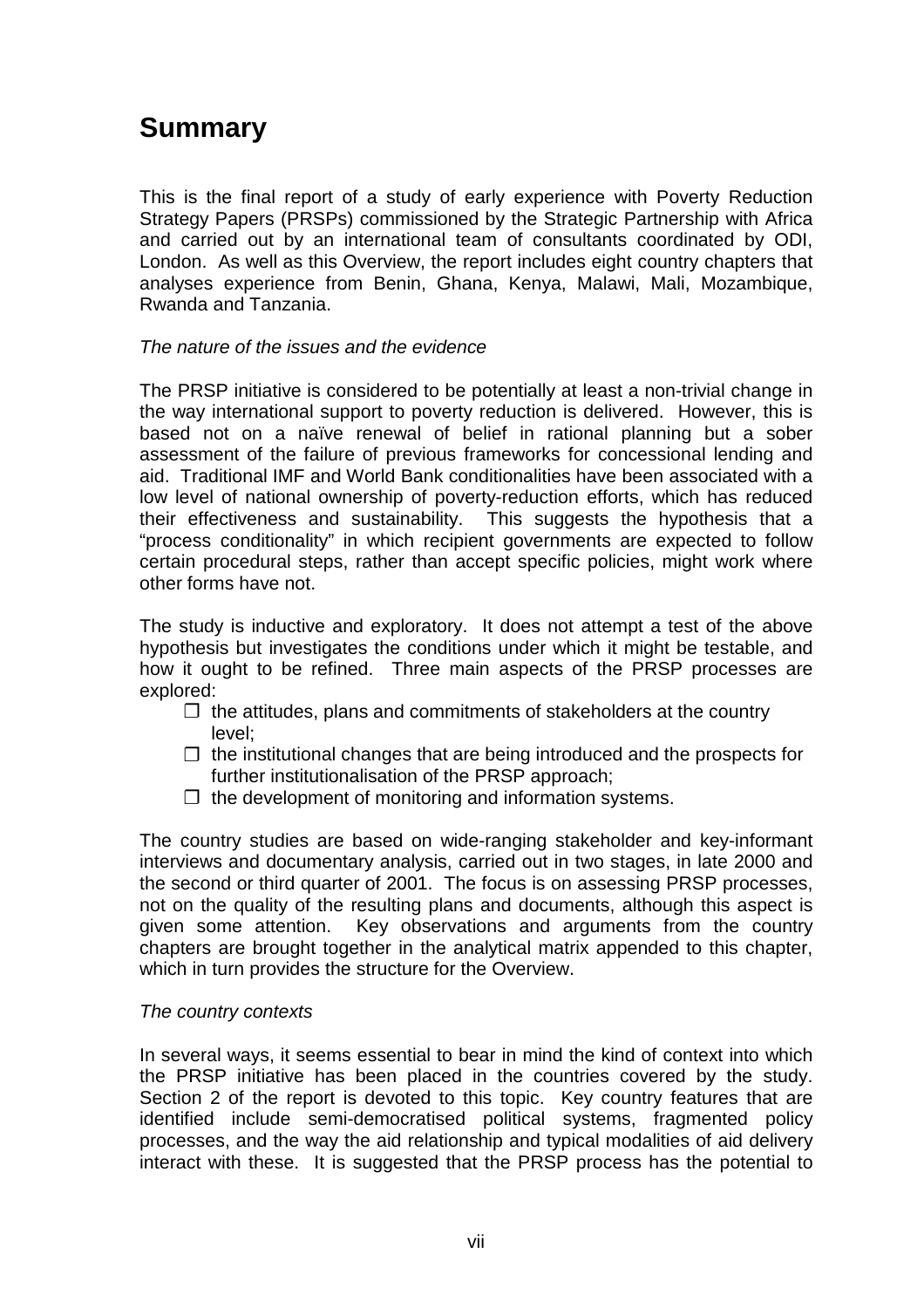change some of these relationships. However, they also set limits to what can reasonably be expected of the initiative, and could easily overwhelm it.

Another relevant contextual factor is the nature of previous anti-poverty programmes and policies in the countries. While previous efforts have tended to be project-oriented, with a weak transformative vocation, some of them elicited significant national commitment. This affected the way the PRSP was initially received in some countries. National political conjunctures, too, have affected the timing and other aspects of the PRSP experience across countries.

#### *The process and the response*

Section 3 of the report reviews stakeholder responses to the PRSP initiative. Among national stakeholders, responses have become more homogeneous since the initial "scoping" stage of the study, as initial upsets reflecting previous histories have been overtaken by the dynamics and demands of full-PRSP preparation. Knowledge about PRSPs is not as narrowly spread as it was to start with, but in most countries it still does not extend across the whole of government or into local government.

Understanding of what is potentially involved in the PRSP initiative is characterised by significant gaps – e.g. it is not generally appreciated that there are HIPC2 triggers, as well as PRGF benchmarks, running in some sense parallel to the PRSP process. There are also some legitimate queries about what this implies for the validity of a country strategy process. While national observers doubt that changes in the scale of external conditionality are on the immediate agenda, they are not highly conscious of the degree to which this matter lies in their own hands.

Doubts persist about the level and nature of governments' commitments to the PRSP process. But government actions have been substantial and display a significant pattern. Already PRSPs have wrought significant change, by bringing poverty reduction into the mainstream of the policy process, out of the socialsector ghetto and into the same institutional home as the budget and the management of public expenditure.

The arrangements for PRSP drafting have had a somewhat mixed record to date. While in some countries means of easing the strains placed on government capacity by the PRSP exercise have been successfully exploited, the reviewprocess overload has been increasing and needs attention.

The report distinguishes issues of style and substance in assessing changes in IFI conduct. It is only the former that seem likely to change in the near future, with the effect that there will inevitably be tensions between PRSP drafting efforts and commitments that governments have already entered into with the IFIs. However, further changes in style should be expected, including whatever is necessary to ensure that government commitments do not remain secret. It is suggested that more openness would encourage synergies between external conditionality and domestic accountability.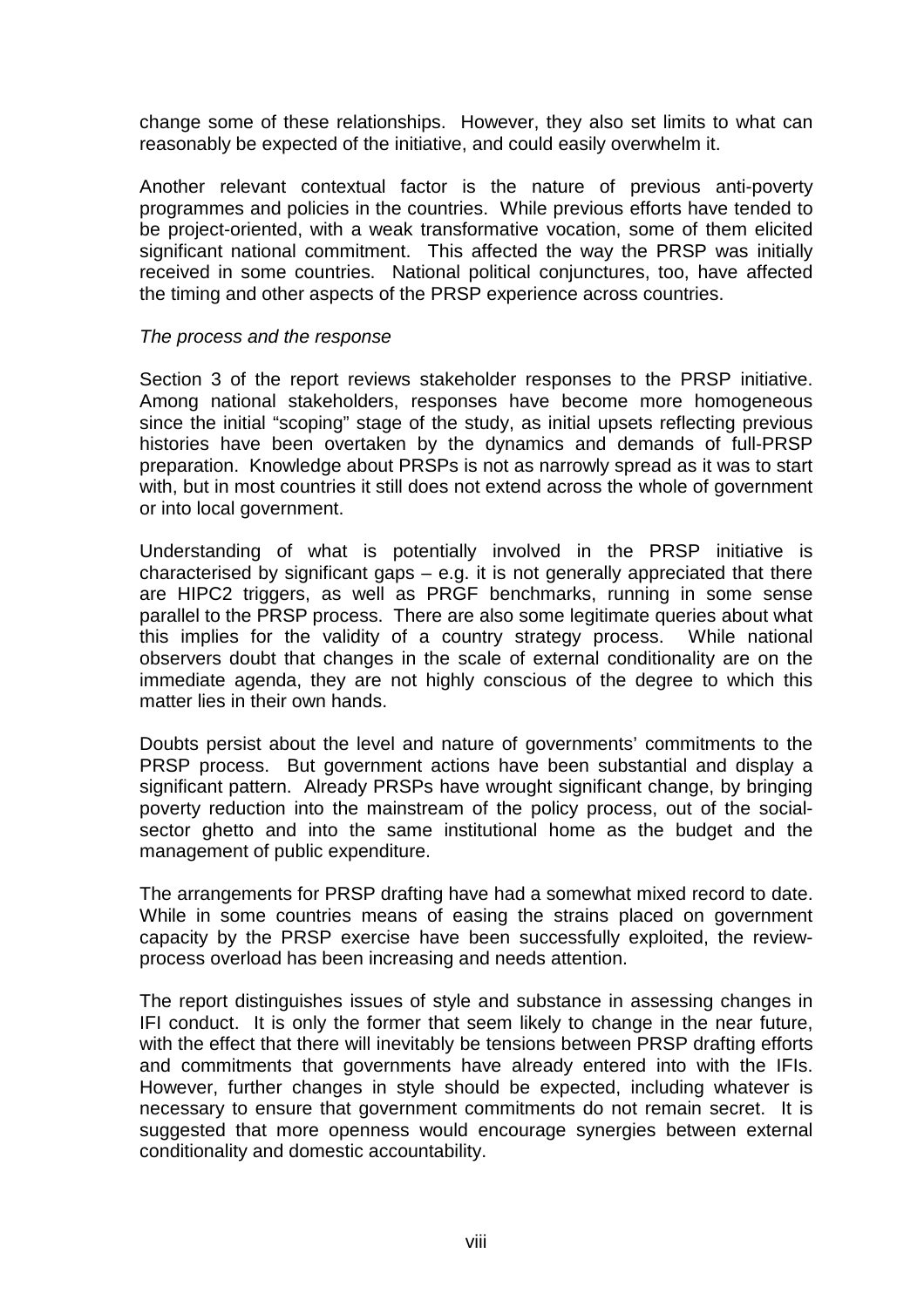Donors have been supporting PRSP processes on a suitable scale. But the modalities of this support are innovative and well coordinated only in some cases.

#### *The potential for institutionalisation*

The degree to which countries have advanced down the road of publicmanagement reform, especially in regard to public-expenditure management, makes a critical difference to the way the PRSP initiative is received, and the likely impacts in the immediate future. Set-backs with budget reform and MTEFs are among the main obstacles to making current PRSPs implementable. Synergies between PRSPs and MTEF processes are notable. In all cases, PRSPs seem to add value, both by boosting the other reforms on which they depend, and by opening new spaces for policy debate.

Meanwhile, donors and IFIs are continuing to take different views as to the preconditions for moving away from project assistance and towards forms of programme support linked to PRSPs. Some, however, are accepting that a measure of risk-taking is necessary if a virtuous circle of change is to be substituted for the recognised weaknesses in the current aid relationship.

The study started its assessment of participatory policy making around PRSPs with the expectation that second-round effects would be a great deal more significant than immediate achievements. The country evidence seems to confirm that expectation, while also providing at least one example of a consultation exercise that was itself quite beneficial. The observed bias towards NGOs, as opposed to political and civil society in the broader sense, is easier to explain and justify in some cases than in others. In all cases, this would seem to call for some further consideration, especially where parliaments and their committees are concerned. More active relations between parliamentarians and the new, advocacy-oriented NGOs are to be expected and encouraged.

On the evidence so far, PRSP consultations can contribute some things to better policy. However, if they are going to come up with sound, hard-hitting policies and programmes, PRSP processes are going to need to establish a different sort of relationship between the technical and the consultative aspects while also making the latter more inclusive.

#### *Monitoring and information for PRSPs*

The penultimate section of the report reviews monitoring and information issues. It explains the limited progress that has been made in this area so far, and the issues that need to be considered in the future. Currently, monitoring proposals reflect the main weakness in the strategies themselves, that of being unduly focused on the final objectives and not enough on how they are going to be reached. Supply of information from household surveys and other sources is set to improve, but with a bias towards the measurement of final outcomes or impacts, rather than the intermediate outcomes that are critical to implementation-tracking and policy improvement.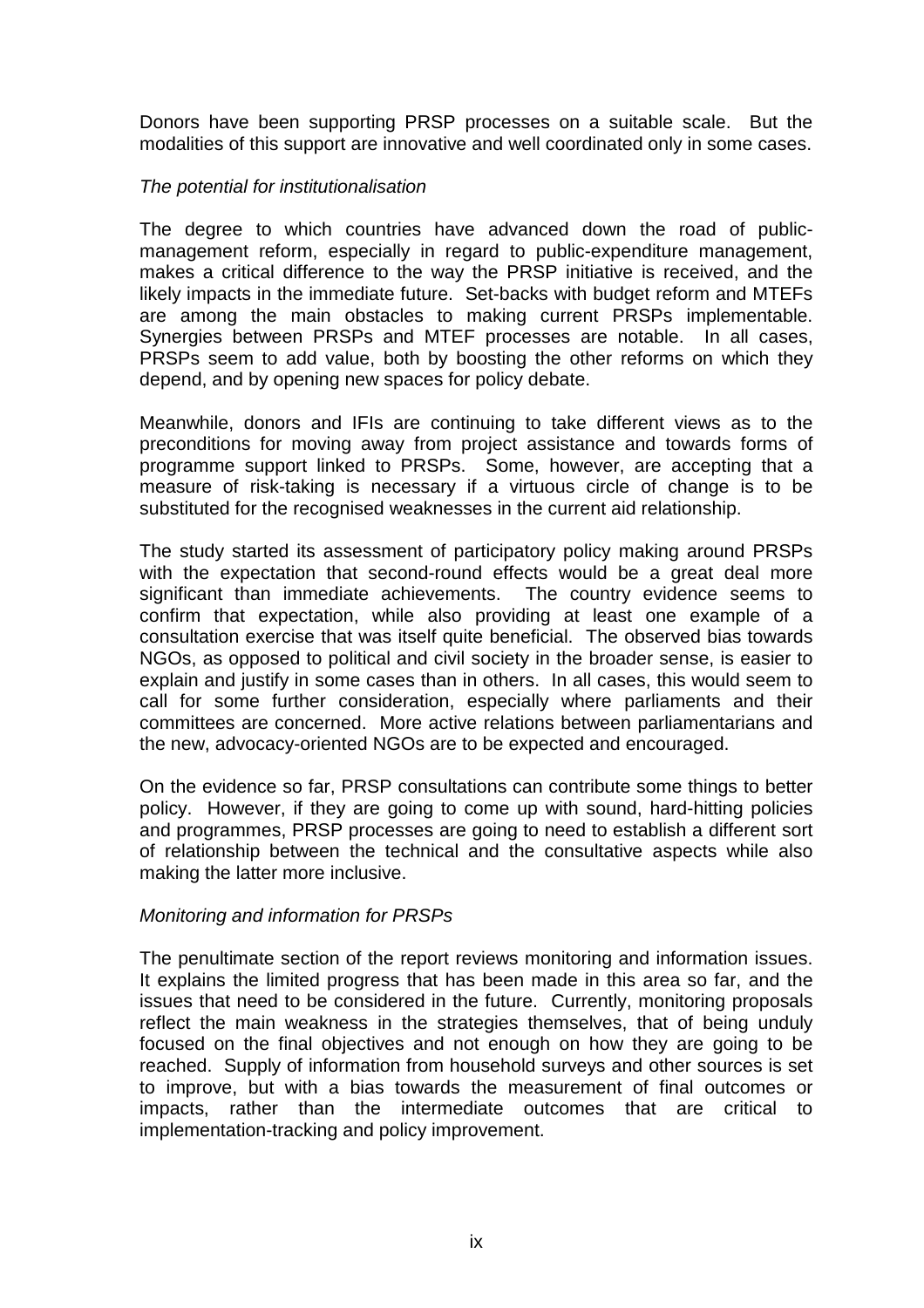The chronic weakness of domestic demand for poverty information will only be overcome when proposed public-management reforms take effect. But imaginative interim measures could result in information becoming more available, in more accessible forms, and with greater efforts to generate the understanding of poverty-reduction processes that is lacking.

Among the different institutional models currently being tried, those that concentrate the coordinating responsibility close to the locus of decision-making about resources seem preferable. In all cases, there is a crucial ongoing role for the non-governmental stakeholders that have been involved in PRSP design, and for well-delivered donor support.

#### *Conclusions and implications*

In its final section, the report returns to the process-conditionality hypothesis and also asks more broadly: are PRSPs making a difference? It goes on to develop the theme that "politics matters", and assembles some messages for governments, IFIs and donors, on ways in which the PRSP process might be organised or supported better.

The country experience suggests that  $-$  if national ownership is seen as having five distinct dimensions – four of these are clearly important in relation to ownership of PRSP processes. Where the initiative comes from does not seem decisive. The political dimension – support of the top leadership as demonstrated by dramatic, up-front actions – is the one that is most likely to be missing at present; but even technocratic commitment is narrowly-based and a source of worry. The dimension of "institutionalisation within the policy system" seems critical, as evidenced by the findings on budget reform, MTEFs and PRSPs.

With those qualifications, the hypothesis that the new approach of the IFIs could result in greater national ownership, and then in better implementation of antipoverty policies, remains plausible. On the other hand, there remains the possibility that PRSPs will be so weak analytically that effectiveness remains low.

Are PRSP processes making a difference? It is necessary to have realistic expectations in making this judgement. With the exception of just one of the countries, however, it does seem that there have already been gains in terms of the mainstreaming of poverty-reduction objectives. These are more striking where complementary changes in public management have made good headway, but where they have not, PRSPs seem to have directed renewed attention to the sources of these problems. In any case, they have helped to open up policy debates and bring new actors into them.

The PRSP experiment will only work through national political systems, and not by by-passing them. The country chapters agree on this point. It has the implication that PRSP processes may at various times be blown off course in fairly major ways by political developments (although the reverse is also possible). This means that those engaged with the process may on occasion have to bide their time and look to the longer term.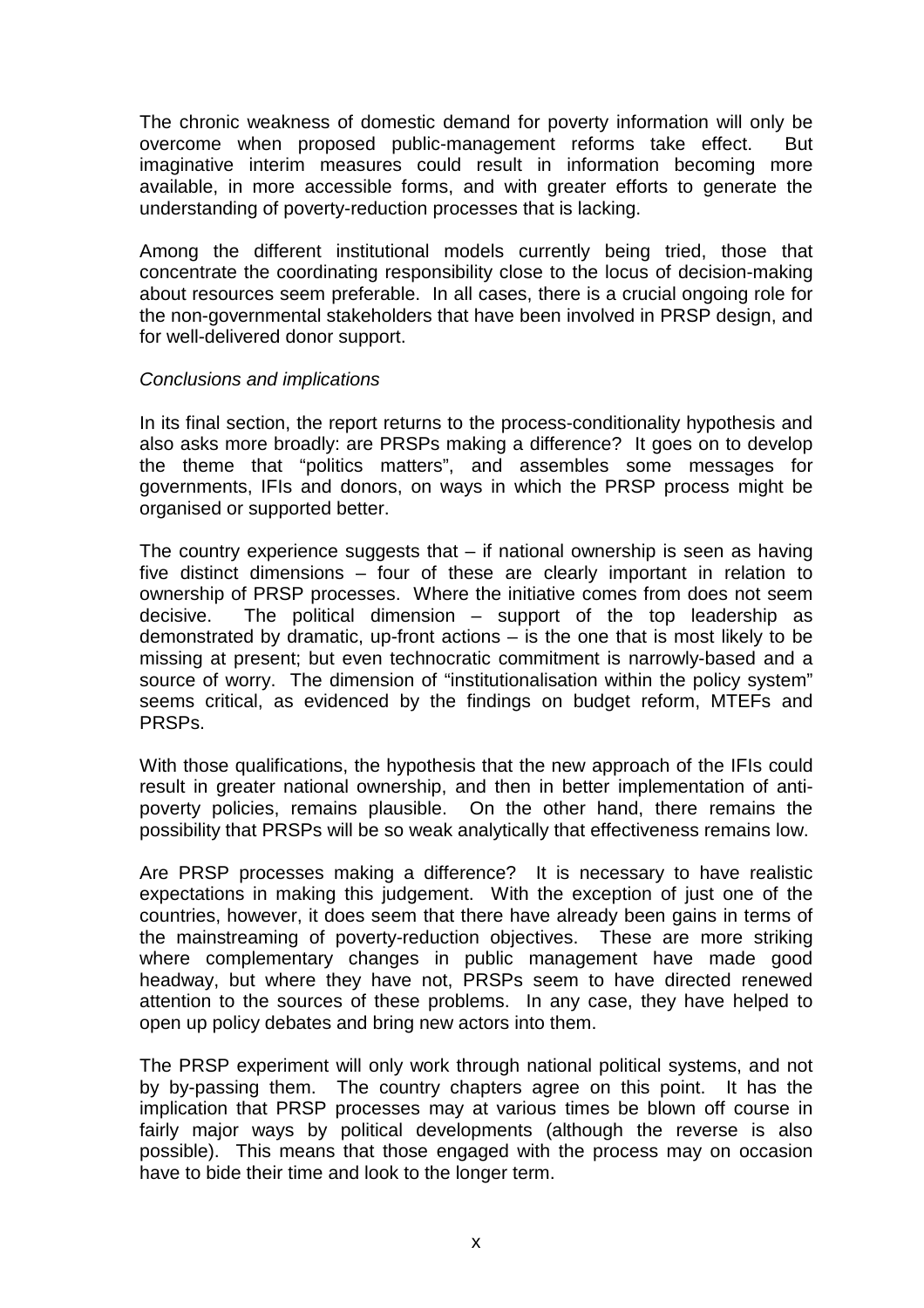The need to manage expectations about PRSPs, and not to demand major changes in a short space of time, is the report's most important message for all concerned. In addition, two particular action issues are drawn to the attention of each of the main groups of players.

*For governments:* 1) Do not place responsibility for the PRSP in an enclave that is likely to lack the authority to involve and command the attention of the rest of government, and do consider bringing parliament into the PRSP discussion at an early stage. 2) As soon as practical, take a hard look at the quality of the thinking behind the PRSP: does it have the characteristics it needs, if it is to begin to displace and make redundant externally-imposed disbursement conditions and performance benchmarks?

*For IFIs:* 1) Take a serious look at merging review processes or taking other steps that would reduce the growing burden on national officials. 2) Review the rules that currently govern the publication and dissemination of information about HIPC2, PRGF and PRSC agreements in-country, taking into account both the damage that can be done by "secret agreements", and the possible synergies between external conditionality and greater domestic accountability.

*For donors:* 1) Look at whether support to country PRSP processes has been well-directed from the point of view of enhancing participatory policy-making for poverty reduction in the medium and long terms: consider a broader approach to civil and political society, and avoid "instrumentalism". 2) Without being any less careful and selective about choice of aid-delivery instruments, do not miss opportunities to strengthen virtuous circles of change arising out of PRSP processes in particular countries: be prepared to take some risks.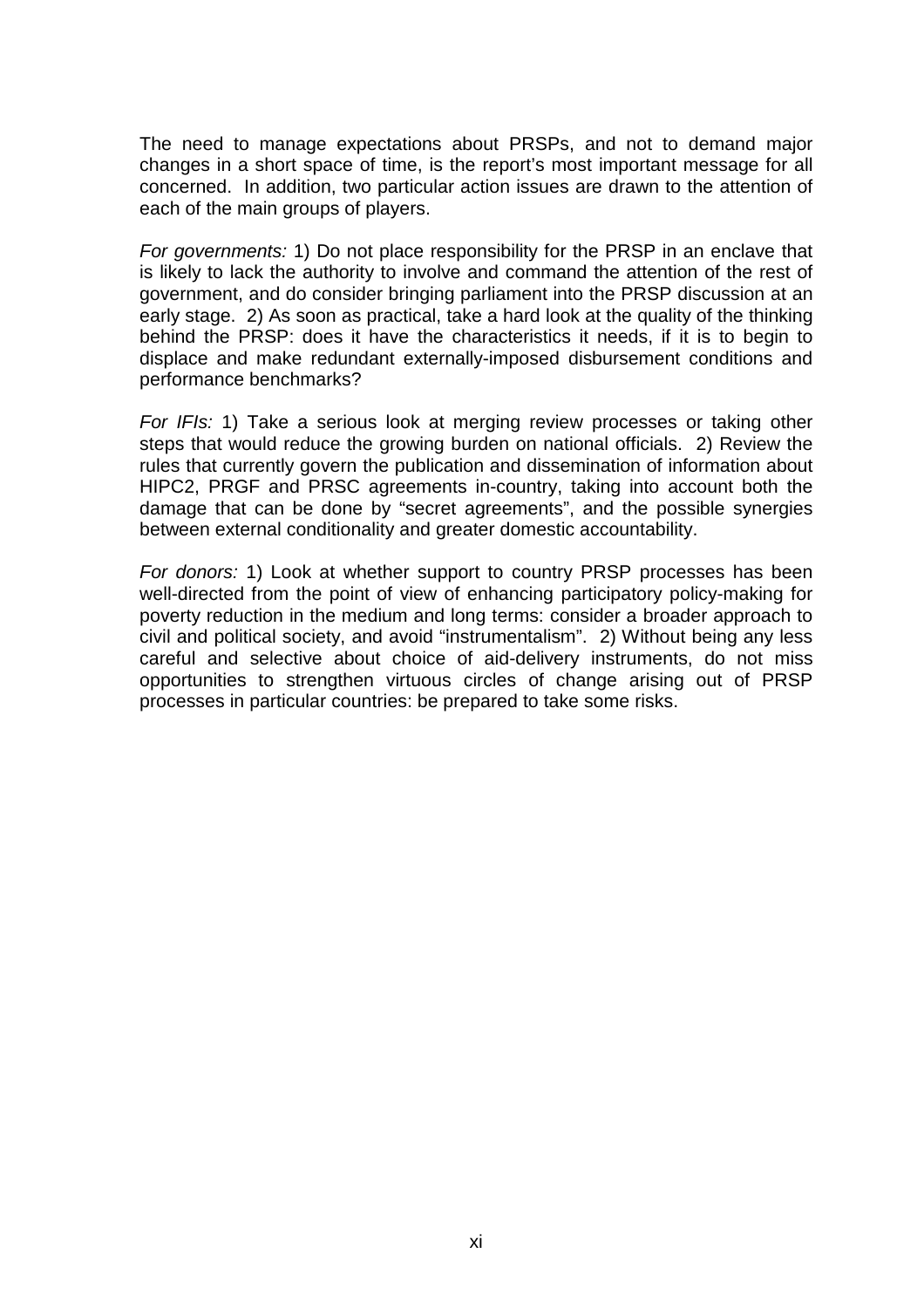## **1 Introduction**

Are PRSPs making a difference? This study aims to explore that question, assessing the initial evidence on the subject from eight African countries.

We start from the belief that the PRSP initiative represents, at least potentially, a non-trivial change in the way international support to poverty-reduction in developing countries is framed and delivered. We do not assume that this is a claim that is easily tested, or indeed that the outcome is already settled. But we think it is time to assess the range likely results in some of the poorest African countries, settle on the likely timescale of significant changes in practice and identify the main factors that could affect make a difference in the meantime.

Introduced in 1999 as a device to help ensure the proper use of debt relief under the enhanced HIPC facility (HIPC2), the preparation Poverty Reduction Strategy Papers has since assumed wider significance. The PRSP initiative stems from, and is in turn helping to shape, notable shifts in the policy thinking of the International Monetary Fund and World Bank, prompting debates about changing more fundamentally the way those organisations do business. Interim and full PRSPs have taken the place of the former Policy Framework Papers as the required statement of recipient government objectives for the purposes of adjustment lending by the IMF and World Bank credits through IDA. Both institutions have introduced new lending instruments designed to be more in tune with PRSP thinking (the IMF's Poverty Reduction and Growth Facility – PRGF, and the Bank's Poverty Reduction Support Credit – PRSC).

PRSPs pose a substantial challenge to bilateral and multilateral developmentcooperation agencies too. The PRSP initiative provides an opportunity for addressing some of the most notorious contradictions and dilemmas of development aid. It could be the solution, in particular, to the chronic tendency of much aid for poverty reduction to undermine the conditions of its own success, by weakening the capacities of governments and other national institutions to act for themselves.

There is a distinct possibility, therefore, that PRSPs will have a greater impact on development practice and outcomes than the debt relief with which they have been associated until now. In other words, HIPC2 may pass into history mainly as the occasion when PRSPs were born.

These are strong claims. Understanding how they can be justified calls for clarity about the situation out of which the PRSP initiative arose, and the kind of challenge it represents. Contrary to some superficial appreciations of the initiative, it does not arise from a naïve assessment of the past and present obstacles to effective poverty reduction in aid-dependent countries. Nor does it imply a renewal of faith in the simple efficacy of "strategic" thinking and its incorporation in official policy documents.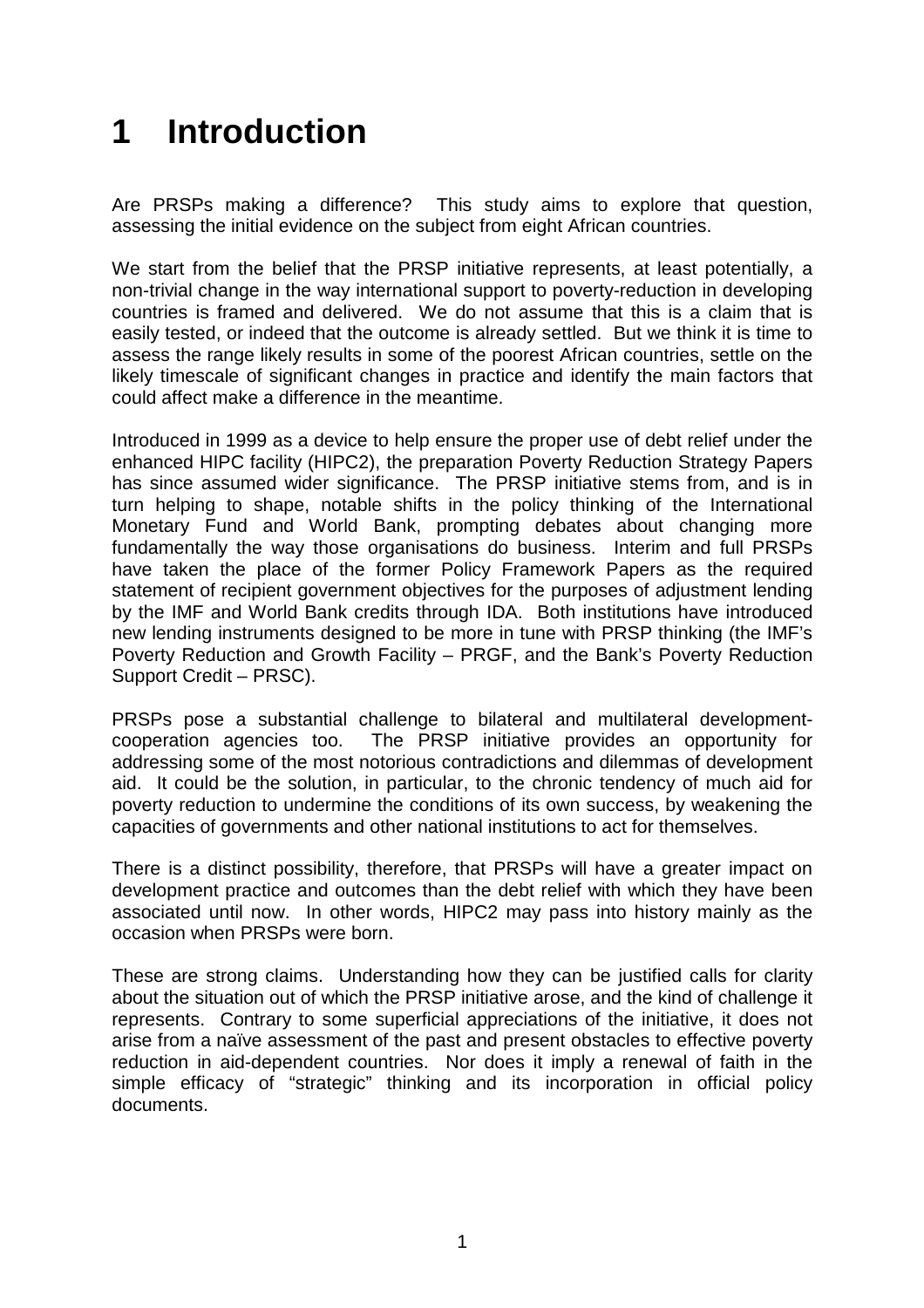#### **The nature of the issue**

The phrase Poverty Reduction *Strategy* Paper has a literal meaning and an aura of solemnity that are potentially deceptive. Some of the language in which PRSPs are currently being discussed is strongly reminiscent of the early days of "development planning", in the 1950s and 1960s, when the world seemed a simpler place than it does now. The concept of a PRSP might seem to imply that the reduction of poverty is more straightforwardly amenable to rational thinking and action than we know to be the case. Is there not an element of naiveté in the concept, one that could sow the seeds of later disillusionment?

There certainly is some basis for this concern. The possibility raised by PRSPs is not whether the world has changed in some fundamental way, so that the obstacles to a simple-minded "rational planning" approach have suddenly disappeared. No one believes that, once again, all we need is better plans.

#### *The PRSP challenge*

On the contrary, the PRSP challenge arises from the observation that the world remains very much as it was. It stems from the almost unreserved failure of all previous instruments and processes to achieve significant breakthroughs in the field of poverty reduction in the poorest countries, especially in Africa. It concerns the possibility that, against this background of failure, a small adjustment in ways of doing certain things might make a significant difference.

The adjustments in question are not so much about "planning" as about appreciating processes of structural change, particularly within the domestic societies and governance institutions of poor countries, and their decisive influence on the outcomes of development efforts. It is by no means suggested that the need to make concessional funding and debt relief conditional upon changes in policies and institutions within recipient countries has disappeared. What *is* claimed is that a shift in the emphasis of conditionality, focusing more on policy processes oriented to particular sorts of outcomes, and less on specific preconditions, just might make a crucial difference.

The origins of the PRSP proposals reflect some combination of:<sup>1</sup>

- $\Box$  disappointing poverty-reduction performance in most highly indebted and aid-dependent countries throughout the last 20 years, despite substantial changes in policies and institutions;
- $\Box$  growing recognition of the importance of the national policy context for aid effectiveness;<sup>2</sup>

l 1 A vast literature might be cited under each topic; some representative landmarks would be World Bank (2001), White and Killick (2001), World Bank (1998), Devarajan (2001), Killick (1998) and Foster et al. (1999).

The particular form of this argument advanced in *Assessing Aid* (World Bank, 1998) using econometric results to suggest extremely low aid effectiveness in unfavourable policy environment, is contested (e.g., Tarp, 2000). However, in a more generic form the proposition is increasingly accepted.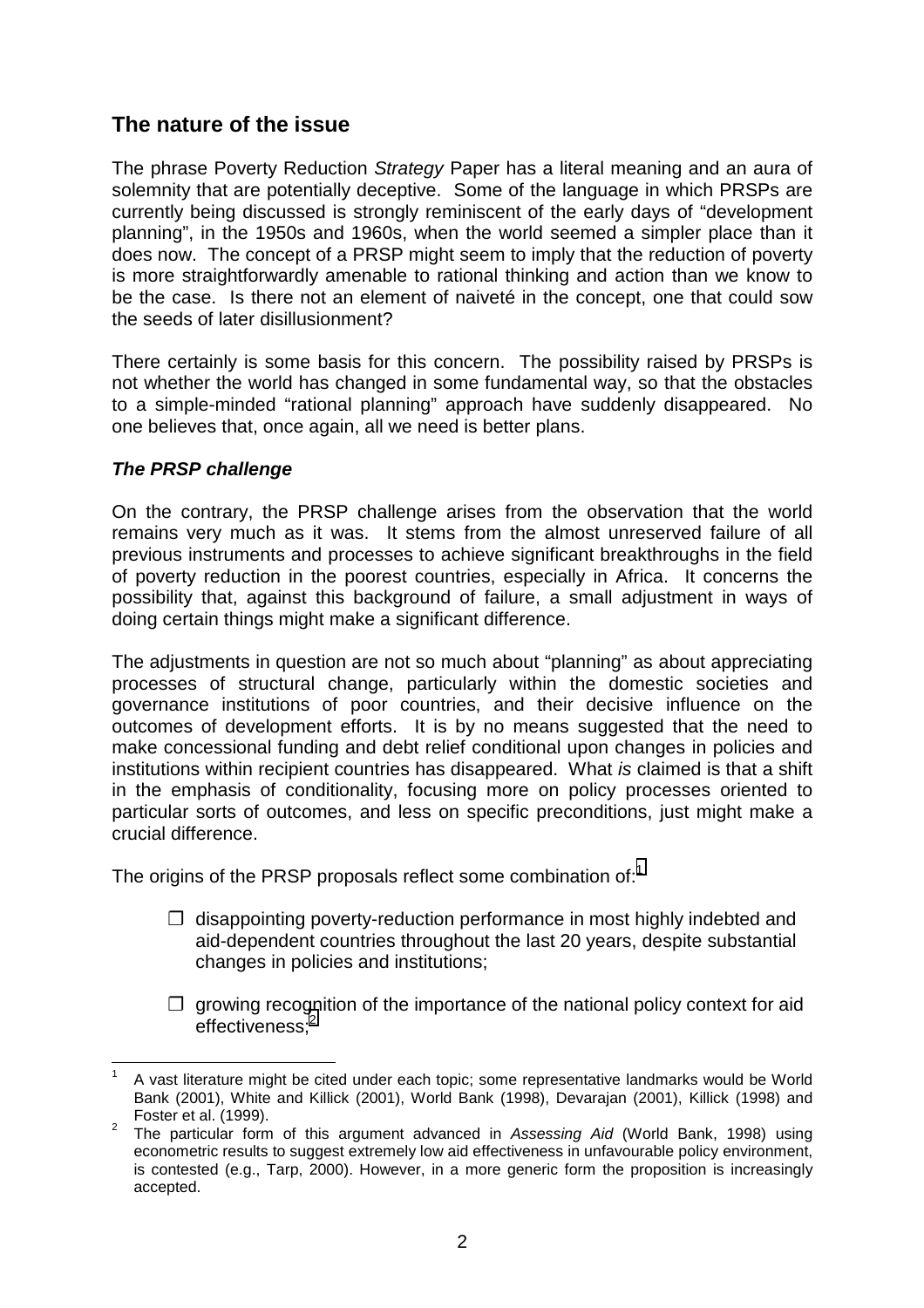- $\Box$  increased awareness of the limitations of conventional conditionalities for levering some of the critical changes;
- $\Box$  a search for new instruments with which to justify a major new debtreduction initiative.

The PRSP principles extend and largely incorporate the ideas previously developed around the World Bank's proposals for a country-level Comprehensive Development Framework. Key elements are: $3$ 

- ! policy thinking for poverty reduction should take the form of a *country-led* strategy process, in which government engages in *dialogue* with other constituents of the national society, resulting in greater national ownership of the decisions taken;
- $\checkmark$  it should be *results-* or outcome-oriented, starting from the analysis of poverty and its causes and working backwards to the design of appropriate policies;
- $\checkmark$  the thinking should be *comprehensive* in its coverage of different macro, sectoral and cross-sectoral issues that affect poverty-reduction processes and prospects;
- $\checkmark$  the basis for international support should be a form of *partnership*, in which all funding sources are drawn together in a coordinated way around a strategy developed under the leadership of the recipient government;
- $\checkmark$  this is visualised as a *medium- to long-term process*, implying a need for medium term commitments as well as careful consideration of appropriate timing, performance criteria and monitoring arrangements.

#### *Process conditionality?*

For at least some advocates of the PRSP initiative, there is a belief that "process conditionality" (Foster et al., 1999) can succeed where previous forms of conditionality, focused on specific policy measures, have failed. The central hypothesis is that refocusing IFI approaches, in the context of HIPC2 and the new lending instruments, will enable the adoption of poverty-reduction policies and programmes that benefit from substantial national ownership. This in turn will lead to greater effectiveness and sustainability in anti-poverty action.

Any study of PRSP experience needs to concern itself with whether this hypothesis seems likely to prove true. This does not mean that we are reaching the stage where a rigorous test is possible – far from it. However, it is reasonable to ask when the conditions for a fair assessment will be in place (whether there has been a sufficiently clear shift towards a new form of conditionality; in what respects national

l 3 This draws on World Bank (2000) and IMF and IDA (1999, 2000).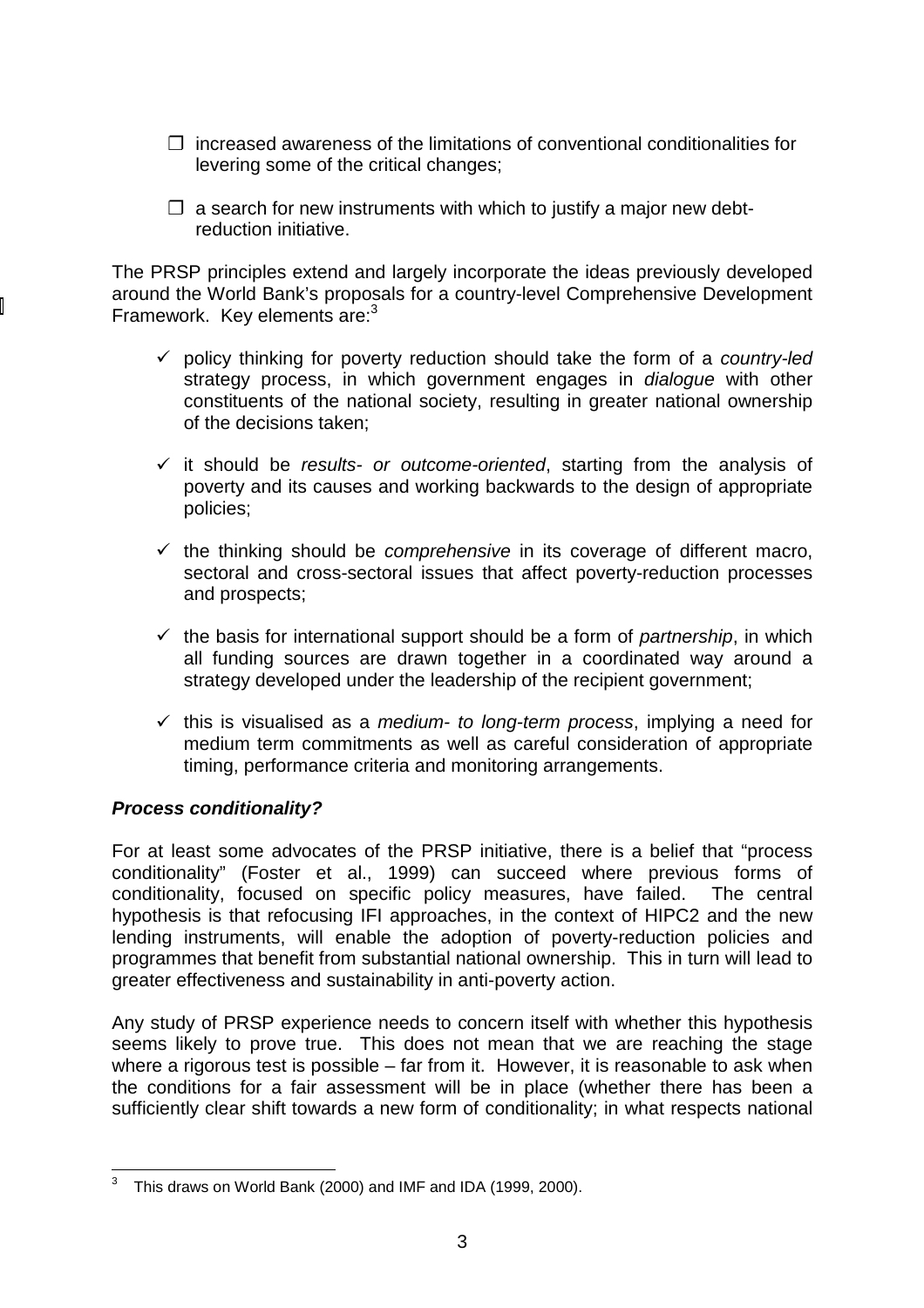ownership has been enhanced) and whether, on current evidence, the hypothesis remains plausible, or needs to be refined.

This study does not shy away from these important issues. However, it also responds to detailed terms of reference drawn up by the SPA Task Teams that commissioned the work (reproduced as Annex 1). These define the scope of the work, its organisation and its methods of research.

#### **Scope of the work**

According to the terms of reference, the study investigates the extent to which poverty reduction policies, programmes, practices and monitoring systems are being institutionalised in selected African countries. It is intended to provide some early feedback on the degree to which the new elements introduced into IFI conditionality by the enhanced HIPC framework are leading to poverty-reduction plans that benefit from greater country ownership and, therefore, promise to be more effective.

Attention has been focused on three main topics:

- $\div$  the attitudes, commitments and plans of governmental and nongovernmental stakeholders, including multilateral and bilateral donor agencies;
- $\cdot \cdot$  the institutional changes that are being introduced, especially in respect of:
	- public financial management
	- **EXEDENT** participation in policy making and other aspects of the governance framework;
- $\cdot \cdot$  the development of PRSP monitoring and information systems.

#### *Focus on process*

It is worth underlining that the scope of the work does not involve a systematic assessment of PRSP documentation or any other aspect of the *content* of the strategies being developed by countries.<sup>4</sup> The principal focus is on processes and institutions. This seems justified for the purposes of an initial "scoping" of the PRSP experience. However, it is recognised that the process/content distinction is likely to have a limited shelf life.

The hope is that institutionalising a new approach will result first in a substantial improvement in how governments devise poverty-reduction policies, and then in what they actually deliver in terms of actions and results. Progress in the first respect can be assessed to some degree on its own. In final analysis, however, the quality of the resulting plan content will be the only fair test of the quality of the process. Any apparent gains in terms of process will be severely qualified if the content of poverty-reduction policy does not improve. For these reasons, it would

l 4 The Mozambique study was commissioned separately and had rather broader terms of reference, which are appended to the chapter.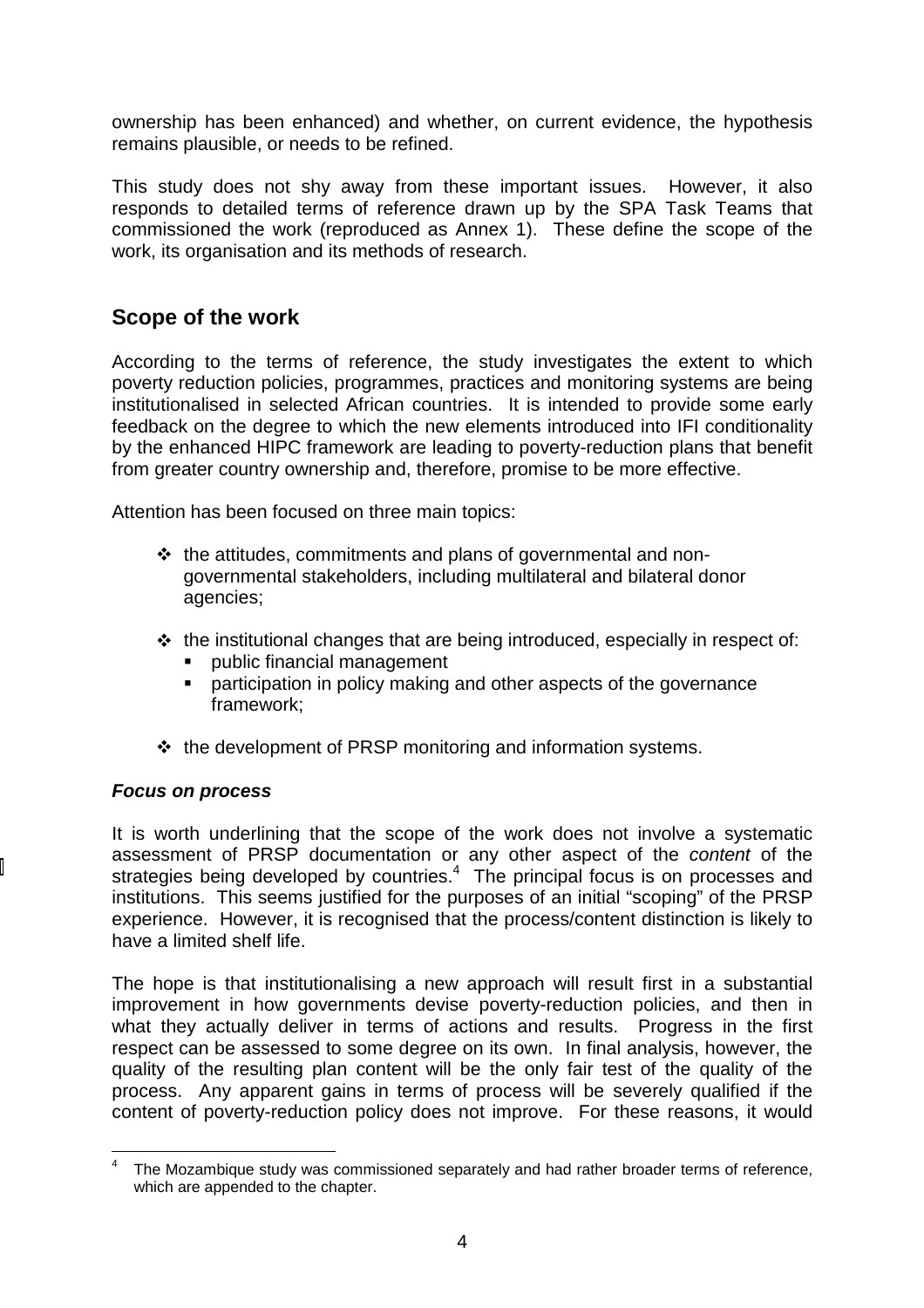not be wise for any future studies of PRSP experience to be based on a similar process/content distinction. Some parts of this report do, inevitably, concern themselves with issues of content. It should, however, be borne in mind that this has not been done systematically.

The research is based on case studies of the experience of eight countries: Benin, Ghana, Kenya, Malawi, Mali, Mozambique, Rwanda and Tanzania. It has been carried out by an international team coordinated by David Booth at the Overseas Development Institute, London.

#### *Schedule*

The topics and issues outlined above have been investigated in two phases, over a fourteen-month period. Phase 1 (Sept 2000 – Jan 2001) was an initial scoping exercise, designed to identify key issues for further investigation, and provide a baseline against which to gauge later developments. This was based on in-country interviews and documentary work of about two weeks' duration. A Report on Progress and Preliminary Findings was presented to the SPA and made available on the World Bank and ODI websites in Nov/Dec 2000.

Phase 2 of the work (Feb – Oct 2001) has involved more extended work in the study countries, with somewhat widened terms of reference and a larger effort of analysis and synthesis. A Third Progress Report was presented in May 2001, including some early findings from Phase 2. The Final Report includes a set of completed country reports, produced as Chapters 2-9, in addition to this Overview.

#### **What sort of evidence?**

The study is inductive and exploratory. It is naturally constrained by the selection of case-study countries and by the timing of their HIPC2 and PRSP processes. All of the study countries are in principle eligible for enhanced HIPC relief, except Kenya, where concessional loans were not available for much of the past decade, and a major accumulation of domestic debt took place instead. In 2000, Ghana opted not to seek HIPC2 relief but has now, under a new government, changed its position.

The remaining countries have been preparing PRSPs with a view to HIPC2 relief. All submitted their Interim PRSPs (iPRSPs), satisfying the main conditions for the HIPC2 Decision Point during the middle months of 2000. Tanzania was permitted to proceed quickly to complete and submit a full PRSP in 2000, although at the time of writing HIPC2 completion is still awaited, following the PRSP's first annual review. The other countries have been moving at different speeds towards presentation of their PRSPs during 2001, with the expectation that this process will be finished in nearly all cases by the end of the year.

The research for the study has, therefore, coincided with quite an early stage in the country processes. In most cases, the scoping exercise took place during the culmination of the iPRSP phase, while the follow-up work has coincided with a fairly advanced stage in the consultations and other work on the full paper.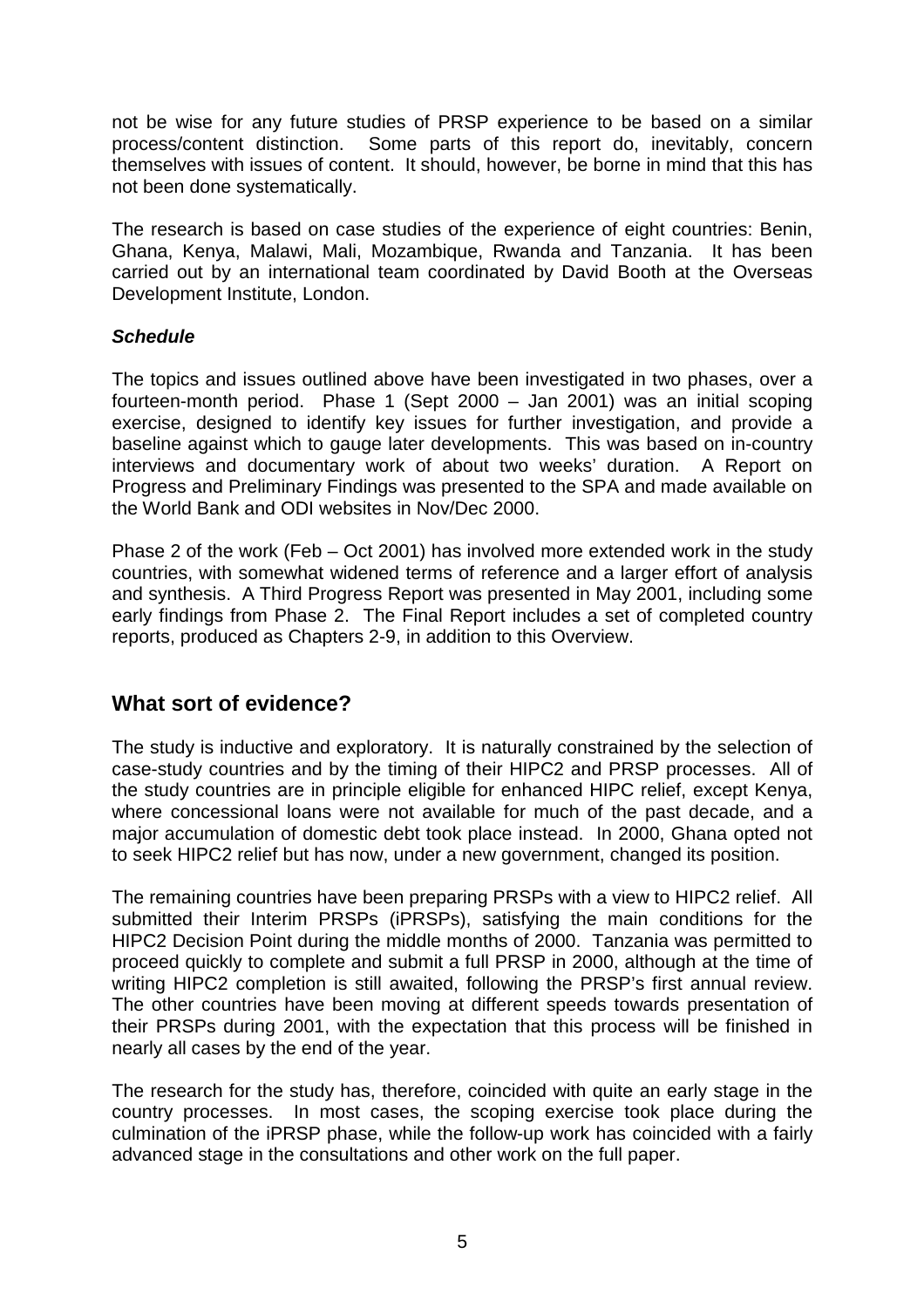The country teams conducted between 25 and 50 interviews each in the scoping phase. Interviewees were treated both as "key informants" and as stakeholders whose opinions on different subjects are of substantive interest to the study. Some care was taken with the conduct of the interviews and their interpretation. In all cases, the picture that emerged came from the *combined and cross-checked* testimony of the different actors, not from the views of individuals on their own.

The lists of interviewees appended to the country reports include senior government officials with responsibility for the PRSP process or poverty monitoring; officials of other echelons of government (e.g. line ministries); parliamentarians, including members of opposition parties; private business representatives; heads of civilsociety membership organisations; leaders of national or international NGOs; independent consultants or academics; technical assistance personnel; and embassy, donor-agency and IFI staff. In all cases, interviews were conducted with individuals in several different categories.

The coverage of relevant stakeholders was by no means complete at the end of the scoping exercise. In Phase 2 of the study, informants have been re-interviewed and efforts have been made to widen the range of stakeholders consulted, with greater efforts to include those living outside the national capital and formal "development" spheres. Coverage of donor perceptions and intentions has also been increased. The chapters include lists of persons contacted in Phase 2 or in the course of the whole study.

#### **Arriving at an overview**

An obvious difficulty facing the synthesis of findings in an exercise such as this is that the different countries are indeed different, and much of the interest is embedded in the detail. In our progress reports, we attempted to handle this by entering key information and "pointers" from the country studies in analytical matrices. The main text then provided an overview of the analysis in the country reports, and a discussion of the issues that emerge for at least significant sub-groups of countries.

This procedure has been followed again for the final reporting, with the difference that the matrix entries are now fuller and represent careful summaries of key findings and conclusions (see Annex 2). The entries are intended to match in substance if not in exact wording, the main text or the Summaries of the country chapters. The page and row headings correspond to the section titles used in this chapter.

The remainder of the Overview chapter is organised into six sections. Section 2 discusses background features that supply the essential context for an assessment of the way PRSPs have been received and the impact the PRSP process has had. Parts of this section draw on the general research literature on African politics and aid, for which we make no apology. An understanding of these issues is essential for well-grounded expectations about the range of possible impacts of PRSPs in the eight selected countries, as well as any attempts to generalise beyond those cases.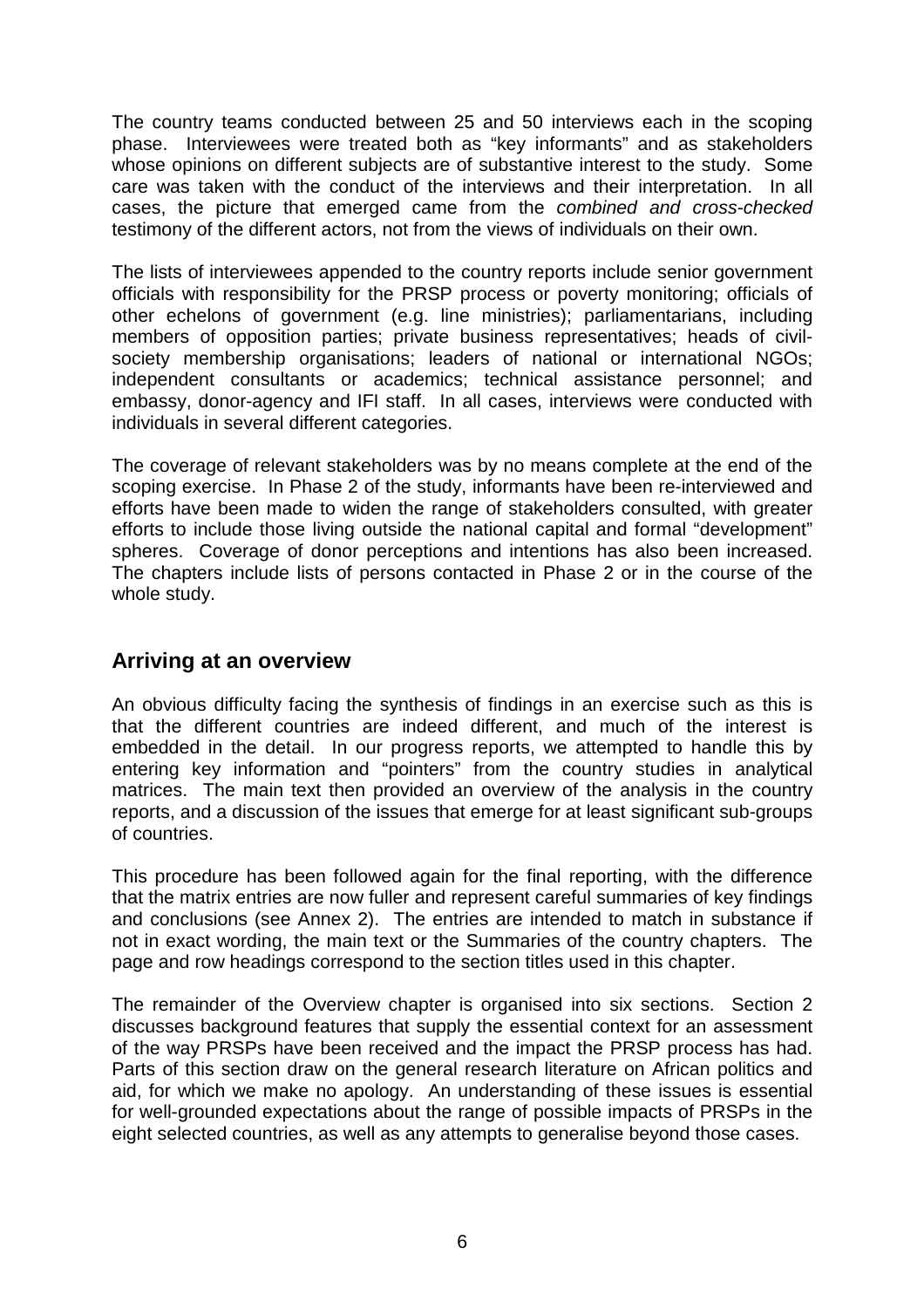In Sections 3-6 we report the study's main findings in the three main areas of its terms of reference. The middle topic of the ToRs – prospects for institutionalisation – is split into its two main components, even though it is recognised that the changes described are highly interdependent. Thus we discuss separately the aspects of PRSP processes that relate to the field of public management, including budget reform, and those that concern participation in policy making and the broader governance framework. Monitoring and information systems for PRSPs are dealt with next, in a single section, and not a free-standing chapter as indicated by our terms of reference. This reflects both the relatively modest scale of our findings on the subject, and the desirability of treating it in close connection with the other issues in the institutionalisation of the PRSP approach.

Section 7 outlines the conclusions of the study as a whole. We attempt to spell out their implications by means of a short list of policy implications and messages addressed to governments, donors and IFIs.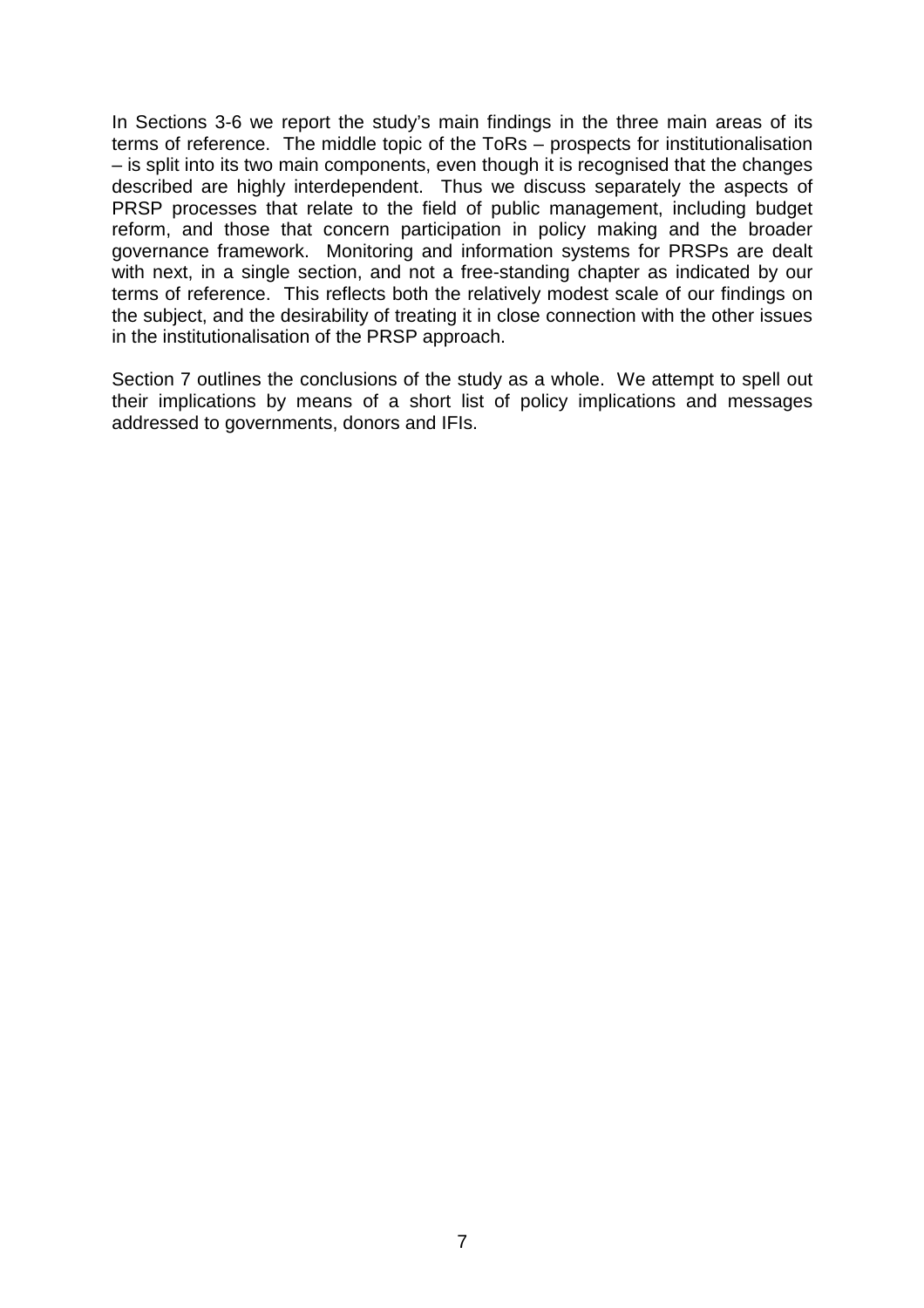## **2 The country contexts**

The challenge that the PRSP experience poses to the international community is context-specific. What matters is not whether the PRSP approach is capable of being institutionalised under ideal conditions, but whether it can work in the real world. The relevant aspects of the real world include the nature of the social and political systems and policy frameworks of the countries concerned. They also include the typical form of the relationship between those countries and the agencies that provide loan- and grant-assistance to them, and hence also aspects of the structure and functioning of those organisations.

This section sets out what seem to be the most salient features under these headings, from the point of view of the PRSP "experiment". It also provides additional contextual information 1) on the previous history of poverty-reduction policies and programmes in the study countries, and 2) the different ways the timing of the PRSP processes has been affected by the national political conjunctures in the eight countries.

#### **Key institutional features**

From a social and political perspective, the country contexts we are concerned with contain some significant contrasts. The commonalities are also very significant from the point of view of a study of the institutionalisation of poverty-reduction strategies.

An initial generalisation would be that in all cases we are dealing with semidemocratised states in which domestic politics tends to be patronage-based, with fragmented party systems and weak civil societies. We could also say that all have quite fragmented policy processes. That is, they are characterised by low coordination both between different centres of decision-making, and between the formulation and implementation of policies. In addition, our countries share high levels of financial and institutional aid dependency. This – we would argue – produces low accountability to domestic actors, and contributes also to the persistence of clientelism and policy fragmentation. At a more technical level, public expenditure and revenue management systems have, at least until recently, been only weakly driven by public policy objectives. Administrative systems have similarly been characterised by low morale and weak performance incentives.

These features are among the problems that the PRSP initiative is intended to address. At the same time, they affect the range of outcomes that can reasonably be expected from PRSPs. In one sense, the central issue for this study is whether PRSP-related changes can get enough of a foot-hold before being overcome by the very structures and processes they aim to transform. As will become apparent, different country experiences to date suggest different answers to this fundamental question.

To what extent does the thumb-nail sketch just given apply uniformly to the eight countries in the study, and why? Let us deal immediately with the domestic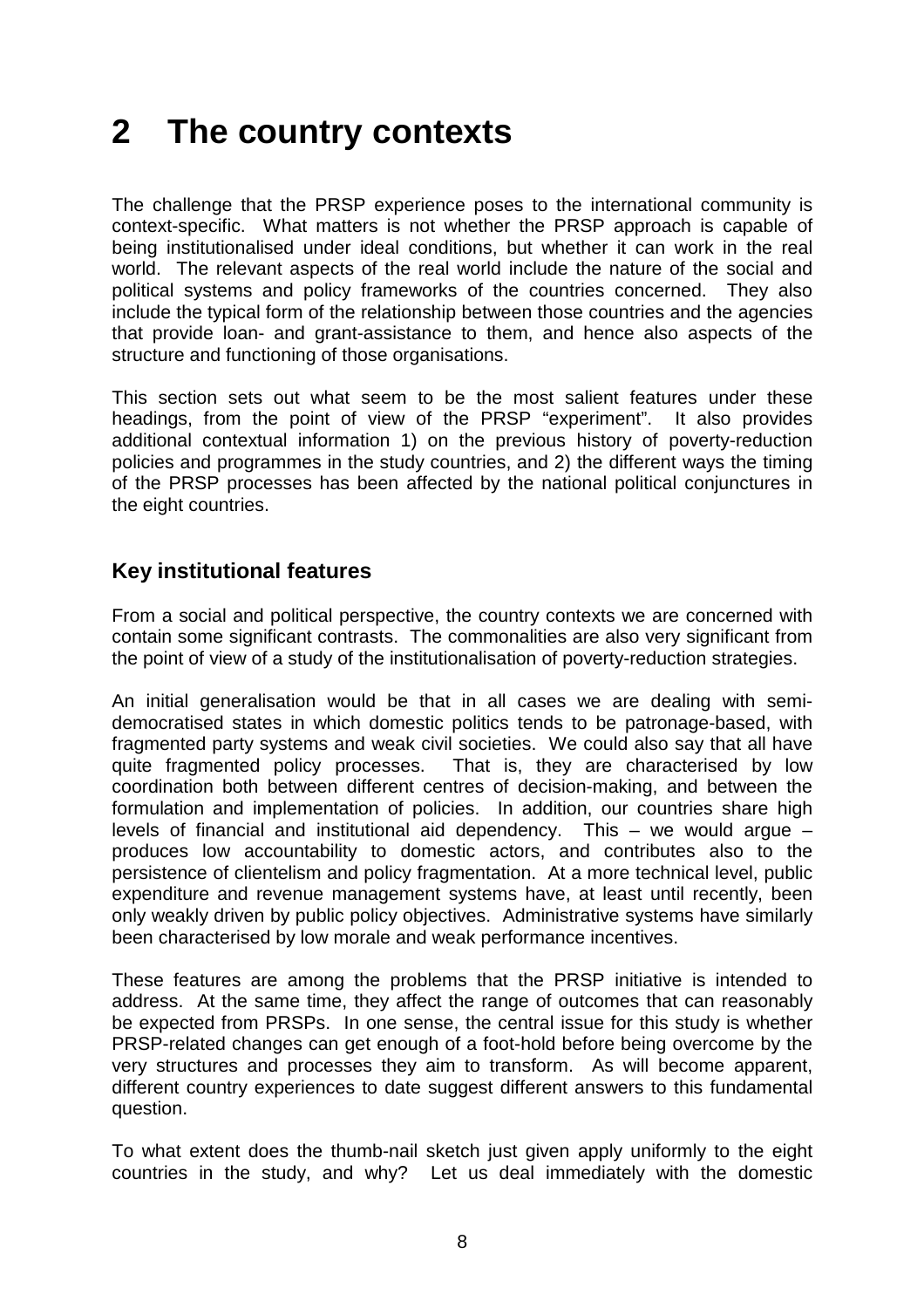institutional issues, and pick up the propositions about the aid relationship separately.

#### *Semi-democratised states*

The majority of our countries participated in the tide of re-democratisation that began in the late 1980s, and several were pioneers of this process in their sub-regions. The outliers in this respect are Mozambique and Rwanda, where in different ways the legacies of regional conflict and civil war still bear heavily on what is politically possible. In the general case, there is a multi-party system, governed by elections, at least at the national level. There is press freedom, and competitive mass media – led in most cases by FM radio – have developed strongly, leading to better public information and debate.

While in these respects the conditions for national dialogue on fundamental issues such as poverty have improved, the quality of the democracy that has been institutionalised is heavily conditioned in almost all cases. In the language of political science, it is a "neo-patrimonial" democracy.

Pure patrimonialism – or "prebendalism", to use another common term – occurs where the resources of the state are treated as the patrimony of the ruler, not as public wealth in the modern sense. Official servants and their retainers are rewarded by access to the spoils of office – by prebends, rather than salaries. Neopatrimonialism prevails where similar principles operate to a greater or lesser degree within the context of a bureaucratic state structure, with authoritarian or liberaldemocratic constitutional trappings. Characteristics of neo-patrimonialism include presidentialism or the "big man syndrome", systematic clientelism and the use of state resources for political legitimation (Bratton and van de Walle, 1997: Ch 2).

It is generally considered that African democratisation processes have been heavily influenced by persisting, and even increasing, $5$  patrimonial tendencies. This in turn is reckoned to account for several other features of the actually existing democracies in the region, which are highlighted in several of the country chapters of this report.

One is the tendency for opposition parties to be numerous, unstructured (one-man bands in many cases), non-ideological and beset by regular defections to the governing group. Another is the related infrequency of substantial political change, in which the historically-dominant party or leader is replaced through an election on a programmatic basis. Finally, civil society – in its classic European sense – barely exists, both because the economy is insufficiently differentiated, and because systematic clientelism involves the constant co-optation of independent institutions by politicians and the state. Whether these stand up well as generalisations across the countries covered by this study may be judged from the analysis of the country arguments in Annex 2, page 1, row 1.

The possible exception among our cases, in this respect, is Ghana. Until recently firmly among the countries covered by the description above, Ghana is today an ambiguous or borderline case. On the basis of a hard-fought electoral campaign

l

<sup>5</sup> In Tanzania for example – see Chapter 9.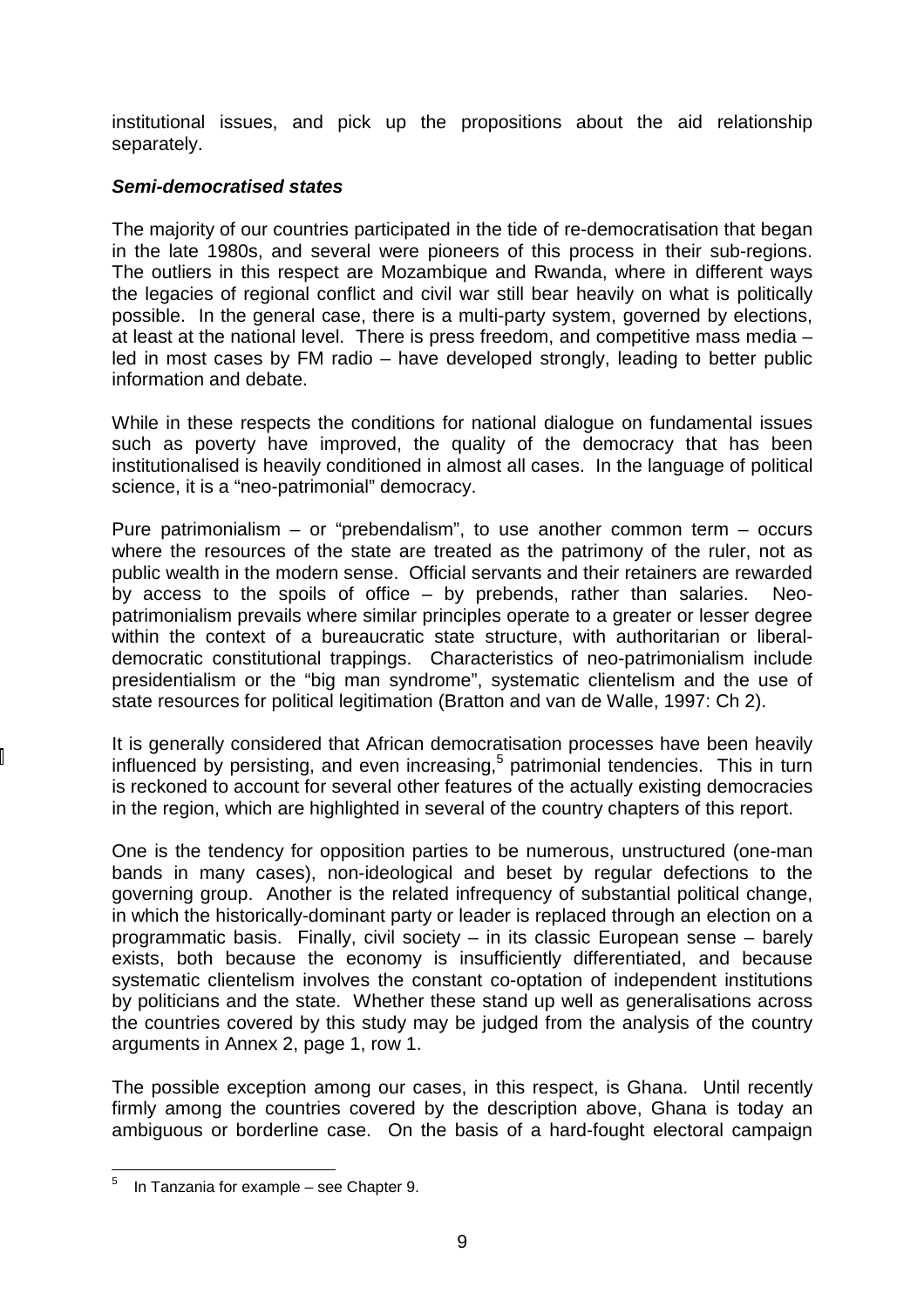with a fairly programmatic basis, one party has been replaced in power by another. As Chapter 3 notes, neo-patrimonialism may not be dead yet. Doubts arise from the possibility that, whatever the new government's initial intentions, there is a deeper level of political institutionality that will in due course reassert itself. But the case for seeing the neo-patrimonial tradition as clearly dominant over the more inclusive liberal-democratic tendencies no longer exists. In the medium and long term, this may mean that the prospects for pro-poor policy making of a new type are better in Ghana than in most of our other cases. Unfortunately, this does not necessarily apply immediately, as the chapter also explains.

It is not part of the business of this study to contribute to the portrayal of Africa as a region where "nothings works" and there is only conflict, backwardness and decay. Concepts such as neo-patrimonialism and clientelism are general social science terms, not only applied to poor developing countries and not wedded to a particular evolutionary scheme of progress. Their point is to help us to be *realistic* about what is specific to the countries we are dealing with. To borrow the title and the theme of the book by Chabal and Daloz (1999), "Africa works": African polities and societies may not provide very well for their people but understanding why that is the case passes though an understanding of their own particular principles of operation, including their moral underpinnings;<sup>6</sup> it is not assisted by an approach that only emphasises the way such societies fall short of supposed international norms.

This may be illustrated by the case of Benin, whose political system is described as based on the association of local and regional elites with the government through dense clientelistic networks. While these relationships reduce the capacity of the state to function effectively in regulatory and administrative spheres, especially at the local level, it has also provided welcome political stability and social peace (Chapter 2, Section 2).

Not only is the way Africa works not just a catalogue of failure, but the structures and processes responsible for undergirding the whole affair are by no means just African. As the country chapters repeatedly argue, the clientelism and "rent-seeking" that typifies the real policy process in all of the study countries to a greater or lesser degree is both cause and consequence of an aid relationship that serves its nominal purposes very poorly. We get to that presently. First, we have a few more words on domestic policy processes and incentive structures.

#### *Fragmented policy processes*

If the contributions to this study differ from the mainstream political science literature on Africa (e.g. the Bratton and Chabal sources just cited) it is not primarily on issues of substance. It has more to do with a greater interest in operationally-relevant reform issues. We are interested not just in why things are the way they are, but whether the PRSP initiative might make a difference, and whether there are particular constraints that might be a focus for improved interventions. This implies

 $\overline{a}$ 6 Ekeh (1975) made the classic case that the moral principles the "public" and the private spheres in Africa are comprehensively different, rather than inferior, to those that developed historically in Europe. Gould (1997) explains well how understanding African societies involves steering a course between sentimental traditionalism and performance standards imported mechanically from other realities.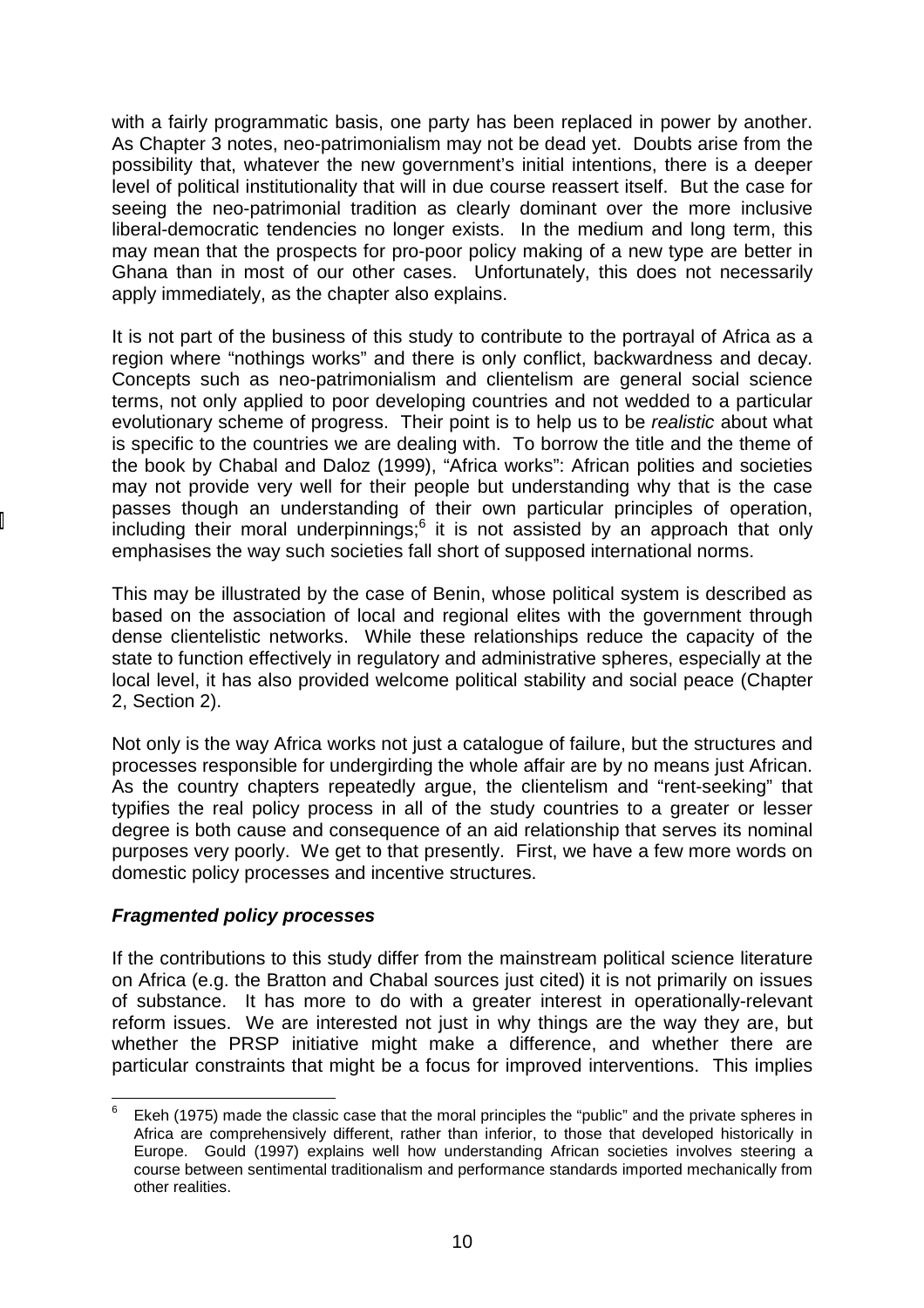going beyond the general features of the social and political context – though their pervasiveness makes them important – to focus on some of their specific manifestations, which are the site of struggle (for struggles there also are).

Most of these have to do with what we have called generically the fragmentation of the policy process. This has various dimensions. Some, such as the rather general tendency for cabinets not to function as effective decision centres with joint responsibility, are quite direct reflections of the nature of the political system. Where patron-clientism is the dominant form of politics, ministries tend to be more like fiefdoms than centres of delegated authority. Cabinets therefore do not guarantee policy decisions. Permanent Secretaries and their equivalents do not necessarily participate actively in policy discussions within ministries, and so on. Decisions get taken, but there are no guarantees that they are even in principle consistent with each other.

Other features are equally widespread but harder to pin down to specific structural causes. There is typically a large gulf between policy formulation and implementation, with implementation constraints and past failures not generally feeding back into an appreciation of what might constitute good policy. This characteristic is not exclusive to poor African states, and to some extent is a feature of policy processes everywhere. However, it is particularly marked in the countries covered by this study. One source is surely the underlying reality – more acute in Africa than elsewhere – that there may well be rewards of various kinds from having the "right" kind of policies, but quite few from having policies that work in the sense of achieving intended results.

Underlying political incentives and constraints powerfully determine all of the above but not necessarily in a completely deterministic fashion. The disconnection between policies and results has been reinforced in the countries in our sample, as well as in most wealthy countries until quite recently, by the traditional approach to public finance management, and equivalent weaknesses in the management of public services. Given the way the budgets and staffing arrangements of ministries and other official agencies have typically been managed, it is hard to see how incentives to improved performance could ever have prospered, whatever the overarching politics. Budget and civil service reforms of a results-oriented sort are in fact on the public agenda of most African countries, including those in our sample.

The progress and setbacks that such efforts at deliberate change have encountered are very much a part of the country context for PRSPs. The relationship between PRSP processes and public finance reforms in particular is central to this study. As will become clear, the country experiences support the notion that this is a key interface for the purposes of a wider assault on public-policy incoherence. However, it is also clear that to be successful the reform effort needs to be multi-pronged, and to have a strong element of political as well as technical-bureaucratic change.

#### **External finance and the aid relationship**

The countries included in the study are all very poor in terms of average living conditions. They are also highly indebted and, with one exception, eligible for debt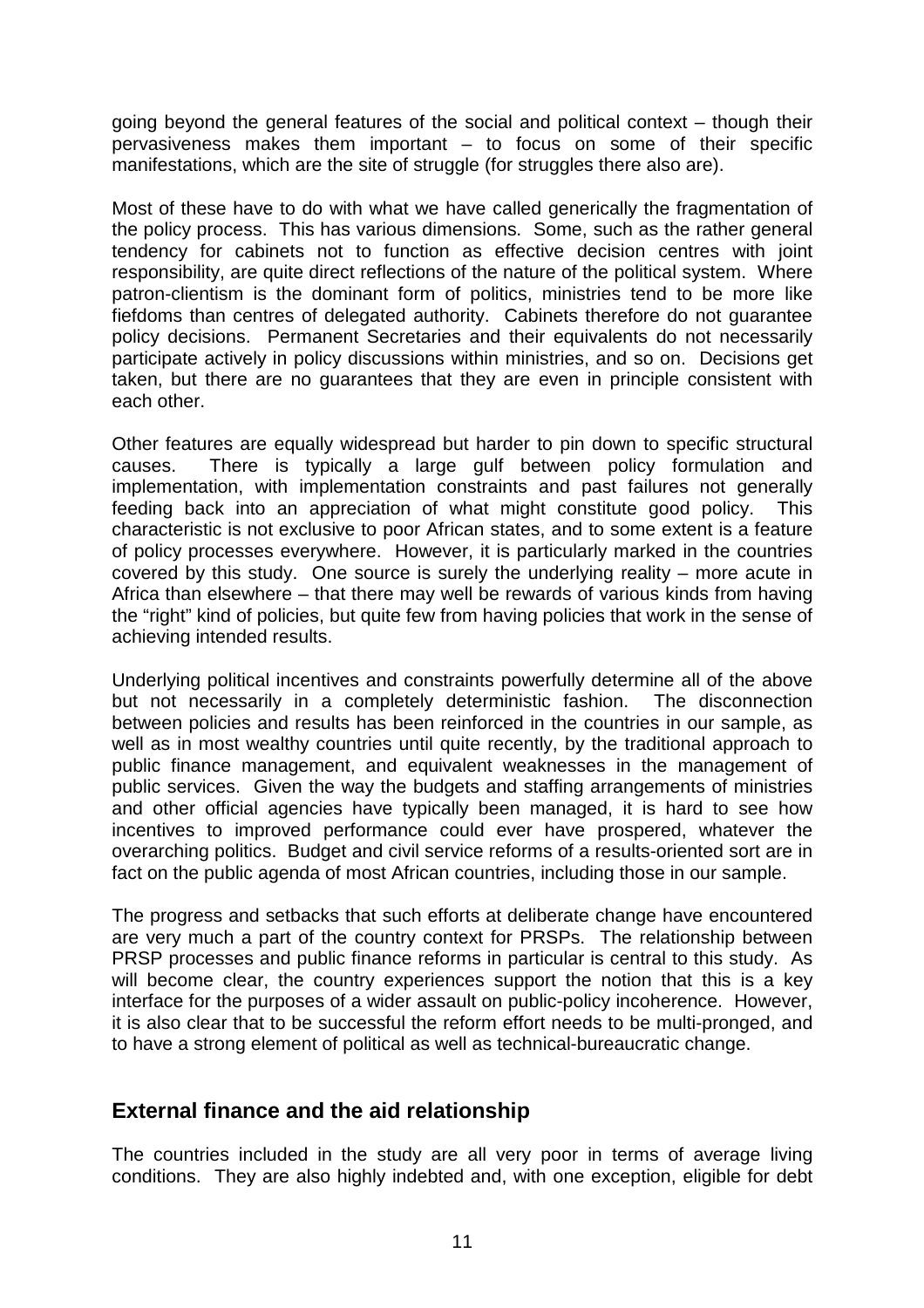relief under HIPC2. Most of the countries face a much more healthy situation, in terms of their basic macro-economic balances, than a decade ago, but several still experience basic stabilisation problems and periodic difficulties in their external financial relations, including Ghana and Kenya. Most have experienced growth but not enough to reduce poverty substantially or quickly.

Apart from being heavily indebted, the countries are highly dependent on aid, both financially and, more important, in institutional terms. Institutional aid dependency is understood here as a loss of capacity to make and implement planning decisions arising from the gross imbalance between domestically-generated revenues and the actual or potential availability of external finance.

It seems likely that high aid volumes, whatever the form of aid delivery, foster institutional aid dependency. Some research – focused on the ability of states to translate a given level of GNP per capita into improvements in human development – suggests that states which rely heavily on aid are less effective than those that draw substantially on other income sources, such as tax revenues (Moore, 1998; Moore et al., 1999). All aid may have the effect of weakening accountability to domestic actors, which in turn may reduce effectiveness in poverty reduction.

#### *The critique of projects*

Many other critiques of aid are directed at specific forms or modalities of aid delivery. The loss of public planning and implementation capacity that we have identified as the core of institutional aid dependency is said to arise particularly from the dominance in the aid relationship of the *project* modality. The case for sector support and other forms of programme aid has been built up on the basis of concerns about the project modality in particular.

The dominance of projects was the result of a trend towards building parallel structures and independent accounting arrangements as a means of avoiding the inefficiency and unreliability of government procedures. While the reasons for the continued popularity of projects are not entirely unsound, there is wide recognition that they contribute in a vicious circle to the persistence of the difficulties to which they are a response. Projectised donor funds attract skills and attention away from the mainstream processes of development management, and undermine incentives for officials to spend time on reform and overall strategic thinking at the centre.

The damage is recognised to be worse if project design is supply-driven, that is motivated by incentives to disburse grant or loan funds for particular purposes on the donor side, and/or if the aid is tied. However, these need to be seen as exacerbating factors rather than the principal problem. In a project framework, under conditions where projects are the dominant form of aid, real "national ownership" of poverty reduction efforts is most unlikely to be achieved. Effectiveness in meeting goals is most likely to be reduced as a result.

Project aid has indirect effects on state capacity, as well as direct ones, and the indirect effects may be the more important. We have said that domestic political patterns cannot be considered separately from the nature of the aid relationship. The modal type of patronage-based political system described earlier might well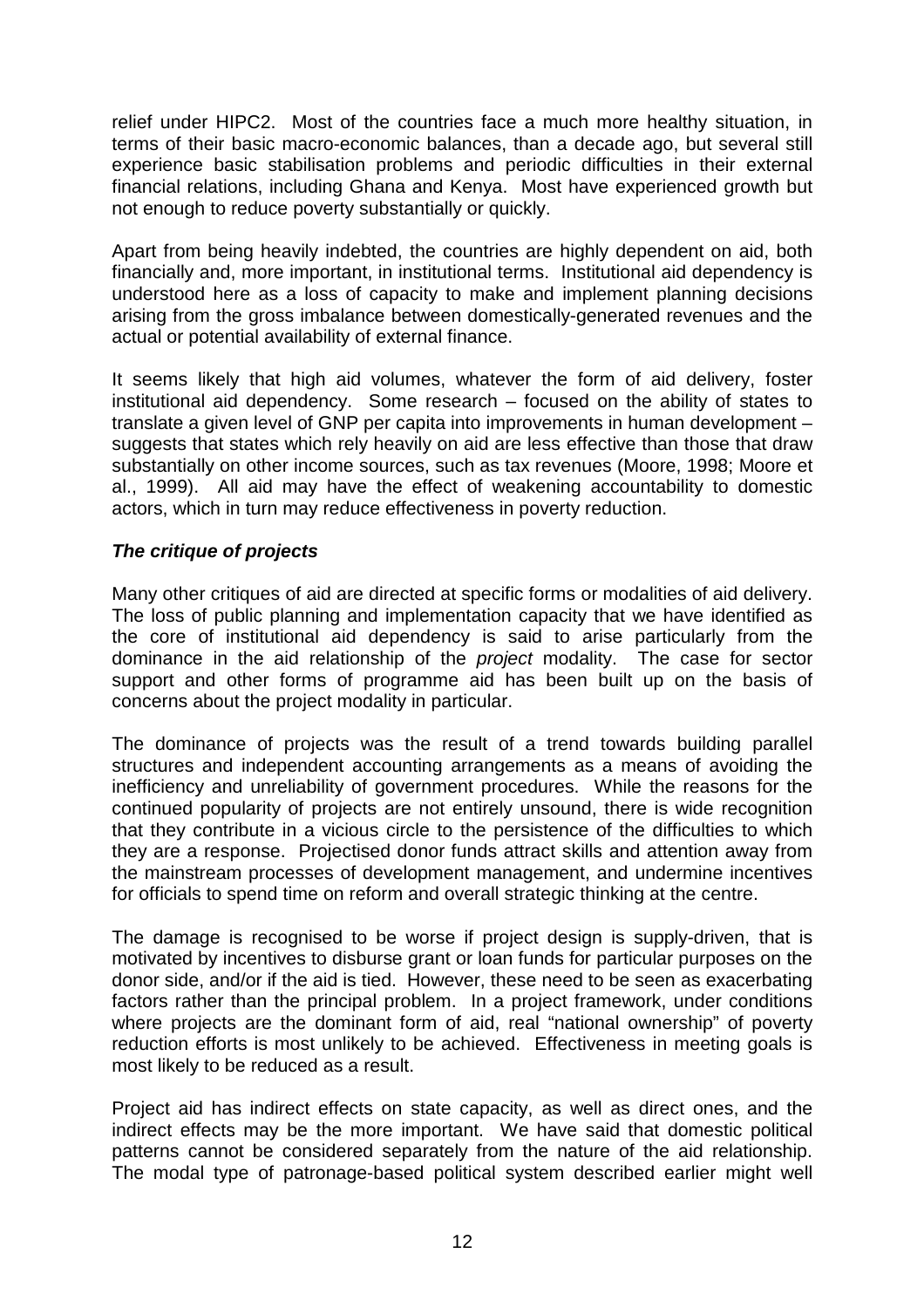exist in the absence of aid. Policy processes might still be fragmented (as indeed we have said they are in many parts of the world). On the other hand, it is clear that the social and economic relationships of project aid fit very easily into a system of patron-client relationships and can help to fuel it and strengthen its institutional foundations.

Benin and other countries in our sample are described as *rentier* states, on the basis that public revenues have been dominated historically by rents (e.g. from the international port of Cotonou) rather than taxes on capital or labour. Aid has reinforced this characteristic and generalised it. It may also be argued that aid, particularly in the project form, encourages a culture of rent-seeking across both the public and the private sector, and that this has continued to be the case despite the move to more market-based economies. In turn, this fertilises the ground for the continued growth of social and political relationships based on patrimonial principles.

#### *A vicious circle*

It is worth saying again that there are important effects going in both directions. Once firmly established, the patron-client type of social and political order generates a type of policy process and pattern of behaviour among the generality of public servants that provide justification for persisting with projects. In Benin, Tanzania, Mali, Rwanda and elsewhere, there is an almost closed circle of mutual reinforcement, in which lack of trust in government systems leads to the building of parallel systems, which undermines incentives at the centre while doing nothing to build up systems that might inspire greater trust.

Many of these linkages, and the dilemmas they pose, have been widely recognised by both donor and government representatives. This is particularly the case in two of the study countries, Mali and Tanzania. The OECD DAC Aid Review of Mali, which highlighted the very low level of donor accountability to government in that country, has been well received and influential. The 1997 agreement between Tanzania and its main development partners following the Helleiner Report recognised many of the same issues. Moving towards a new form of aid partnership that successfully avoids the troubles outlined above has not proven easy in those two countries or anywhere else. It is in part for that reason that the PRSP initiative poses such an important and difficult challenge.

#### **Previous poverty policies**

In none of the eight countries except Rwanda is the PRSP process the first experience in developing a national poverty-reduction strategy. Some initial efforts, particularly in the form of improvements in the availability of basic data on poverty conditions, were already undertaken in response to the Social Dimensions of Adjustment initiative in the early 1990s. A more substantial and sustained effort followed the Copenhagen Social Summit (1995) and was reinforced by the sequence of international agreements on poverty-reduction goals that culminated in the UN's Millennium Summit.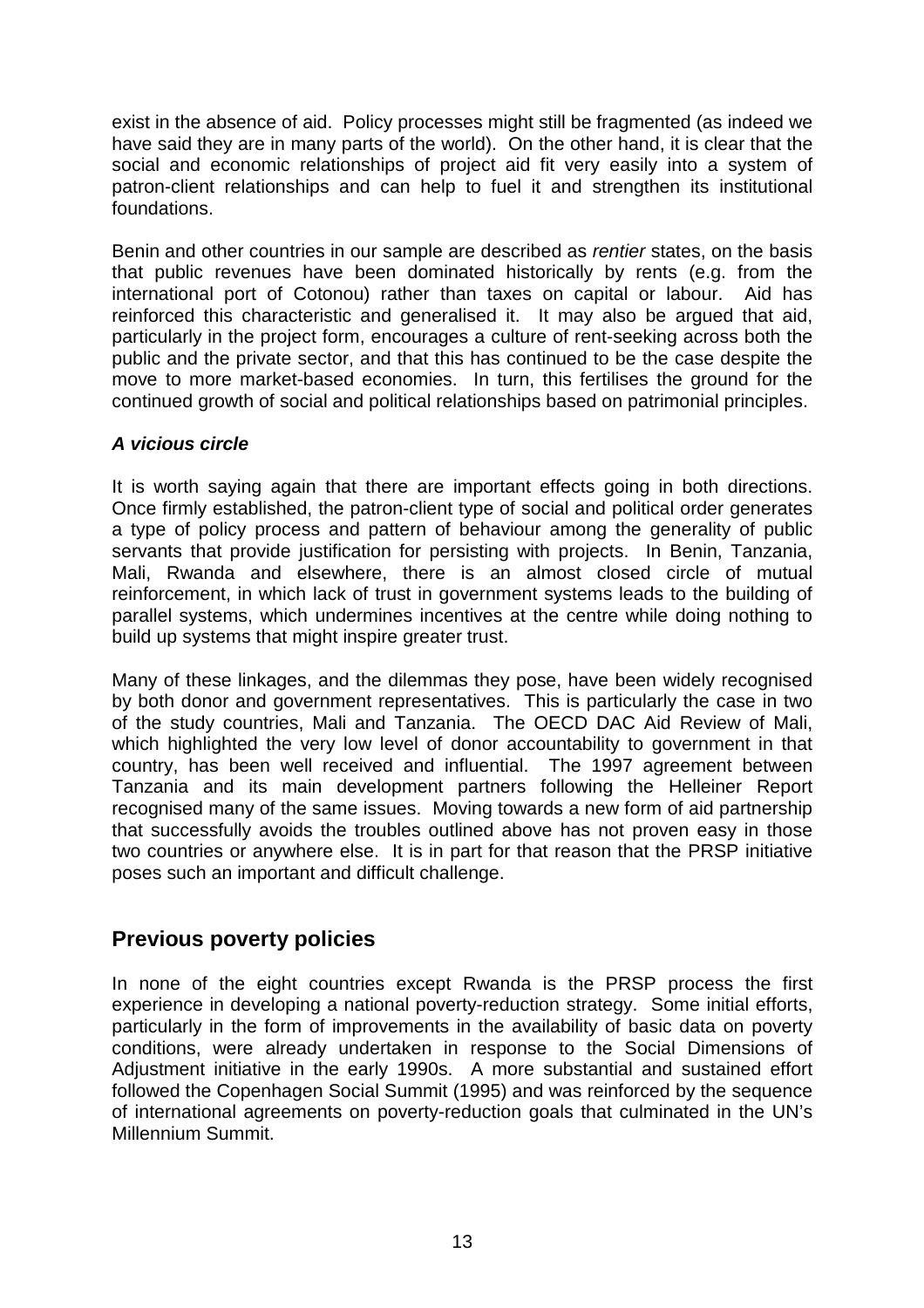Among the international agencies, UNDP in particular committed itself strongly to facilitating and providing technical support to national poverty strategies, and encouraging international learning from these experiences (UNDP, 2000; Grinspun, 2001). From our country chapters and other sources, it is clear that these efforts did help in various ways to place poverty more squarely on public agendas and promote attempts to tackle it in a more deliberate way.

This forms an important part of the context for PRSPs. However, it would be a serious mistake to see PRSPs as just more of the same. In several important respects, previous poverty-reduction programmes and strategies in the study countries took a form that differs systematically from the PRSP approach as we understand it.<sup>7</sup>

First, poverty reduction was typically handled as a special activity, added-on to existing programmes and thus requiring special structures and activities. Second, the emphasis was on providing a new focus for project funding, not on influencing the processes of public resource allocation through the national exchequer. Thus, Mali created a new Social Development Ministry to host its SNLP. This was not oriented to transforming existing government activities, but to securing funding for new ones. Kenya created a Poverty Eradication Commission in the Office of the President, and Tanzania a National Poverty Eradication Division in the Vice-President's Office, with purposes that were not dissimilar. Ghana's National Poverty Reduction Programme is an UNDP-funded unit, physically located in the planning commission (NDPC), managing a range of "pilot" schemes. In none of the study countries, including Mozambique, Kenya and Malawi, were previous poverty policies integrated with the macro-economic framework or linked institutionally with the budget and the overall management of public expenditure.

Third, where the national poverty-reduction efforts did include strategic policy statements, these showed a tendency to be vague statements of aspirations. They were not based on a thorough assessment of previous policies and approaches. Given the fragmented type of policy process described earlier, it is not surprising that they have typically not been implemented to any significant degree (donor-funded projects excluded). Malawi's Poverty Alleviation Programme (1994), Ghana's "Policy Focus for Poverty Reduction" (1996) and Tanzania's National Poverty Eradication Strategy (1997/98) would be cases in point. Most such documents did not even reach the next step of being translated into a time-bounded action plan. Thinking was results-oriented, but only at the level of final goals.

Those things having been said, previous poverty plans have in a number of cases absorbed considerable national effort. Sometimes, this has included broad participation by non-governmental interest groups and experts. In some cases, previous plan processes are considered to have acquired extensive national ownership, according to the criterion that large numbers of stakeholders are aware of them and have some degree of identification with them. Mali's SNLP is a leading example of this. Broad stakeholder involvement is not the only possible, or perhaps the most important, criterion of national ownership that needs to be applied, as

l 7 Unfortunately, while the recent UNDP evaluation study (Grinspun, 2001) provides much relevant information, it does not highlight these differences.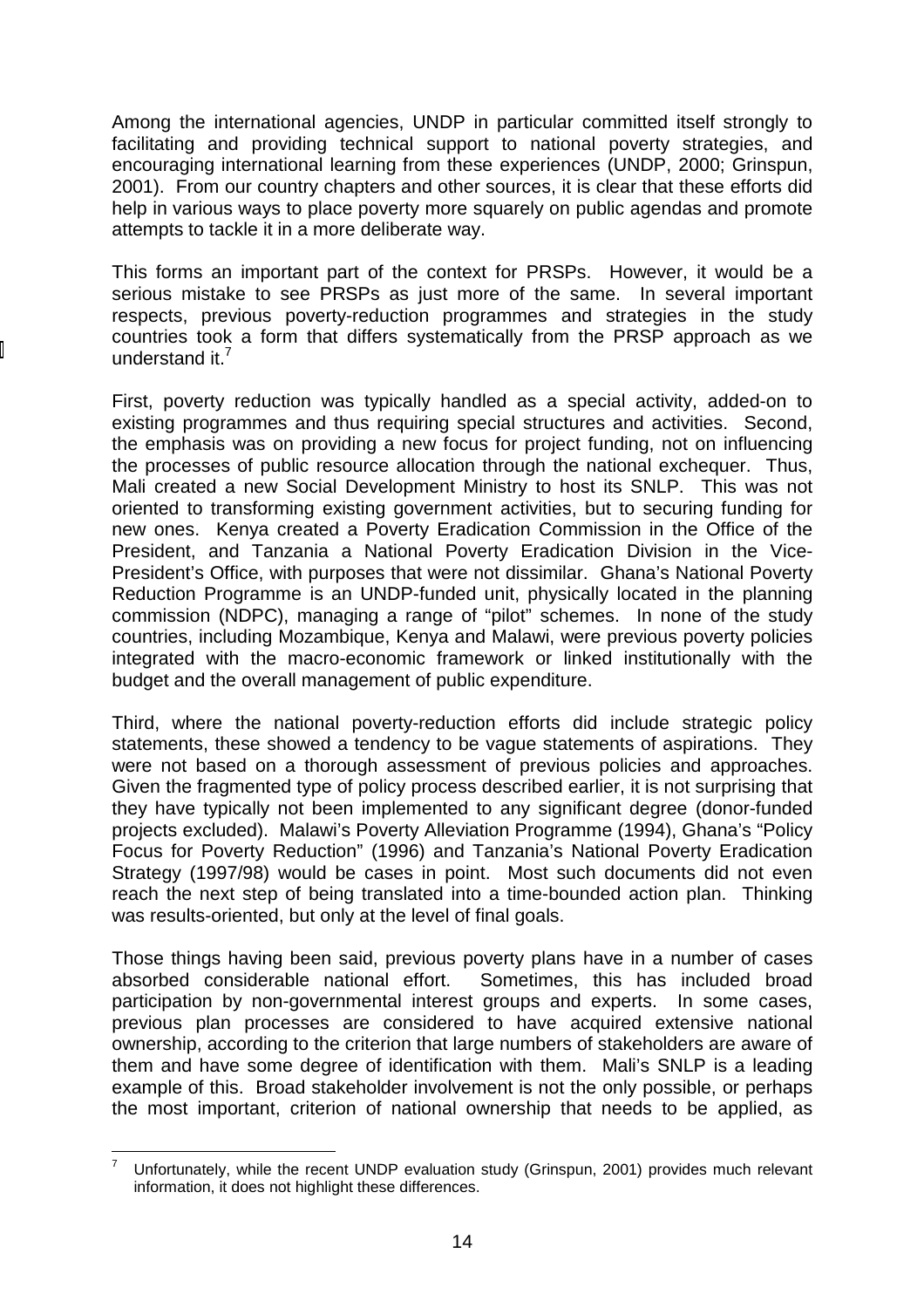discussed later. However, the fact that some previous exercises in national poverty planning do benefit from a sense of national ownership at this level is an important feature of the context into which PRSPs are being placed.

#### **The PRSP in the national conjuncture**

#### *Politics matters*

Underlying this study is a belief that poverty-reduction policy is, for better or worse, embedded in living political systems. This implies that the PRSP "experiment" will work through the political systems and policy processes of the countries concerned, or it will not work at all. PRSPs will either engender new relationships and dynamic processes within countries that result in poverty policies being handled in a new and more effective way, or they will not. What happens in this respect will be a very political issue, in two senses. First, for all their limitations, formal political systems are a powerful influence on what happens in every country. Second and probably more important, the informal arrangements and understandings that determine policy and its implementation are also "political", not merely technical.

These points formed part of the initial thinking of the study team. However, the perspective was confirmed and reinforced repeatedly as the country evidence came in. That "politics matters" is therefore a theme that returns at a number of points in the report. There are, however, several different ways in which the basic proposition is true. Here we limit ourselves to one of them: how the initiative was *timed* in relation to the national political situation.

The focus here, then, is not on the basic political *structures* of our case study countries, but on the political *conjunctures* into which the PRSP initiative was placed. What was the current political situation in the countries at the time a PRSP process was initiated? How did this affect the reception and potential significance of the initiative?

#### *How politics has influenced timing*

The extremes among our cases are well represented by Tanzania and Benin. In *Tanzania*, the timing of the initiative favoured a strong governmental commitment to the PRSP. 2000 was an election year, and the governing party took the opportunity of HIPC2 to present itself as a trustworthy custodian of the country's international financial relations. HIPC2 and the PRSP probably helped to ensure an electoral victory for Tanzania's CCM according to the country scoping report. The resulting high-level political backing (added to the fact that several other building-blocks for a credible process were in place) led to a relatively fast-track transition from iPRSP to full-PRSP preparation, and then to what the country chapter characterises as a bullish Joint Staff Assessment of the final document as early as November 2000.

In contrast, in Benin the PRSP initiative became mixed up with electoral timetables with the opposite type of result. The presidential election process effectively delayed everything, and the initial steps towards PRSP drafting did not take place until April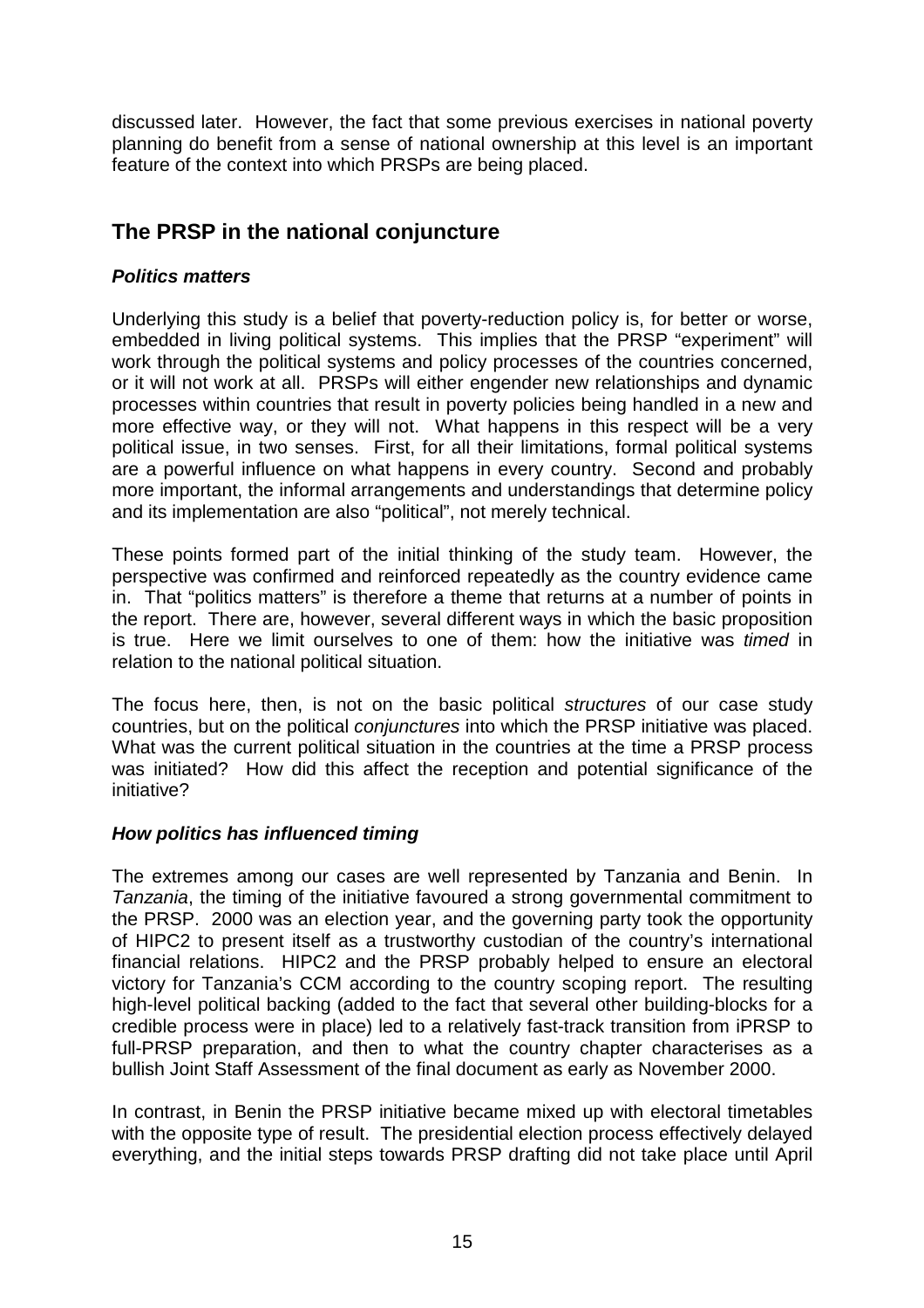2001. As a consequence, Benin looks likely to be the last country of our set to complete the process.

The study's findings on four other countries underline the point that national political conjunctures have proven critical to the reception and significance of the PRSP initiative. In Ghana, the treatment of the PRSP by the Rawlings government in 2000 was affected by the distracting effects of the elections expected at the end of the year, as well as by its policy of not seeking relief under HIPC2. The transfer of power then brought new distractions. Although the new government reversed the position on "joining HIPC", thereby increasing the stakes in the PRSP process, it found itself preoccupied with re-stabilising the economy and implementing its election pledge to emphasise "wealth creation".

In Kenya, the PRSP process that was developing during late 2000 benefited from the boost to transparent public sector management given by the placing of the Economic Recovery Team of independent Kenyans led by Richard Leakey in key government positions. However, during the second phase of the study, the underlying system of presidential rule reasserted itself with some vigour. The majority of the ERT departed. The PRGF agreement with the IMF was again suspended for noncompliance, signalling the re-emergence of the stop-go cycle of Kenya's external financial relations. This did not necessarily mean that the Kenyan PRSP would have no benefits. It did, however, alter the range of outcomes that could be expected.

In Mozambique and Rwanda, deep political divisions and a violent past history affect in obvious ways the gains that might be made from an enhanced national povertyreduction effort. They also place constraints on any immediately feasible national consensus. Both governments seem to have embraced the PRSP as an opportunity to move national reconstruction into a new phase. However, in Mozambique the disputed results of the 1999 elections have left a legacy of inter-party relations that will limit the kinds of national agreement on the PRSP that can be achieved. Rwanda's political and strategic situation is similarly constraining, for obvious reasons.

#### **Summing up**

In this section, we have argued that it is important in several ways to appreciate the kind of context into which the PRSP initiative has been placed, at the national as well as the international level. Key country features include semi-democratised political systems, fragmented policy processes, and the way the aid relationship and typical modalities of aid delivery interact with these. The PRSP process has the potential to change some of these relationships. However, they also set limits to what can reasonably be expected of the initiative, and could easily overwhelm it.

A different sort of contextual feature that needs to be borne in mind is the nature of previous anti-poverty programmes and policies in each country. While previous efforts have tended to be project-oriented, with a weak transformative vocation, some of them elicited significant national commitment. As we shall see, this affected the way the PRSP was received in some countries. National political conjunctures,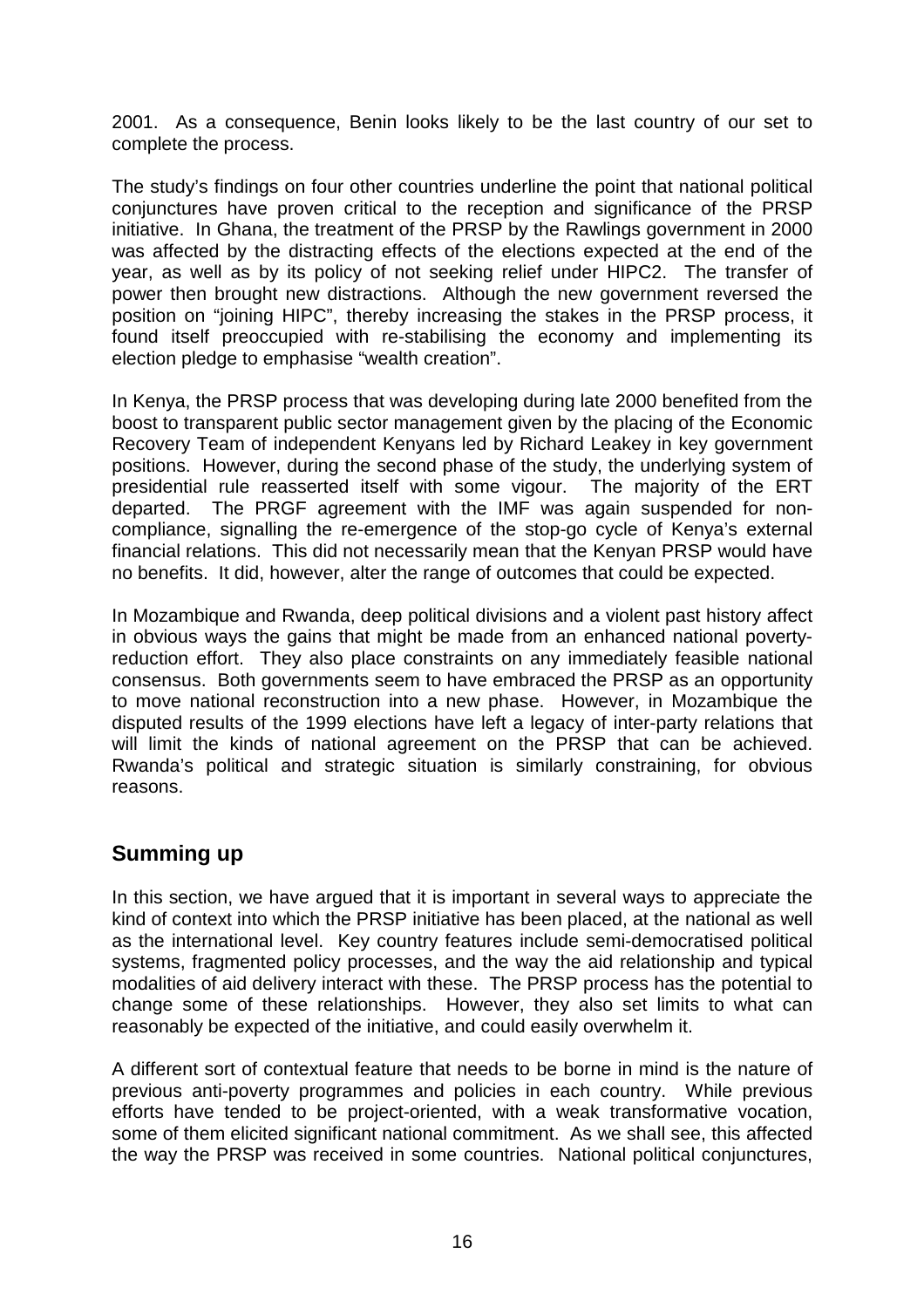too, have affected the timing and other aspects of the PRSP experience across countries.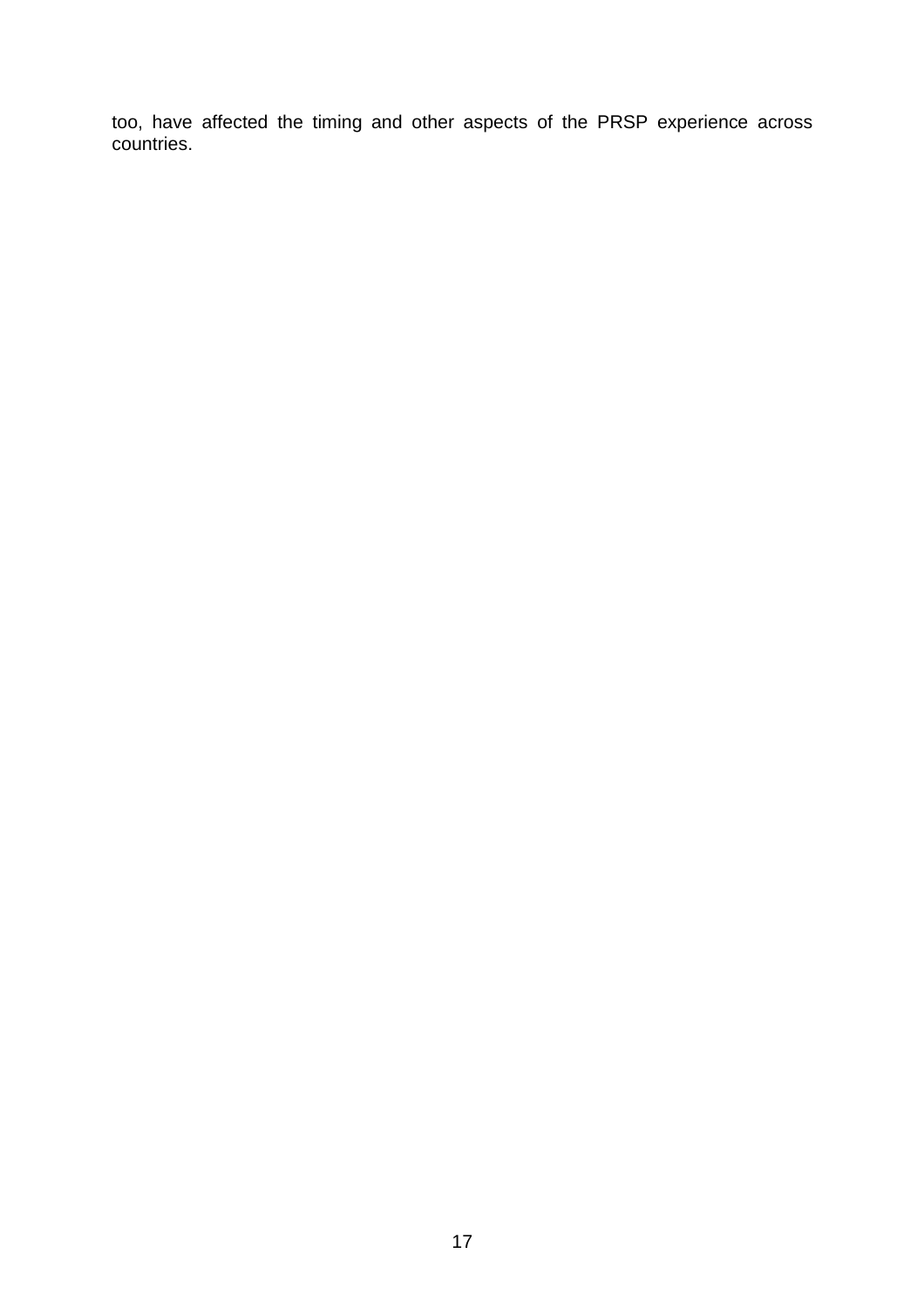### **3 The process and the response**

In the last section, we presented various contextual elements that seem important to either the framing of questions about PRSPs, or interpreting the initial evidence on their impact. We now turn to a cluster of issues to do with the ways countries, IFIs and donors have been responding to the PRSP initiative. In this section, we deal with broad aspects of the response to PRSPs among national stakeholders and donors. The prospects for the institutionalisation of the PRSP approach are taken up in the two sections that follow.

Here, we summarise and discuss the findings of the country studies on *four* issues to do with the initial responses of governments and other stakeholders to the PRSP initiative:

- $\Box$  the way the initiative has been received by national stakeholders of different kinds across the eight countries;
- $\Box$  the scale of commitment shown and kinds of action taken by national governments, and governments' capacities in regard to PRSP processes;
- $\Box$  the degree to which countries' relations with the IMF and World Bank have changed, and how far the behaviour of the IFIs has altered, in the perception of national stakeholders and donors;
- $\Box$  the ways bilateral and multilateral donors have been participating in or providing support to the PRS process (the focus here is on current activity; medium-term intentions in respect of aid modalities etc. are discussed in Section 4).

On each of these points, many of the findings that emerged in the scoping stage of this study (Nov 2000) have been confirmed and deepened. On the other hand, some of the early concerns that emerged from our stakeholder interviews have been revealed as transitory, reflecting difficulties in the first stages of the PRSP process that have since been overcome.

#### **Stakeholder reactions to the PRSP initiative**

Various aspects of stakeholder response are of interest to this study. It is relevant to know whether *sentiments* are on balance positive or negative. The interpretation of such reactions needs to be tempered by an appreciation of the degree to which stakeholders at different levels have accurate *information* about the initiative and, at a somewhat deeper level, what *understanding* they have of the purposes and potential of the PRSP process.

In this report we are more sanguine about reactions at the level of sentiment than it was possible to be at the beginning of the process in late 2000. It seems clear that following a period of understandable confusion and mixed feelings coinciding with the Interim PRSP phase, national stakeholders have settled into a relationship with PRSPs that is at worst one of equanimity and in many cases enthusiastic.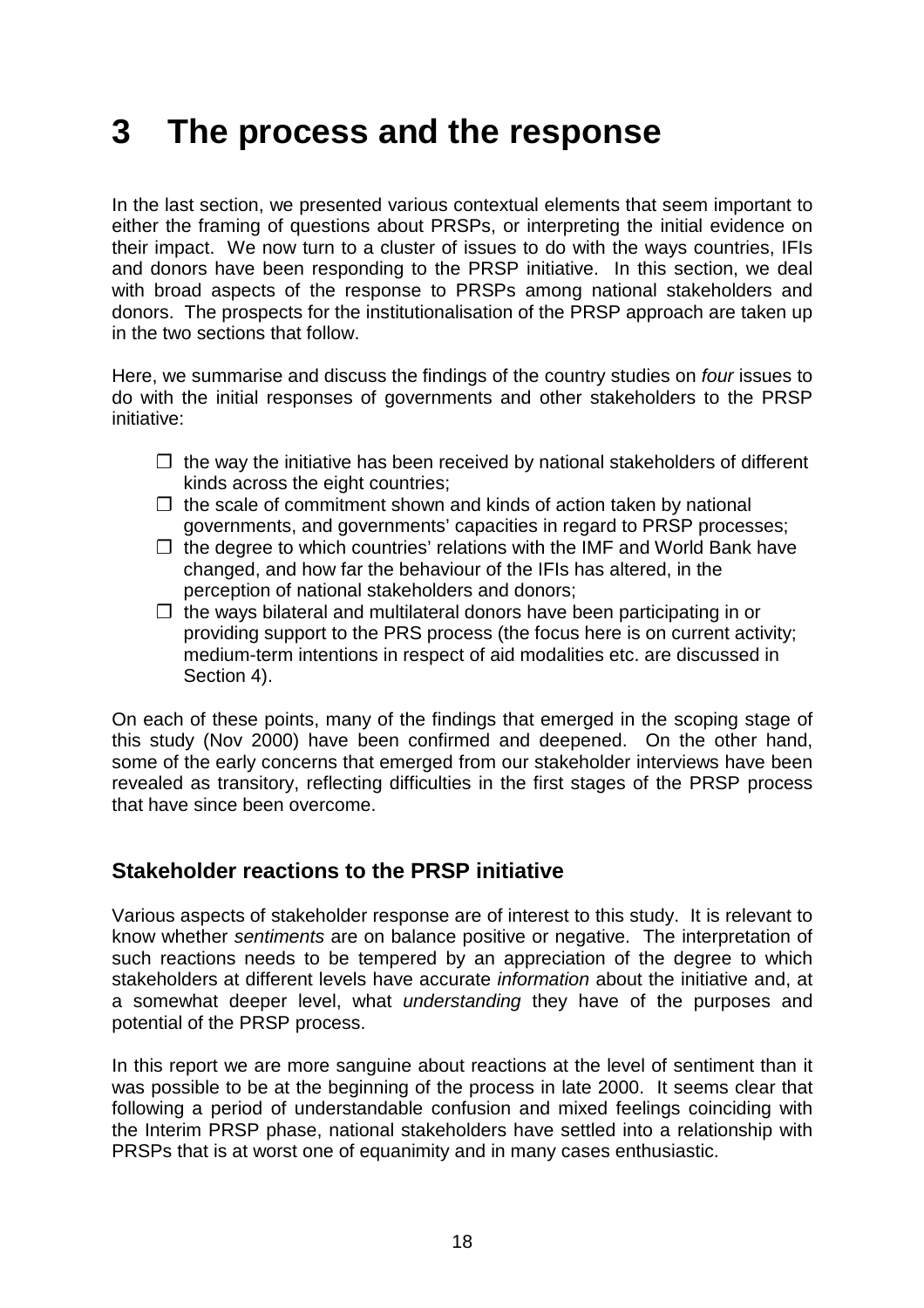#### *Explaining initial differences*

In 2000, we found little outright hostility to the idea of a PRSP but we did notice quite varied perceptions across countries. For at least a couple of countries in our sample (Mali and Malawi), initial reports from the study teams suggested that national stakeholders, particularly those that had been associated with national poverty programmes in the recent past, were somewhat irritated by aspects of the initiative. It appeared to some that the Bretton Woods' institutions were arriving late on the scene and imposing a new approach in a way that was inconsistent with the avowed intention to promote greater national ownership.

In retrospect, it is clear that irritation of this sort was particularly marked where a very large investment in something rather similar had only just been made. In Mali, UNDP had provided support over an extended period to what it and the government of the country considered a flagship exercise in national anti-poverty planning. This exercise had some clear limitations of the sort itemised in the last section. Nevertheless, unless very delicately handled indeed the PRSP initiative in Mali was almost bound to appear as an arrogant attempt to overturn previous efforts that deserved some degree of respect. The handling of the situation by the initial IFI missions seems to have been insufficiently delicate, resulting in a moment of quite tense relations between the Bank and UNDP. This helps to explain the reactions from the Malian officials and other stakeholders reported by the study team.

The other side of this coin is that in other countries initial reactions to the PRSP initiative were much more positive – even though knowledge was still patchy, and understanding variable. In these cases (over and above the kind of politicalconjuncture considerations mentioned in the last section) a positive reaction was more likely where previous activities on poverty tended towards the "mainstreaming" model, with a central economic ministry taking the lead, and/or where efforts had been made to shift the aid relationship towards stronger forms of national ownership. In other words, it is possible to discern patterns in the way country stakeholders responded initially to the PRSP idea. The effect of such background factors may well be much more significant than the particular ways the IFIs conducted their dialogue in different countries.

Thus, for example, in Mozambique and Tanzania the PRSP initiative was very much of a piece with what had been happening in national poverty planning and the building of a new-style partnership between government and donors. In Kenya, it was part of a new wave of reformist effort that also included both the drafting-in of senior private-sector figures to clean up the civil service, and steps towards placing the budget in a Medium-Term Expenditure Framework. Although this may have proved short-lived, it provided for some months a context in which the PRSP idea was both easily grasped and welcomed in many quarters. In these countries, the notion of an external initiative aimed at increasing national ownership did not seem inherently absurd, and there was only a friendly irony in the frequent observation that at last the IFIs were "coming on board" and putting poverty-reduction at the centre of their concerns.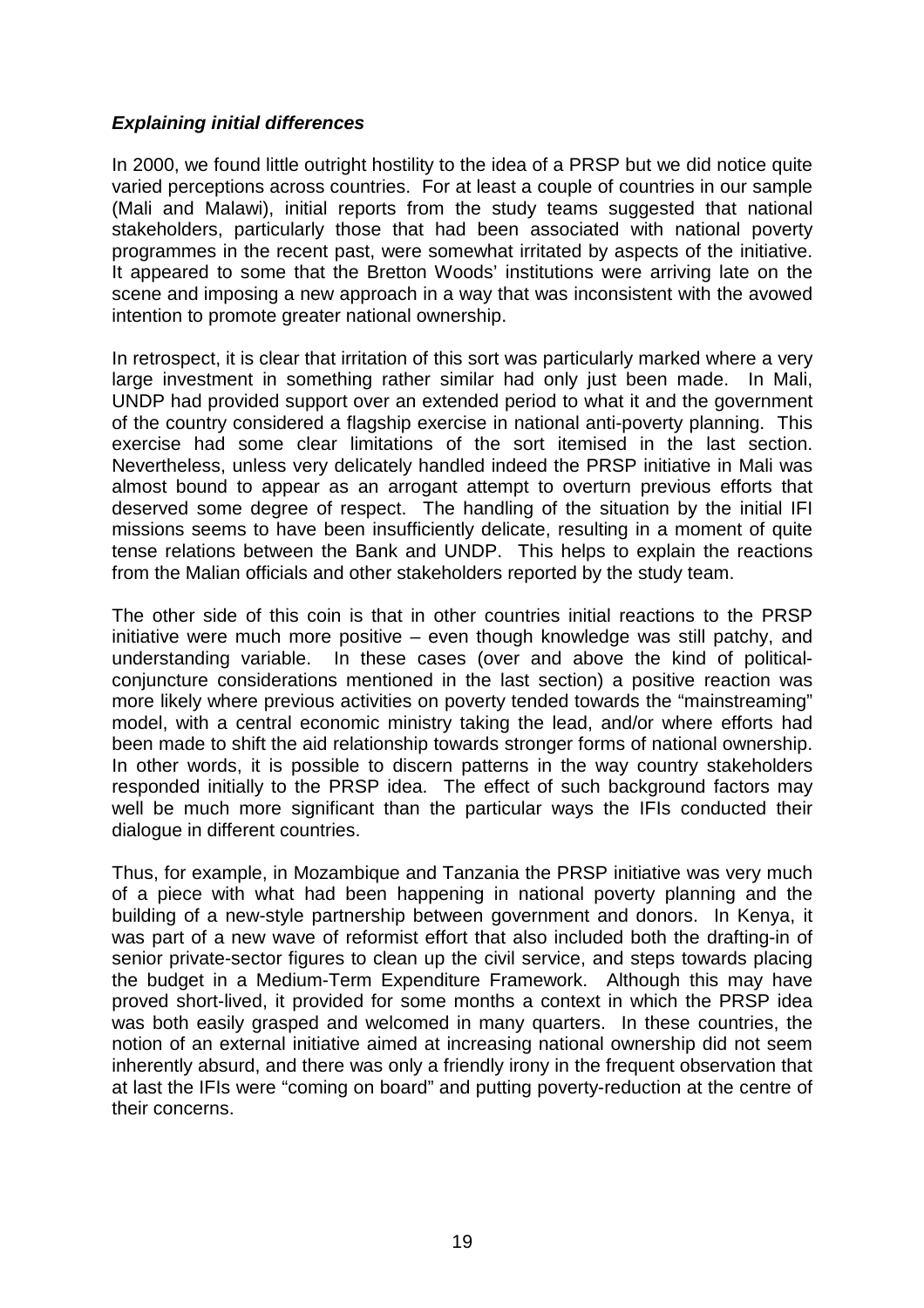#### *Knowledge and understanding*

Nearly a year later, the differences between countries seem less marked. The IFIs have mended their fences in Mali. They generally seem to have adopted a subtler as well as a more hands-off posture during the preparation of full PRSPs, as reported further on. But, more significantly still, the irritation at having to "start over" that was found in late 2000 in Mali and Malawi appears to have become more muted as those countries have become more fully engaged in PRSP preparation. As knowledge about the nature of the exercise has spread out across government and non-governmental sectors, and actual activities have been set in motion, a general attitude of acceptance has developed.

Knowledge of what PRSPs involve remains rather patchy in all countries, and extremely so in some. The limitations in this respect reflect the typical features of the way governments have handled the issue described immediately below. They also have to do with the variable qualities of the national consultative processes, which is reviewed further on in Section 5.

At this point, let us just say that there is a tendency for the facts of the PRSP initiative to be fully grasped only by a small core of government personnel who have been directly responsible for carrying it forward. In some cases, a similar a level of understanding is shared by a small numbers of academics or civil-society representatives who have been asked to contribute. However, the availability of even quite elementary information on the subject declines quite steeply as one moves away from these central points. This applies to both the remainder of government, particularly outside the capital, and also to wider constituencies in political and civil society, such as members of parliament, opposition parties, trade unions and associations. Confusion between the PRSP and other donor-inspired poverty-focused initiatives is, as one would expect, fairly widespread.

The distinction between knowledge about and understanding of the PRSP initiative is obviously a relative one. Understanding is almost certain to be weak and variable so long as information is limited. Some interpretations of what PRSPs represent that are relatively widespread in the NGO world  $-$  "just a new name for structural adjustment" etc. – reflect inadequate specific and general information as much as anything. However, it is possible to single out a number of areas in which even quite well-informed opinion in the study countries remains either confused, or sceptical, or both. In the cases of confusion, there seem to be elements of both inadequate conceptualisation and explanation, and accurate perceptions of real inconsistencies of principle or conduct that ought to be addressed.

#### *PRSPs and HIPC: gaps and queries*

There is very widespread confusion about the relationship between HIPC triggers and both the concept and the content of PRSPs. This arises partly from that fact that many of those involved in PRSP preparation have not been involved in the HIPC1 or HIPC 2 negotiations. They are aware that the preparation of an (i)PRSP is a HIPC conditionality, but not that the HIPC agreements contain other conditionalities. When this becomes clear, a different sort of "confusion" frequently arises. It is not understood how a nationally consultative planning process, including the selection of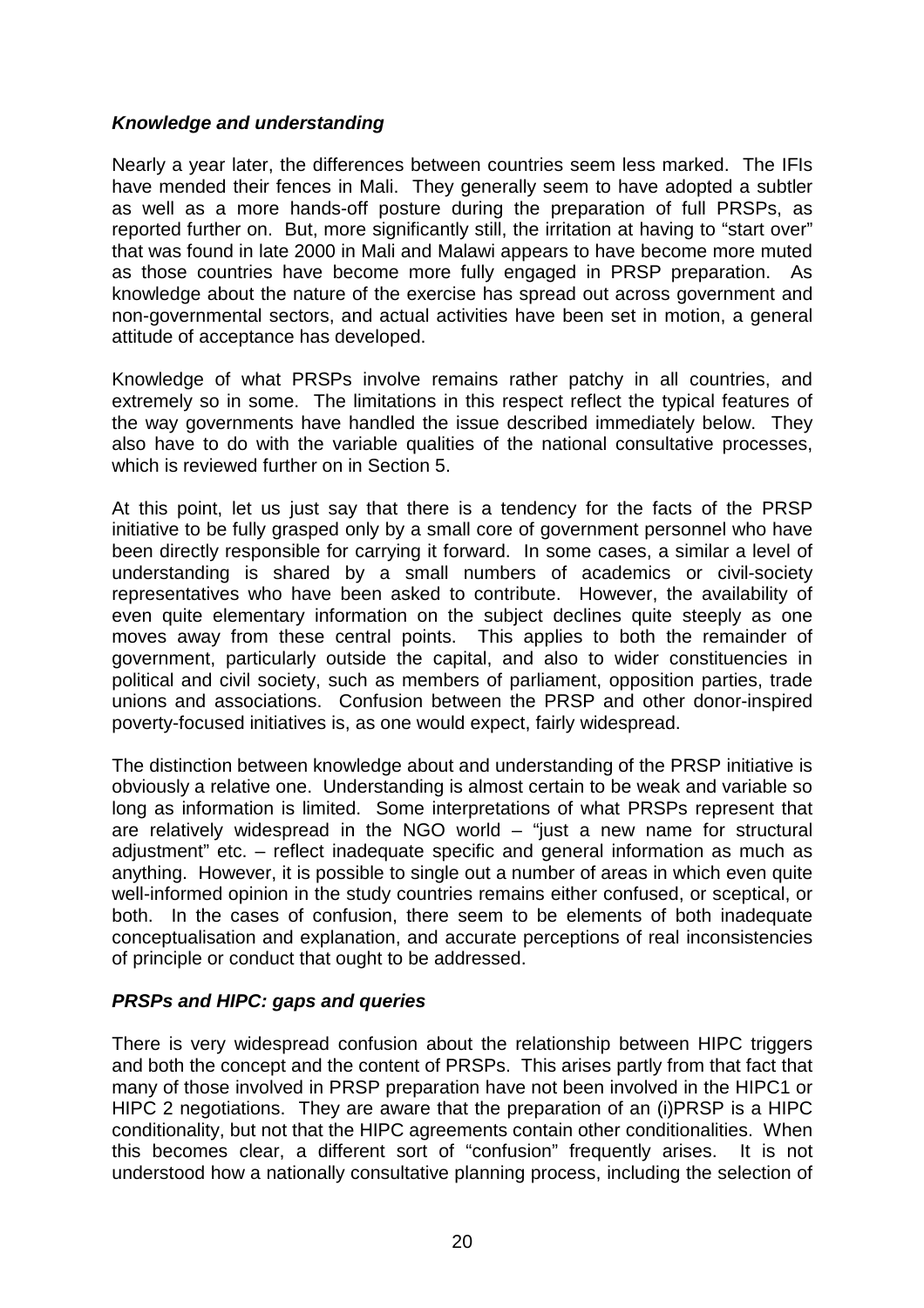indicators to serve as benchmarks of implementation and results, can be reconciled with the prior imposition of conditionalities of a traditional sort covering more or less the same topics.

This kind of query arises also in relation to PRGF conditionalities, but it is particularly "confusing" in the case of the HIPC agreements because these have been strongly associated with PRSPs and appear to operate on exactly the same terrain as PRSP benchmarks. We suspect that the confusion would be even greater if it were generally known that, according to the early evidence collected in the EU study for the SPA (EC, 2001) the differences between HIPC triggers and (i)PRSP indicators are both notable and to some degree random.

The most important issue, however, is the one that is raised most acutely in the Malawi country chapter – that some of the HIPC triggers, as well as the PRGF conditions, are such that they *pre-empt* national discussion within the PRSP process. In some instances, at least, this is not a question of insisting on steps that any reasonable poverty-reduction strategy would necessarily include (e.g. broad fiscal discipline), but rather an insistence upon the implementation of schemes that are both controversial and questionable in the opinion of informed and engaged observers (Chapter 5, Section 3).

We return below to various aspects of the way the traditional conditionalities are being handled below. But there are some further points to be made about stakeholder perceptions of the new emphasis in IFI policy, and more generally about the prospects of PRSPs resulting in substantial behavioural changes.

#### *National stakeholders and the prospects for change*

The perceptions of national stakeholders contain is a fairly developed scepticism on two counts. In the first place, there are few who believe that a substantial reduction in the number and complexity IFI conditionalities is on the immediate agenda. It is recognised that, in some countries, bilateral donors and some multilaterals such as the EU are providing budget support on a new basis, in which ex-post performance assessment is taking the place of disbursement conditions). However, in Ghana and elsewhere there is a belief that the overall impact of the new array of financial support instruments will be an even greater "cascading" of conditionalities.

Such expectations may well be justified. It should be remarked, however, that national stakeholders' views about the relationship between the PRSP process and traditional conditionality are typically somewhat one-sided. There is little appreciation that changes in the scale and form of conditionality are dependent on the seriousness and quality of what is done in-country in and around the PRSP process.

That is, there is an accurate perception that *ex-ante* conditions and performance benchmarks agreed in the framework of relatively narrow, apex-level negotiations around HIPC2 relief, PRGFs and PRSCs is in inherent conflict, or at least tension, with a country-led decision-making process covering the same issues. But so far there is little understanding that a reduction or streamlining of external conditions will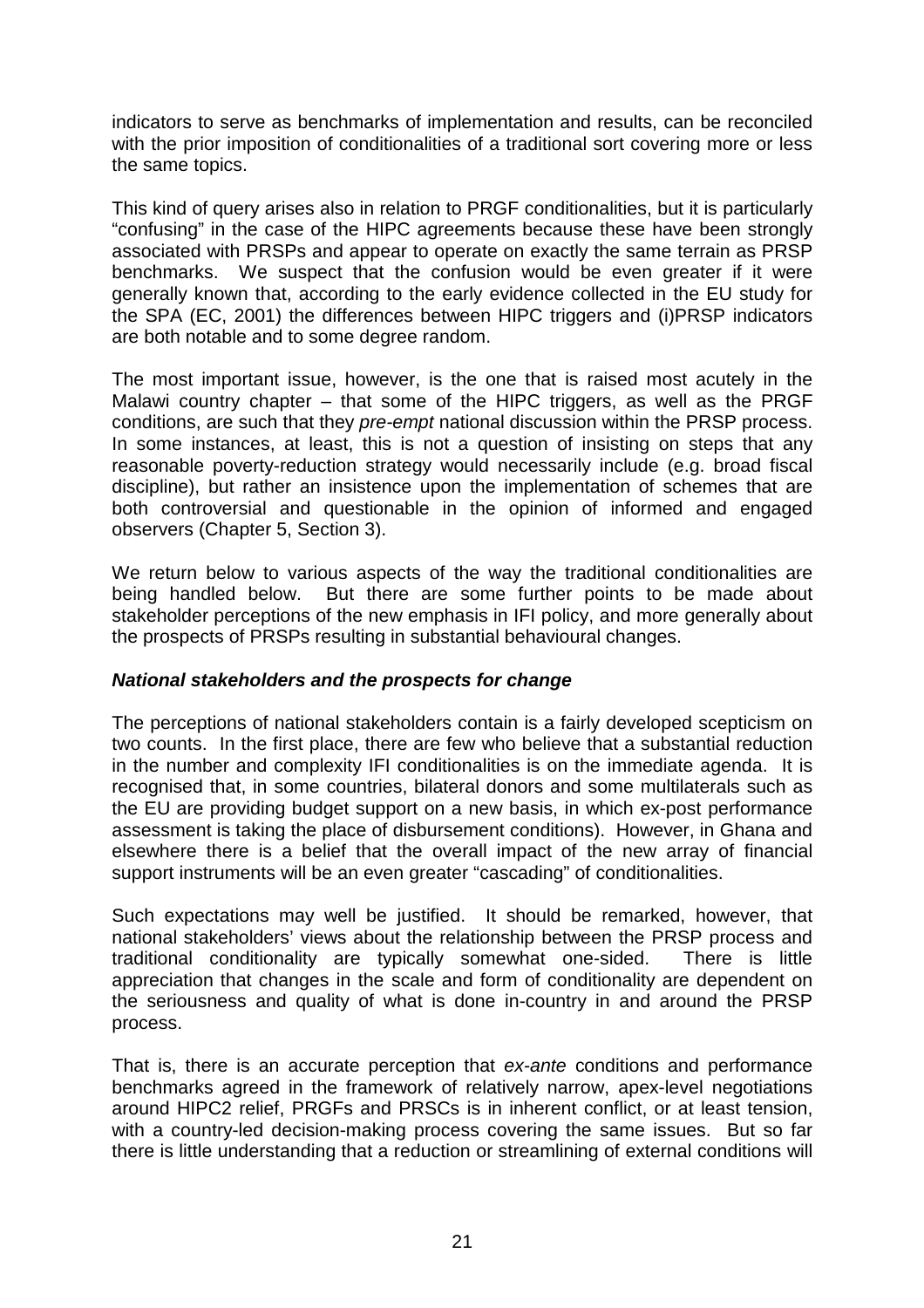be possible only as and when PRSPs yield up tough policy thinking and monitorable implementation proposals of their own.

The final judgement on this must, of course, await a more systematic examination of the final products of the processes currently under way. We merely note that our material on stakeholder perceptions (with the exception of some of the donor comments reported below) does not suggest any acute awareness that the relationship between PRSPs and conditionality streamlining is a two-way street.

The second subject of scepticism is the ability of governments to change their behaviour. More in some countries than in others, stakeholders doubt whether this well-intentioned attempt to change the basis of the aid relationship will do enough to alter the incentives facing government departments and their officials. This stems from the sorts of issues reviewed in the last section on country context. As we shall see, some of it seems justified by what has actually happened in the PRSP process so far. For the moment, we merely note it as a strong element in stakeholder expectations. It appears strongest where, as in both Ghana and Benin, though for somewhat different reasons, there is very little sign of the PRS process engaging with, or becoming linked to, reforms that attempt to transform the budgetary incentives of ministries and the work incentives of civil servants.

#### **Government commitment, actions and capacities**

#### *Levels of commitment*

Governments are committed to PRSP processes for different reasons, some narrowly instrumental, others containing some medium-term vision. In several countries, stakeholders perceive the PRSP exercise as being overwhelmingly motivated by getting access to debt relief and having little further significance. By way of contrast, Rwanda's PRSP unit has gone out of its way to downplay or not mention the connection with HIPC relief, in order to encourage national stakeholders to treat the exercise as a real planning endeavour (not an exercise in nominal compliance, or merely a discussion on how to spend additional resources at the margin). Elsewhere there are some strong impressions of nominal compliance (e.g. Ghana, Mali). In Mali, a strong emphasis is being placed considering how to spend the HIPC windfall.

The fact that the relief has been front-loaded, so that the bulk of it has been available since Decision Point (i.e. from endorsement of the iPRSP) does not seem to weaken this perceived linkage. This is partly because substantial new funding is also expected after completion. However (as the Mali study suggests) this may be overoptimistic – partly because of severe aid-absorption problems. In Tanzania, the most advanced of our countries in PRSP terms, those in the know are concerned that the "HIPC factor" has been a strong force driving the PRSP process, and that the energy devoted to it will certainly wane as soon as completion is achieved.

These kinds of concerns notwithstanding, governments in all eight of the countries covered by this study have invested substantial effort in doing what they think to be required to produce a good PRSP. The degree to which such effort signals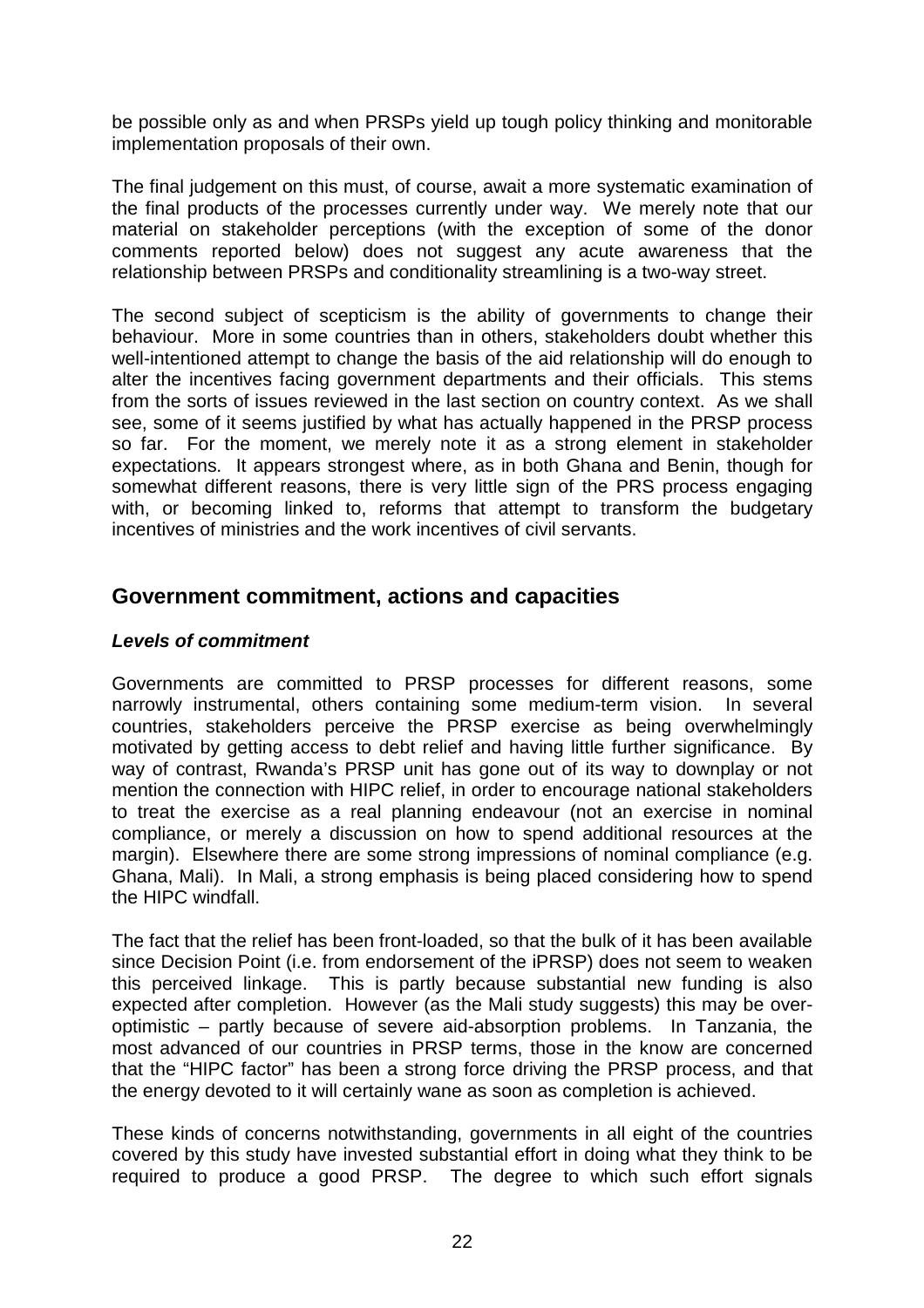commitment at all levels of the political and administrative hierarchy in our countries is difficult to assess. In Kenya, Malawi and Benin, for example, an energetic process has been driven primarily at the technical level, and political commitment is unclear or non-existent. Elsewhere (Mali, Mozambique, Rwanda and Tanzania) political commitment to poverty-reduction goals seems less worrying than the commitment to implement significant change that will be found in the ministries and civil service outside the core team.

We postpone fuller consideration of this to later, in connection with a review of the ownership concept. Nevertheless, the effort currently being invested in the process appears quite substantial even in the countries where the level of commitment at almost all levels seems doubtful, such as Ghana.

#### *Shifts in institutional leadership on poverty*

The *kind* of effort being made, and its institutional location, may be as significant as the degree. As suggested tentatively in the preliminary reports from this study, one of the most palpable and important effects of the PRSP process to date has been a shift in the institutional location of the principal responsibility for poverty reduction within government systems.

In most of the eight countries, as well as others we know of, responsibility for guiding and/or implementing anti-poverty measures was formerly located in a weak socialwelfare ministry (Mali), in a planning authority without resource-allocation powers (Benin, Ghana, Malawi) or in an appendage of a president's or vice-president's office lacking real authority to convene line ministries and other actors (Kenya, Tanzania). In these cases, the interest of the department or unit in developing a national poverty-reduction *policy* was compromised by the interest in managing povertyfocused donor-funded programmes, as discussed in the last section.

This has largely changed. PRSP preparation has resulted, in one country after another, in the responsibility for poverty-reduction policy being taken over by the Ministry of Finance. One of the two countries in the sample where the institutional division of labour for leading the PRSP process remained unsettled in 2000 (Benin) has now resolved it in the expected way, with Finance taking the lead role and Planning providing support. On the other hand, Ghana confirmed its National Development Planning Commission in the leading role, becoming the only case in our sample to buck the trend. In Kenya, the shift to Finance has taken place, but recent political trends place a question mark over the outcome of the continuing rivalry between Finance and the Office of the President, home of the NPEP.

#### *Mainstreaming poverty: out of the social-sector ghetto*

While not universally popular – partly because vested interests are involved – the assumption of a leading role by finance ministries has several positive effects. It means that poverty is more effectively "mainstreamed" within government policy, seen as a policy concern for all sectors and cross-sectoral areas. This upgrades its importance, making it less likely to be treated as exclusively the business of socialsector or welfare institutions. Because Finance holds the purse strings, it means that poverty is more closely linked to central resource-allocation decisions and thus to the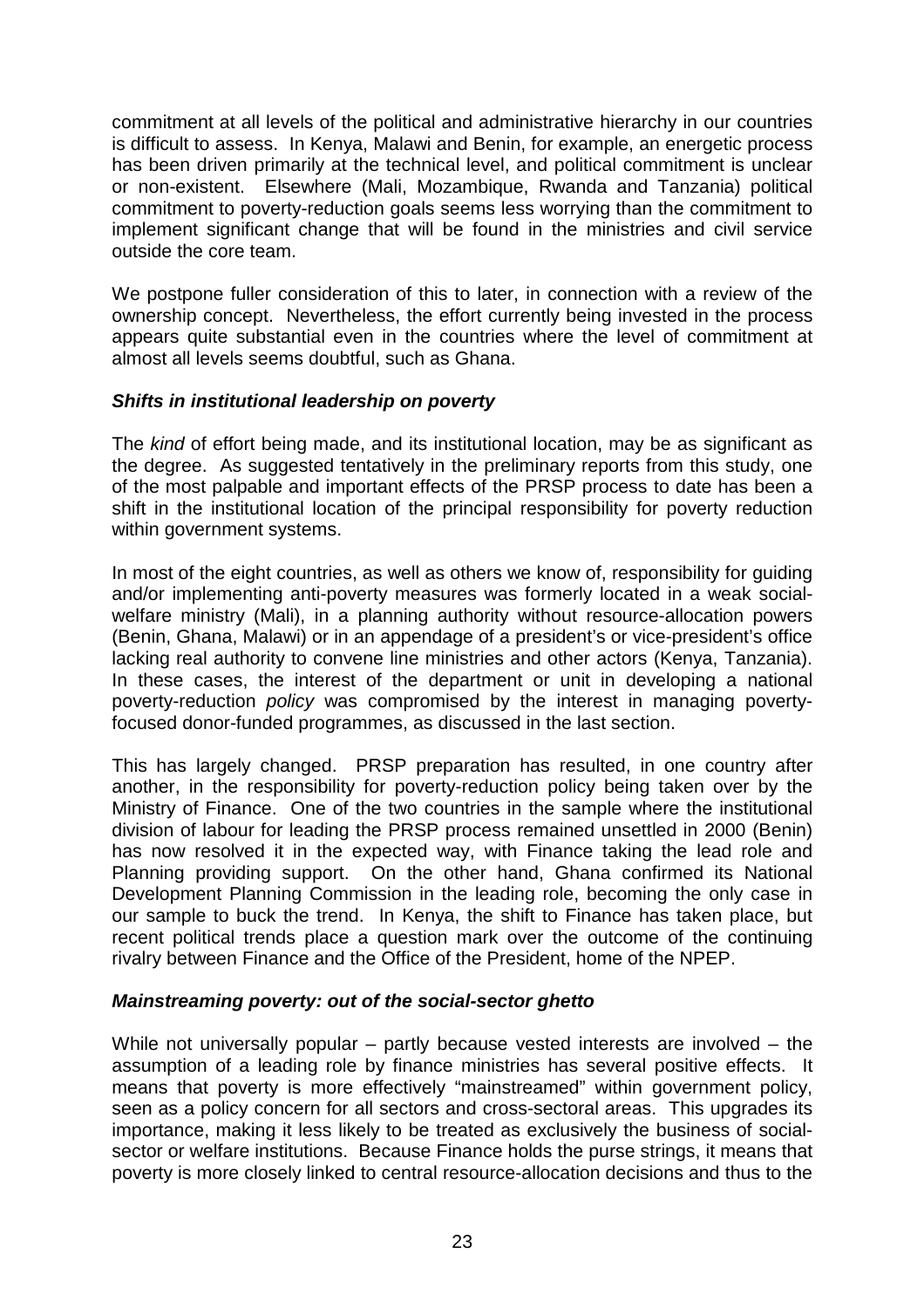incentives that cascade down from budget decisions. These are steps that were overdue, with the potential to bring important benefits.

Making the linkage effective from poverty planning to public-expenditure management is, of course, not just a question of shifting around responsibilities (Section 4 below). But thanks to the PRSP initiative, the institutional division of labour is now more favourable to that. Together with removing poverty reduction from the limited field of action of the so-called social sectors, and reviving strategic thinking about role of sectors such as agriculture, this is one simple but definite gain from the PRSP initiative that is unlikely to be taken away whatever the subsequent developments.

Not all of our country reports are so unreserved about the benefits of the shift to Finance, or indeed about poverty mainstreaming when the conditions for it are not clearly met. Where projectised pro-poor programmes work well and the fiduciary conditions in the public sector remain doubtful, such a shift may be undesirable or premature. As we discuss in Section 4, many of the doubts and controversies that have surrounded the PRSP in Kenya rest upon such questions.

From other country reports, there are suggestions that it might make sense to regard PRSP preparation as a planning function *par excellence* and therefore the responsibility of the planning arm of government (unless this has already been absorbed by Finance, as is the case in many countries, including Mozambique and Rwanda). This is convincing only up to a point. Where the planning portfolio has a modernised approach and the capacity to engage effectively with resource allocation through the annual budget and/or a medium-term expenditure or fiscal framework (MTEF or MTFF), the case is clear. This is, however, seldom the case.

In the Ghana case, it is clear that a principal factor in the limited impact of the PRSP to date is the fact that it is being led by "a gravely under-resourced administrative enclave of uncertain political and formal status" (Chapter 3, Summary). The only qualification that needs to be added is that in Ghana the Ministry of Finance is not particularly strong, in terms of political standing and technical capacity. In other countries, planning authorities tend to be wedded to old-fashioned planning approaches that sit uneasily with modern budget approaches such as programme budgeting and MTEFs. Even where Ministries of Finance are of low status and do not effectively control budget allocations or out-turns (as in Mali) the budgeting function creates at least the potential for changes of the required sort (Chapter 6, Section 3).

#### *Drafting the PRSP: institutional architecture*

One type of reservation that some observers expressed about Ministries of Finance assuming a central role concerns their limited organisational capacity. Would these ministries be capable of organising the scale of deliberation and drafting activity that appeared to be required? Would they be inclusive enough to share information with a range of "national stakeholders" and to open-minded enough to allow a debate with such people to influence their drafting of a key policy document?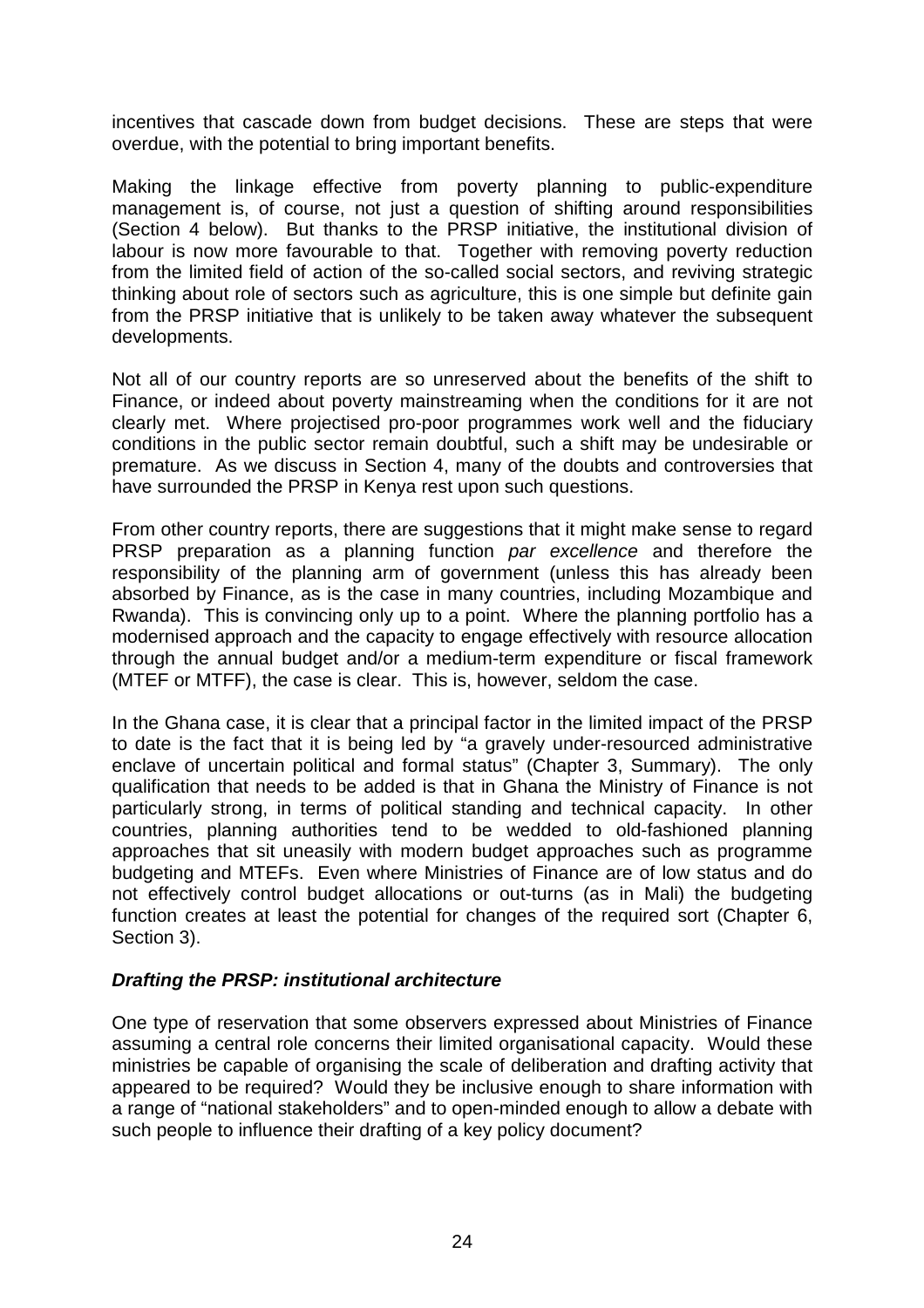The experience is mixed in this regard. In most cases, however, the responsible units have convened a plausible range of Working Groups or Task Forces with mixed compositions and relevant expertise. The degree to which these relatively narrow bodies have reflected in their composition, or had some real interaction with, the wider PRSP consultative processes that have been organised is something we consider later (Section 5). However, in general the instances we reported in connection with iPRSPs, of documents being drafted by a single official or by a visiting mission, have not been repeated at the full-PRSP stage (which is not to say that single officials have not carried very heavy burdens, including the lion's share of reporting and synthesising).

It appears that Working Groups have functioned best where they are modelled on, or even replicate, equivalent bodies established for Public Expenditure Review or MTEF purposes. Working relations develop more easily under such circumstances, and the concept of planning as priority-setting under resource constraints is more easily accepted. This is consistent with our broader finding (Section 4) that the density of public reform effort, and public-finance reform in particular, is a major factor in the successful launching of PRSPs.

Many PRSP working groups appear to have faced rather serious difficulties, casting doubt on how much influence they will have on the final product, in countries where there is little tradition of integrating sectoral planning with macro-economic management and the budget. In Mali and Malawi, some of the Working Groups are reported to have lacked any sense of direction, partly on account of lack of guidance on macro constraints. Where existing sector programmes or even a cluster of large projects provide something to work with, the Groups have been able at least to engage in a constructive repackaging exercise. But in the absence of guidance of either kind, some have remained completely at sea.

One of the striking differences across the cases is in the degree to which donors and IFI country representatives are actively involved in the groups. Despite the precedent set by the PER/MTEF working groups, donors other than the UN system  $\overline{\text{coordinator}}$  were not much involved in Tanzania. $^8$  In Ghana, donors and IFIs have not been involved at all. In both cases, heavy use has been made of local academics and other experts, although in the Ghana case some of the effort may have been wasted in so far as the Core Teams have not paralleled the structure of government or involved the staff of line ministries to any significant degree.

In contrast, in countries such as Mali, Mozambique and Rwanda donor involvement with government has been so great, and government technical capacities are so limited, that donor staff and donor-funded consultants have been playing quite a heavy role. The country studies suggest that this is unavoidable and, to that extent, positive. They differ somewhat in the confidence they show that the delivery of such

l

<sup>8</sup> For a period, there was, indeed, some feeling that donors were being excluded in a way that was inconsistent with the new-partnership principles that had been followed in Tanzania following the "Helleiner process", as not only were donors not invited into the PRSP working groups, but the PRSP led to the shelving for a period of the discussions about the Tanzania Assistance Strategy, a venture in aid coordination under government leadership that predated the PRSP initiative. This phase now seems to have passed, with the TAS having been revived, more or less as a means of implementing the PRSP (Chapter 9 and Tanzania scoping report).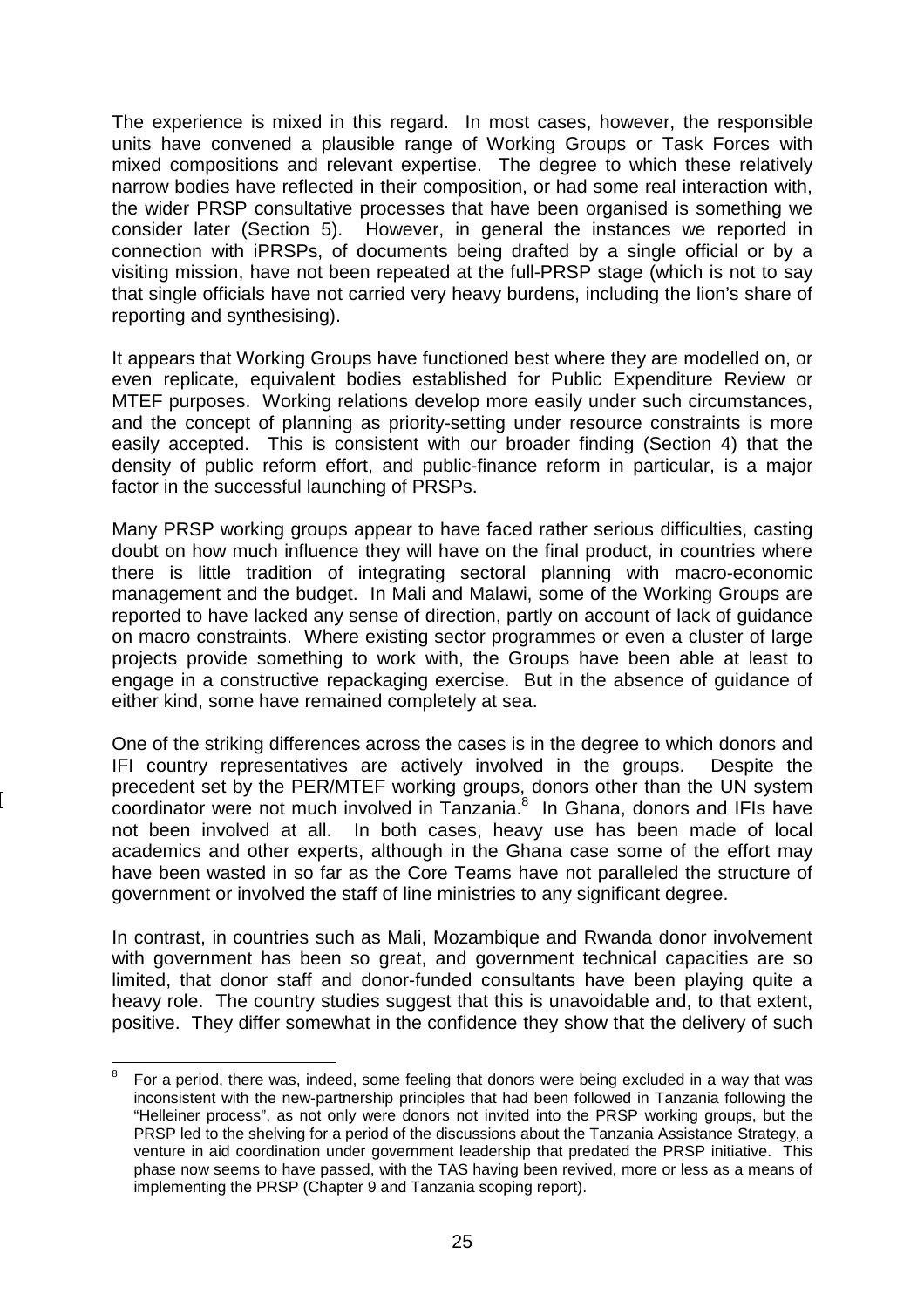support will be sufficiently disinterested as to not fatally damage the coherence of the PRSP and compromise national ownership. We return to this theme later.

## *Capacity*

Our earliest reports emphasised, the extreme burdens being placed on limited capacity in most countries by the addition of PRSP preparation to other obligations on key senior staff, and the rather tight timetables initially adopted. In most cases timetables have slipped. Even so, the quality of processes and products is generally reported to have been compromised by the time constraints (which is an issue again in our discussion of consultation in Section 5).

In many cases, key responsibilities have fallen to sections that lack their full staffing establishment and have faced chronic problem of staff retention. In cases like Tanzania where a full PRSP has been endorsed and treated to an even "bullish" Joint Staff Appraisal, this was achieved with a civil-service capacity that is considered "surface deep" and highly fragile (post-election transfers left the core PRSP team in place, but it might easily have been otherwise). Drafting in national expertise from outside government can help to solve this problem, but it has its limits. In cases like Kenya, where high calibre civil servants are present in sufficient numbers to get a job such as this done on time – the poor reputation of the government service as a whole notwithstanding – it is reported that getting both the PRSP and a first MTEF in place simultaneously was extremely testing.

It is clear that careful use of extra-governmental technical capacity and wellmanaged external assistance can mitigate these problems. Kenya and Rwanda are cases where suitable modalities seem to have been found – with a suggestion in the first case that national ownership of the PRSP was actually enhanced as a result. However, the initial experience with PRSPs does nothing to dispel the already familiar refrain from other studies and evaluations: that heavy inputs of TA into special units, whether these are staffed by expatriates or nationally-recruited consultants, is no substitute for addressing the core problems of civil-service staffing, and can easily be counter-productive.

A problem relating to capacity constraints that is more serious because it is new is that of "process overload" arising from the multiplication of donor- and IFI-inspired review exercises. The capacity that exists to undertake more effective anti-poverty planning and coordinate external assistance to this end is seriously over-stretched almost everywhere by the multiplicity of review processes, to which both HIPC2 and the PRSP initiative have contributed additional dimensions. We return to this below.

## **Shifts in IFI relations and conduct**

From the IFI and donor side, the PRSP approach promises relationships and forms of conduct that are more conducive to national ownership of poverty-reduction efforts. One of the things this study is intended to provide is a source of rapid feedback on the degree to which this is happening.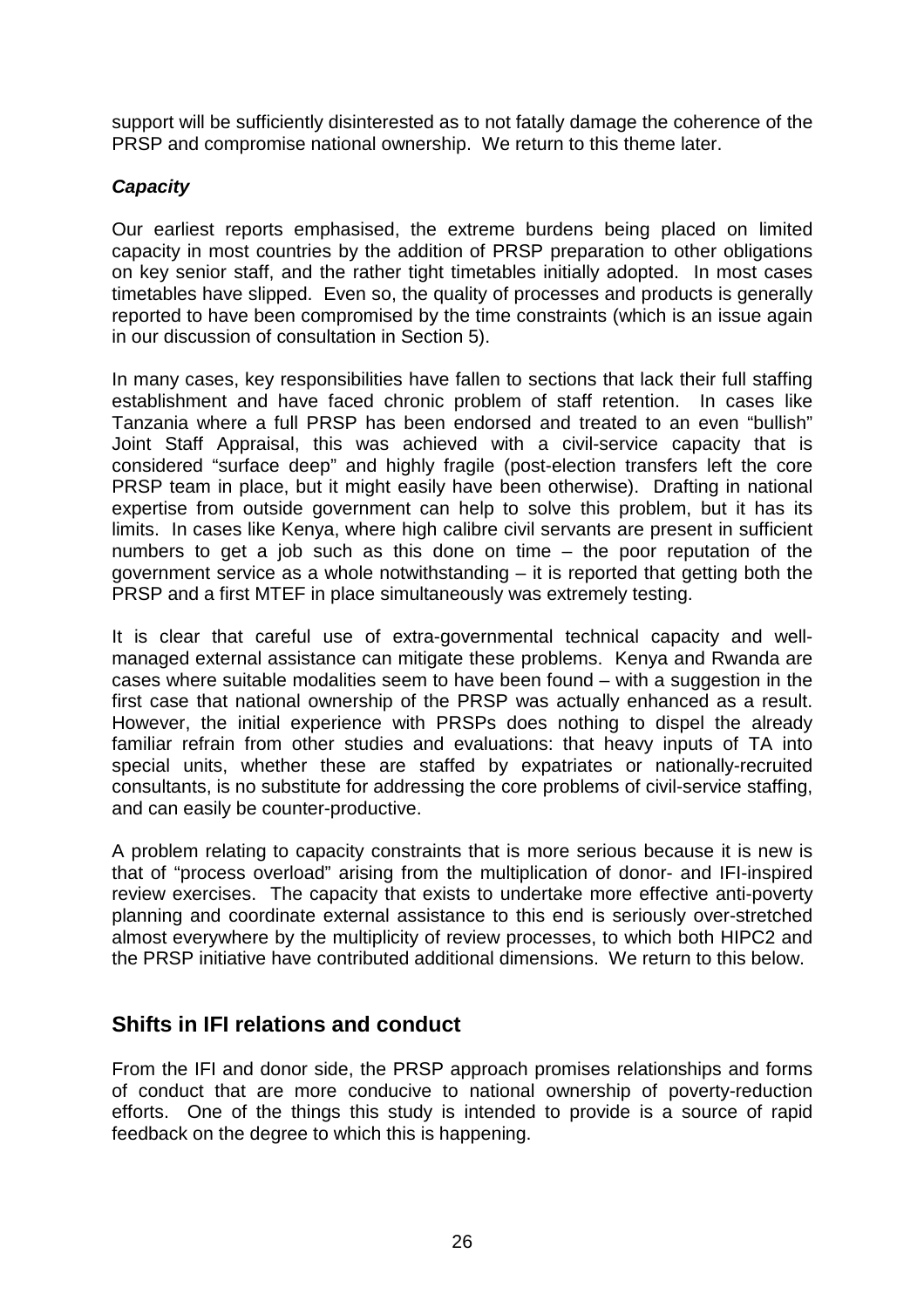Care is obviously needed in assessing this issue. It is necessary to distinguish at least two types of change that might be observed, which have distinctly different preconditions. In past times, it has been frequently commented that IFI missions typically adopt a *style* that is unfavourable to national ownership. This is not an unimportant issue, and it is clear that changes in working methods are necessary if the PRSP experiment is to succeed. But style is less important than substance, and indeed there may be senses in which style simply reflects the underlying, "objective" character of the relationship

What the PRSP initiative is intended to deliver is a way of directing national policies towards poverty-reduction objectives that works better than negotiation and conditionalities of the traditional sort and which, therefore, is capable of taking the place of such conditionalities. This poses the question of how far changes scale and content of conditionality are already taking place and what indications there are on the timetable for any such changes.

We do not have systematic data on either of these issues. The evidence is anecdotal, and therefore may serve to indicate topics for further exploration. It does not by any means settle the questions raised.

## *Style: evidence of change*

Regarding style, the good news is that the handling of the full-PRSP processes by Bank and Fund missions and staff appears to have been appropriate across the study countries. This is, in some cases, in contrast with the iPRSP phase. It seems clear that IFI involvement in the drafting of iPRSPs was excessive (e.g. Tanzania) and that IFI handling of the SNLP issue in Mali was clumsy. However, it appears generally the case that IFI missions have adopted a much more subtle and discriminating posture on guiding the process and content of full PRSPs than they did with the Interim documents. The PRSP phase seems to have been characterised by fuller and more accommodating discussions between the national authorities and the IFI missions on how to handle the strengths (especially in terms of process) and the deficiencies (especially terms of policy frameworks) of previous poverty-reduction strategies. In some cases, such as Ghana, IFI conduct in relation to the PRS is described "in some ways exemplary" (Chapter 3, Summary).

This refers, however, to missions and relationships that are concerned directly with the PRSP. With some reason, our interviewees tended to regard the question of IFI conduct as including missions negotiating PRGF renewals and other policy-based lending as well. Even if, as is widely recognised, there is not yet a basis for altering the content of those discussions – changing the substance of the relationship – the PRSP process has planted the idea that aspects of style ought to change. And there is little evidence of this from the stakeholder interviews in our eight countries. PRGF negotiations do not appear to be being conducted differently than in the past.

#### *Style: continuities*

Three specific examples of undesirable continuity of style are given in the country chapters. First, from Malawi it is reported that there has been no improvement in the transparency of negotiations or in the availability of information about the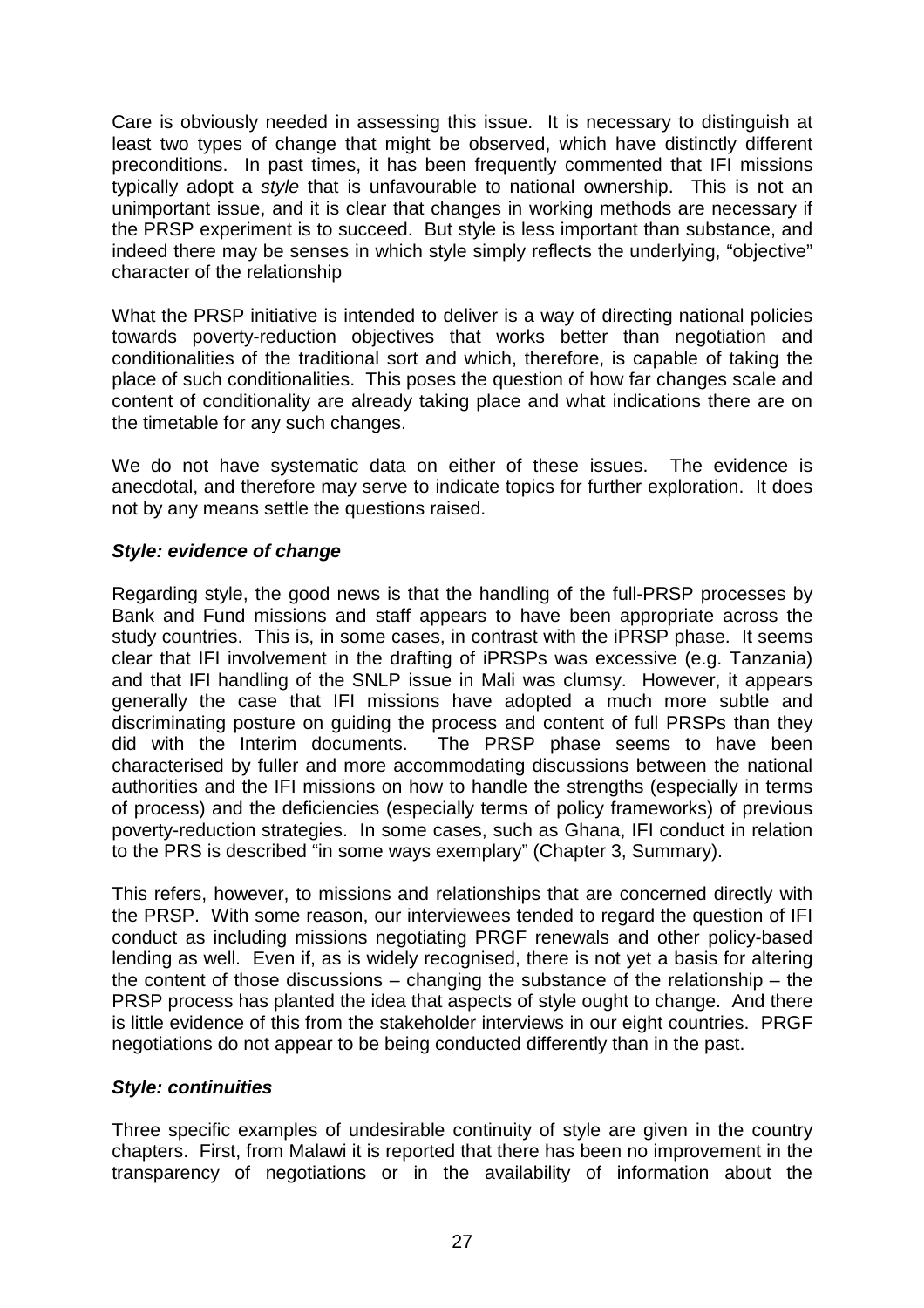agreements finally reached. Those making this observation are by no means suggesting that a point has been reached where domestic accountability mechanisms are capable of taking the place of external conditionalities. But there does appear to have been some modest growth in domestic accountability thanks to the PRSP process. This is currently hampered by the fact that domestic pressure groups do not know what the government has committed itself to with the IFIs. Possible synergies between the two sorts of influence on policy are lost, and those in government who resist desirable changes are able to play off external and internal pressures against each other (Chapter 6, Sections 3-4).

Second, from Rwanda there is a disturbing discussion about the setting of revenue targets within the PRGF discussions. This is a relatively technical area on which this report should tread carefully. However, it is noted with concern that the Rwanda study team found the Fund's insistence on a relatively ambitious revenue target as "high-handed" – particularly in view of the importance within the budget reform/MTEF process of reliable revenue projections leading to realistic expenditure ceilings. This was felt to be symptomatic of a wider failure on the part of the IFIs in their dealings with Rwanda to bring their general practices into line with the partnership spirit promoted in connection with the PRSP (Chapter 8, Section 4).

Lastly, from Tanzania it is reported that the PRGF review process appears to have changed little in style, and that other programme lending is, in some cases, not making the reference that might be expected to the country's Washington-endorsed PRSP. On the first count, it is of particular concern that not enough attention is yet being given to the frequency and timing of missions, especially major reviews. The mission-overload problem mentioned earlier is well exemplified by Tanzanian experience during the period of this study. Although there remains some question about the precise allocation of blame for this result, it is agreed by all that the timing of the PRGF review resulted in a less satisfactory process on the Budget Guidelines for 2001/02 than has been achieved in recent years, from the perspective of domestic accountability and donor partnership. On the second count, it is observed that a proposed education-sector loan from the Bank makes no reference to the education-sector content of the PRSP (Chapter 9, Section 3).

#### *Awaiting changes of substance*

As we have already implied, there is, as yet, no strong expectation from among national stakeholders that the "objective" relationships with the IFIs are about to change. Indeed, in several countries, including Kenya and Malawi, some domestic stakeholders take a relatively hawkish position on external conditionality as a *sine qua non* of substantial policy change – particularly when it relates to the macroeconomic fundamentals. Some of those taking this position would no doubt be happy to see some "streamlining" of conditionalities of the sort the Bank and the Fund have promised (reduction in overlap, etc.). But nowhere were our interviewees taking the position that significant streamlining was on the agenda soon. This refers to IFI conditionality, and not to the mechanisms of budget support by bilateral donors and multilaterals such as the EU, which we discuss in Section 4.

As noted already, the likely persistence of a relatively dense field of traditional conditionalities in our countries' general relations with the IFIs *is* a source of difficulty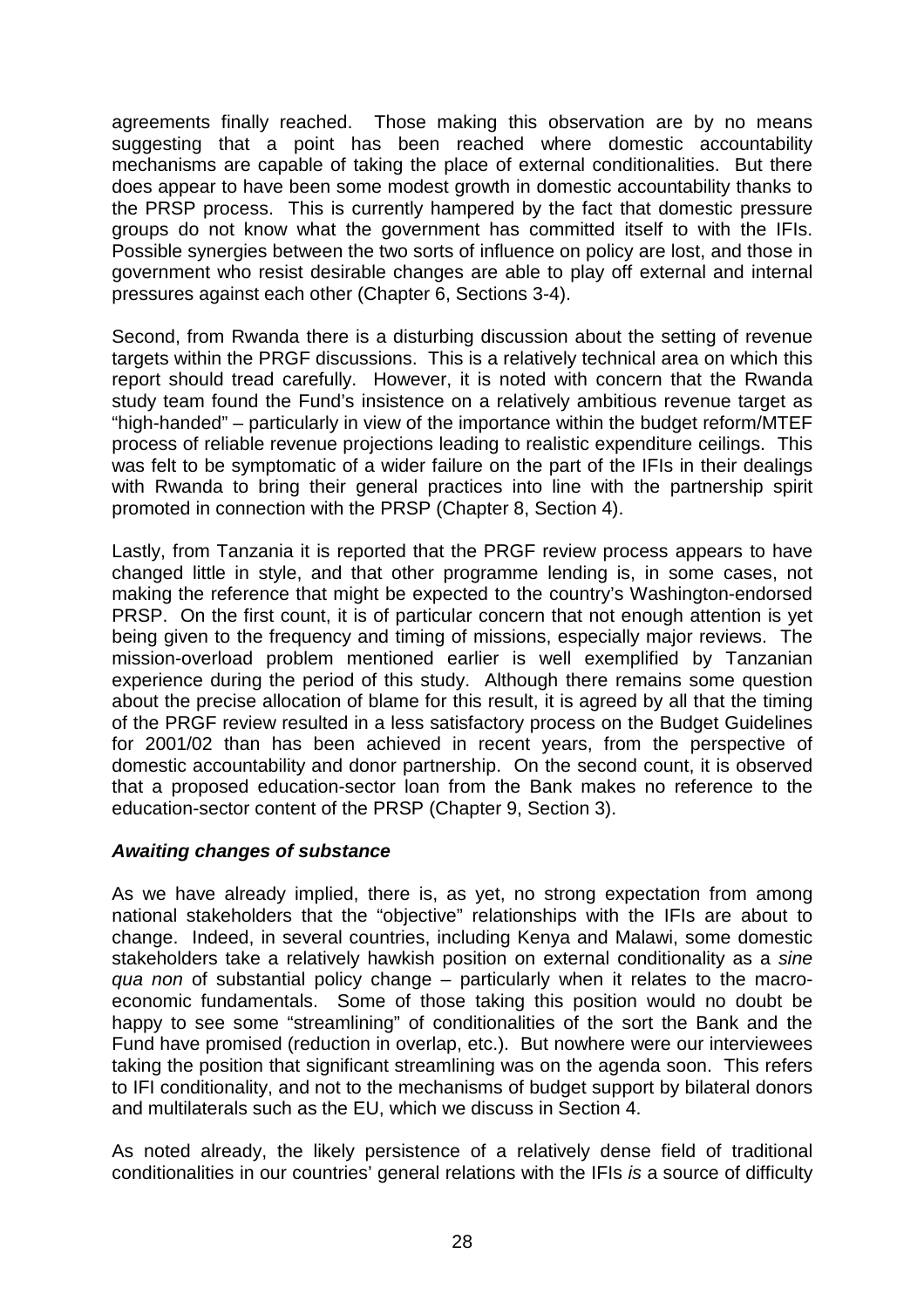for generating a dynamic of national ownership around a PRSP. However, until such time as PRSPs become real strategic documents backed by a domestic political accountability with real teeth,<sup>9</sup> it seems to be an inevitable constraint that will have to be accepted.

It is less of a problem in those countries where external conditionalities coincide to a large extent with the views of domestic opinion-leaders on the basic policy parameters. It is more of a problem, as in the case of the privatisation of Mali cotton marketing and different levels of enthusiasm for the Social Action Fund approach in Malawi, where there are solid arguments, as well as mutual accusations about institutional self-interest, on both sides of the debate. As we said with reference to the HIPC triggers above, the national ownership of the PRSP-preparation process is compromised when the government, for the sake of consistency, includes in the strategy policy commitments that it has entered into under some degree of financial duress.

This threatens to reproduce within the PRSP process the same pattern of nominal compliance, leading to non-implementation that has been identified in the research literature as the bane of policy influence by conditionality. It is worth noting that this could happen without any direct involvement of the IFIs or explicit reference to actual agreements. The phrase "self-censorship" is used in the Ghana country report in reference to the work of some of the PRSP Core Teams (which are exclusively staffed by Ghanaians): the teams are, among other things, making judgements about what they think will be acceptable to the IFI Boards.

To conclude, let us say again that in all these cases the damage to the PRSP process will be greater if the agreements in question are not public. Domestic stakeholders can very often live with IFI conditions that they disagree with. There is rather general opposition to agreements that remain secret.

## **How are donors supporting the process?**

This study is concerned with two major sets of questions about donor attitudes and conduct, which we deal with separately. The first concerns how they are responding to the initiative and the process in-country; whether they are supporting it, and if so, how effectively (including the coordination of such efforts). The second covers the broader agenda of changing the aid relationship in the direction of a more equal partnership, and the coordination of aid under recipient-government leadership. In the medium and long term, the second is the more important set of topics. We address it at the end of Section 4. Here we deal only with the first.

Again, our results are non-systematic. In some respects, even a crude questionnaire survey would tell us more. However, the strength of our method may be that it permits some probing beneath what donor informants would readily concede in

<sup>–&</sup>lt;br>9 It should be borne in mind here that while we assess the latter aspect to some degree in Section 5, the former has not been included in our terms of reference and would have been difficult to undertake at such an early stage in the process.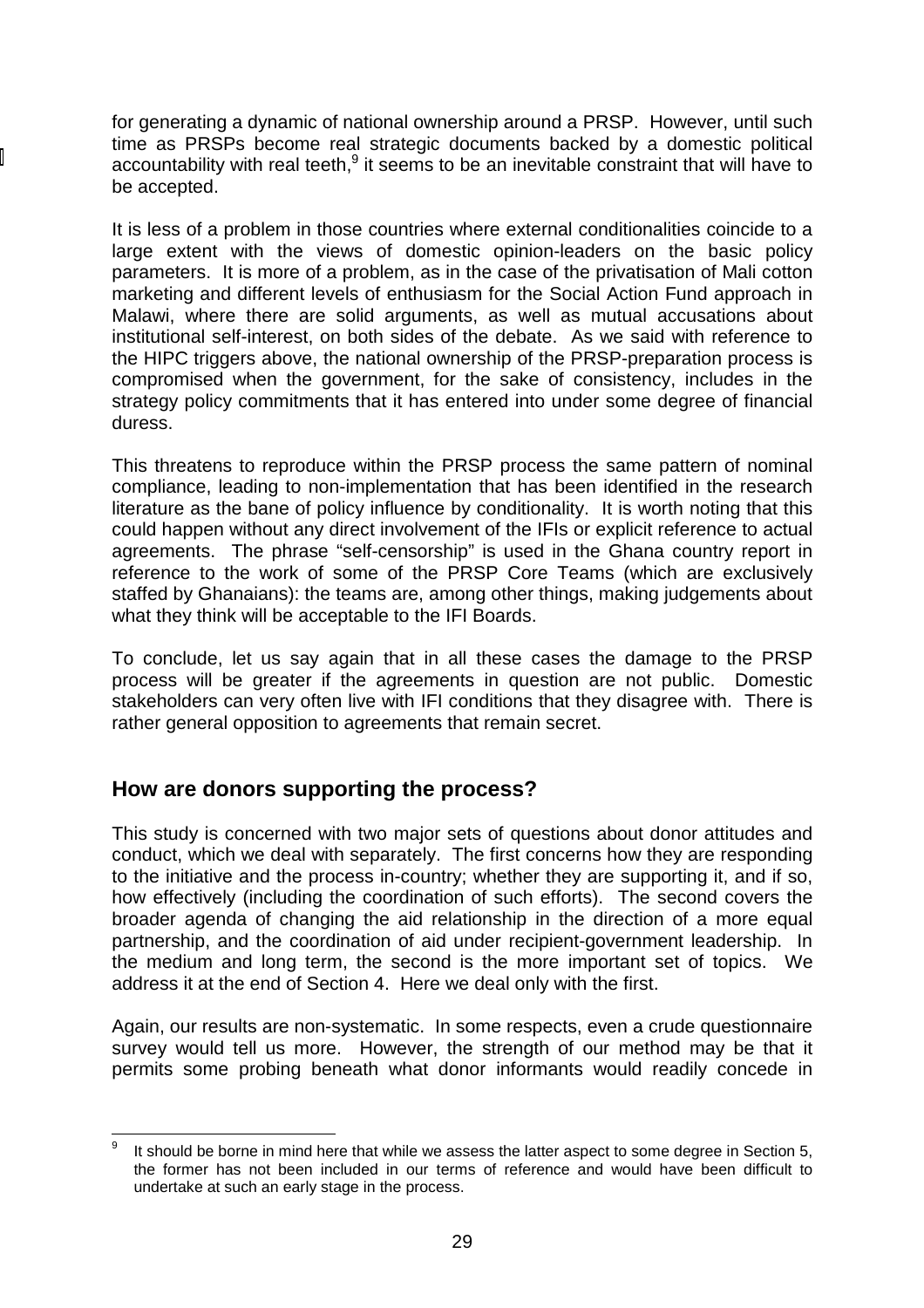response to a questionnaire, by combining the results of open-ended discussions with both donors and other well-placed observers.

Over the period of our research, it seems clear that bilateral donors, the EU and the UN system have all become more closely and consistently engaged with PRSP processes in the study countries. In some cases, clear policy changes at headquarters have led to a much more vigorous posture in-country (e.g. France and the west-African countries), leading to some concerns about the scale of the support compromising ownership. In other cases, heavy inputs of technical assistance have been provided from the beginning, in forms that are considered by our study teams to be supportive of, rather than substitutive for, national commitments (e.g. UNDP and DFID in Rwanda). However, the level of "buy-in" still varies between agencies, and everyone is keen to emphasise that their continued support depends on the "credibility" of the PRSP process and the quality of the final document.

As noted before, the degree to which donors are participating with their own staff, or funding consultants, in the drafting process varies a great deal between the study countries. Here it is the approach of the recipient that matters, not that of the donor.

With regard to effectiveness, our reports say that a sound mechanism of pooling support funds, and disbursing them through the national Treasury, was achieved in Kenya; but that in Mali it was not possible to achieve this, or achieve it in a timely fashion, with the result that donor support to the process tended to reproduce the defects of all other aid to the country. In the Mali case, different donors funded different "clients" to do different things, which has done little to weaken the general tendency – observed particularly strongly but not exclusively in our Mali and Benin chapters – for all aid to contribute to the balkanisation of national institutions and the reinforcement of rent-seeking behaviour among national professionals. These extremes represented by Kenya and Mali probably indicate quite well the range of experience across the eight countries.

# **Summing up**

This section has limited itself to a review of stakeholder responses to the PRSP initiative within countries. Among national stakeholders, responses have become more homogeneous as initial upsets reflecting previous histories have been overtaken by the dynamics and demands of full-PRSP preparation. Knowledge about PRSPs is not as narrowly spread as it was, but in most countries still does not extend across government and into local government. Understanding of what is potentially involved is characterised both by significant gaps – e.g. that there are HIPC2 triggers, as well as PRGF benchmarks, running in some sense parallel to the PRSP process – and also by legitimate queries about what this implies. While national observers doubt that changes in the scale of external conditionality are on the immediate agenda, they are not highly conscious of the degree to which this matter lies in their own hands.

Doubts persist about the level and nature of governments' commitments to the PRSP process. But government actions have been substantial and display a significant pattern. Already PRSPs have wrought significant change, by bringing poverty reduction into the mainstream of the policy process, out of the social-sector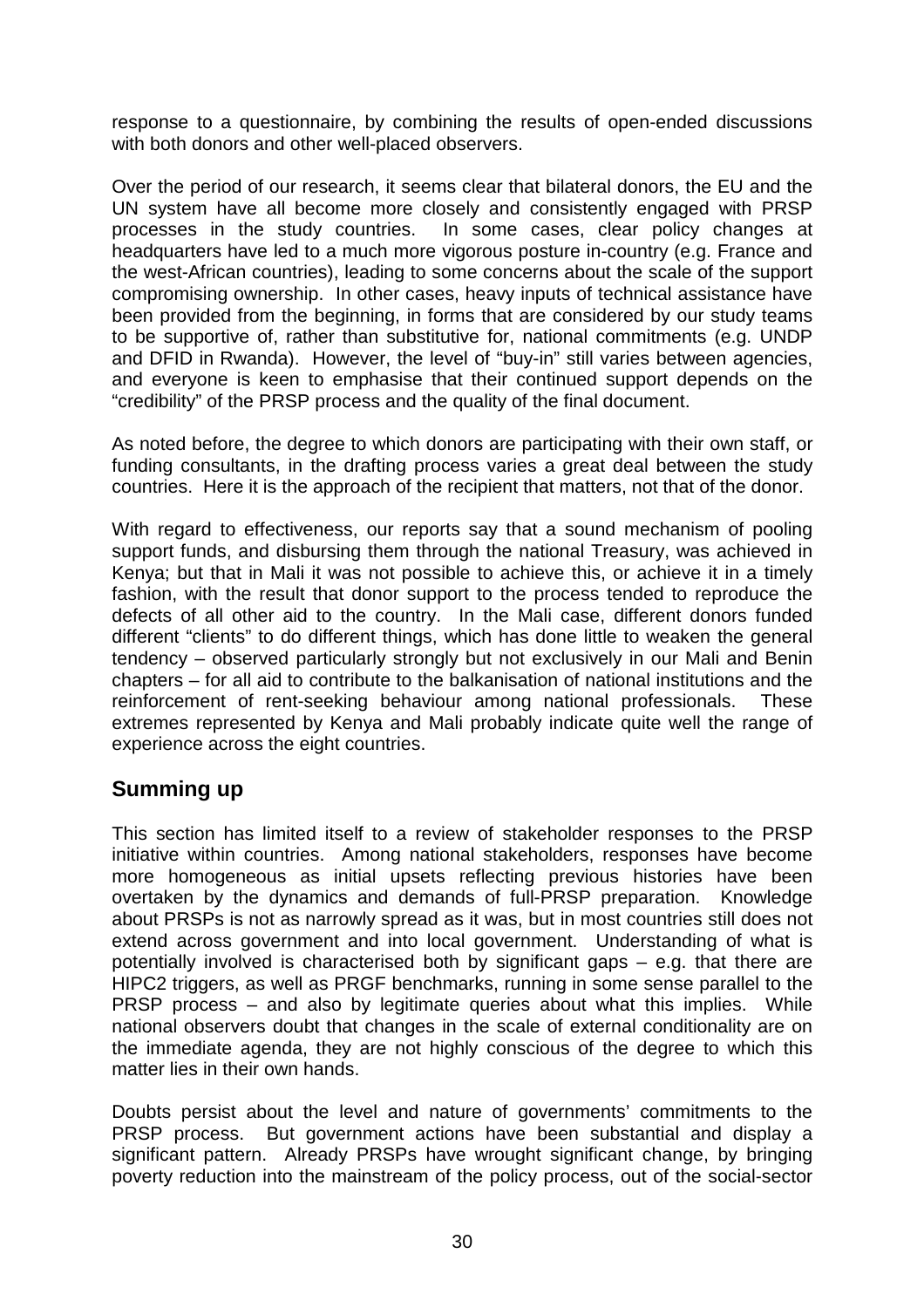ghetto and into the same institutional home as the budget and the management of public expenditure. The arrangements for PRSP drafting have had a somewhat mixed record to date. While in some countries means of easing the strains placed on government capacity by the PRSP exercise have been successfully exploited, the phenomenon of review-process overload needs attention.

We have distinguished issues of style and substance in changing IFI behaviour. It is only the former that seem likely to change in the near future, with the effect that there will inevitably be tensions between PRSP drafting efforts and commitments that governments have already entered into. However, further changes in style should be expected, including whatever is necessary to ensure that government commitments do not remain secret. This would encourage synergies between external conditionality and domestic accountability.

Donors have been supporting PRSP processes on a suitable scale. But the modalities of this support are innovative and well-coordinated only in some cases.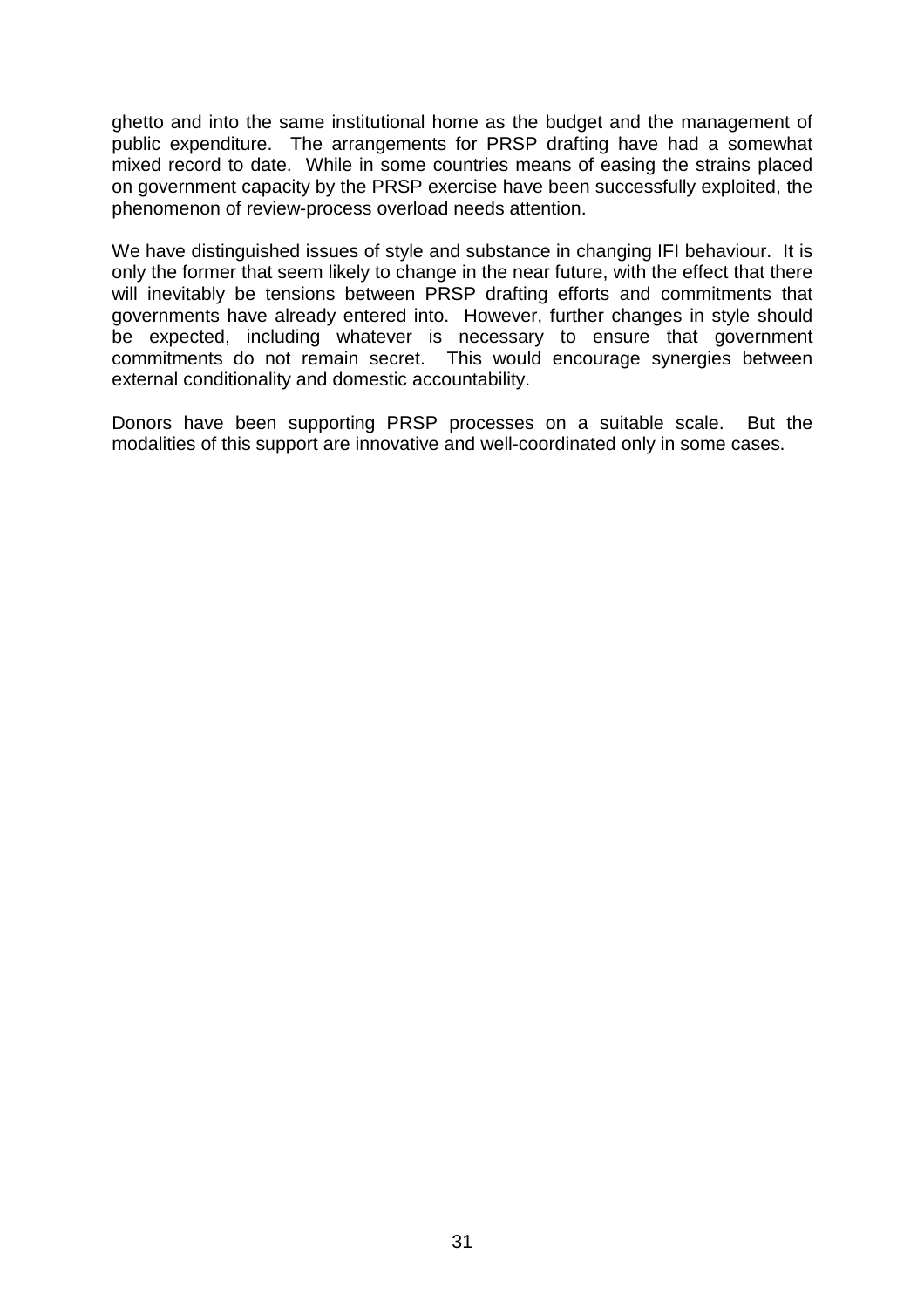# **4 Potential for institutionalisation 1: PRSPs and public management reforms**

One of the earliest observations from our scoping study is also one of the major findings of this final report. This is that the ability of the PRSP initiative to shift national poverty policies in the direction of better design and implementation is critically influenced by the density of previous reform effort. This refers particularly to reforms of public finance management, such as those associated with outcomeoriented budgeting (programme budgeting) and Medium-Term Expenditure or Fiscal Frameworks (MTEFs/MTFFs). It also includes public-sector reforms intended to shift staff performance incentives in a more results-based direction, while also improving transparency and accountability.

This section is devoted to three particular aspects of the interface between PRSPs and public management reforms:

- $\Box$  how does the status of public management reform efforts affect the prospects of institutionalising the PRSP approach?
- $\Box$  granted the importance of these other reforms, what is the added value from a PRSP?
- $\Box$  what evidence is there of donors and IFIs altering their behaviour in the expected ways?

# **Changes in public finance management**

#### *Initial differences again*

The degree to which results-oriented reforms of public-finance or civil-service management were already in place and making headway was found in the scoping stage of the study to be a principal determinant of stakeholders' understanding of the purpose of the PRSP exercise. What might be involved in a *national* povertyreduction *strategy* was clear enough to officials who had already been involved in MTEF discussions, concerned with defining medium-term priorities on the basis of resource ceilings and outcome objectives. In such cases, the notion that resource ceilings should include the totality of public resources, including donor and government funds, and both capital and recurrent expenditures, was accepted in principle. This provided a fertile soil for acceptance of PRSP/CDF principles.

It has to be said that, even in the best of cases, partnership-oriented, results-based thinking was not widely shared outside a core team within the central economic ministry. Where, in addition, some progress had been made towards implementation of results-based principles in civil-service reform, a somewhat wider constituency was involved. In all cases, the foot-hold for these ideas was tenuous. Nevertheless, even such a narrow basis was enough to make a significant difference as against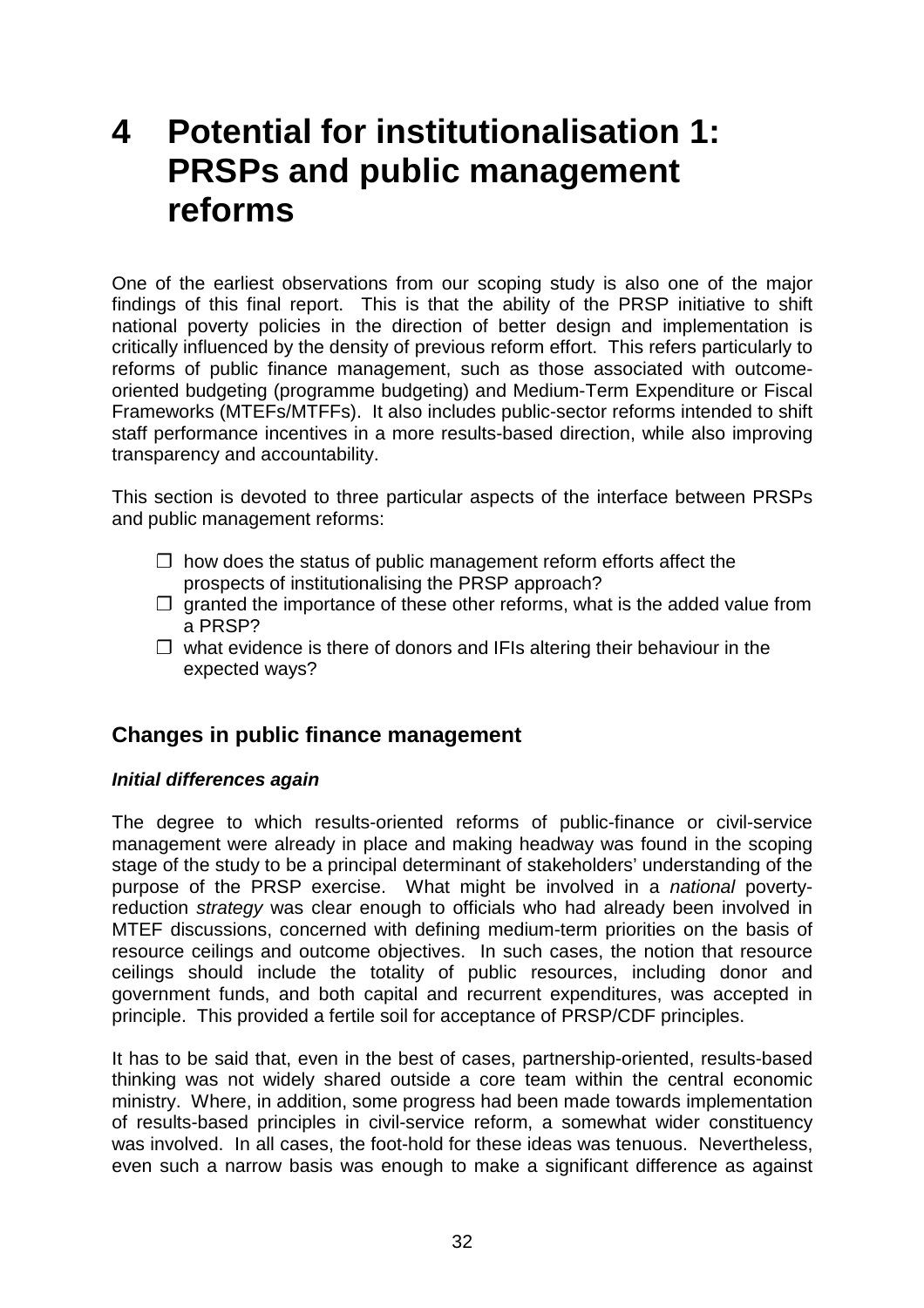countries where little or no progress had been made with public-management reforms.

This has been confirmed and reinforced by the larger body of evidence produced in the second phase of the study. As reported in the last section, countries are without exception investing substantial effort in their PRSPs; but understanding of what this is for is really quite uneven, between as well as within countries. The degree to which it is being treated as a new departure, involving a substantial break with the more deplorable features of the aid relationship and its negative interaction with the national political economy (Section 2) varies across countries. Moreover, it seems to vary systematically with the progress that has been made with previous initiatives in public management and especially public-finance management.

Without exception, the countries where PRSPs involve little more than a repackaging of existing poverty-focused projects and programmes are countries where publicmanagement reforms are stalled or otherwise in trouble. This may, of course, reflect something deeper about the countries concerned, their political or social systems and their history of external relations. But let us not overcomplicate the matter.

The importance of the broader reform record is not limited to its effects on the perceptions and understanding of stakeholders. It also, and perhaps more importantly, affects the degree to which the PRSP is likely to be realistic, grounded in a clear sense of priorities and capable of being implemented.

#### *Why budget reform matters*

Unless some mechanism is in place for assessing overall resource constraints (including, crucially, the national resources that set limits on the successful absorption of foreign funds) unrealistic wish-lists are likely to take the place of priorities. Unless ministries and local-government authorities have started budgeting by objectives, they lack any mechanism or incentive to contribute or respond to strategic policy making. Unless the Ministry of Finance is capable of enforcing expenditure ceilings and limiting ministries' ability to do their own deals with donors and lenders, PRSP priorities will not begin to be respected. So long as civil servants can get better and more interesting work by selling their skills to projects than by improving and implementing government policies, PRSPs will have no more value than previous unimplementable poverty policies.

The country studies are unanimous on this point. Very little will be achieved by PRSPs if they are not complemented by increased impetus to a range of publicmanagement reforms. PRSPs might in fact be presented as one part of a jigsaw puzzle, of which the centrepiece is the sort of exercise in medium-term financial planning associated with MTEFs. There are both negative and positive cases that support this view of the matter.

Negatively, the doubts expressed in the Benin chapter about PRSP implementation prospects are strongly connected to worries about the slow implementation of the programme budgeting and the failure of Bank-supported accountability reforms to touch the core problems of corruption and arbitrary power. In view of the nature of socio-political relations at the local level, decentralisation too emerges as a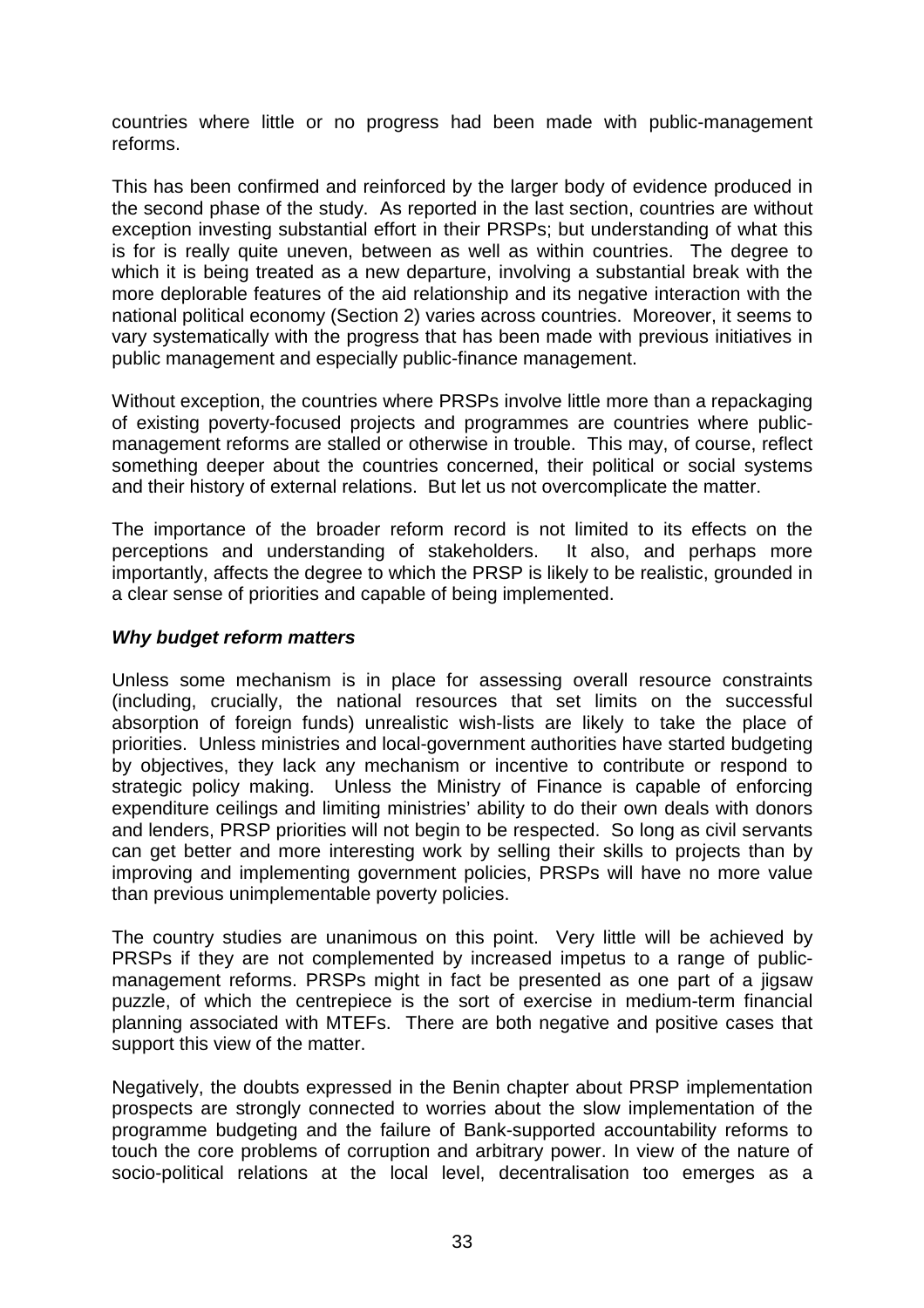precondition for anything that would count as implementation of an anti-poverty strategy (Chapter 2, Section 4).

In Mali, the inability of the Ministry of Economy and Finance to impose budget discipline on the rest of government is a fundamental stumbling block. In theory, programme budgeting has been being implemented since 1998, but little progress has been made. Lack of some of the requisite technical tools – macro and sectoral models, etc. – seems to combine with the overwhelming availability of project funding to create a wholly unpropitious environment for the PRSP.

#### *MTEFs and PRSPs: obstacles and synergies*

In both Ghana and Malawi the stalled implementation of MTEFs, after several years of effort, appears a substantial obstacle to making PRSPs effective in those countries. Not only does it hinder a link being established between the strategy and the budget and its execution, but the enforceability of a range of other public governance reforms is conditional upon the linkage of funding to institutional performance that the MTEF promised.

In the Ghana case, the institutional arrangements are peculiarly unfavourable, however, and even if the MTEF had not been thrown into disarray by fiscal mismanagement and bad luck in 2000, it is not clear that a good relationship between the PRSP and the MTEF could have been established. At present, there is "almost no linkage of PRS to MTEF". In Malawi, the PRSP and the MTEF are not institutionally disconnected, but fiscal discipline has been seriously undermined by political decisions, and the old line-item approach to budgeting is said to be reasserting itself, reversing the gains made in previous years (Chapters 3 and 5).

Even in Tanzania, where the MTEF is not described as stalled, not enough has yet been done to give confidence that a virtuous circle of interactions between the PRSP and the central resource-allocation processes is about to be created. The fact that cash-limited budgets still have to be resorted to (the Treasury only disburses monies that it has in hand) means that sectoral MTEF ceilings do not lead to predictable disbursements, thereby reducing considerably the incentive-effect on line ministries (and in the near future, districts). This is unquestionably a drag on the implementation of Tanzania's PRSP. Meanwhile, the sequencing between budget reform and the ongoing fiscal decentralisation and public-service reforms is also potentially troublesome (Chapter 9, Section 4).

Many of the other countries in our sample are at an earlier stage in the implementation of public-finance reforms. But with that qualification in mind, they provide some positive lessons, underlining the usefulness of a close and synergistic relation between PRSPs and MTEFs and associated budget reforms. Kenya, at least until the sacking of key members of the Economic Recovery Team in April 2001, was a good example of MTEF-PRSP synergy, even though the wider field of accountability local-government reform has remained highly problematic. The potential for an integrated evolution of MTEF reforms and efforts towards PRSP design and implementation also exists in Mozambique and Rwanda. But is clear in both cases that much work remains to be done, and that capacity to do it is very limited.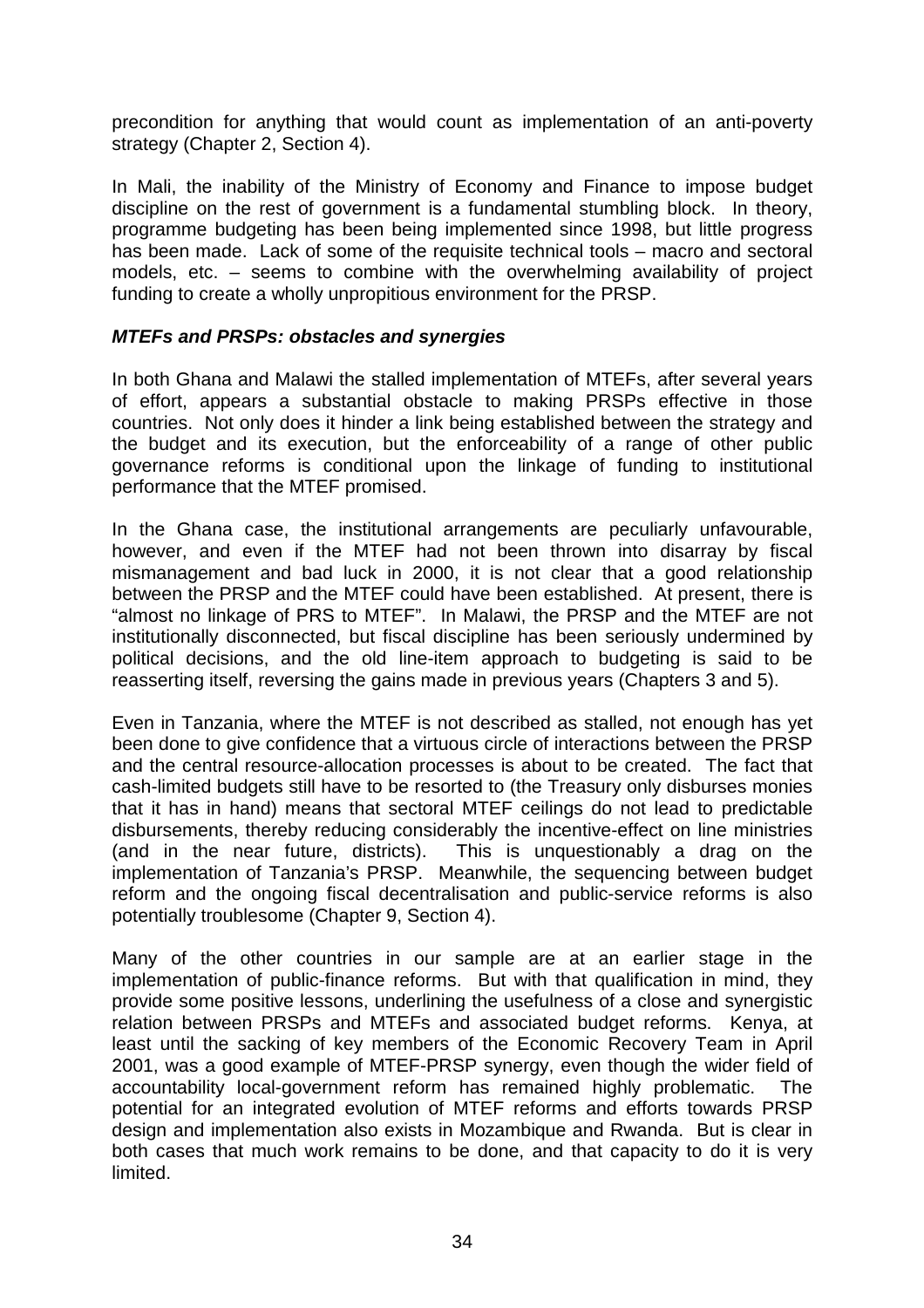# **Do PRSPs add value to public management reforms?**

We have argued that PRSPs need MTEFs and other reforms of the same type. We have even suggested that MTEFs might be regarded as the centre-piece of a cluster of reforms on which both the likely character and the implementability of a PRSP depends. This naturally raises the question of how much the PRSP initiative contributes as such. If MTEFs and related governance reforms are what really matter, is there added value from having a PRSP as well? The question has particular point where, as we have seen is the case in a few countries, the two exercises are being led by the same over-stretched officials, with possible damage to the quality of each.

We can be relatively sanguine about this. First, it appears that, on balance, the PRSP initiative is helping to push forward and even give new impetus to the other key changes that are needed. Second, the PRSP process is delivering certain things that the other reforms, which are mostly technocratic if not technical in character, cannot possibly deliver.

## *The impact on other reforms*

As regards the impact on other reform processes, the country findings are certainly mixed, but on balance encouraging. Ghana remains an exception; the PRSP seems to be so institutionally segregated that it is having few effects, either negative or positive, on the wide range of other reforms that are under way (which include, ironically, some of Africa's most advanced SWAps). In both Kenya and Benin, in contrast, it is thought that the joint impact of the MTEF and the PRSP will be stronger than either would have been on its own, including the degree of encouragement provided to donors and IFIs to shift their aid instruments towards budget support. In both those cases and many others, such a change in aid modalities seems essential if poverty-reduction is to be "de-politicised", in the sense of becoming less tied up with particularistic patronage politics.

For Malawi, there seem to be doubts about whether the PRSP, or anything short of a political change at the top, will do anything to revive the MTEF. There is also a suggestion of perverse effects, not from the PRSP (which has contributed to greater openness and thus to the potential for greater accountability), but from the associated HIPC2 funding. This has been channelled through a special account at the central bank, in a non-transparent fashion, which represents regression after a period in which concessional funding was becoming more mainstreamed through the budget (Chapter 5, Section 4).

From both Malawi and Mali, there are indications that even if the PRSP cannot do much for the national budget progress, it may have given impetus to some sector plans, thereby encouraging the development of common-basket funding of the SWAp type. In contrast with previous poverty-policy exercises in most countries, this stimulus may not be restricted to the "social sectors" that have been considered the particular preserve of poverty-reduction efforts. As emphasised in the Tanzania and Mozambique chapters, it may extend to agriculture and cross-sectoral policy areas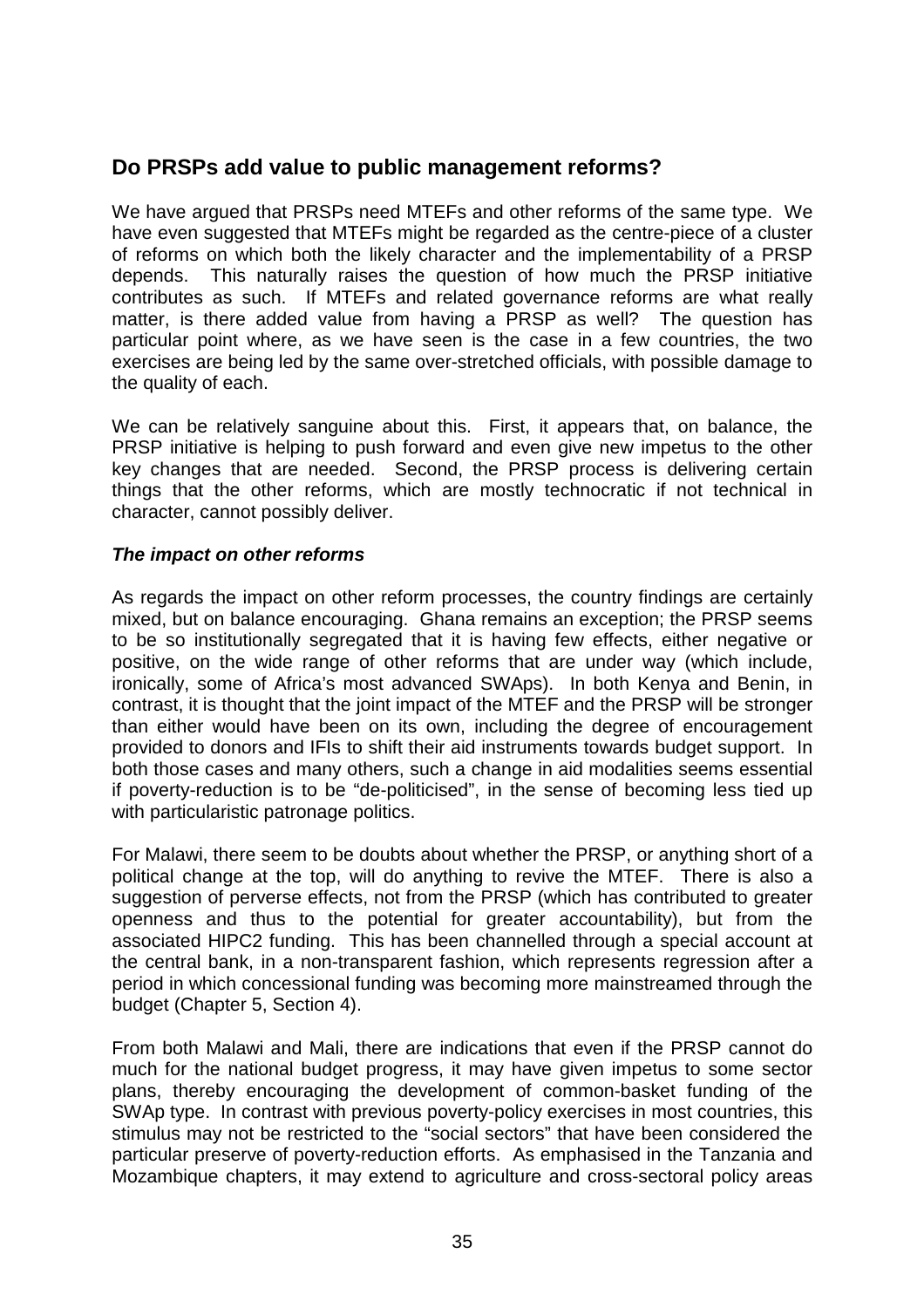such as HIV/AIDS and environmental sustainability. At least, the potential exists for imaginative new approaches in these areas, with governments leading fundamental rethinking rather than being content to allow policy to be driven by offers of project funding.

## *Opening policy spaces*

There is a fair amount of evidence, then, that PRSPs are doing something to propel the other reforms on which their implementation depends. This seems to outweigh any weakening of them as a result of over-burdening the implementing authorities. To that we need to add that those other initiatives could not conceivably provide the most important thing promised by PRSPs.

Given what we rehearsed in Section 2 about the way policy is made in the countries in the study, the essential innovation of the PRSP is to open up public debate on poverty and poverty-reduction issues. Potentially, a PRSP process creates policy spaces in which more voices can be heard and chronically neglected policy bottlenecks can be exposed to a wider national constituency. This is a vital complement to the kinds of rather technocratic processes upon which the other changes rely. How far is this actually happening? We take up that question in Section 5.

## **Donor and IFI behaviour and commitments**

Both PRSPs and MTEF-type reforms are supposed to lead to changes in aid modalities and donor behaviour. That is a strong part of their rationale, given the recognition that established ways of delivering development assistance are in many respects counter-productive.

Expectations on this obviously need to be restrained. From what is known about the condition of public-expenditure management and accountability systems in the study countries, it is to be expected that most donors will have strong reservations about abandoning long-established methods for projectising, ring-fencing, earmarking and otherwise protecting their aid from misuse. They may have good grounds for this, even while recognising that it is at some cost to the overall rationality of the aid system and positively damaging to the prospects of improving government capacities.

As argued in Section 2, however, this understandable caution forms part of a vicious circle that constantly reproduces institutional aid-dependency, *rentier* behaviour and weak capacity. Somehow, the vicious circle needs to be replaced by a virtuous one linking the mainstreaming of aid with government-in-the-driver's seat, and enhanced accountability, capacity and morale. That is unlikely to be achieved if changes are concentrated on only one link in the chain of interacting causes. In other words, donor behaviour needs to change *ahead* of what are normally considered minimum preconditions if there is to be a reasonable chance of setting in place a virtuous circle.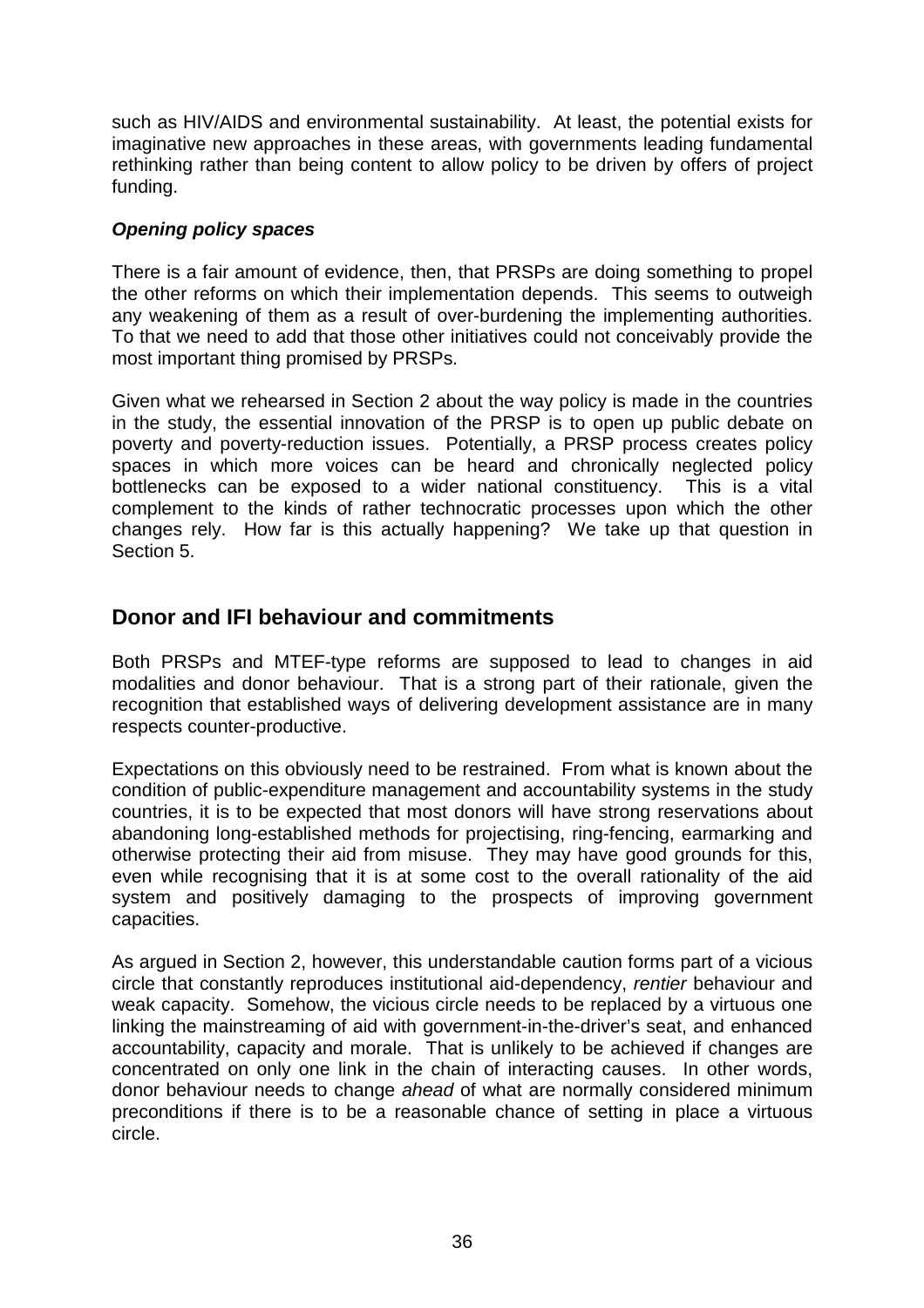To what extent is this radical argument being accepted? Have PRSPs helped to make it more compelling?

## *Difference among donors*

As explained in some detail in the Benin report, donors typically fall into three different camps when it comes to their willingness to move away from pure project assistance in the direction of more programme-based modalities (SIPs, SWAps with earmarking, SWAps without earmarking, budget support, three-year commitments, etc.). In Benin, none of the donor groups is considering going all the way at this point, and the two largest bilaterals are firmly in the conservative camp. Caution may well be justified in the Benin case in view of the country's political economy and the limited progress that has been many with many of the relevant reforms. However, the study team also suggest that these are not the only factors, and that sooner or later the agencies in question will need to ask hard questions of themselves about the reasons for their attachment to the project modality (Chapter 2, Sections 4 and 6).

A somewhat similar story applies in Mali. An additional observation is that the World Bank is among the agencies not willing to channel funds through the national Treasury. Whereas in some countries the Bank provides a good example to bilaterals by channelling all programme and project funding through the Ministry of Finance and avoiding "direct" project funding, in Mali there are still special funds for safety-net purposes, effectively splitting the national budget. Some progress has been made on this issue but not enough (Chapter 6, Sections 4 and 6).

Ghana is once again a rather anomalous case. Donors have in recent years taken substantial steps towards programme funding, in the form of SWAps in several sectors. However, these changes predate and are in no sense a response to the PRSP, which has yet to have a significant influence on donor intentions in respect of aid modalities.

## *Agreeing to disagree?*

In Kenya, the PRSP initiative prompted a vigorous debate within the local donor community over the wisdom of alternative aid modalities. In this case, the options for donors were closely bound up with alternative national approaches to anti-poverty programming. As noted earlier, the National Poverty Eradication Plan, completed in 1999, provides a ring-fenced fund administered by a unit under the Office of the President. It provides various attractions, including a bottom-up design and implementation process and guarantees against large-scale misappropriation. With the arrival of the PRSP and MTEF, it appeared to some to enshrine many of the limitations of the traditional project approach, including an association with patronage politics (Chapter 4, Box 2). Agencies with known commitments to budget support and project modalities, notably DFID and GTZ respectively, took corresponding positions on whether the NPEP should continue to have an important place within the PRSP framework. Different assessments were made of the risks attaching to each major option.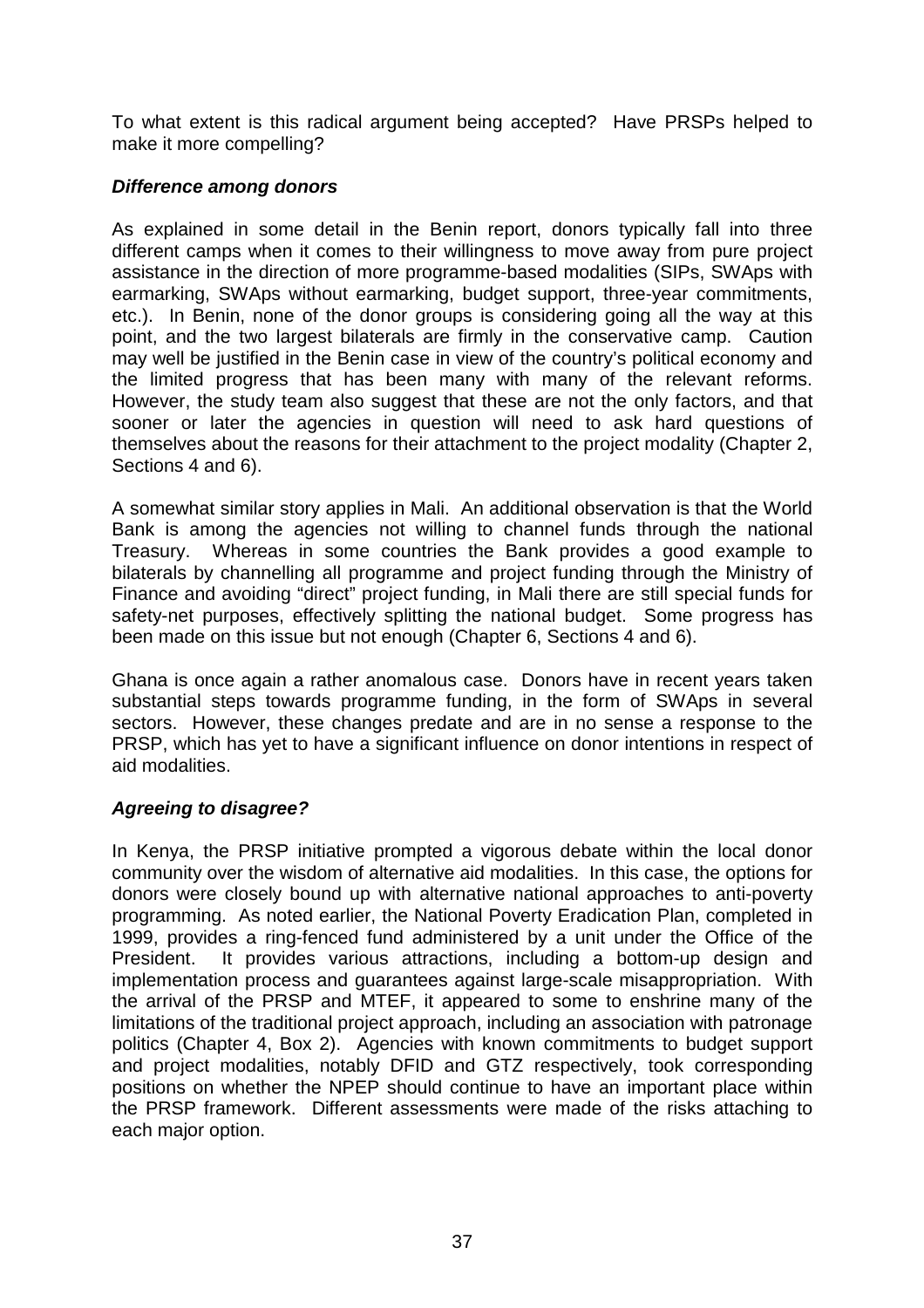Kenya must be considered a case where the arguments are finely balanced. It is not obvious that either perspective is wrong, given the facts of the Kenyan situation. What is worth stressing, however, is a point about the way this debate has been conducted.

Our study team found the debate rather unrestrained at the beginning of the PRSP process, with some damaging consequences for the Kenyan institutions involved. Subsequently, it was moderated, with a greater tendency to recognise merits in both points of view, or at least the wisdom of agreeing to disagree while the Kenyan politics of the issue worked itself out. While noting the improvement, the Kenya chapter recommends strongly that, in future, the necessary dialogue between donors on such questions should take place sooner rather than later, to avoid damaging side-effects.

## *Breaking the circle*

The remaining three countries in our sample (Mozambique, Rwanda, Tanzania) are all instances where a larger or smaller group of donors *is* taking on board the argument for assuming a measure of risk in order to kick-start a virtuous circle. The Tanzania case is one in which no less than eight donors are contributing to Poverty Reduction Budget Support and agreeing to do so without all the requisite changes in the fiduciary framework yet being in place. The commitments are being assessed ex-post on the basis of PRSP targets and indicators (Chapter 9, Section 3).

Another group of donors in Tanzania are putting their country programmes "in the framework of the PRSP" in a more conservative sense, by describing their existing priorities and commitments as support to parts of the national strategy. This is, selfevidently, not so helpful to establishing a virtuous circle of change (although it is better if the existing commitments have roots in a genuine Sector Development Programme to which the relevant national stakeholders are committed). In Mozambique and Rwanda, this more risk-averse (or inertia-driven) approach seems likely to remain the majority position, especially because of the questions surrounding the underlying political processes in both countries.

According to our argument, it is important for donors to be doing what they are doing in Tanzania. That gives strong reasons for being concerned, as we were in Section 3, about the quality of the PRSP documents and the commitments they contain. This is rightly a particular concern of the EU, which has adopted this type of strong linkage of its budget support to PRSPs as a general policy principle, to be applied in its relations with all ACP countries. The agencies providing PRBS in Tanzania are worried that the targets and indicators in the PRSP may not prove sufficiently robust to guarantee that money has been well spent. This is going to be a crucial general issue.

As noted in Section 3, it is by no means clear that national stakeholders have sufficiently appreciated the point that PRSPs will only be capable of displacing traditional aid conditionalities if they are of high quality – that is, incorporate toughminded thinking about ends and means, and realistic assumptions about implementation obstacles. That does not only apply to the eventual streamlining of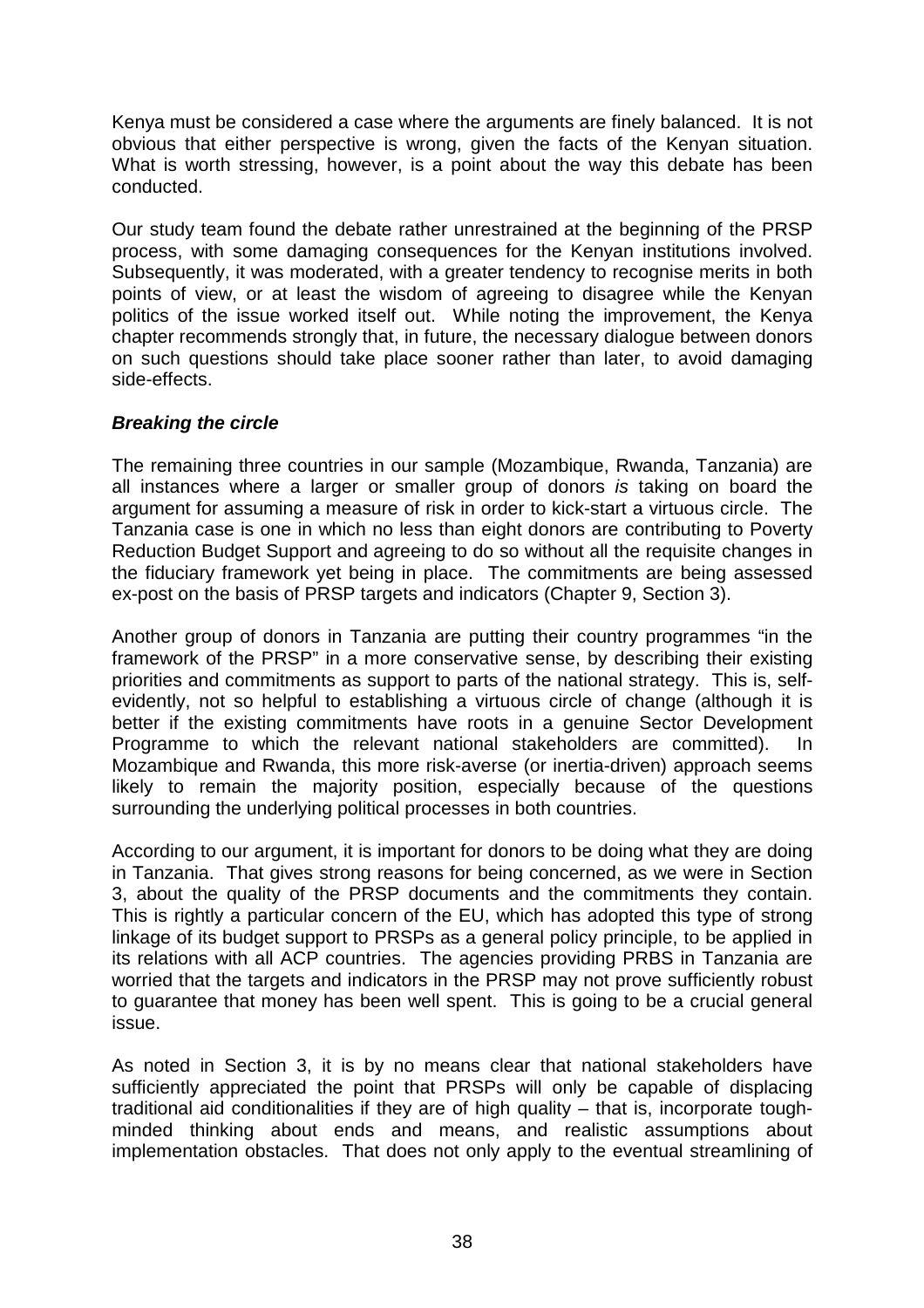IFI conditionalities, as discussed in Section 3. It is also relevant to the current arrangements for budget support by donors.

# **Summing up**

The degree to which countries have advanced down the road of public-management reform, especially in regard to public-expenditure management, makes a critical difference to the way the PRSP initiative is received, and the likely impacts in the immediate future. Set-backs with budget reform and MTEFs are among the main obstacles to making current PRSPs implementable. Synergies between PRSPs and MTEF processes are notable. In all cases, PRSPs seem to add value, both by boosting the other reforms on which they depend, and by opening new spaces for policy debate. Meanwhile, donors and IFIs are continuing to take different views as to the preconditions for moving away from project assistance and towards forms of programme support linked to PRSPs. Some, however, are accepting that a measure of risk-taking is necessary if a virtuous circle of change is to be substituted for the recognised weaknesses in the current aid relationship.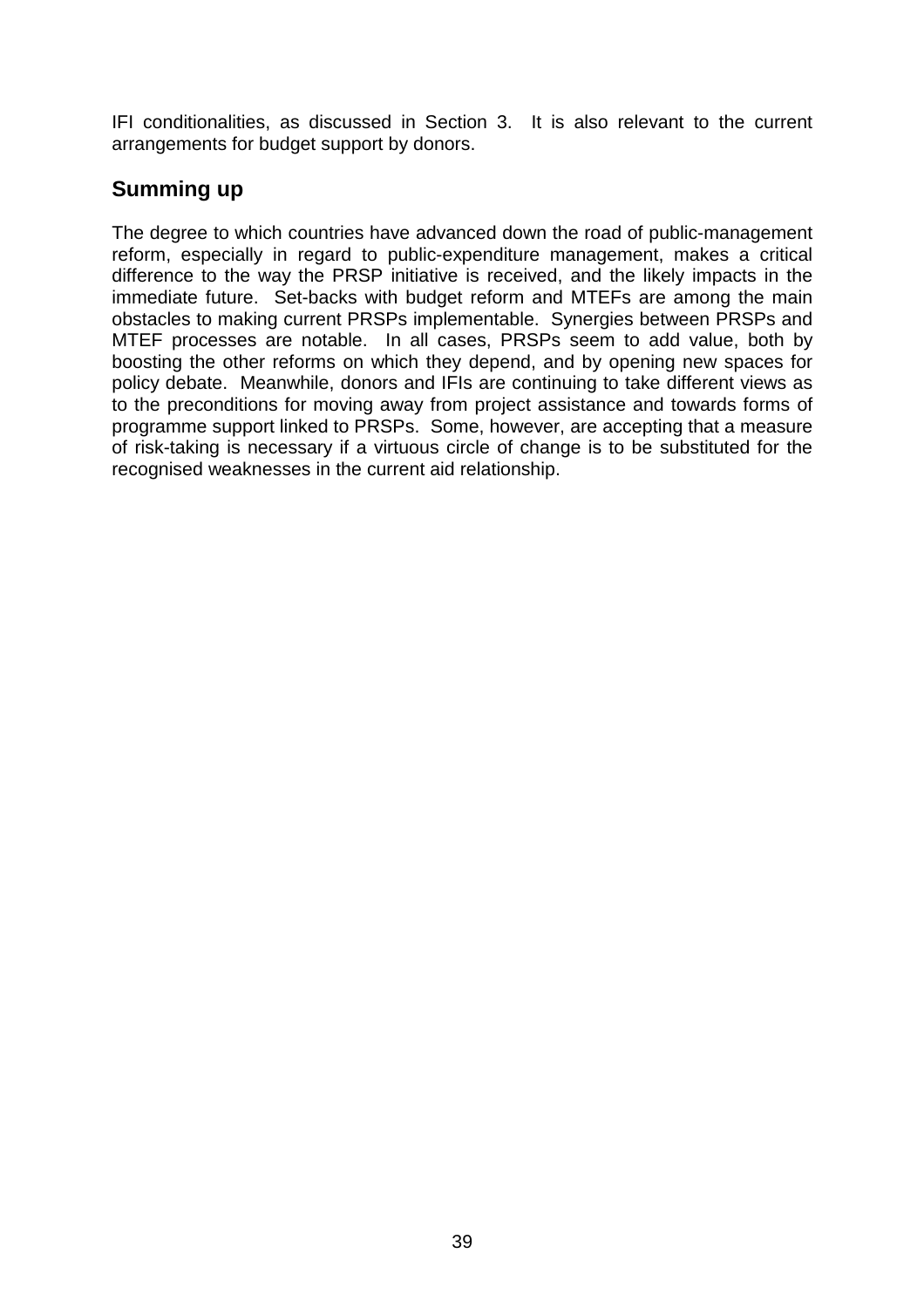# **5 Potential for institutionalisation 2: towards participatory policy making?**

We have said that a principal part of the value-added from the PRSP initiative – relative to the gamut of other reform initiatives – is that of helping to create a wider domestic constituency for pro-poor policy and its more effective implementation. This is the job of the "consultation" dimension of the PRSP, which is arguably the most important dimension.

If PRSPs prove more effective and sustainable than previous poverty-reduction plans, it will be not only because they are better linked into mainstream resourceallocation processes, but also because they are the product of a more inclusive and participatory style of policy making. We therefore need to know:

- $\Box$  to what extent the PRSP process itself has generated, or will generate soon, something that could be described as participatory policy-making;
- $\Box$  the degree to which it may have contributed to medium-term processes that will produce a wider involvement of national stakeholders in debate on the issues that matter to pro-poor policy (taking into account ongoing processes of change of a more general sort in the national policy process and its institutional framework);
- $\Box$  what are the key limitations of, and constraints on, these processes to which greater policy attention might be given, by governments, IFIs or donors?

## **PRSP consultative processes: immediate and prospective contributions**

The first two bullets will be handled together. In December 2000, we reported limited findings on the basis of iPRSP experience and argued for modest expectations about the depth and quality of the participatory processes that would be involved in the preparation of full PRSPs. On the other hand, we suggested there could be significant second-round effects. That is, as a consequence of the PRSP initiative, NGOs and civil society organisations would be prompted to become organised and develop capacities for policy dialogue, overcoming previous deficiencies in these respects. This could happen in time to permit more effective participation in subsequent policy debates and PRSP reviews.

Both expectations have been confirmed by the completed Phase 2 country studies. However, there are some partial exceptions on both counts.

## *Current weaknesses*

We will not attempt to summarise all the details of the consultation process undertaken in the eight study countries, but only give an overall flavour of what has been involved. In all cases, the full PRSP will have been affected to some degree by a national consultative process. In most cases, this has been in the form of national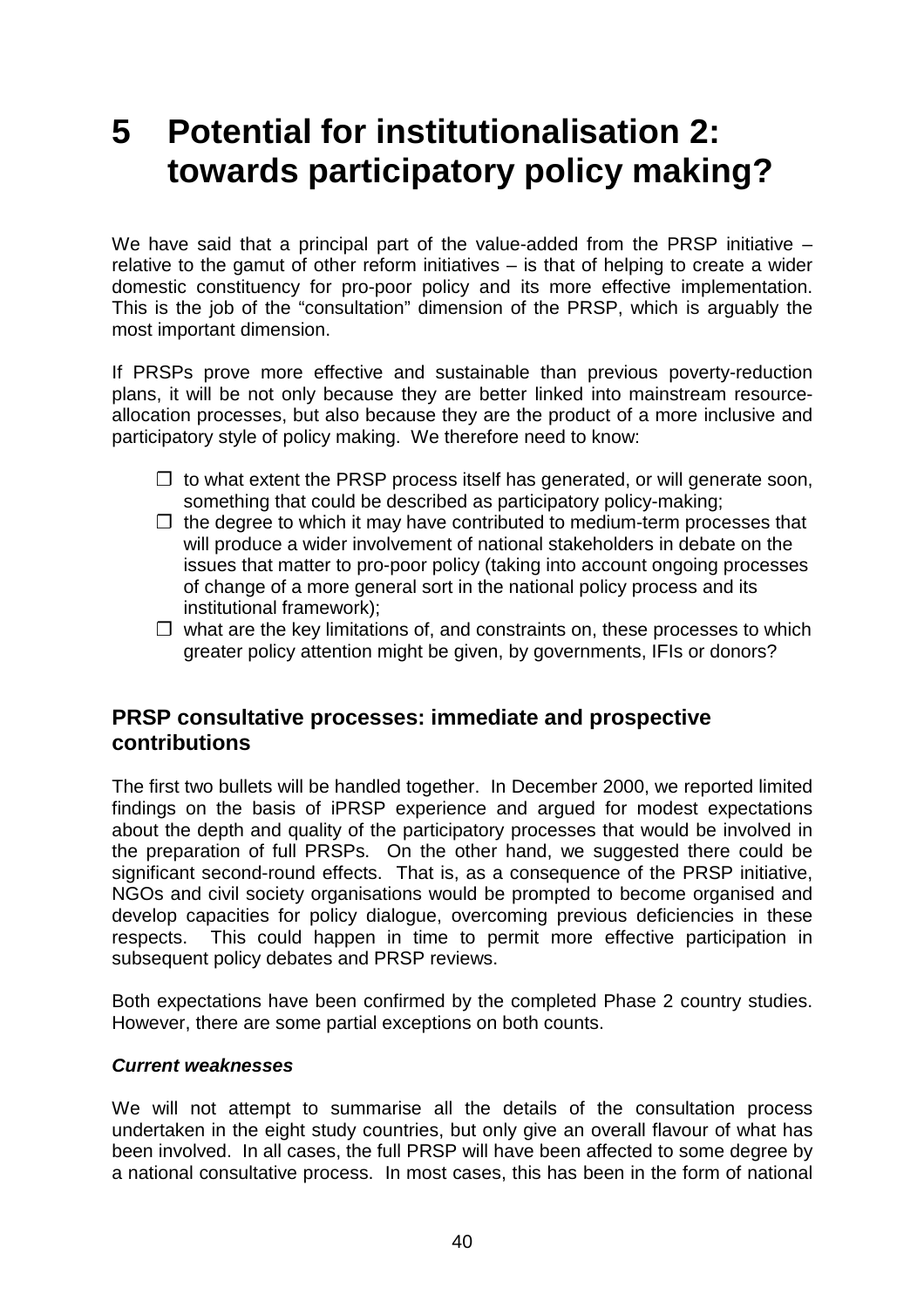and regional workshops (the scale and number of the latter varying considerably from case to case). While in several instances, the process has been unprecedented as an exercise in policy consultation ("the most participatory policy process in Malawi to date"), it has often been less than completely inclusive of interested groups and parties.

Overall, more efforts seem to have been made to include NGOs than membership organisations that might seem in principle to have greater claims to represent civil society. For example, in Mali neither the trade unions, nor the important Cotton Producers' Association, participated. Private sector input was also notably lacking. The meaning of "CSOs" seems to have been largely restricted to NGOs, despite the fact that, in the assessment of the study team, these are lacking in both legitimacy and technical capacity (Chapter 6, Section 4).

In several cases, non-governmental or private-sector organisations have organised parallel consultations, sometimes with separate donor support (Mali, USAID; Benin, DANIDA, Netherlands). This was out of a sense that either the timetable or the procedures proposed by government were unsuitable, although in the case of Mali it is reported that the NGO exercise was completed in less time than originally scheduled by government. Elsewhere, protests at the narrowness of government proposals in the iPRSP phase led not only to a broader consultative process, but also to the inclusion of NGO-network representatives in thematic or sectoral working groups (Malawi Economic Justice Network).

Parliamentary institutions have generally not been centrally involved in PRSP consultations. At the extreme, Rwanda has no elected national assembly. The participatory poverty assessment and other exercises undertaken in connection with the PRSP are ambitious and innovative in the context. However, they and ongoing efforts to rebuild national unity (with which they are apparently not well-connected) are deliberately working strictly from the bottom-up, starting with base communities rather than institutions of any sort, since even the churches are still felt to be compromised by their role in the genocide (Chapter 8, Section 4).

For Mozambique, too, it is reported that none of the planning instruments used by government are subjected to parliamentary debate. Opposition political views are not solicited by any other means either (Chapter 7, Sections 2-3). While this has to be seen in the context of the delicate and particular post-conflict political situation in that country, the tendency for PRSPs to be seen as technical planning processes that are properly the affair of the government, and not a subject for party-political debate, is rather general.

In many cases, there are currently concerns that the ideas and preferences expressed during the consultations will not figure as centrally as they should in the final drafting of the PRSP, which in all cases is a rather more closed process. We leave on one side for the time being the question of the quality of the inputs that are being offered.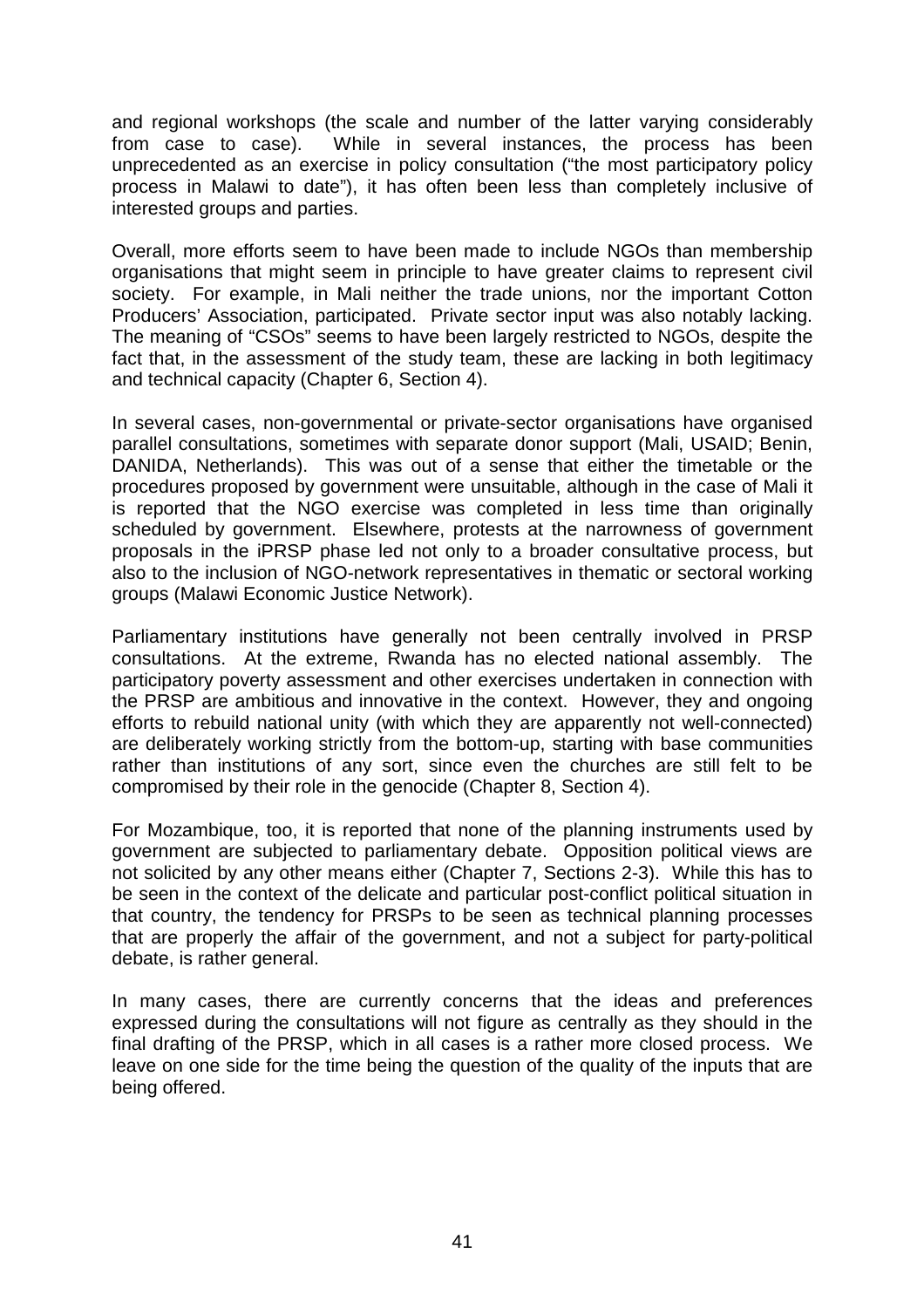## *And some strengths*

The general picture, then, is that the consultation processes have been more substantial than many observers expected in late 2000, and certainly more so than anything than was done during the preparation of the iPRSP. On the other hand, for most countries the words of the Mozambique report apply: although "a promising start", "the consultations offered substantially less than full civil-society participation" (Chapter 7: 9).

This somewhat faint praise calls for some qualification. Even experienced national observers of the process in Kenya regard it as having been, by all relevant standards, not only efficiently-organised but wide, deep and strongly "owned" by all of the participant groups, if not by the national political leadership. The Kenya chapter reports that the process generated considerable national attention, partly because the spending of a relatively large sum of money on "just talking" was picked up aggressively by some MPs and by the mass media.

Despite this, and perhaps a little because of it, the process is credited with raising the political profile of poverty issues. The ambitious scope of the consultations outside Nairobi also led to important gains in terms of NGO networking (national NGOs better connected with those operating in the districts); better working relationships between local governments and church and development organisations in some districts; and benefits in terms of self-organisation and raised expectations in some communities. Several of these gains were due to the way the funding served to involve a suitable range of Kenyan organisers and researchers with relevant experience (Chapter 4, Sections 3 and 6).

#### *Second-round effects*

The Kenyan case notwithstanding, we maintain our claim that the possible secondround effects are going to be generally more significant. In some countries, secondround effects started relatively early, leading to some concerns that they may not be sustained. The iPRSP process in Malawi stimulated the creation of a new organisation, the Malawi Economic Justice Network, which has been a vocal and effective (which is not to say decisive) actor in the process to date.

In Tanzania, the consultation on the full PRSP was much criticised by the NGOs at the time, but it did prompt a flurry of organisation, communication and coalitionbuilding that significantly improved their capacity to engage in policy dialogue with government and other actors. The first annual review of the PRSP was the occasion for further debate, in which NGOs participated. However, some of the more articulate NGOs – such as the gender network, which benefits from involving both academics and grass-roots' activists – are becoming critical of the rather "instrumental" approach of both government and donors to encouraging NGO involvement (Chapter 9, Section 4). This suggests that careful thought needs to be given to appropriate means of maintaining the momentum for dialogue and advocacy on policy issues.

In Kenya too, there is a commitment in principle to maintaining the involvement of NGOs and academics after the drafting process is finished. The set-up for PRSP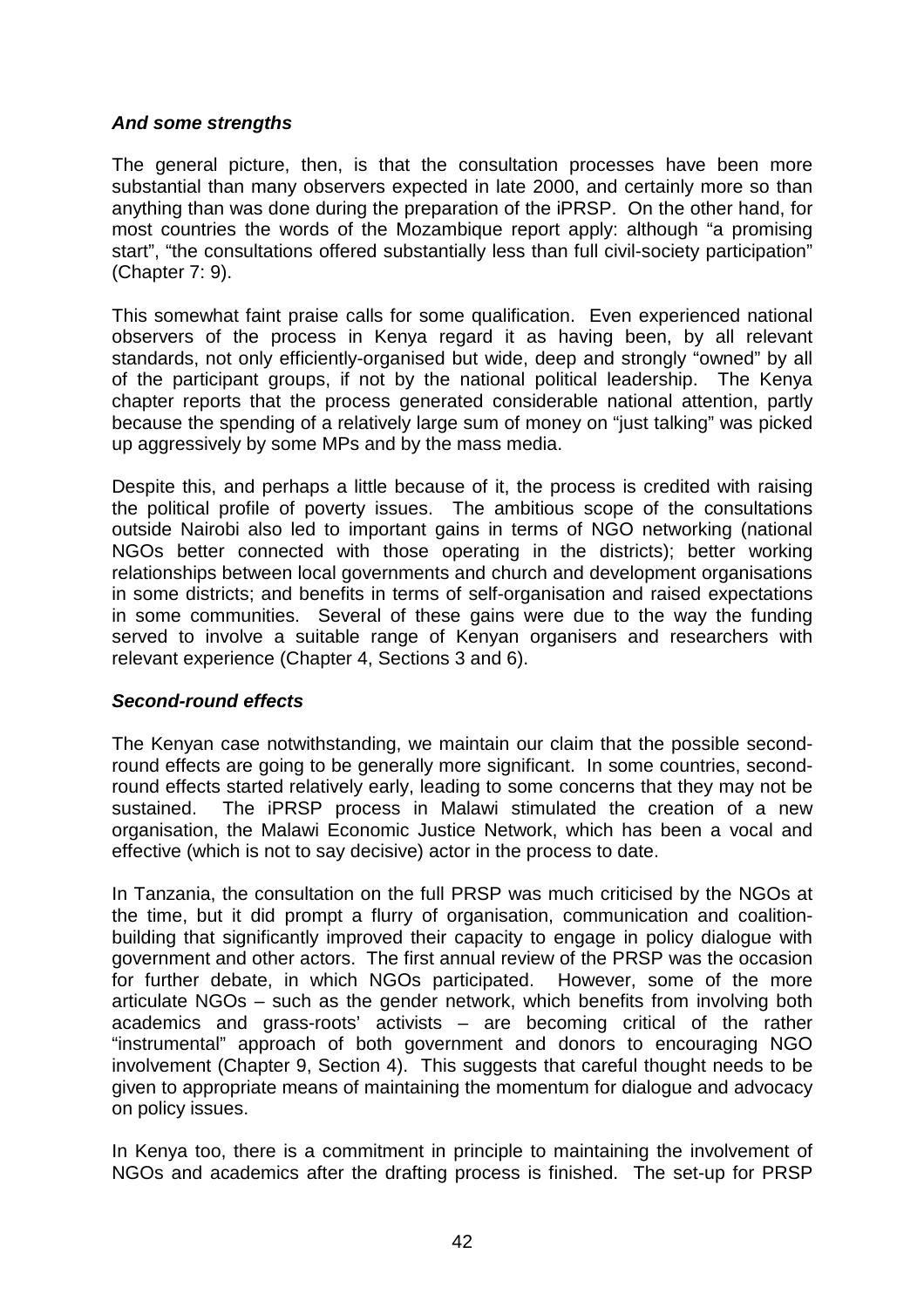monitoring (to which we turn in Section 6) is one way of doing this. But it may need to be actively promoted if a discouraging phase of de-mobilisation is to be avoided.

In sum, in most of our countries there seem to have been spin-off benefits for NGOs, including a greater orientation to poverty as a policy issue – not just a focus for projects; more effective networking among those organisations that already have some limited capacity for engagement on policy discussions; and identification capacity-building needs that might be addressed in the coming years if resources are available.

An exception in this respect seems to be Ghana, where a galvanising of NGOs for policy dialogue occurred to some degree under the World Bank's Structural Adjustment Participatory Review Initiative (SAPRI), but has not entered a new phase with the PRSP. This is consistent with the general finding for Ghana that the PRSP has not appeared a very weighty matter in the consciousness of the government and the general public. Although the new administration has devoted somewhat more energy to PRSP preparation than the former government, it did not alter the institutional set-up or give the process a distinctly higher political profile. The NGO response has been correspondingly weak.

#### *What is civil society?*

A difficult question is whether – in the cases where they are definitely occurring – the above kinds of spin-offs from the PRSP design process will come to be regarded as significant transformations in the way countries make policy. They could easily be portrayed negatively just as a new means by which donors ventriloquise their ideas about development. This brings us back to the question whether PRSP processes are not currently skewed a little too much in favour of the new "civil society" of donorlinked NGOs, and too little to political and civil society in the traditional European sense – trade and professional organisations, political pressure groups, parties, parliaments and their committees.

The background to this issue is, of course, that the latter are typically poorly organised, under-resourced and often severely compromised – as vehicles for new policy agendas and independent pressure on government – by their involvement in networks of patronage. On the other hand, NGOs are not necessarily any less a part of the "system". The Benin chapter is eloquent in portraying them as integral to it, while reminding us that in its classic sense, civil society is a sphere that is both nongovernmental and non-profit (whereas most local NGOs are for all practical purposes private businesses). In Mali, the president of the National Assembly is famously quoted as not recognising any significant civil society in the country other than that represented in parliament: "*La société civile, c'est moi!*" (Chapter 2, Section 2, Chapter 6, Section 4).

However, it may be necessary to recognise national diversity in addressing these questions, and it is unnecessary to go to extremes in either direction. It would not be sensible to discount the potential of a largely extra-parliamentary process in countries like Kenya that have substantial civil societies and private sectors, independent mass media and a large intelligentsia. As the Kenya chapter says, this does not mean that it was wise for the consultations to have by-passed parliament to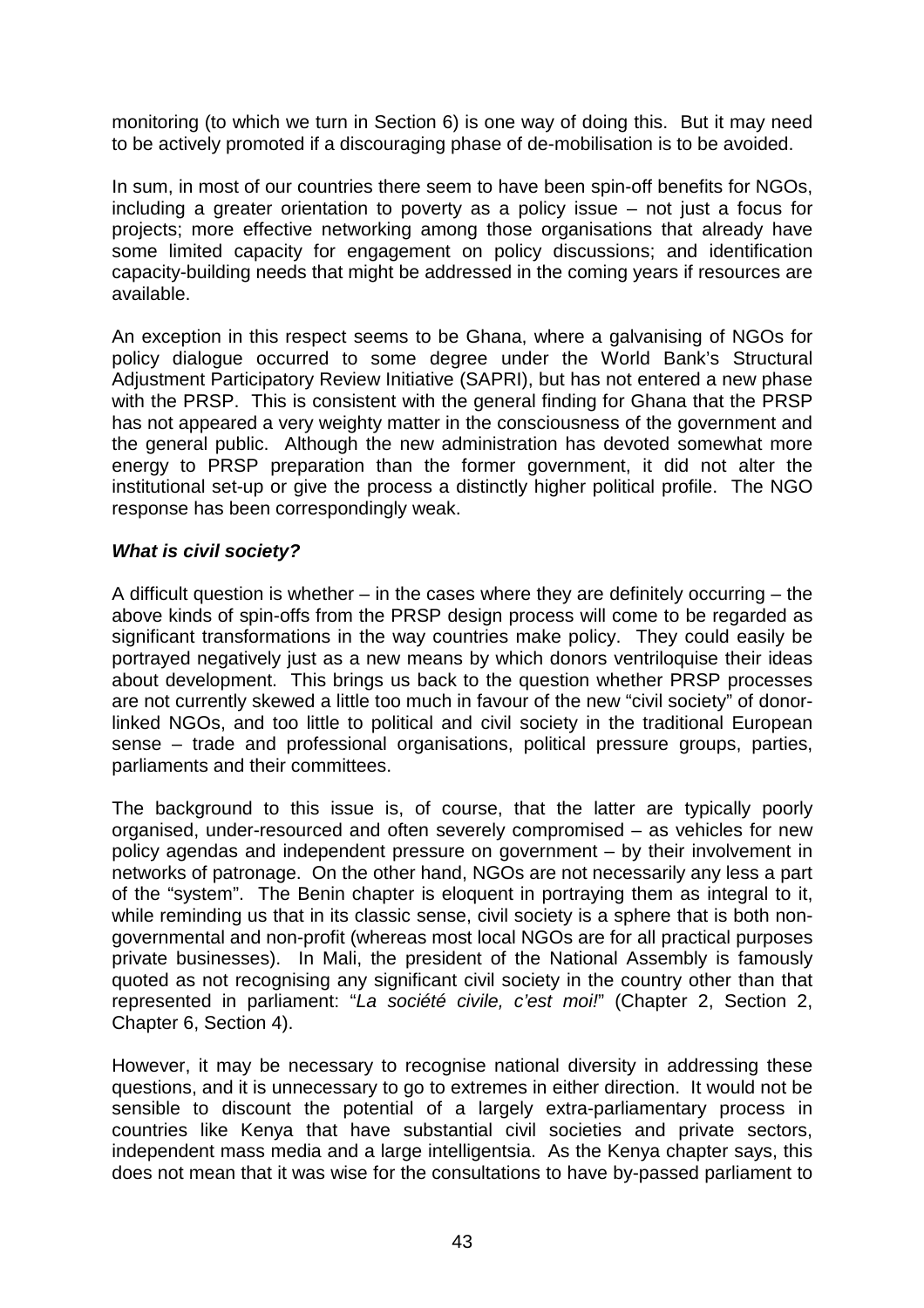the extent that they did. This provoked some opposition to the PRSP that could and should have been avoided. The best hope is that, as some signs suggest, the response of MPs to their marginalisation from this process will be to enhance recent tendencies for them to demand greater involvement in scrutiny of what government is doing. This could be particularly significant in relation to the budget.

On the other hand, this does not imply that in any case it would be wise for PRSP consultations to be *restricted* to parliamentary parameters. Even in countries where parliamentary institutions function a great deal better, and party politics is more concerned with principles and less with personal loyalties, major changes in policy occur typically through an *interaction* of parliamentary and extra-parliamentary, social movements.<sup>10</sup> If PRSPs are to be a significant innovation, this will have to be true of them too.

# **Key limitations and constraints**

At the end of the first cycle of full-PRSP consultations, it is important to reflect on the way issues have been handled as well as on the types of institutions that have been involved. Have new ideas been generated that might lead to more effective poverty reduction? If, as expected, the results on this score are not particularly encouraging, there needs to be a discussion about whether there is anything that might be done that would significantly improve quality in this regard.

## *What do PRSP consultations contribute to better policy?*

A general observation in the country studies is that PRSP consultations, as they are presently being conducted, generate "shopping lists" or "wish lists", not careful prioritisations or fresh thinking. This is probably inevitable. It is arguable that all that can be expected is that such expressions should be taken into account, and intelligently assessed; and that the actual design of policies and actions has to take place in the technical working groups.

It may not be particularly important, in that sense, that in mass consultations, the demands that are heard tend to be of a "trade unionist" sort – that is, unrestricted and driven by sectional concerns and interests. What matters is that in such processes some voices are heard that are not usually heard, not heard so loudly or not heard by such senior officials. It would be welcome however if, among the welter of known concerns, there were also to be found some good ideas about how to deal with entrenched problems and what the real obstacles to better performance are.

The more encouraging signs in this respect are modest and anecdotal, but not for that insignificant. From Kenya, it is reported that concerns of pastoralists were articulated more effectively than usual. In Benin, senior planning officials who for the first time travelled outside the capital for the purpose of explaining government

 $10$ 10 A promising development in several countries is the establishment of regular links between parliamentarians and research-and-advocacy NGOs, with the latter providing briefings to support parliamentary questions or committee work. The Malawi chapter has an example (Chapter 5, Section 4).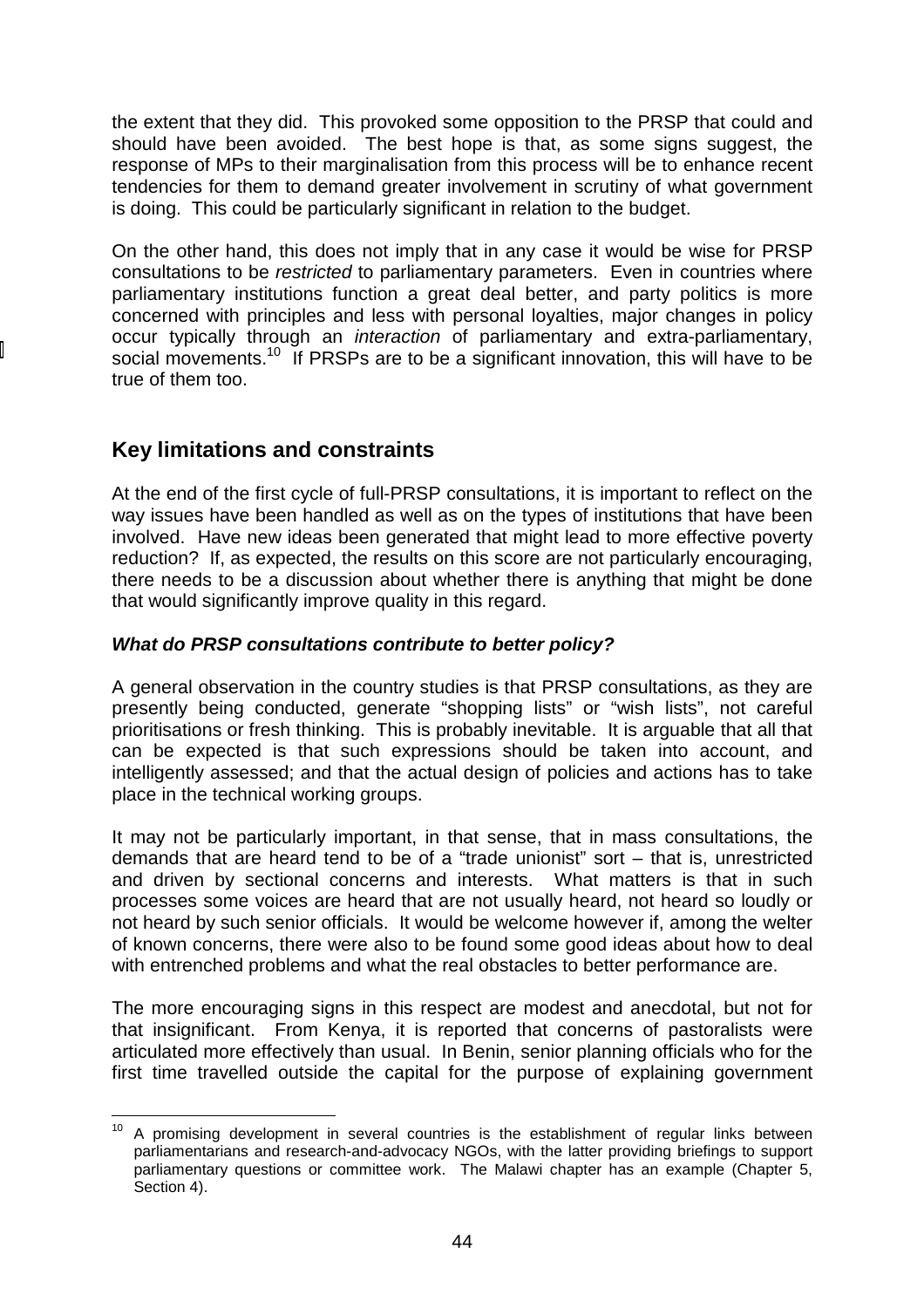policies were surprised to learn that the principal problem in rural primary schools is that teachers do not turn up to work. In Tanzania, primary-school fees were abolished, taking into account the frequency with which school fees were cited as a constraint on poor people during the consultations. In other words, the consultations have to some degree functioned in the way that PPAs have sometimes done, drawing the attention of senior planners to issues of policy or implementation of which they ought to have been aware but perhaps were not.

This sort of thing is not unimportant but it is no substitute for the sort of thorough scrutiny of the problems in a given sector that makes for sound policy. It also presents the danger that politicians will be jumped into making policy "on the hoof" in response to well-expressed public pressure, and will make mistakes as a result.<sup>11</sup>

A further issue is the tendency noted in a number of our country chapters for the discussion of poverty-reduction policies to be limited to public-expenditure options and other "technical" issues, and to skirt around structural-reform questions and anything that might be deemed political. Thus, issues of family-law reform and land distribution were effectively ignored in Benin, despite the evidence suggesting these as critical to the causation of poverty in the country. Women's inheritance rights were not come to the fore in the Tanzanian PRSP debate. Nor did corruption and its causes.

## *How might processes be improved?*

The country chapters contain a number of efforts to explain the limitations of the current round of PRSP consultations, drawing on the stakeholder interviews. Cultural factors loom large in this. Government in Ghana is said to have a top-down culture that prevents it effectively listening, even when participatory events are organised. In Rwanda, there is what is termed a "culture of obedience", as well as no doubt enduring fears about personal security and freedom, that discourages people from expressing their real concerns. In Tanzania, the rural masses are said to have become both demobilised and disengaged during the era of economic and political liberalisation, so that reviving real interest in politics and policy may take a long time.

Similar things could be said about the other countries. However, against this it should be pointed out that many of the limitations pointed out above are fairly general to public consultation exercises everywhere, including in very rich and democratic countries. They could almost be said to be inherent in the more unstructured types of participatory policy making. Recalling that, in addition, we are dealing with societies where taxation, and particularly income taxes, is an insignificant revenue source compared with foreign aid, the level of citizen engagement shown within PRSP consultations is actually quite remarkable.

What this suggests is that reviews of the experience of PRSP consultation should be paying attention to ways of structuring consultation that improve the quality of policy inputs. This is not necessarily a case for making it more formal, and certainly not for

 $11$ An example from an actual country, but not in our sample, is the cancellation of user charges in major hospitals as well as primary health centres, on the understanding that this will favour the poor, which has generated chaos in the referral system and mis-targeted the element of subsidy.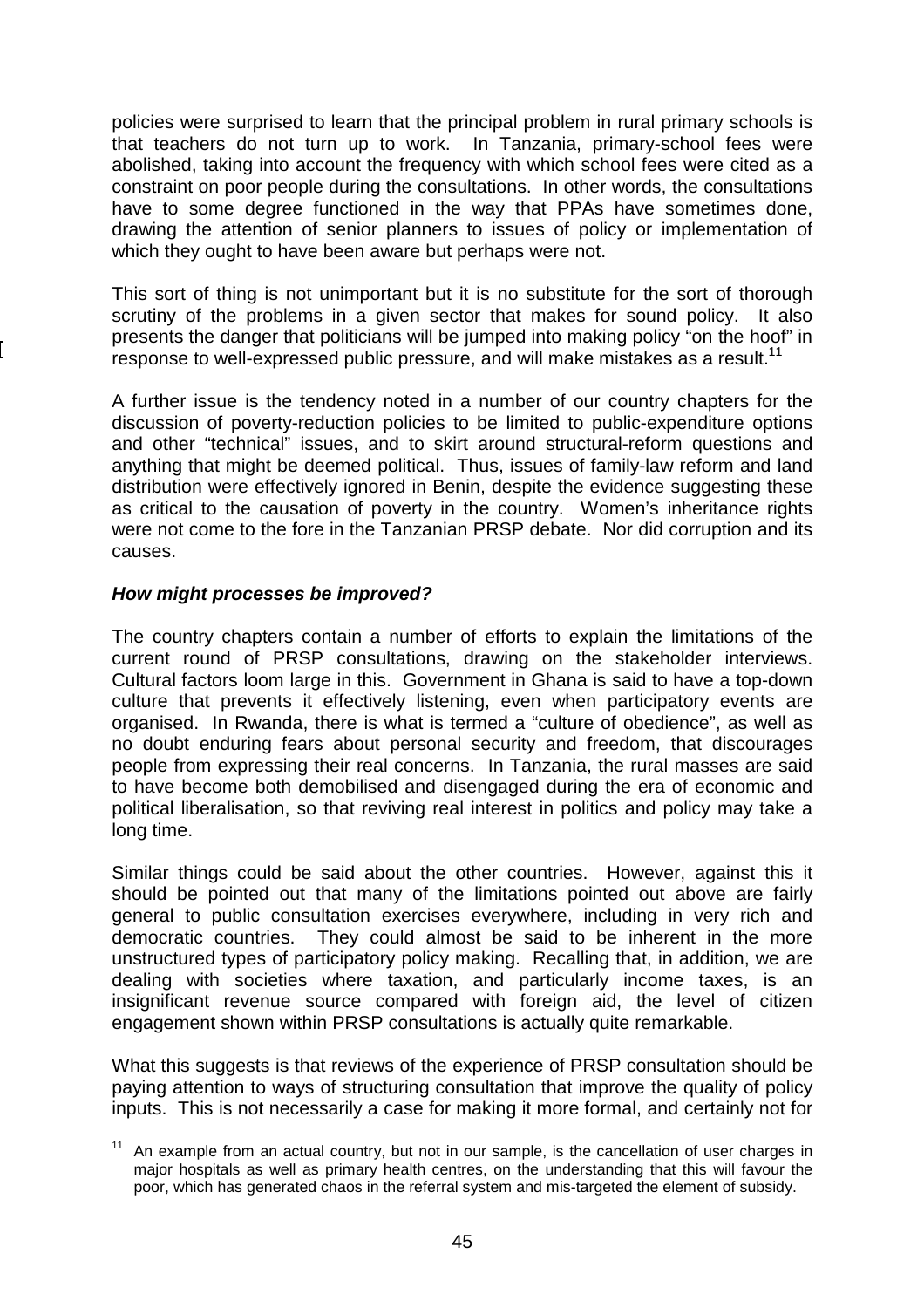limiting it exclusively to the institutionalised political processes of countries. It does, though, mean addressing seriously the role of parliamentary committees, and the possible synergies between them and advocacy groups. It means making them more broadly political, in the sense of embracing organised as well as unorganised opinion. Whichever institutional framework is used, it involves getting the balance right between political pressure and technical quality. It may be possible to try out some new ways of combining these elements in the framework of PRSP monitoring, to which we are about to turn.

# **Summing up**

We began our assessment of participatory policy making around PRSPs with the expectation that second-round effects would be a great deal more significant than immediate achievements. The country evidence seems to confirm that expectation, while also providing at least one example of a consultation exercise that was itself quite beneficial. The observed bias towards NGOs, as opposed to political and civil society in the broader sense, is easier to explain and justify in some cases than in others. In all cases, this would seem to call for some further consideration, especially where parliaments and their committees are concerned. More active relations between parliamentarians and the new, advocacy-oriented NGOs are to be expected and encouraged.

On the evidence so far, PRSP consultations can contribute some things to better policy. However, if they are going to come up with sound, hard-hitting policies and programmes, PRSP processes are going to need to establish a different sort of relationship between the technical and the consultative aspects while also making the latter more inclusive.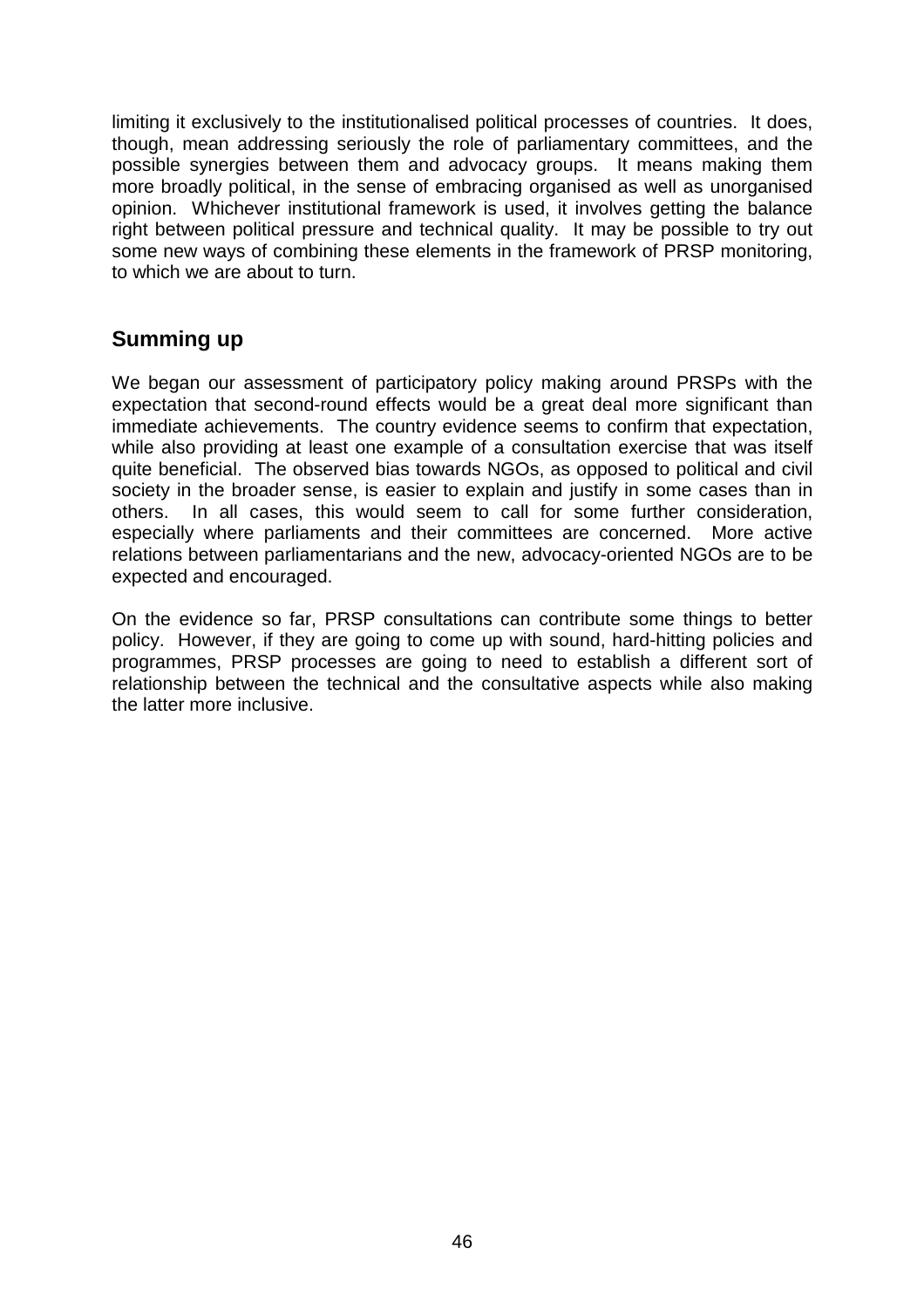# **6 Monitoring and information for PRSPs**

Monitoring arrangements are an important focus of this study, but they have been generally the last things to be considered within PRSP processes. In most iPRSPs, and even in quite advanced drafts of full PRSPs, the proposals under this heading are usually rather thin and problematic. However, some interesting options and instruments are now beginning to emerge.

We consider the experience on monitoring and information under three headings:

- $\Box$  the general approach to monitoring as evidenced by the selection of core indicators for the PRSP;
- $\square$  the anticipated relationship between the supply of and demand for povertyrelated information;
- $\square$  the roles donors are assuming in relation to PRSP information requirements.

# **Approach to monitoring and suitability of indicators**

What is PRSP monitoring *for*? What is its purpose? Most African PRSP documents until now are rather unclear on this issue, as reported elsewhere (Booth and Lucas, 2001). One result is that the required selection of indicators to be the basis of monitoring continues to be rather indiscriminate. Although they purport to be strategic, the documents are typically weak in the "middle". They do not explore very well how the prioritised actions can be expected to be better at achieving the outcome objectives than similar actions have been in the past. The critical intervening variables have not been identified, so it is not clear what are the critical things that need to be monitored.

The case-study countries do not provide any exceptions to these generalisations, with the proviso that the full PRSPs are not yet finished in most cases. For several countries, we report that further work is being done to refine an initial indicator list. However, as observed more generally (ibid) there is a rather heavy focus on measuring final outcomes or impacts for poor people – that is on the Goal level in logical-framework terms. Intermediate results get relatively little attention. Consequently, attention is being given to types of information that will be relatively slow to arrive and hard to interpret from a policy-assessment point of view. Sources of quick feedback, which could suggest timely policy correctives, are being neglected.

There is some danger that the emphasis that has been placed on results- or outcome-orientation in propagating the PRSP idea (and the CDF idea before it) has created the impression that it is only the final level of outcomes that is now worthy of serious attention, so that monitoring inputs (e.g. tracking public expenditure) and intermediate outputs and outcomes can safely be downgraded. Alternatively, it may just be that deciding on what needs to happen "in the middle" to achieve agreed goals is always the hardest part. It may be, too, that there is sound and relevant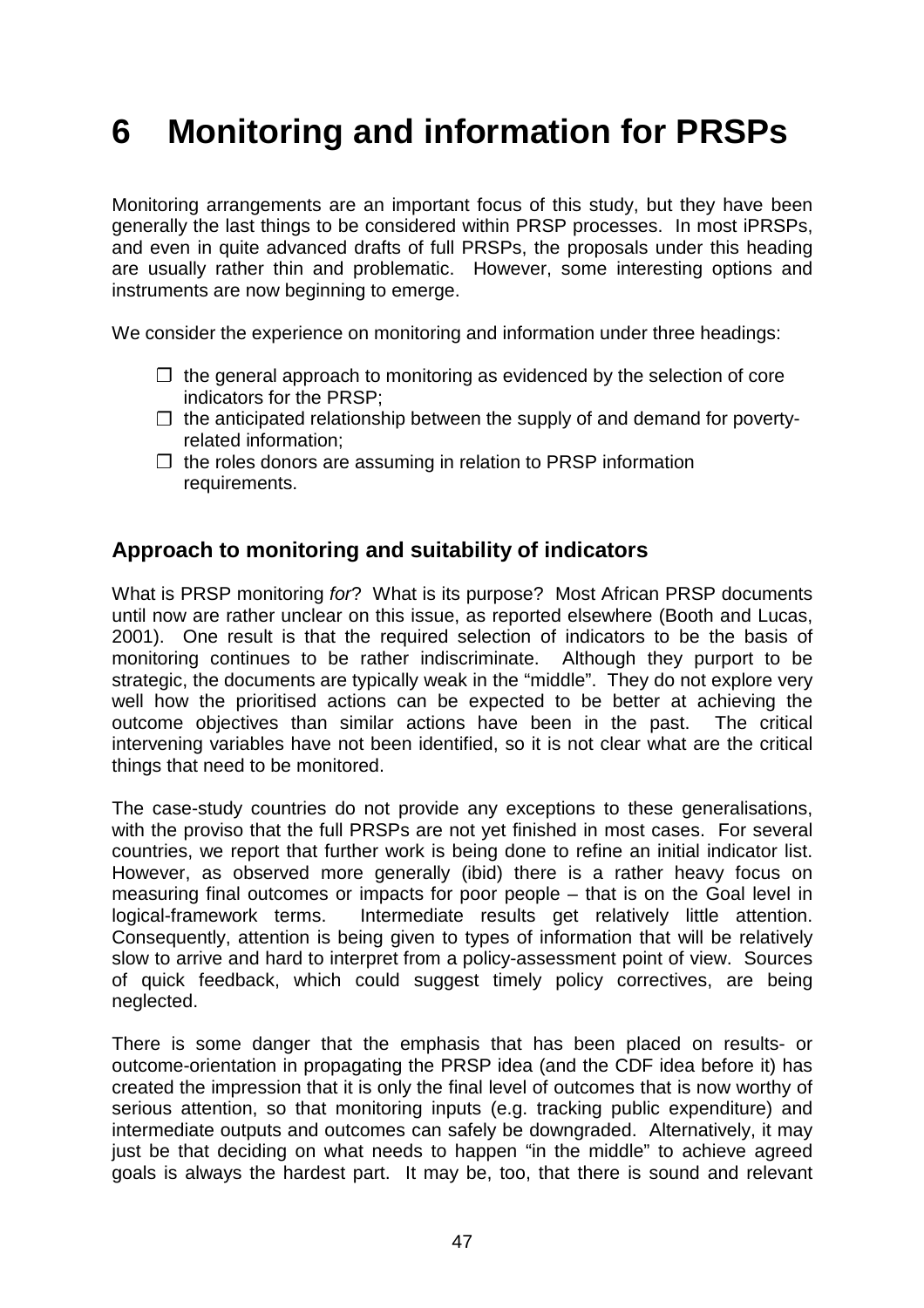thinking in the framework of certain sector programmes that is not being sufficiently used, as suggested for Mali.

This insufficiency recalls what we said about stakeholder perceptions of the PRSP initiative, in Section 3. There is, as yet too little general appreciation of the potential role of appropriate and credible progress benchmarks in liberating countries from external conditionality. The difference between this and second-guessing what it is that the IFIs want to see (or, worse, deciding what targets might most easily be achieved) is not at the moment very apparent.

The design of a monitoring and information system cannot, with the best will in the world, entirely solve this problem. It is a planning problem rather than a monitoring problem. Nevertheless, if PRSP stakeholders can remain involved in arrangements for PRSP monitoring, the latter could provide points of entry back into the strategic debate. If neglected and difficult issues are constantly being raised in a relatively high-profile way by the monitoring authorities, incentives to the better conceptualisation and more effective implementation of poverty-reduction efforts could strengthen.

# **Poverty information: supply and demand**

What sorts of monitoring systems are currently being proposed for PRSPs? We can separate this question into two parts. There is the matter of how the necessary information is to be supplied – that is, what instruments are being developed to meet different levels of monitoring. And there is how the demand for, and use of, information is likely to evolve. We consider these in turn.

## *Improving the supply of information*

In principle, a large range of survey- and non-survey data-collection instruments are appropriate to PRSP monitoring. The different instruments have different strengths and weaknesses as applied to the different levels of monitoring (final impacts, intermediate outcomes, outputs, inputs, etc.). Apart from the household expenditure surveys that have led the way on final impact monitoring, there are a range of lighter survey instruments that serve particular purposes, including picking up evidence on intermediate processes. Routine data collected through administrative reporting structures and management information systems have some advantages and some well-known weaknesses. Notably, they are facility-based and hence are bad at measuring the reach of existing services. A range of participatory and more qualitative techniques are also available, including some that have traditionally focused on multidimensional aspects of final outcomes, and others that assess implementation.

It seems clear from our country cases that a large number of new household surveys have been commissioned. The information on poverty profiles and trends is about to improve significantly almost everywhere thanks to PRSP-related initiatives. This is good and particularly important for enabling better diagnostic work that can feed into improved policy designs.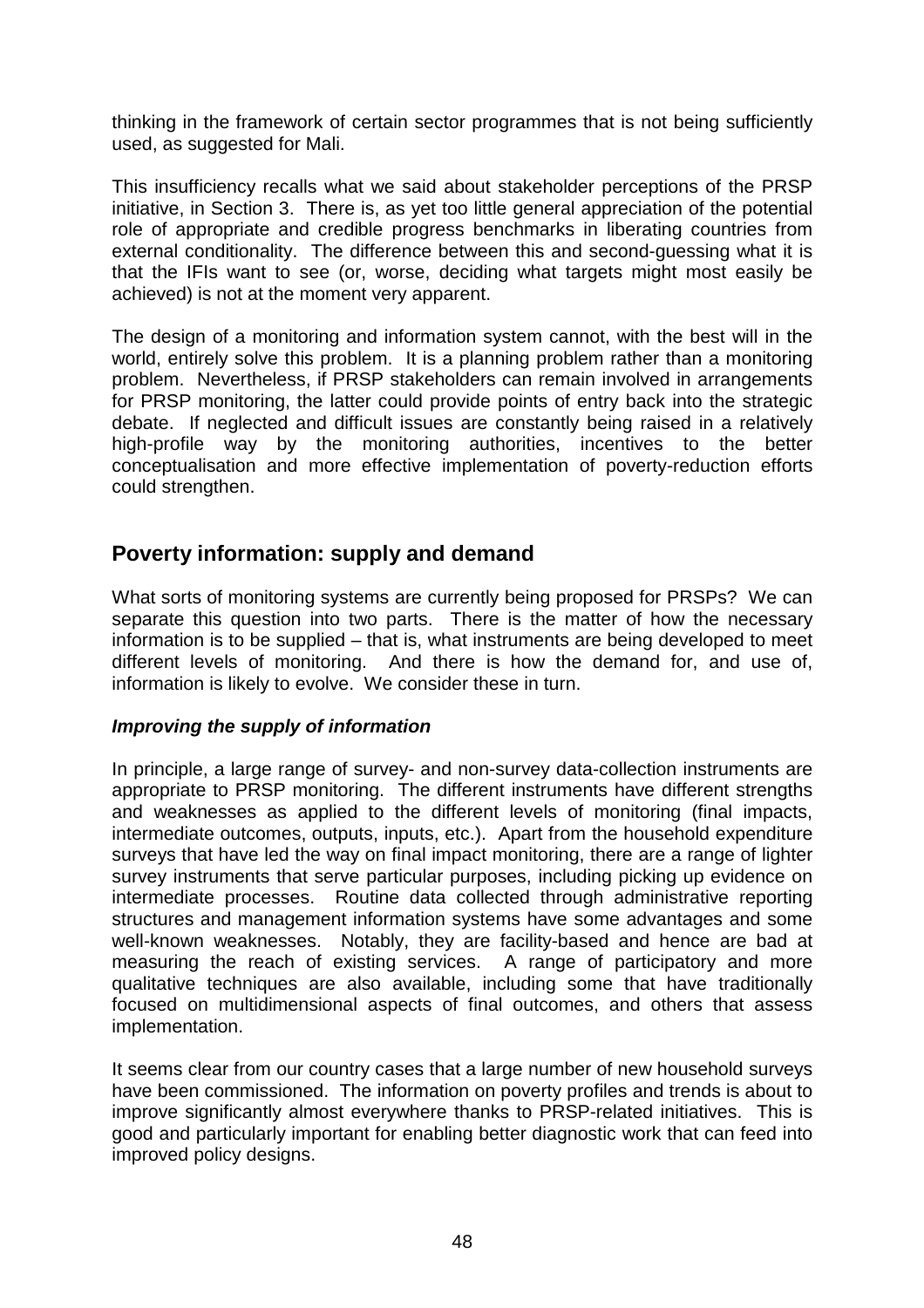"Light" surveys of different kinds are proposed in several countries (for example, Mali, Mozambique, Tanzania). Uncertainties remain, however, as to whether the CWIQ type of survey that uses a short, machine-readable questionnaire, focusing on service-use rather than expenditure, is going to have a major role to play. Doubts about relative costs, and questions about the usefulness of the service-use results, are still being considered.

Matching the upsurge of household-survey work, participatory poverty assessments are under way in Rwanda and promised in Tanzania. So far, PPAs have focused mainly on assessing impacts and other final-outcome issues such as the meaning of poverty in the eyes of poor people. It is hoped and expected that future generations of PPAs will become progressively more concerned with intermediate processes and policy-implementation issues. The same is true of the units for Qualitative Impact Monitoring (QUIM) that have been set up in several countries (Benin, Kenya, Malawi). In principle there is no reason for such arrangements not to be oriented primarily to providing quick feedback on policies that are being implemented, those that are not, and what immediate difficulties need to be drawn to public attention.

#### *The demand side*

There have been previous periods of upsurge in data supply comparable to the one we are observing in connection with PRSPs. The Social Dimensions of Adjustment initiative in the early 1990s led to a significant improvement for a period in the availability of poverty data. It was, however, donor-driven and not sustained. Much of the data was under-utilised. The lack of effective demand from potential users within the country has been a chronic problem.

Demand for information is of course a function of the incentive to use information that is generated by a given kind of public-management system. Once again, the principal constraint on the design of an appropriate monitoring system lies outside the sphere of monitoring. Weak demand for poverty-related information until now is a reflection of the fact that although governments are committed in principle to poverty-reduction objectives, neither ministry budgets nor the employment conditions of civil servants have been closely linked to meeting public-policy objectives.

This is beginning to change, and may have been given an additional fillip by the PRSP initiative, as we suggested in Section 4. The growth of new pressures and demands for accountability from parliamentary and non-governmental sources may also help in the long term. However, the particular challenge that arises, at this point, is how to stimulate new sources of demand for information on an interim basis until the more fundamental solutions have a chance to kick in. What is needed is imaginative stop-gaps that build on whatever strengths the PRSP design process has had to provide a pole of attraction and source of active dissemination for the information that will become available.

A very important point is well articulated in the Rwanda report (Chapter 8, Section 5). What is needed is not simply the analysis and recycling of raw information, but above all better understanding of certain issues. There is, in most countries, a considerable body of dispersed and under-utilised information (Rwanda). There are also data that are in principle available but in practice almost impossible to obtain,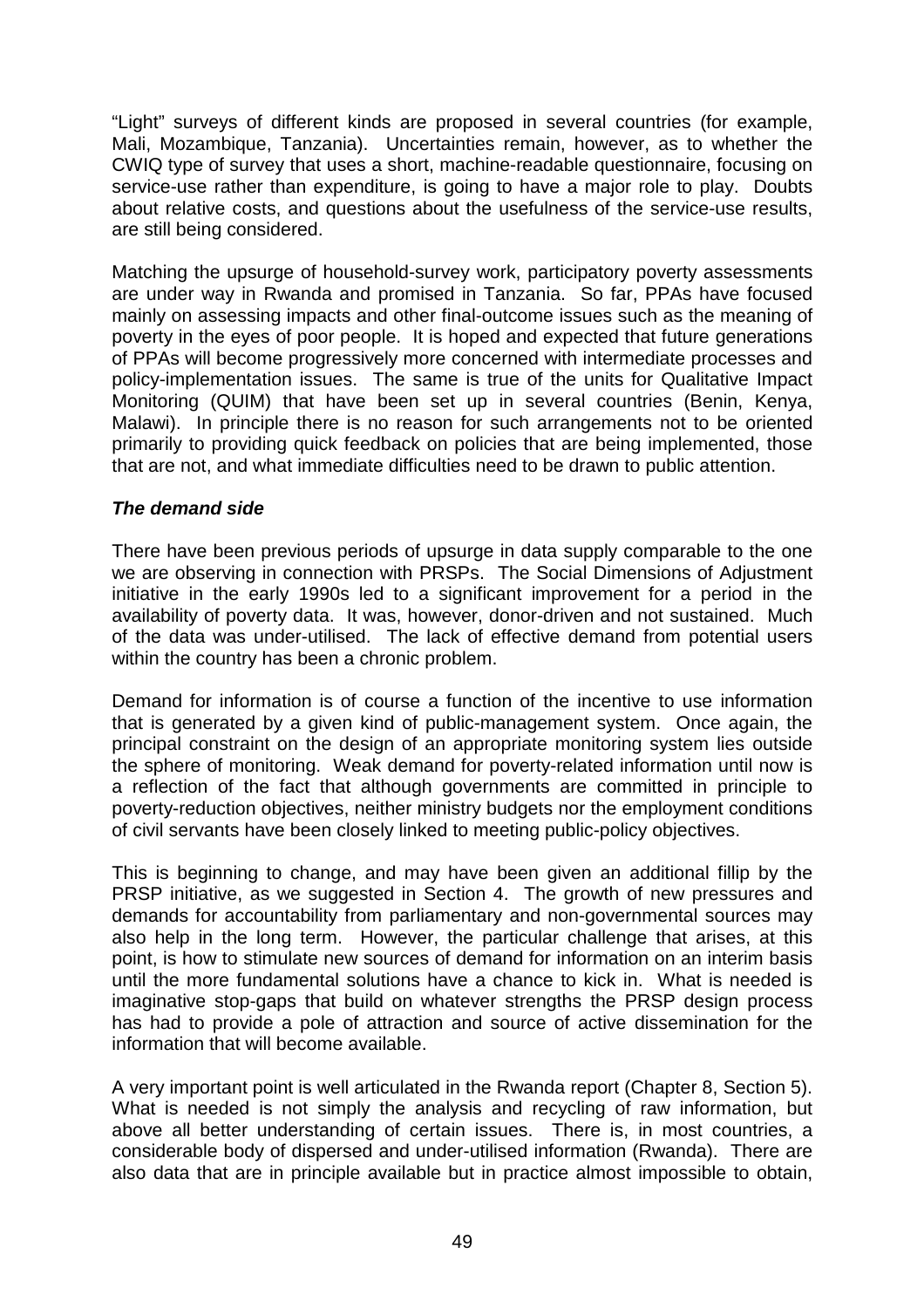particularly by national researchers and interest groups (Benin). Systematising information and making it available in accessible forms is an important first step. However, what is *most* needed is the building up of a stock of understanding and knowledge about processes that lead to poverty-reducing outcomes. This is a much more challenging analytical task. It is one in which international cooperation has a role to play.

#### *Alternative institutional models*

In several countries, poverty *Observatoires* exist or are being set up, with terms of reference that, in some cases, include the full range of tasks just identified. The key question, however, is whether they are set up in such a way as to stimulate data use in a framework of enduring weakness in demand. One approach that has proven its worth in Uganda is to locate a small technical unit very close to the budget office in the Ministry of Finance, so that when the new incentives created budget-reform process begin to generate demand for poverty information, this is immediately noticed and responded to.<sup>12</sup> Mozambique, Rwanda and perhaps Benin seem to be following that model.

In many other countries, the institutional framework has yet to be defined, but poverty monitoring has been historically located away from the Ministry of Finance, in a national statistical bureau, a planning agency or a president's or vice-president's office. The logic that has so far brought PRSPs under the wing of Finance in most countries does not yet seem to have been applied to monitoring. Arguably, that is inconsistent.

It is not a question of centralising all information-generation and utilisation in a single institution. That would be out of the question, and is not a feature of the Uganda model. The monitoring system will always need to involve a network of institutions. That would be expected to include in most cases a statistics department or agency, sectoral planning units, and any non-governmental organisations that have a commitment to participatory monitoring. The question is not whether to have a unit or a network, but whether it is strategic to have a well-resourced and well-placed unit that assumes the principal responsibility for making things happen (as opposed to a mere secretariat, with ultimate responsibilities remaining dispersed).

Most countries have not settled that question, and starting-points vary. At one extreme, in Ghana the statistics bureau has not been involved at all in the PRSP process to date, and the NDPC, which is coordinating it, is considered to have a poor record in monitoring. Neither has any close connection with the MTEF, out of which incentives to use poverty and other performance information might have emerged. Demand for information remains donor-driven. This is one of the reasons the Ghana study team take a very cautious view of the prospects for PRSP implementation.

Tanzania provides an interesting contrast, and a model that seems deliberately to avoid the approach of Uganda. Although the PRSP itself said little on the subject,

 $12$ In Uganda, poverty-focused public expenditure gets special protection from budget cuts; in preparing their medium-term Budget Framework Papers, sectors of government are invited to make the case that particular programmes should qualify for such protection (see Foster and Mijumbi, 2001, for a full explanation).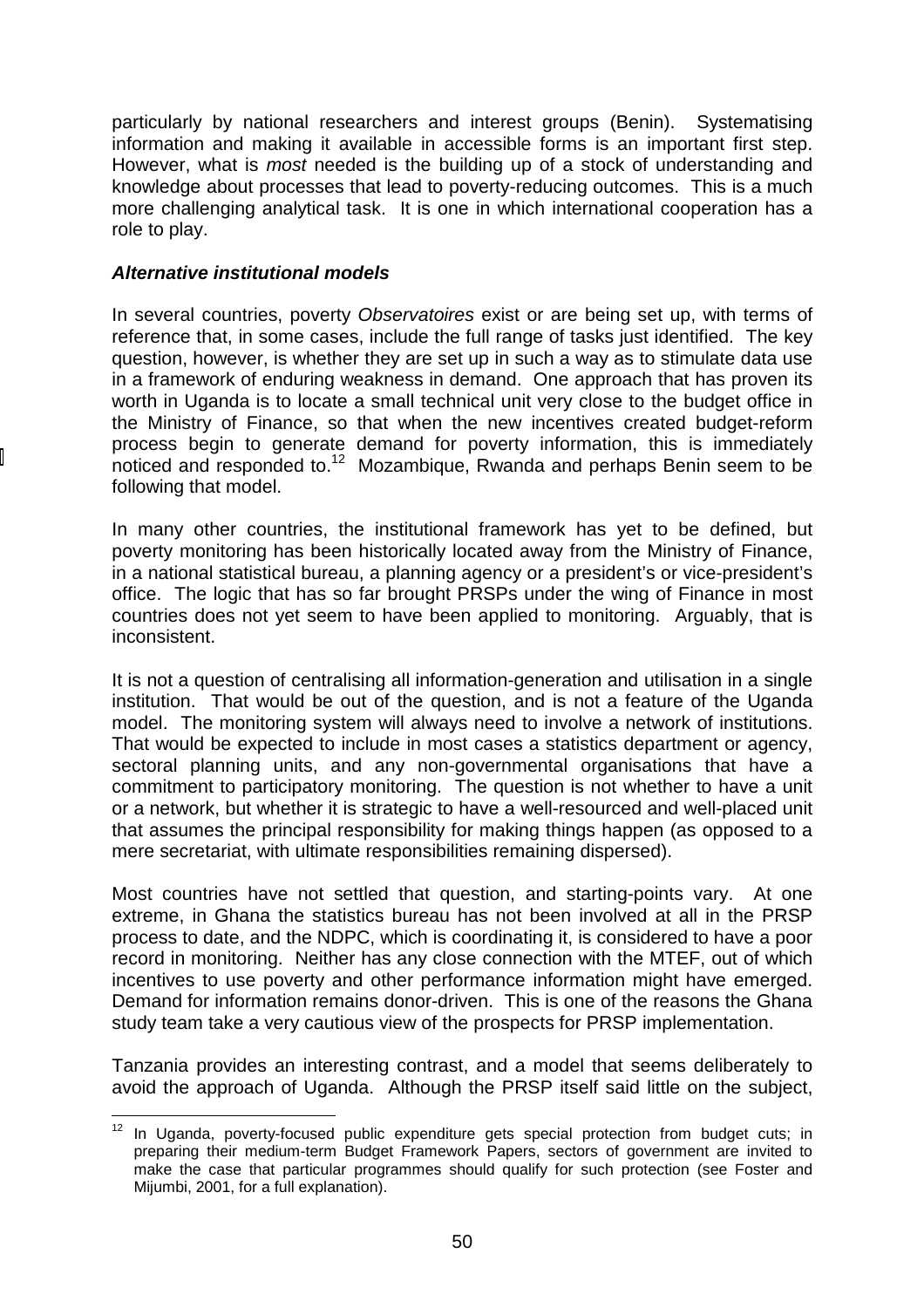the arrangements for monitoring have now been laid out in detail in a Poverty Monitoring Master Plan. Four working groups were convened to cover all aspects of PRSP monitoring, including analysis and research. The agreed arrangements take a broad "stakeholder approach", in which all interested parties are included and responsibilities are shared out. Ambitious in conception, this may be complex and time-consuming to maintain, and could result in a vacuum of responsibility. Particular doubts arise about whether effective tracking of policies and detection of implementation snags can be delivered by such a system (Chapter 9, Section 5).

## *A role for PRSP stakeholders*

Whichever of these basic models is adopted, it will be important – in the interim before public-management reforms become effective, and probably thereafter as well – to build in the active participation of non-governmental stakeholders. This does not automatically mean NGOs, although in some countries they will be the most appropriate participants. Academics, parliamentary committee people, and trade union leaders, could also be considered. The point is to ensure that PRSP monitoring does not come to be treated as a largely technical business, and that any issues that have arisen in the PRSP design process, whether or not they have figured in the final document, are constantly brought up, and publicised.

The fact that stakeholder committees look like remaining mobilised in some countries after PRSPs have been finalised is potentially very important in this respect. The proposals for monitoring in Kenya seem to point in this direction, although the study team emphasise the continuing need to educate all stakeholders on the potential of monitoring. It is seen as a way of adding credibility to the anti-poverty strategy; as a means of addressing the weak points in the current plan; and as a source of pressure on government to implement what has been agreed (Chapter 4, Sections 5- 6).

In Malawi, it does not seem to be settled whether the NGOs will be part of the official monitoring system, or will set up parallel arrangements. The second would provide more guarantees of independence, but might also reduce the influence that can be exercised. Although it is very early to make a judgement, in Benin the proposal is that the committees that presided over the regional consultations will also have a monitoring function (Chapter 5, Section 5; Chapter 2, Section 5).

## **Donor roles in information systems**

The options just rehearsed will, if they are successful, avoid the need for donordriven poverty monitoring. For the foreseeable future, they will not make it unnecessary for donors to provide funding for data collection and to support research. However, they do underline the importance of revisiting the modalities of donor support for monitoring and information. The case for basket funding, on a grant basis, seems particularly strong, and now that the initial surge of new survey work is over, there is time for this to be organised and to be channelled through the national budget.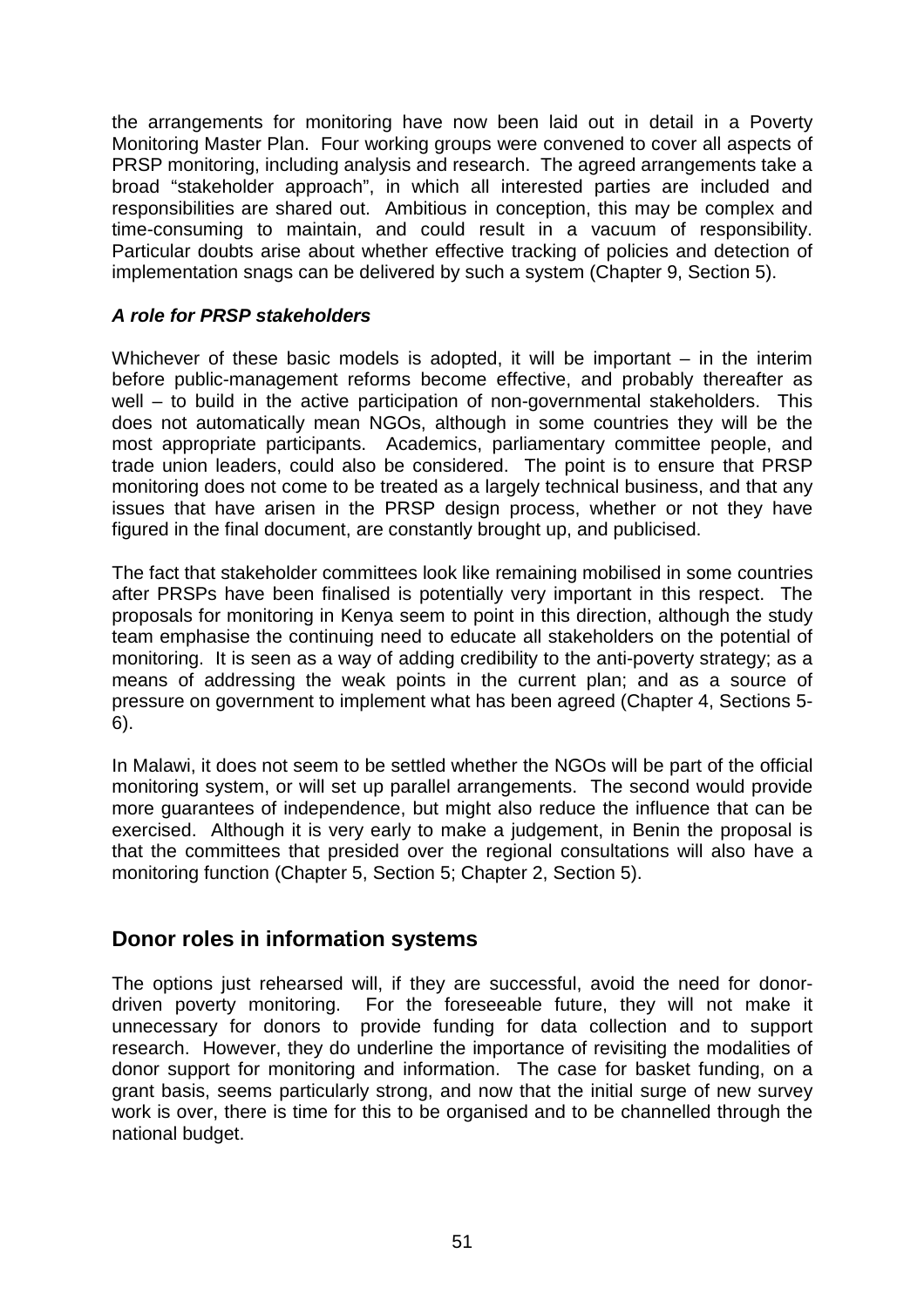To the extent this happens, it should help to prevent the type of unseemly occurrence that has been reported for one country where the sample size of the household survey was determined more by donor disbursement pressure and rivalry than by technical arguments and considerations of sustainability.

There may be a good case for special units, and even projects, to pioneer new methods such as participatory assessment and qualitative monitoring, particularly where the intention is to bring NGOs into a sphere traditionally dominated by government. However, donors should not allow their own delivery mechanisms and convenience to determine this. Nor should they overlook the importance of placing such units where they are likely to have the most influence.

Donors may be able to influence the shape of monitoring and information systems by their contributions to PRSP-related dialogue, as well as by where and how they spend their money. If that is so, they should be offering resistance the current tendency for final-outcome measurement to get all the attention. It has to be recognised that this is related to absorptive capacity (surveys use money quickly and with predictable results; investments in improving MISs typically do not). This applies to PPAs and QUIM as well as to quantitative data: partly because it has been done before, it may be simpler to ask general questions about poverty than to get seriously to grips with why poor people don't use government health services or what to do about crop disease. Renewed efforts are needed to ensure that these more challenging tasks are also tackled.

# **Summing up**

In this section we have reviewed the approach to monitoring and information issues that has been taken in PRSP processes so far, and the issues that need to be considered in the future. Currently, monitoring proposals reflect the main weakness in the strategies themselves, that of being unduly focused on the final objectives and not enough on how they are going to be reached. Supply of information from household surveys and other sources is set to improve, but with a bias towards the measurement of final outcomes or impacts, rather than the intermediate outcomes that are critical to implementation-tracking and policy improvement.

The chronic weakness of domestic demand for poverty information will only be overcome when proposed public-management reforms take effect. But imaginative interim measures could result in information becoming more available, in more accessible forms, with greater efforts to generate the understanding of povertyreduction processes that is lacking. Among the different institutional models currently being tried, those that concentrate the coordinating responsibility close to the locus of decision-making about resources seem preferable. In all cases, there is a crucial ongoing role for the non-governmental stakeholders that have been involved in PRSP design, and for well-delivered donor support.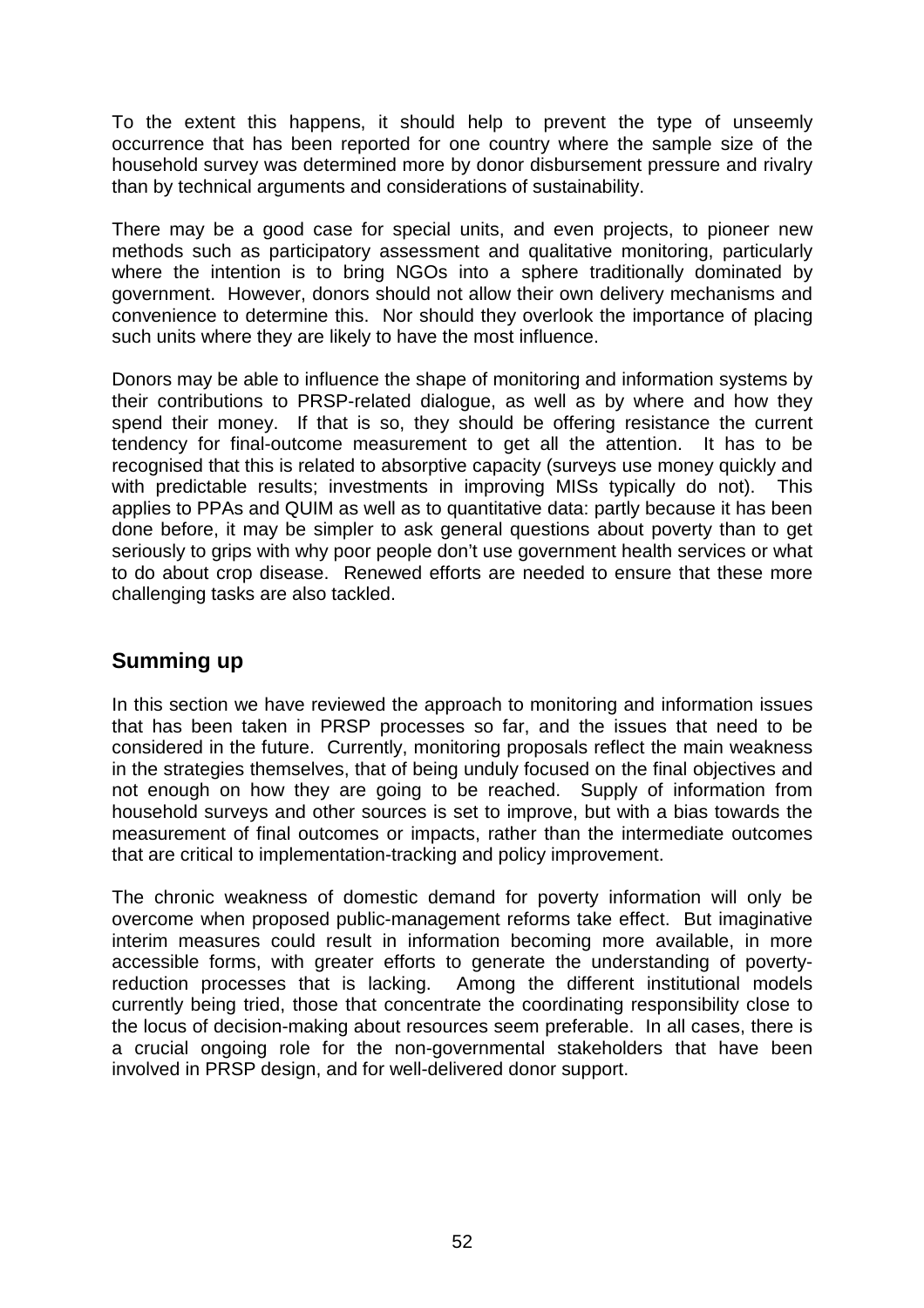# **7 Conclusions and implications**

The previous sections have addressed the main headings of the terms of reference of the study. In this final section, we draw together the more general findings and focus on the major conclusions that can be drawn from them, concluding with a round-up of implications that merit the particular attention of governments, the IFIs and donors. Four topics are discussed:

- $\Box$  the hypothesis, outlined in the Introduction, that sees changes in IFI policy leading through greater national ownership, to more effectiveness in poverty-reduction efforts;
- $\Box$  whether, in the light of the country experiences reported, PRSPs may be said to be making a real difference;
- $\Box$  why it is important to recognise that PRSP processes are political, and what the implications might be;
- $\square$  in what additional ways the PRSP process might be organised or supported differently by governments, IFIs and donors.

# **The basic hypothesis: unpacking the "ownership" factor**

In the Introduction, we pointed to the belief held by at least some exponents of the PRSP approach that a "process conditionality" in which recipient governments are expected to follow certain procedural steps, rather than accept specific policies, might succeed in generating commitment to poverty reduction where previous forms of conditional lending and aid have failed. The underlying hypothesis, derived from the literature on structural adjustment, says that national ownership of policies is the crucial missing link. If process conditionality of the sort now leading to PRSPs were to result in anti-poverty strategies that enjoyed more national ownership (while also being results-oriented, comprehensive and medium-term), then there would be a greater likelihood of their implementation. Such programmes would also be more sustainable, because they would enable a new type of partnership between donors and recipients, based on the leadership of the latter.

We do not regard this as a hypothesis that is already capable of rigorous formulation and testing against systematic evidence. We have taken the view that quite a lot of preliminary work is necessary to work up what is at most a preliminary working hypothesis into testable form, and assess what sort of evidence would be needed, over what time scale, to give us firm conclusions.

How much can we say along these lines at this stage? Are the essential preconditions for testing the basic hypothesis now in place? Has the new conditionality already produced policies that are nationally owned? On the basis of evidence so far, is the hypothesis still plausible? Does it need to be refined in any important respect?

The answer to the second question certainly has to be no. Some of the country chapters reach conclusions, on the basis of stakeholder interviews and the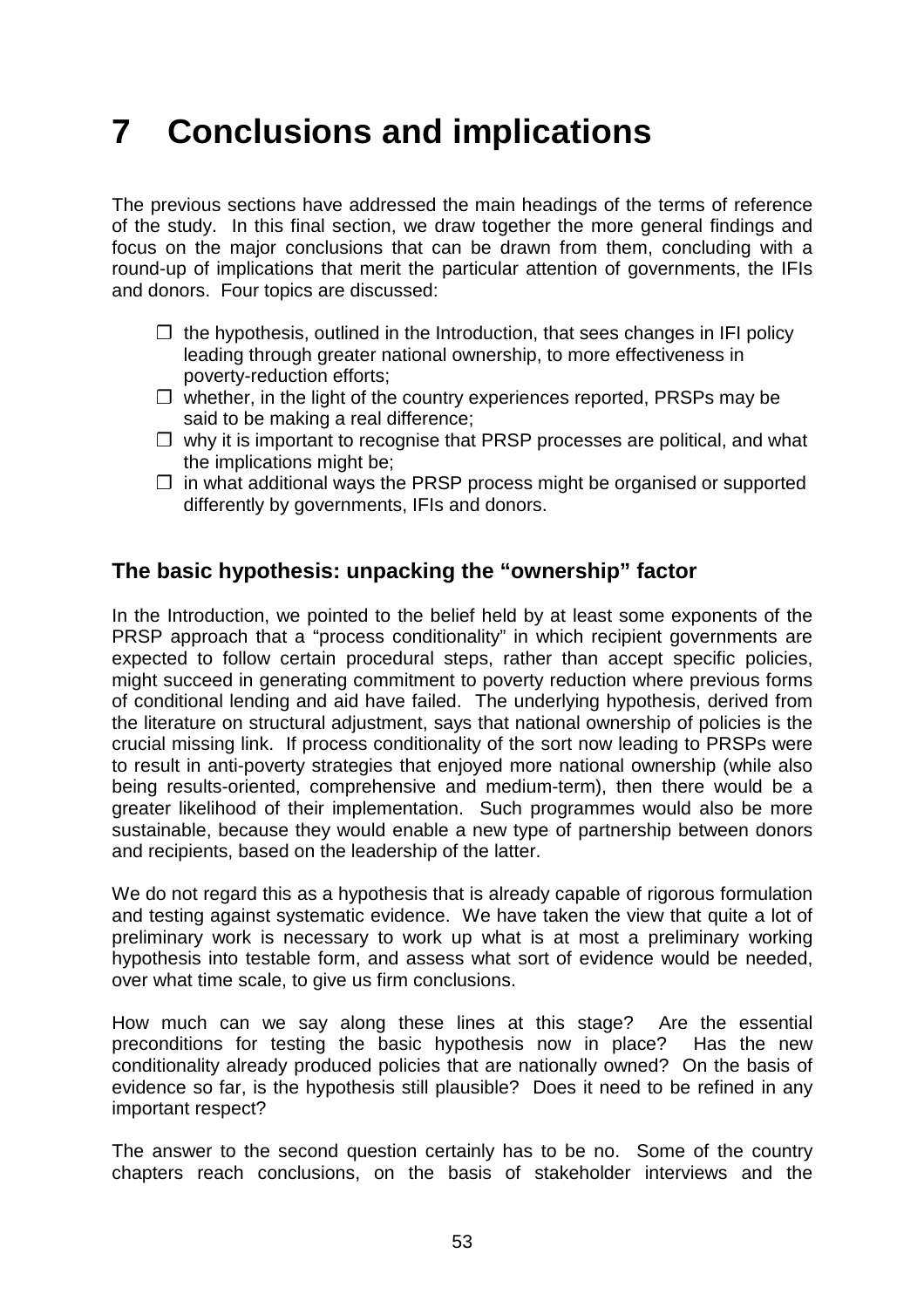consultants' own observations, as to the degree to which different levels of ownership have been achieved. We summarise these and follow their implications presently. But almost all of this discussion refers to the level of national ownership of the PRSP *process*, which is at most the first step towards the national ownership of particular policies (privatise coffee marketing; provide universal primary health care, etc.).

Naturally, evaluating whether policies have become more effective and sustainable, in cases where they do seem to have become more nationally owned, lies even further down the road. It will pose major methodological challenges. But for the moment the point is that we are at a very preliminary stage of assessing PRSP policy processes.

Reflections on process-ownership may, nonetheless, be of some help in answering our last two questions: is the hypothesis still plausible, and how might it be refined? The concept of "ownership" is central here. If there are variables to do with the way policies are handled within countries that seem likely to affect effectiveness and sustainability, we need to be asking: are they well captured by "ownership"? Does the concept need to be broken down into constituent elements that have, or might turn out to have, quite different significance within the causal chains leading from international policies to effective poverty-reduction processes? The latter does seem to be the case, as we now suggest.

## *Definitions of national ownership*

We do not provide a full review of the research literature on ownership. Instead we focus on one useful overview, which has the virtue of having been applied in a major empirical study. Killick (1998: 86-88) contains a useful short discussion that draws together the well-known contribution of Johnson and Wasty (1993) with suggestions from Haggard and Kaufman (1992) and other sources.<sup>13</sup> This concludes that four different issues are salient in assessing levels of national ownership:

- " the locus of programme *initiation* (mainly external agency, or mainly recipient government?);
- $\cdot \cdot$  the intellectual conviction of key policy-makers or ministries (the *technocratic dimension*);
- \* support of the top leadership, as demonstrated by dramatic up-front actions (the *political dimension*);
- " *broad support* across and beyond government, e.g. derived from a broadbased campaign to elicit support;
- " *institutionalisation* of the measures within the policy system ("stabilizing expectations around a new set of incentives and convincing economic agents that they cannot easily be reversed").

Morrissey (2001: 6-8) has argued recently that the focus on ownership is misplaced, as well as being problematic from other points of view (it doesn't translate well into French or Portuguese, etc.). Attention should be concentrated, instead, on levels of

 $13$ Moore et al. (1996) have an alternative definition, but one that is more appropriate to the project level.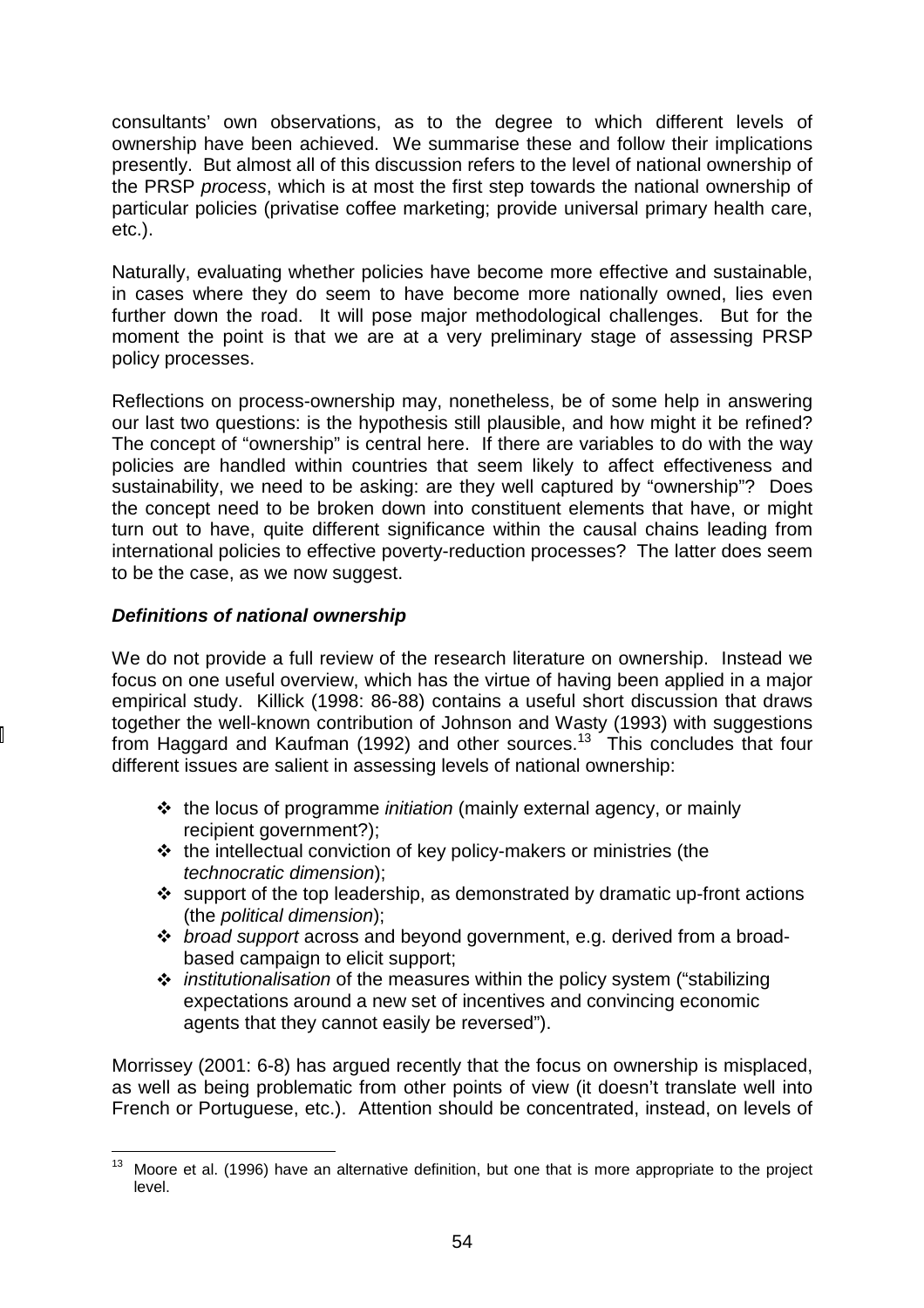*commitment*, with this being understood to encompass both preferences and the political capacity to articulate these.

Morrissey's substantive argument is not inconsistent with the findings of our study. He is primarily concerned to dismiss the notion that intellectual *origination* of policies  $-$  their selection and design by government  $-$  is a key issue. He maintains that this is both unrealistic and unnecessary: it does not fatally compromise the prospects of a policy's being effectively implemented that it has been taken "off the shelf", e.g. from a donor or international agency source.

We have no trouble going along with this. It implies, among other things, that the fact that the PRSP processes are an external initiative, from the point of view of all the study countries, is not a major issue for the assessment of ownership. However, this does not seem to provide a reason for jettisoning the concept of ownership, and replacing it with commitment. Instead, we can simply agree with Morrissey that the first of Killick's criteria may be less significant than has been thought, so that attention shifts to the next two levels, which are in fact about different sorts of commitment. Lastly, the substitution of the alternative concept of commitment would rule out the fourth criterion, institutionalisation. We have found that to be rather important.

#### *What the country experiences suggest*

There are two initial questions that can be asked of the study findings: how do the countries' PRSPs shape up in terms of the different dimensions of ownership identified? And what may be said about the relative weights to be attached to the different dimensions?

Recalling that we are concerned with ownership of the PRSP process and not specific policies, ownership on the first dimension is obviously low in all cases. Even though it may draw on wide international experience, the PRSP initiative came to each country from Washington. That, in itself, does not seem to have been seen as a problem. Mishandling of the Mali sort on one side, governments do not seem to have been unwilling or unable to acquire ownership *ex post*, taking the basic design "off the shelf" in Morrissey's terms.

The findings suggest that ownership on the remaining dimensions is variable within and between countries. In other words, the PRSP initiative and the incentives put in place around it have not (yet) been sufficient to generate full national ownership, even in terms of the process. The consultants also argue in several cases that having plenty of ownership in one or two of these dimensions and not in others is potentially damaging to the coherence and implementability of the plans. That is, effectiveness and sustainability are likely to be compromised.

In all cases, ownership is quite strong in the "technocratic" dimension, but in most cases this has so far been rather narrowly shared. It does not seem to extend very far outside the central economic ministries. In a few cases, such as Ghana, it remains narrowly concentrated in the unit leading the process and is not shared at all by the civil service at large. Nearly everywhere, local governments and regional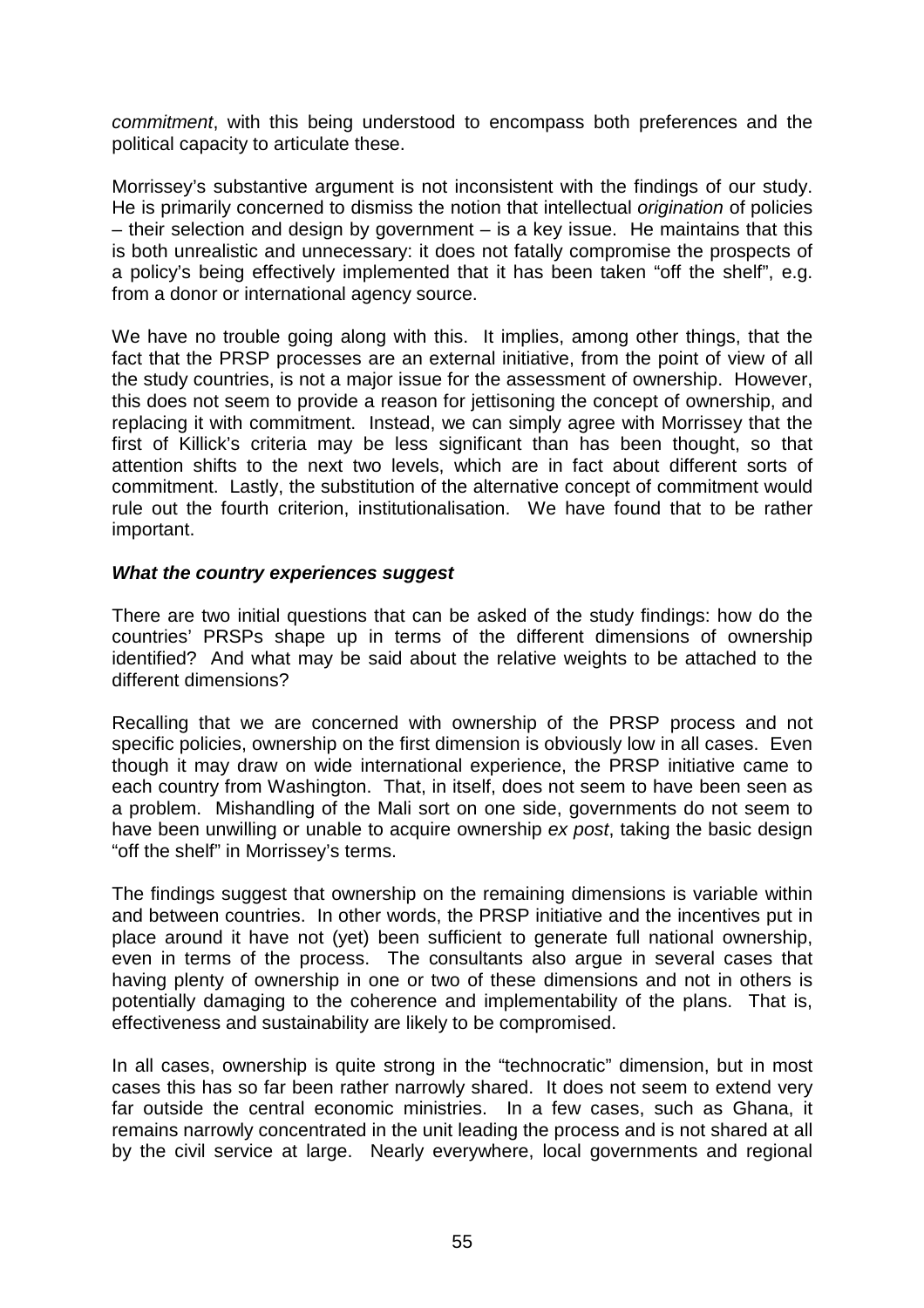authorities have been very lightly involved and can scarcely be considered party to any "intellectual conviction" that exists at the centre.

In one case (Mali), the study team considers that lack of commitment further down the administrative hierarchy, reflecting the poor level of general motivation in the civil service, is a greater worry than commitment at the top. In Mali, national ownership of plans in any thoroughgoing sense is not seen as a realistic objective, given the dominance of donors in the country. Nevertheless, even small steps towards mainstreaming poverty-reduction efforts would be welcome.

The more general case is that the political dimension of ownership does not match technocratic commitment, and this is a potential source of real difficulty, because PRSP implementation will call for accelerated progress with other reforms to which the major obstacles are political. This conclusion emerges loud and clear from the chapters on Benin, Ghana, Kenya and Malawi. For Mozambique and Rwanda, it seems that there is quite strong political support, but this is narrowly based and certainly does not extend beyond the governing party. In Tanzania, high-level political support has been assumed, but many observers doubt whether it will continue after HIPC2 completion.

As implied by our discussion in Section 5, the achievements in terms of building a broad base of support across civil society are modest to date, but it may be too early to assess all the effects. This dimension is important because of the possibility that broadened interest in government policies on poverty could result in government's being held to account more than in the past. At least in Malawi, new structures have emerged that may fulfil this purpose to some degree, although the consultants insist that this will be no substitute for external financial pressure. The same may turn out to be the case in Kenya, with the same proviso.

Finally, the country studies lend support to the idea that the final dimension – institutionalisation – is critical. We take it that the arguments in Section 4 about the value of embedding the PRSP in the MTEF and the budget process, or vice versa, are relevant to this issue. The reports on Kenya, Mali and Rwanda argue particularly strongly that mainstreaming of poverty-reduction, in the sense of articulating the goals of the strategy in the budget, and then using budgetary incentives to force line ministries and districts to pay attention to them, is the most critical dimension of national ownership.

#### *Revisiting the basic hypothesis*

It seems to follow from this that at least one refinement of the hypothesis about ownership should be adopted before any more formal testing is contemplated. At least as far as strategy processes are concerned, all five of Killick's dimensions of ownership seem important, with the possible exception of the first. Political ownership at the top is the real challenge, and ownership as institutional mainstreaming is hardly less critical. The hypothesis about the sources of effectiveness and sustainability remains plausible, so long as these qualifications are noted.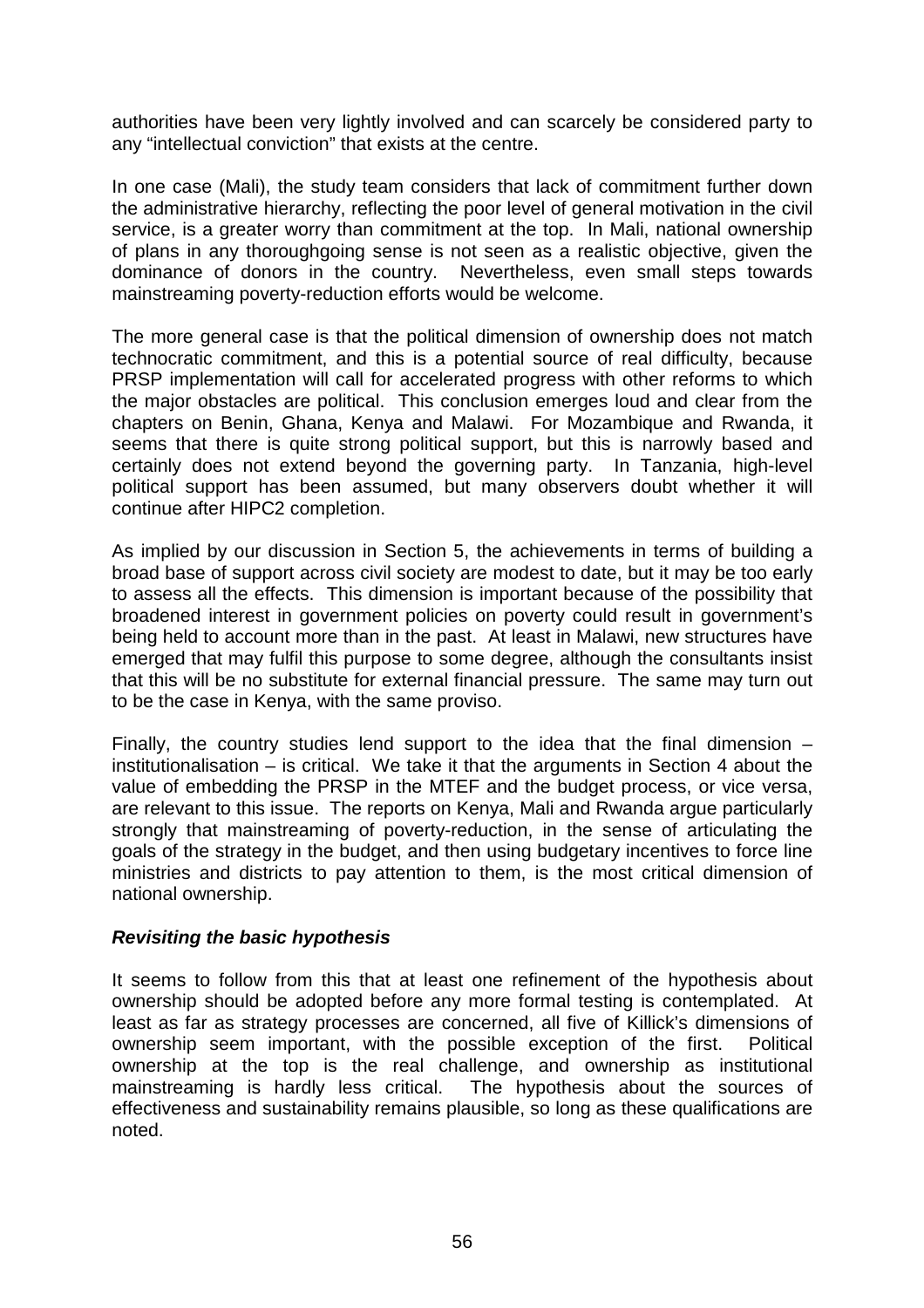What might refute the hypothesis at the end of the day is suggested by the conclusions of our Tanzania study. This suggests that even a PRSP benefiting from a moderately high degree of national ownership may not prove a very effective instrument for achieving poverty-reduction objectives, because it may be too weak analytically.

That remains a serious possibility, one that goes outside the scope of the present study. To the extent that it emerges as a pattern, further questions will need to be asked – about what the sources of these deficiencies are; whether they reflect the fact that the plans still lack genuine national ownership, or factors that are independent of this; and whether these are deficiencies that could be corrected by means of a different kind of design process.

# **Are PRSPs making a difference?**

We are now in a position to consider the more general and informal question with which we started. Are PRSPs making a difference, in that they are helping to shift policies and practices in the right direction? Despite the caution suggested by what we have just said, there seem to be grounds for answering this question positively – but only after reminding ourselves of the scale of the obstacles that have to be overcome.

All of the main messages from our country reports are about the need for realism. The international community must keep its feet firmly planted on the ground and avoid being carried away by its own rhetoric on PRSPs. Realism is needed, moreover, on both sides of the aid relationship. Donors should ensure that they do not set excessively high standards of PRSP performance as preconditions for their support. Governments and other national stakeholders should not overestimate the likely scale of additional resources that are going to be generated. They should be aware that promised improvements in aid modalities are unlikely to materialise without further efforts on the recipient side. These cautions are important because erroneous impressions on these issues are a potential source of future disillusionment.

It seems evident that the adoption of PRSPs has brought some limited but important gains in all cases. The mainstreaming of poverty reduction – its integration with macro policy and with the budget – is a palpable step forward, and it is only perhaps in Ghana that this has not begun to happen.

The gains are much stronger in some countries than in others, but for reasons that can be specified. Where mainstreaming in terms of the national budget is still in doubt, some new impetus may have been imparted either to stalled budget-reform processes or else to sector-development plans and SWAps. In cases like Tanzania, where numerous reform initiatives and changes in donor behaviour preceded the PRSP, the additionality from the PRSP may seem slight. Where there has been little such change, the PRSP could be the instrument that begins to break the vicious circle of off-budget project aid diverting capacity from mainstream tasks.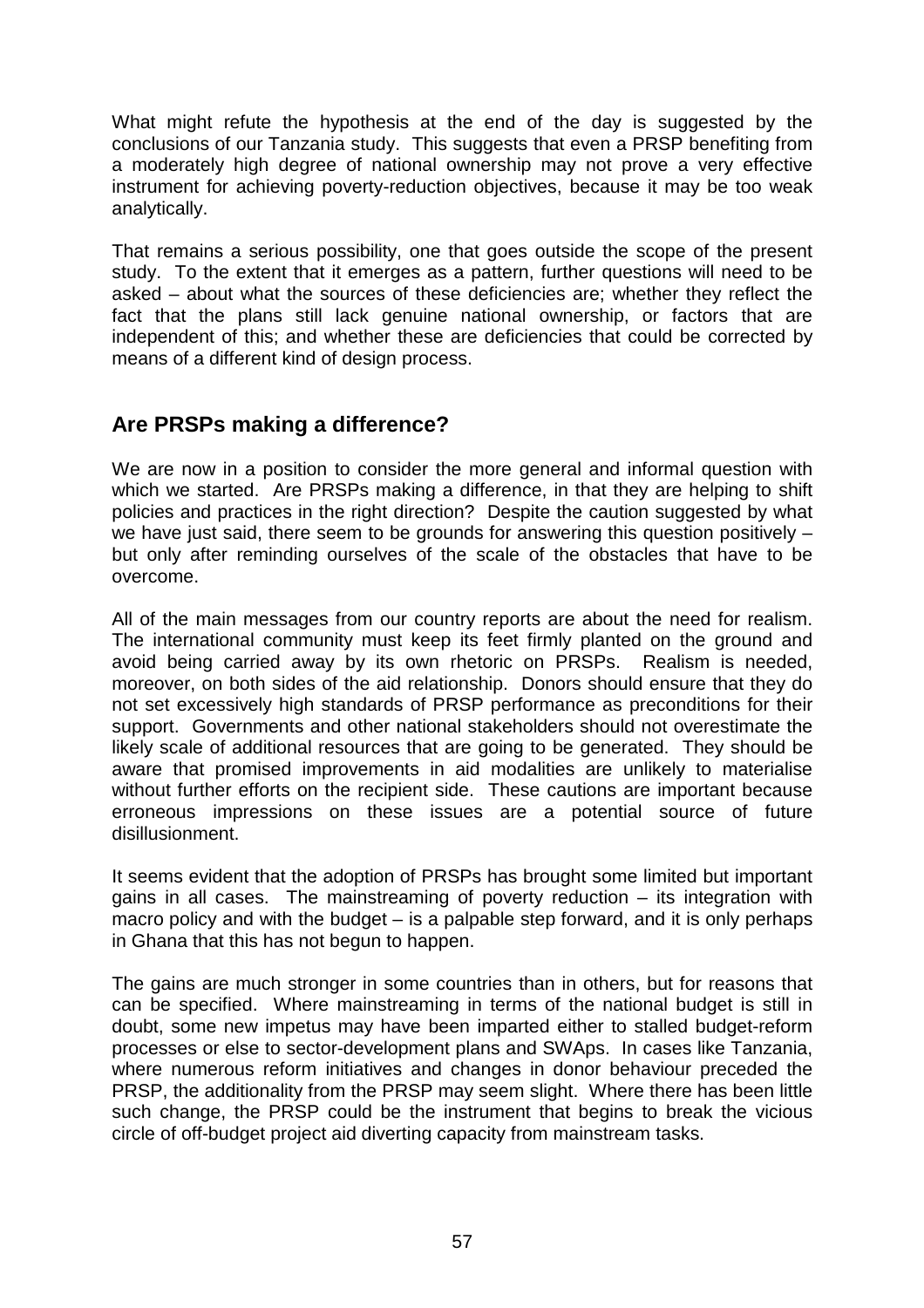In some countries, all of the gains of the above type may seem fragile as well as somewhat speculative. But the most important changes may turn out to be different across countries – more to do with central resource-allocation and public management in some countries, more to do with opening new spaces for fundamental policy debate in others.

While the gains in Kenya certainly seem fragile in the first respect, they look substantial in the second. Poverty reduction is considered by the study team to be higher on the national agenda than ever before. Government has been opened up in some significant ways, and new actors have been brought into the aid relationship. The creation of new constituencies for the monitoring of government performance also seems to be a positive factor in Malawi, with the qualification that even more might have been achieved if the IFIs had been more transparent.

## **How does politics matter?**

We have set out as a general theme of this study that policies and practices with relevance to poverty are determined politically in poor, highly-indebted countries, just as they are in more affluent ones. We think that the coming of PRSPs reflects, among other things, growing international recognition of this elementary fact. It is not sensible, from the point of view of effective pro-poor reform, to try to by-pass national political processes. It is not possible to achieve significant results in that way.

The gamble on which the PRSP approach is based is that if governments are obliged to discuss poverty and what they are doing about it with their citizens, they are likely to regard these things more seriously, and to be held to account more effectively. If this happens, it will involve processes that are formally or informally political. Politics matters, and, while nothing is guaranteed, politics *can* work in ways that are favourable to reducing poverty.

What could be the implications for donor and IFI behaviour of recognising these general truths? This requires us to be a little more specific about the kinds of ways in which politics has seemed to matter for the PRSP processes we have investigated.

We indicated in Section 2 how the particular political conjuncture in various countries affected the PRSPs' initial impacts and subsequent timetable. To that we can now add some further sobering observations drawn from the country chapters.

In Tanzania, the bottom line, politically speaking, seems to be that party-competition is not effective, because of the systemic factors that constantly erode and atomise opposition groupings (Zanzibar excluded). This not only means that there is no decisive internal pressure on government to implement its own anti-corruption commitments. It also implies that there is little scope for hard-hitting policy debate. National consultations of the PRSP type are never likely to provide a substitute for that. For comparable though not identical reasons, political arrangements in Malawi do not encourage real policy debate.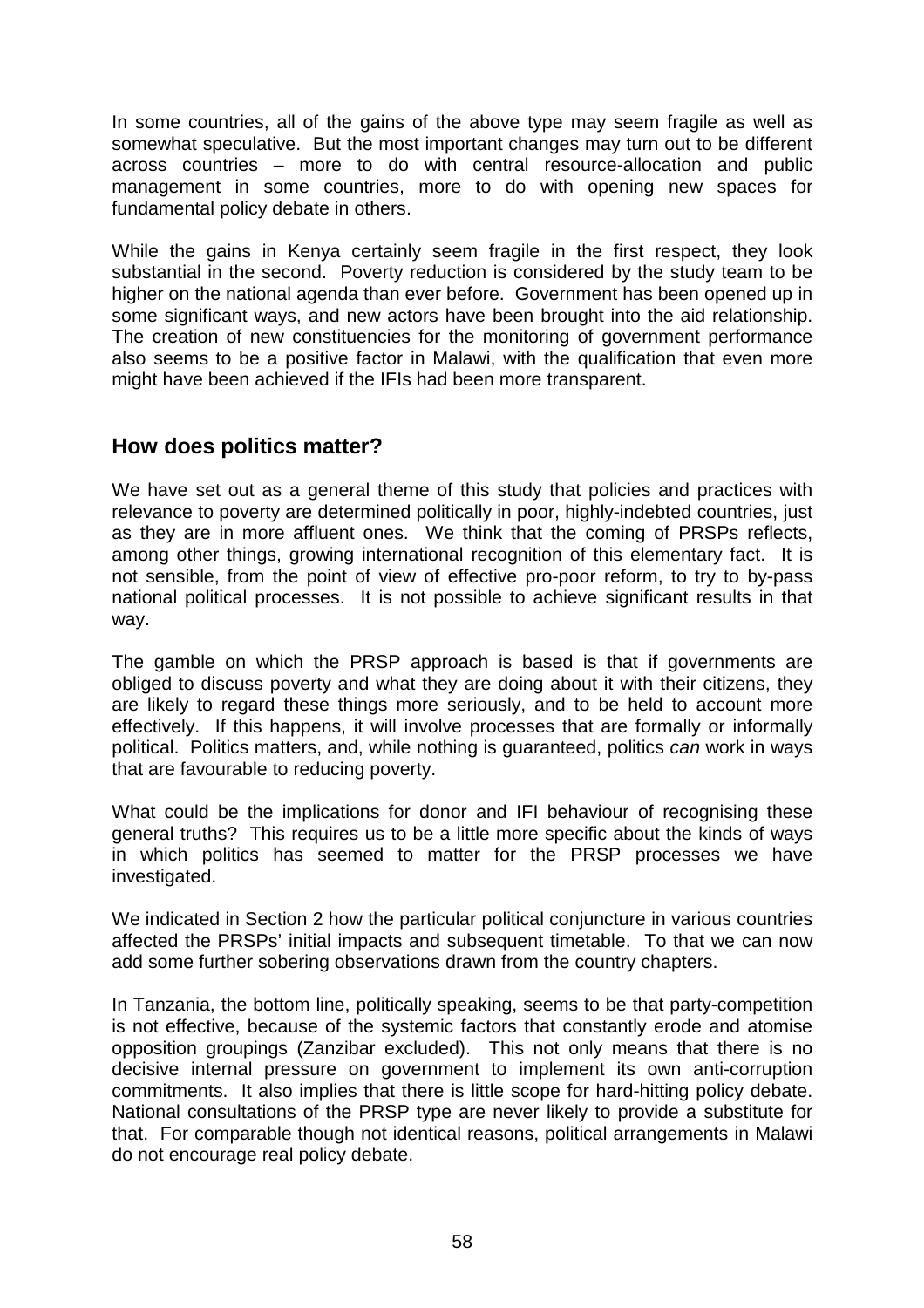In Benin, institutionalising PRSP principles would call for a "regime change" (that is, something more than a change of government or President). That will only come from a political coalition that does not presently exist, although its elements may. Civil society, in the sense of NGO networks as presently constituted, are not the solution to this problem in Benin, as they are in a real sense part of the "regime" that needs to be changed.

The latter is not so true in Kenya. On the other hand, in Kenya there certainly is an institutionalised political system, centred on presidential patronage, that is currently reasserting itself during the selection of President Moi's successor. The country chapter suggests that until that process is completed, there is little likelihood of the reforms of local government that are called for by the PRSP. A superficially similar conjuncture in Mali, where President Konaré is not seeking re-election in 2002, is, in contrast, creating expectations of greater attention to both poverty reduction and public probity during the coming months.

In Ghana, a political force has emerged that is definitely new, although it has long roots in Ghanaian political tradition. However, it may take some time for the social priorities implicit in the NPP's politics to become clear, and until that happens, it is hard to be sure whether poor regions and social categories will figure centrally in them. Whether new vigour will be given to a range of basic reforms will depend on this and on the way the debate between the parties takes shape. Despite the fact that Ghana's PRSP is among the most problematic of those examined, Ghana's political fundamentals are more promising than those of many countries.

These observations suggest some specific recommendations that we take up below. However, the general implication is that those interested in a successful outcome of the PRSP experiment may need to bide their time and look to the slightly longer term. Overall, there is a need for expectations about PRSPs to be well managed, as suggested in the Tanzania chapter. One aspect of sensible management will be the recognition of the possibility that otherwise promising national processes will be blown off course in quite a major way from time to time by political events. In principle, the reverse is also possible but it would be wise not to expect that to happen very often.

## **What could be done better? Messages for governments, IFIs and donors**

Much of the advice that our findings suggest is country-specific, and is contained in the chapters that follow. We limit ourselves here to recommendations that seem generalisable to some degree, focusing on just two topics for each of the constituencies we are addressing.

#### *What could governments do better?*

What PRSPs promise to countries, in terms of their ability to determine their own approach and free themselves to some degree from the tutelage of the IFIs and donors, depends a great deal on what governments do. From the experience we have reviewed, two things stand out particularly: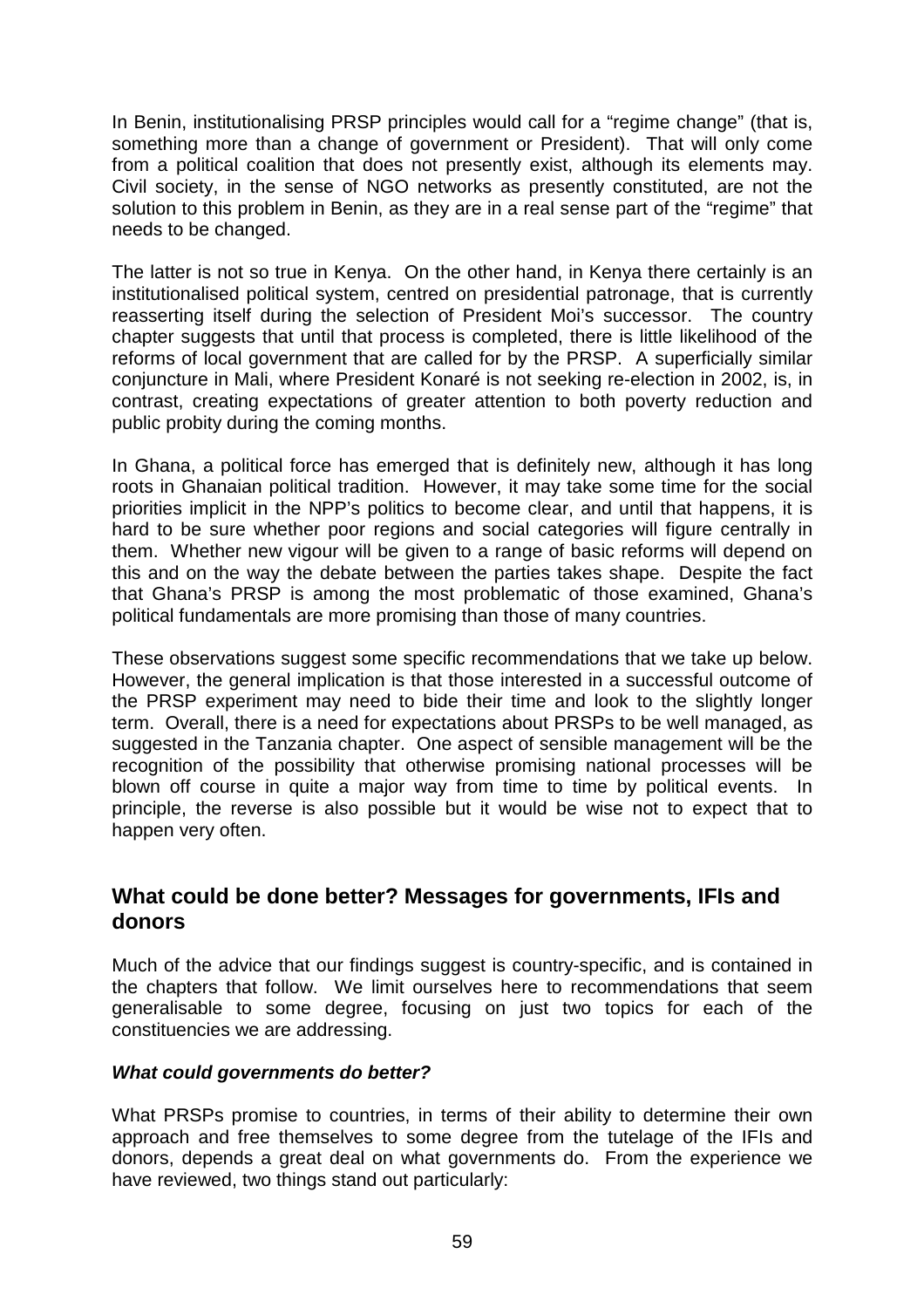- **EXT** There is very little indeed to be gained from placing anti-poverty policy and PRSP drafting in an enclave position relative to the rest of government, especially one that has little connection with the management of public expenditure. While few countries are now following this path, those that are should clearly reconsider. The gains from involving parliaments and parliamentary committees at a much earlier stage should also be looked at more closely.
- Donors and IFIs are being encouraged quite rightly to take some risks in introducing aid modalities that give recipients better value. But in this respect much depends on whether PRSPs give a tough-minded and credible account of what needs to be done to reduce poverty and how this is to be done. Only if they do this can they begin to displace and make redundant externally-imposed preconditions and performance benchmarks. Once the immediate tasks for HIPC completion are completed, this aspect would certainly merit closer attention from those leading government efforts.

#### *What could the IFIs do better?*

Two issues seem to be particularly worthy of attention from the side of the IFIs. As emphasised in progress reports of this study, one is the threat or actuality of "process overload". The other is transparency about conditionality.

- It seems that IFI staffs are now being fairly widely credited with delicate handling of PRSP processes as such. On the other hand, the range of joint reviews involving national officials with the IFIs, other multilaterals and bilateral agencies is regarded as being seriously out of hand – particularly in some of the countries that have gone furthest with PRSPs. Further thought clearly needs to be given to merging review processes or otherwise easing the burden on officials.
- No one is expecting the rapid disappearance of IFI conditionality, and even among national stakeholders there are some who defend it vigorously. However, it seems much less clear that there is any virtue  $-$  in the era of PRSPs – in secret conditionalities, or in agreements that are only publicised at government initiative. Synergies between domestic accountability and external conditionality do seem to be possible. The IFIs should consider seriously adopting rules that allow greater openness vis-à-vis the publics of the countries they are negotiating with.

#### *What could the donors do better?*

Donors seem to be supporting PRSPs in appropriate ways, with degrees and kinds of involvement varying according to country needs and preferences, not just reflecting agency biases. The country studies suggest two particular areas of concern, one about direct support to PRSP processes and one about changing aid modalities in response to PRSPs.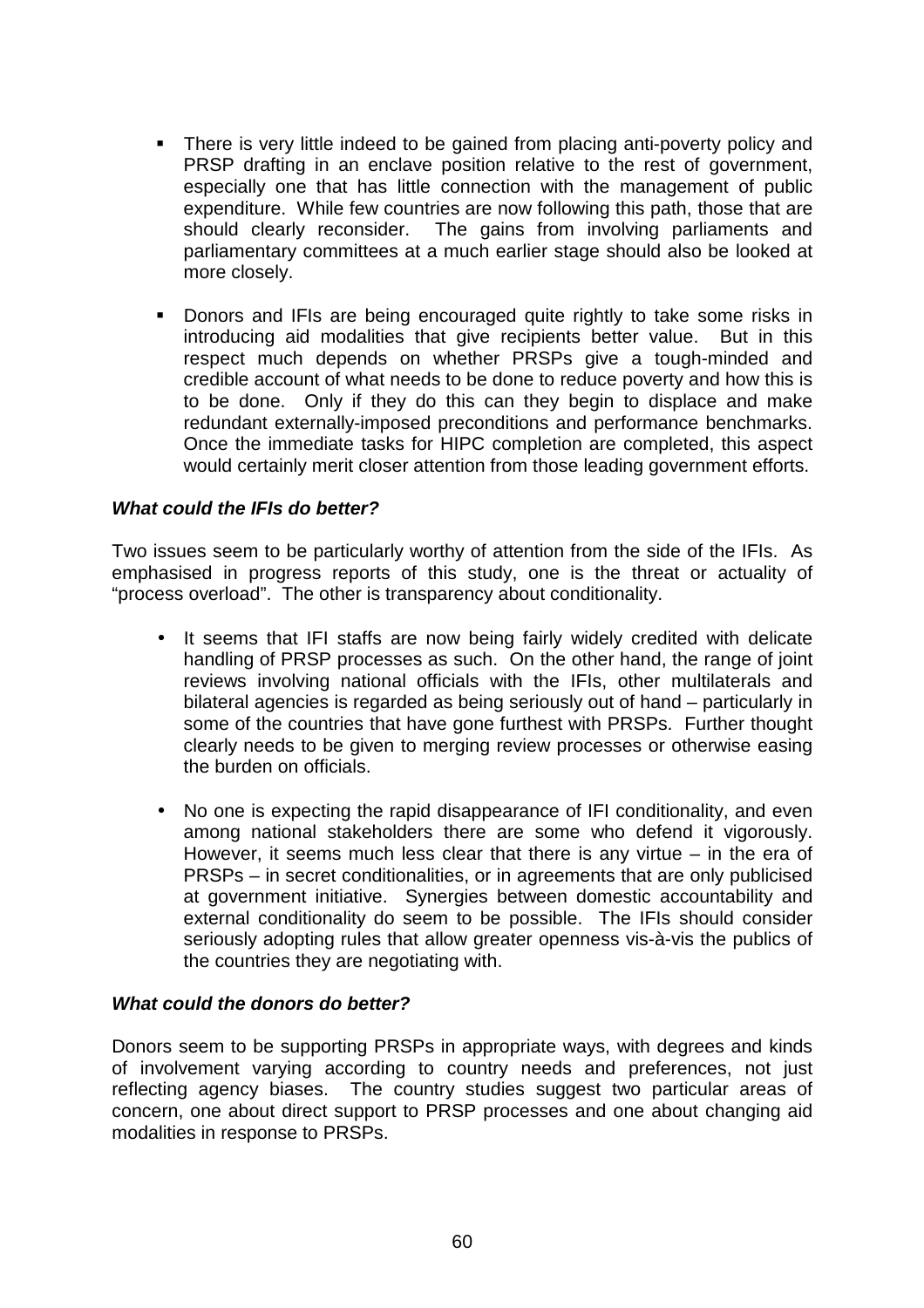- ❐ The charge of "instrumentalism", levelled at unnamed bilaterals in connection with their support to NGOs involved in Tanzania's PRSP, bears further consideration. The point of PRSPs is to institutionalise more participatory policy making, which is not going to be the task of a single day. We have suggested that second-round effects of PRSP consultations are likely to be much more important than first-round ones. A question that this clearly raises for donors is whether their current efforts in support of deeper and richer policy dialogue in PRSP countries have a sufficiently long time horizon. Some consideration might also be given to whether the recipients of support are the right institutions within a medium- and long-term perspective on participatory policy making as distinct from the limited purpose of facilitating the country's first PRSP.
- $\square$  The topic of alternative aid modalities is sensitive, and not susceptible to simple treatment. Even enthusiasts of new aid instruments recognise that different approaches are suitable for different conditions at the national and sectoral levels (e.g., Foster and Leavey, 2001). On the other hand, the case has been made in this report that some measure of risk-taking on the donor side is going to be necessary if PRSPs are going to work, as they have the potential to do, to break the vicious circles of institutional aid dependency that have hampered poverty reduction efforts in Africa for so long. In addressing this fundamental challenge, more of the same is not an option.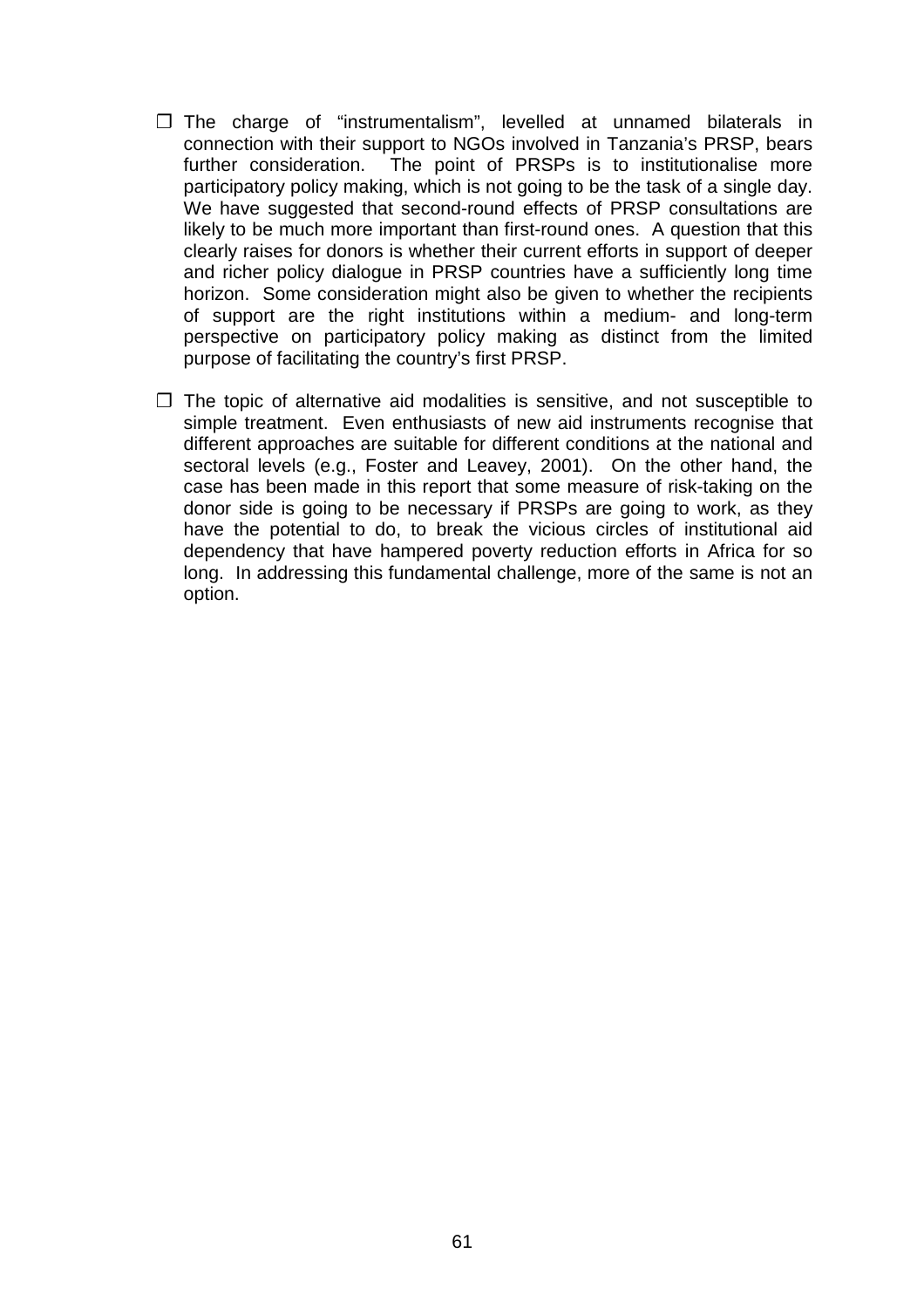## **References**

Booth, David and Henry Lucas (2001) "Desk Study of Good Practice in the Development of PRSP Indicators and Monitoring Systems: Initial Review of PRSP Documentation", Report for the SPA, London: ODI, revised 11 May

Bratton, Michael and Nicholas van de Walle (1997) *Democratic Experiments in Africa: Regime Transitions in Comparative Perspective*, Cambridge: Cambridge University Press

Chabal, Patrick and Jean-Pascal Daloz (1999) *Africa Works: Disorder as a Political Instrument*, London: James Currey

Devarajan, Shantayanan, David R. Dollar and Torgny Holmgren (eds.) (2001) *Aid and Reform in Africa*, Washington, DC: The World Bank

European Commission (2001) "Comparative Review of I-PRSP Targets and Conditionalities for HIPC Completion Point", working paper for the SPA Task Team on Contractual Relationships and Selectivity, Brussels: DEV/B/2/FCS D

Ekeh, Peter (1998 [1975]) "Colonialism and the Two Publics in Africa: A Theoretical Statement", reprinted in Peter Lewis (ed.) *Africa: Dilemmas of Development and Change*, Boulder, CO: Westview Press

Foster, Mick and Jennifer Leavey (2001) "Proposed Guidance on Choice of Aid Instruments", Paper commissioned by Aid Policy Department, DFID, London: CAPE/ODI

Foster, Mick and Peter Mijumbi (2001) "How, When and Why Does Poverty Get Budget Priority? Uganda Case Study", London: CAPE/ODI and EPRC, Kampala, Sept (forthcoming as ODI Working Paper)

Foster, Mick, John Healey, Matthew Martin and Howard White (1999) "Linking HIPC II Debt Relief with Poverty Reduction and Wider Aid Issues: Some Reflections and Suggestions", London, Paper for DFID

Gould, Jeremy (1997) *Localizing Modernity: Action, Interests and Association in Rural Zambia*, Helsinki: Finnish Anthropological Society

Grinspun, Alejandro (ed.) *Choices for the Poor: Lessons from National Poverty Strategies*, New York: UNDP

Haggard, Stephan and Robert R. Kaufman (eds.) (1992) *The Politics of Economic Adjustment*, Princeton, NJ: Princeton University Press

IMF and IDA (2000) "Poverty Reduction Strategy Papers – Progress in Implementation", Washington, DC: World Bank/International Monetary Fund, Sept 7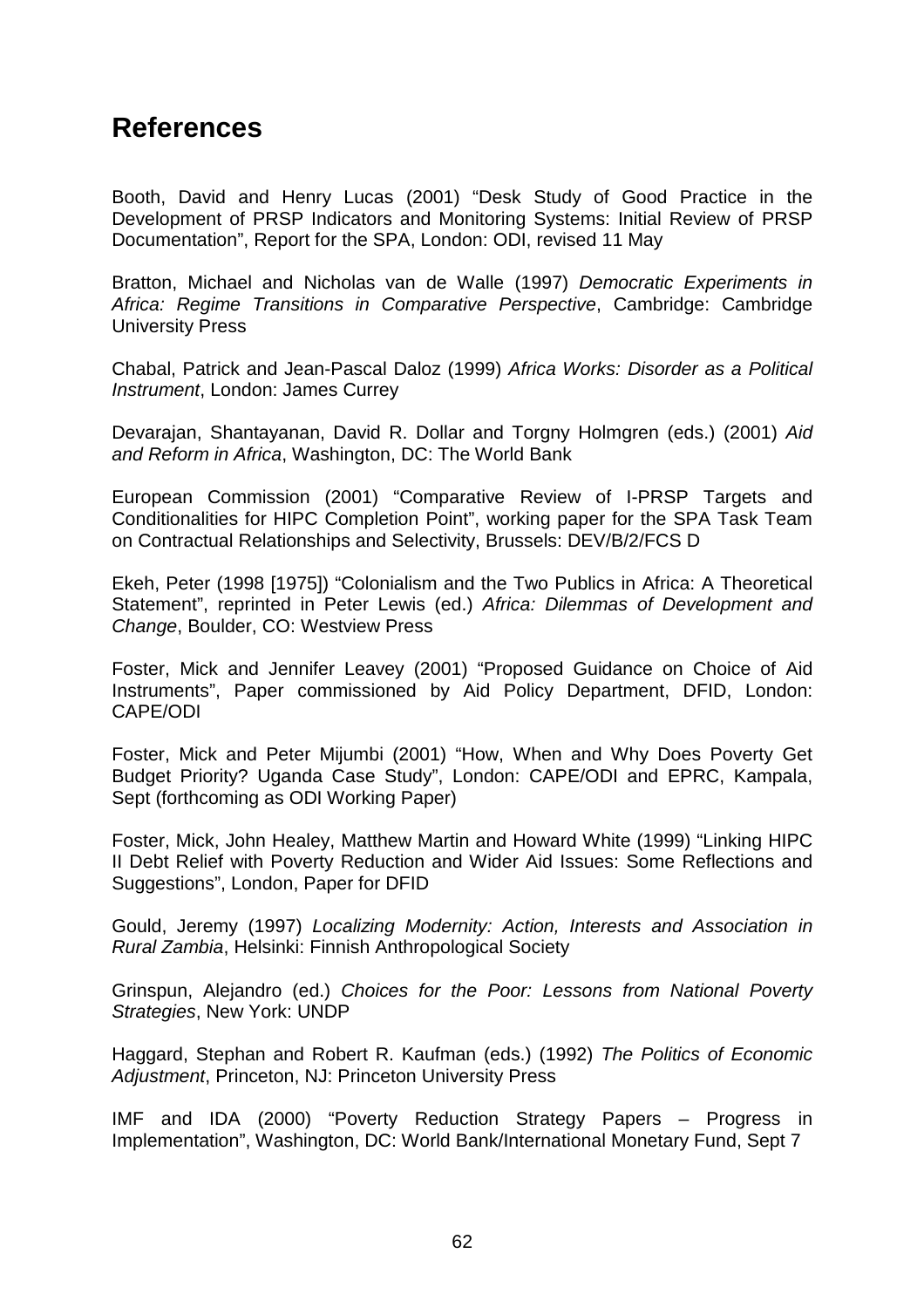IMF and IDA (1999) "Heavily Indebted Poor Countries (HIPC) Initiative – Strengthening the Link between Debt Relief and Poverty Reduction", Washington, DC: World Bank/International Monetary Fund, Aug 26

Johnson, J.H. and S.S. Wasty (1993) "Borrower Ownership of Adjustment Programs and the Political Economy of Reform", Washington, DC: World Bank Discussion Paper 199

Killick, Tony, with Ramani Gunatilaka and Ana Marr (1998) *Aid and the Political Economy of Policy Change*, London: Routledge/ODI

Moore, Mick (1998) "Death without Taxes: Democracy, State Capacity, and Aid Dependence in the Fourth World" in Mark Robinson and Gordon White (eds.), *The Democratic Developmental State*, Oxford: Oxford University Press

Moore, Mick, Jeremy Gould, Anuradha Joshi and Riitta Oksanen (1996) *Ownership in the Finnish Aid Programme*, Helsinki: Ministry of Foreign Affairs, Department for International Development Cooperation, Evaluation Report 1996:3

Moore, Mick, Jennifer Leavy, Peter Houtzanger and Howard White (1999) "Polity Qualities: How Governance Affects Poverty", Brighton: IDS, IDS Working Paper 99, Dec

Morrissey, Oliver (2001) "Pro-Poor Conditionality and Debt Relief in East Africa", Paper prepared for the WIDER Development Conference on Debt Relief, Helsinki, 17-18 Aug (available on the WIDER website)

Tarp, Finn, with Peter Hjertholm (ed.) (2000) *Foreign Aid and Develolpment: Lessons Learnt and Lessons for the Future*, London: Routledge

White, Howard and Tony Killick, with Steve Kayizzi-Mugerwa and Marie-Angelique Savane (2001) *African Poverty at the Millennium: Causes, Complexities, and Challenges*, Washington, DC: The World Bank/Strategic Partnership with Africa

UNDP (2000) "Country Profiles: Assessments of 23 National Poverty Programmes" in *Poverty Report 2000: Overcoming Human Poverty*, New York: UNDP

World Bank (2001) *World Development Report 2000/2001: Attacking Poverty*, New York: Oxford University Press for World Bank

World Bank (2000) "Poverty Reduction Strategy Papers: Internal Guidance Note", Washington, DC: World Bank Group, Operations Policy and Strategy, Jan 21

World Bank (1998) *Assessing Aid: What Works, What Doesn't, and Why*, New York: Oxford University Press for World Bank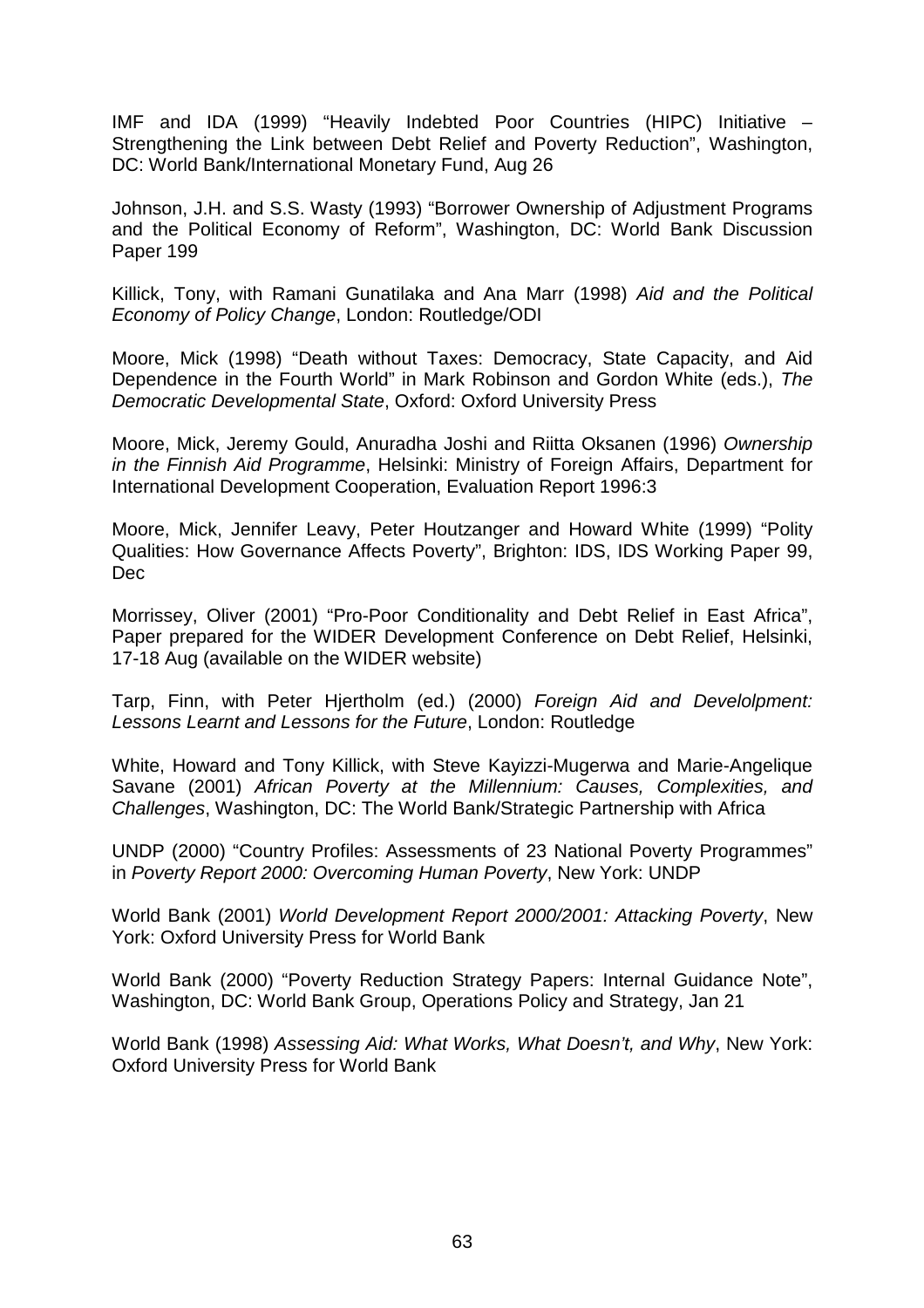# **Annex 1: Terms of reference**

### SPA PRSP-Process and Poverty Monitoring Task Teams

#### **Study to investigate the extent to which poverty reduction policies, programmes, practices, and monitoring systems are being institutionalised in selected African countries**

#### **Background**

- 1. The Strategic Partnership with Africa (SPA) is the donor forum that co-ordinates support for low-income debt-distressed African countries which have economic reform programmes in place with the International Financial Institutions (IFIs). In January 2000 the SPA began the fifth phase (2000-2003) of its programme, and made poverty reduction a core objective. In so doing, the SPA embraced the decision of the international community to provide assistance to low income countries based on their presentation of Poverty Reduction Strategy Papers (PRSPs) to the Boards of the IFIs. The PRSP framework, and the accompanying guidance announced by the IFIs in December 1999 was fully endorsed.
- 2. At the December 1999 meeting of the SPA Plenary, approval was given for establishing seven Task Teams to help advance the SPA-5 agenda. For of a number of these Task Teams, the PRSP framework provides the main focus. Task teams are responsible for investigating particular technical issues and for generating best practice materials. The mandate of the PRSP-Process Task Team is to monitor the development of the PRSP framework over a three-year period. The mandate of the Poverty Monitoring Task team is to strengthen nationally-owned poverty information systems that can serve the requirements of PRSPs.
- 3. Under the enhanced HIPC framework, debt relief, access to IDA resources, and PRGFs require recipient countries to present poverty reduction strategies to the Boards of the IFIs. Under the new arrangements, actual financial flows will depend on the joint assessments of country-prepared PRSPs by the staffs of the Bank and Fund (the so-called JSAs).
- 4. Most African HIPCs have begun preparing poverty reduction strategies (PRSs); and a number have either submitted, or have nearly completed preparing their interim PRSPs (I-PRSPs). In Africa alone, about a dozen or so countries now have I-PRSPs or PRSPs that have been discussed by the Boards.
- 5. The financial incentive for countries to prepare the interim and full PRSPs is considerable; and will remain high as long as development assistance continues to be made available in *addition* to debt relief. Whilst a framework of conditional assistance remains, there is also the widely-held belief that without good ownership of programmes by countries, substantial progress will not be possible.
- 6. The new PRSP framework is expected to provide the general basis for setting IFI conditionality associated with specific lending instruments. The changed framework of conditionality and the compulsion on countries to prepare PRSs, brings the risk that once strategies are approved by the IFIs, implementation (at least in some countries) may weaken. In cases where PRSPs are based on existing national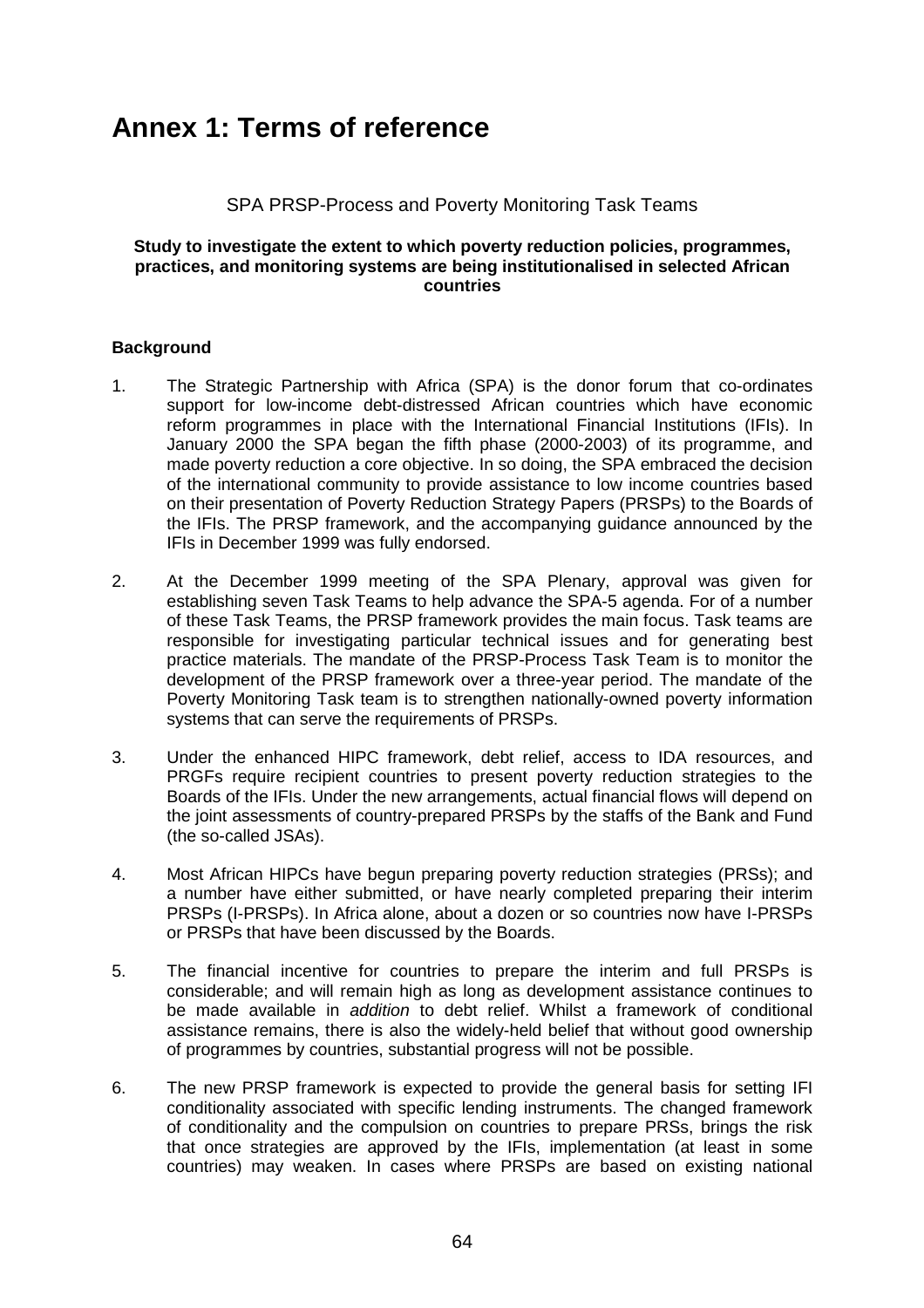programmes (e.g. Uganda and Mozambique) a higher level of commitment can be expected. Since in most African HIPCs, a substantial focus on reducing poverty has not been strongly evident, the PRSP requirement could stretch existing capacity.

- 7. The potential for bringing about substantial changes between partner countries, the IFIs, and donors, through the PRSP framework is enormous. There are already signs that donors will support credible PRSPs, and aim to improve donor co-ordination (regarding finance, procedures and reporting). However, continued support from donors will largely hinge on good country performance (observed through measured changes in outputs and outcomes), and on demonstrable improvements in governance.
- 8. Given that all HIPCs are required to produce a PRS *paper*, a solid independent assessment of shifts in desired directions is therefore needed, identifying key constraints. Both the PRSP Process Task Team and the Poverty Monitoring Task Team have outlined specific projects that aim to examine different aspects of this shift in a representative set of African HIPCs. In order to maximise efficiency and cost savings, and to avoid "mission overload", it is proposed that the two Task Teams fold their individual projects into the same framework, and make use of the same consulting expertise to achieve their objectives. Combining project work in this way also ensures that poverty monitoring—an issue that is sometimes relegated to technical experts outside mainstream policy debates—is included as a central part of the PRSP agenda.

#### **Objectives and scope of the combined study**

- 9. In selected African countries, to investigate the extent to which the PRSP framework is being integrated into national policies and programmes, and leading to changes in government practices. The study will focus on assessing how far poverty reduction concerns and PRS processes are being articulated and institutionalised, especially within government.
- 10. The combined study of in-country PRSP processes will be comprised of three components.
	- 10.1. First, the aim will be to capture attitudes of key stakeholder representatives (government, civil society and private sector)<sup>14</sup> to the new PRSP framework, the changed conditionality associated with the enhanced HIPC framework, and the behaviour of IFIs and donors in the process. This component of the study will include a record of new plans, priorities, and policy and programme changes generally initiated by the government as a result of the PRSP requirement. An attempt will be made to ascertain levels of commitment among key staff in central and local government to PRSP processes. This will also entail assessing staff capacity constraints for preparing poverty reduction strategies and documents.

l Key stakeholder representatives will include the following. In government: representatives will be chosen from different levels in finance, economic and line ministries; local and regional government; and various legislative bodies. Representatives from civil society national advocacy organisations will include national, regional and local service delivery organisations, the media; academic organisations; and syndicates and unions. Within the private sector, views from a variety will be sought: big business; agribusiness; small, medium and micro enterprises. To aid comparison, stakeholders will be asked a common set of questions. Where possible the views of donors on in-country PRSP processes will be obtained.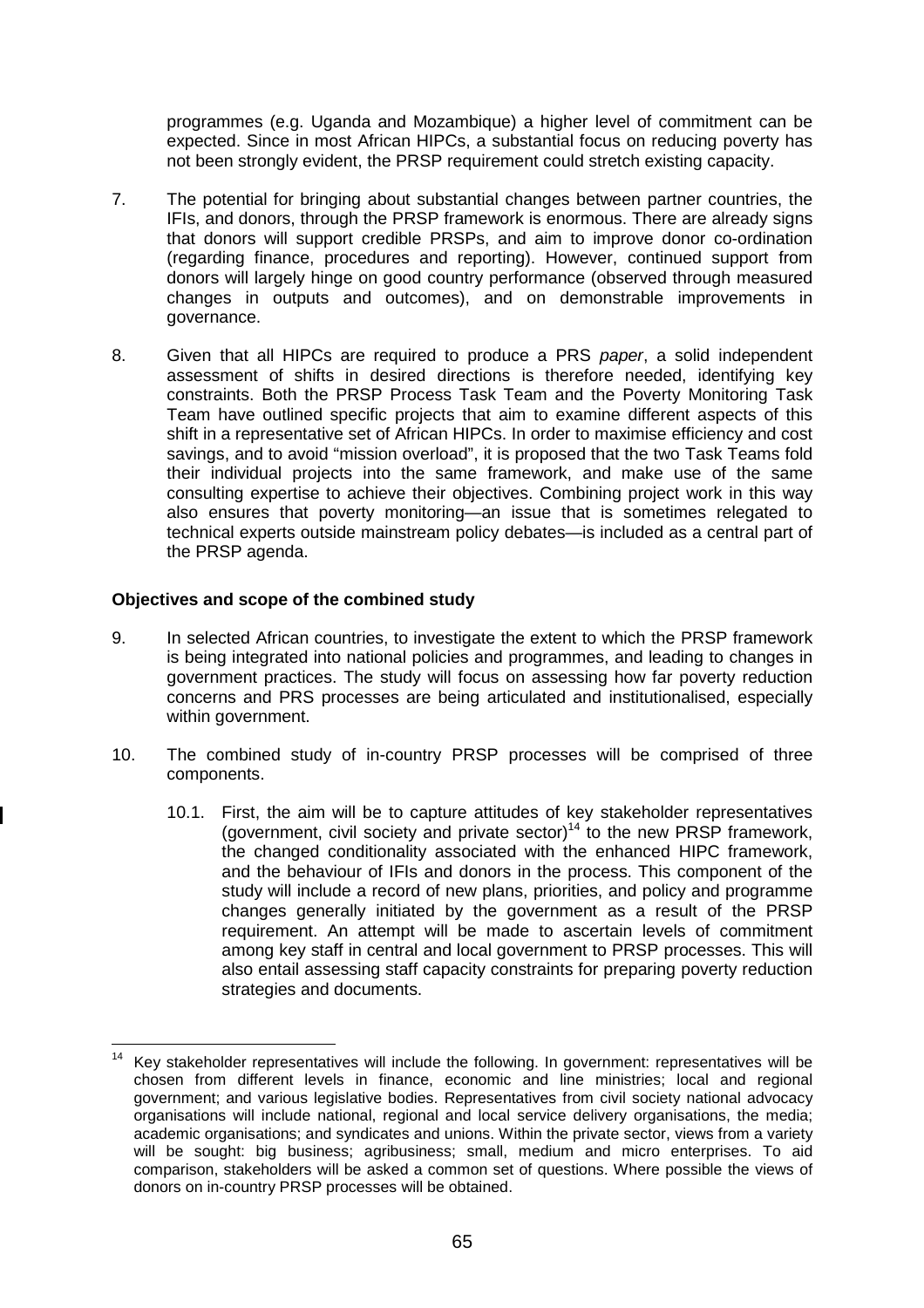- 10.2. In order to deepen the assessment of government commitment to PRSPs, the second component will explore how widely and deeply institutional changes are being introduced for reducing poverty (as outlined in key policy documents such as the PRSP).<sup>15</sup> Given that this covers a broad spectrum of activities, the scope will be limited to assessing changes in two main areas.
	- 10.2.1. The fiscal framework and budgetary processes. Here, consideration should be given to general concerns regarding public expenditure management. To assess how far public finance systems have begun to incorporate the medium term budget framework, and to identify problems concerning the budgetary processes (preparation, reviews, execution, adjustments, etc) from a pro-poor perspective. Concerns over the quality of public financial management should also be identified, and should indicate government strategies for tackling these. Government and civil society stakeholders will also be asked what donors should do in order to help improve budgetary processes.
	- 10.2.2. The governance framework, and specifically in respect of consultative and participatory processes entailed in setting priorities, and in establishing accountability norms. This should include a review of the role played by parliament, the press, and other democratic institutions in shaping the poverty agenda. A core concern will be to consider the extent to which participatory evaluation systems are being established, and to identify feedback mechanisms designed to influence policy.
- 10.3. The third component will assess the present role and status of poverty monitoring and information systems in the PRSP process. This includes an appraisal of how existing systems generate information for - and feed into pro-policy processes, whether credible monitoring indicators are being identified, and the degree of awareness and participation of different national stakeholders. It also includes an analysis of the extent to which donor requirements promote or constrain the effective functioning of poverty information and monitoring systems, and recommendations for future donor activity in this area. Issues for investigation include:
	- 10.3.1. the nature of demand for and supply of information among key stakeholders, and analysis of the relationship between supply/demand;
	- 10.3.2. the extent to which information produced is incorporated into policy processes, and reasons why it may/may not be incorporated;
	- 10.3.3. the suitability of core indicators being used in-country to track PRSP progress;
	- 10.3.4. the capacity of poverty information systems to deliver reliable information to monitor these indicators and recommendations for action;
	- 10.3.5. the nature of donor information requirements and their impact on the effective functioning of poverty information/monitoring systems.

<sup>15</sup> In several countries it may be too early to assess how widely and deeply institutional changes have been introduced. In these cases consultants will focus on proposed changes, and aim to gauge the likelihood of successful implementation.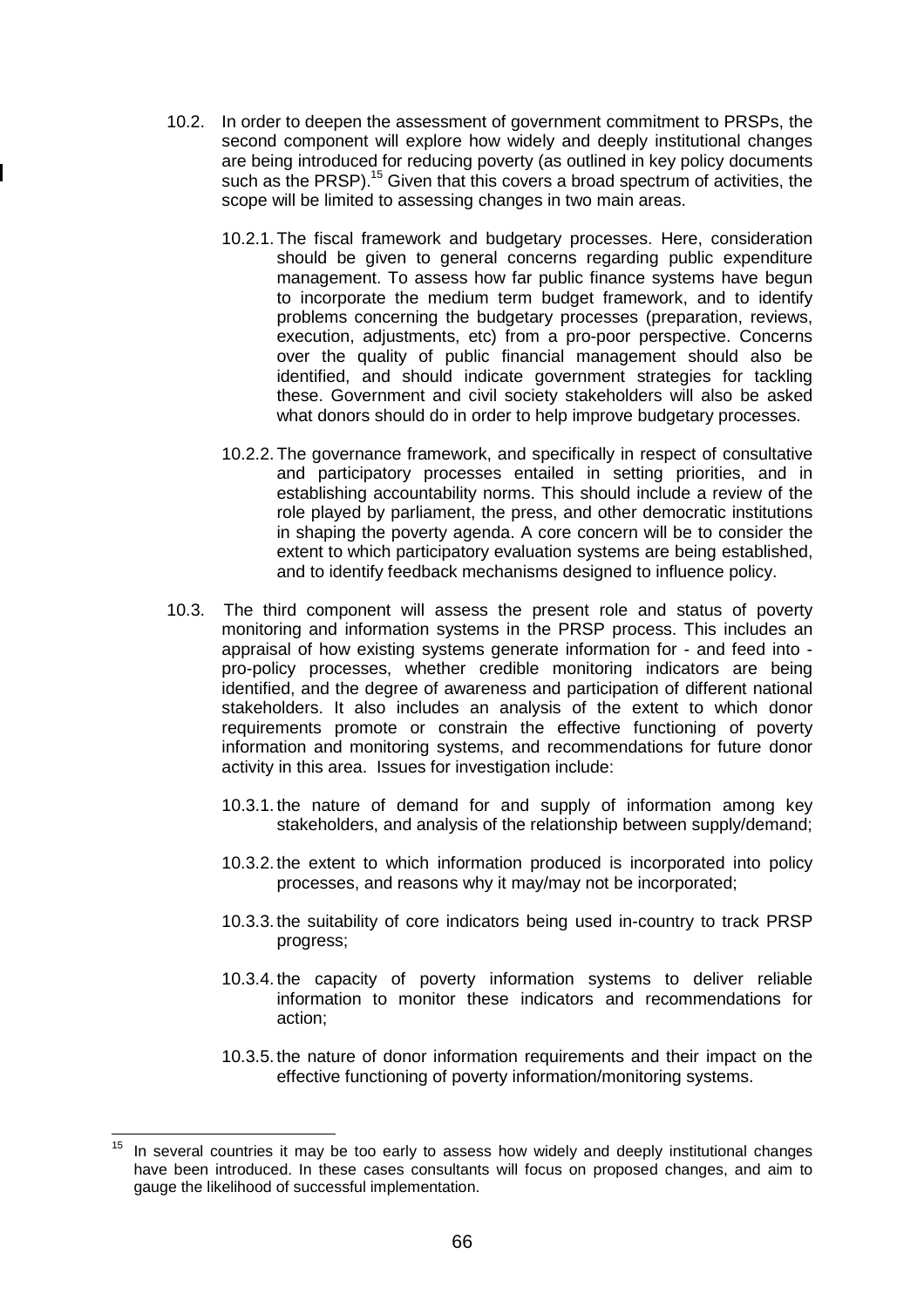- 11. In component 2 (item 10.2), the emphasis will be on identifying the processes and institutions supporting national poverty reduction strategies. Assessing whether institutional shifts have occurred will require making fine judgements. Most critically, in each of the identified areas, this will need changes to be gauged against two limiting factors: current capacity to transform in the desired direction, and existing knowledge of international good practice that realistically can be implemented.
- 12. For each of the above areas, likely constraints blocking progress should be identified, and recommendations made for overcoming these (items 10.2.1, 10.2.2, and 10.3); including, where possible, ameliorating actions to be taken by specific agents (including donors).
- 13. With the exception of the third component (10.3), this study will primarily not focus on technical evaluations and recommendations. Rather, the emphasis will be on tracking *processes*—judging *movements and assessing government commitment* towards known desired outcomes—and pointing out strategies for overcoming difficult constraints.

#### **Method and proposed activities**

- 14. A variety of techniques should be used to address each of the above-mentioned components. These will include: a visit to the country to interview key individuals and collect critical information, a review of press and donor reports of recent changes following implementation of the new PRSPs policy, and an analysis of available (published and unpublished) secondary information (e.g. on poverty monitoring systems, quality of participatory processes, and implementing processes leading to the preparation of MTEFs and good budgeting practices).
- 15. In order to form a judgement on whether (and how) policies, programmes and practices embody poverty reduction concerns for each of the identified three areas, the team of consultants will be required to have:
	- 15.1. a good grasp of the PRSP policy framework, including—recent policy thinking within IFIs, country-level implementation details, familiarity of debates among donors, academics, NGOs and other stakeholder groupings;
	- 15.2. a good knowledge of a range of African countries (histories, recent policies and programmes, and institutions);
	- 15.3. familiarity with available best practice materials within specialist areas in order to gauge institutional shifts;
	- 15.4. familiarity with other PRSP monitoring exercises that are currently under way (and being conducted separately by donors, IFIs, and NGOs).
- 16. Good judgement will be needed for teasing out specific poverty policies from policies and programmes that have an indirect bearing on poverty. While consultants will need to consider both, the contents of the PRSP document (and associated national policy documents) should be used as the principal guide for this study.
- 17. Although there is some scope for determining the selection of countries, the final list should include a mix of Anglophone and Francophone countries that will have only recently embarked on developing poverty reduction programmes, and with I-PRSPs either approved by the Boards of the IFIs, or almost ready for presentation. Given this requirement the following countries are possible case studies: Rwanda, Tanzania,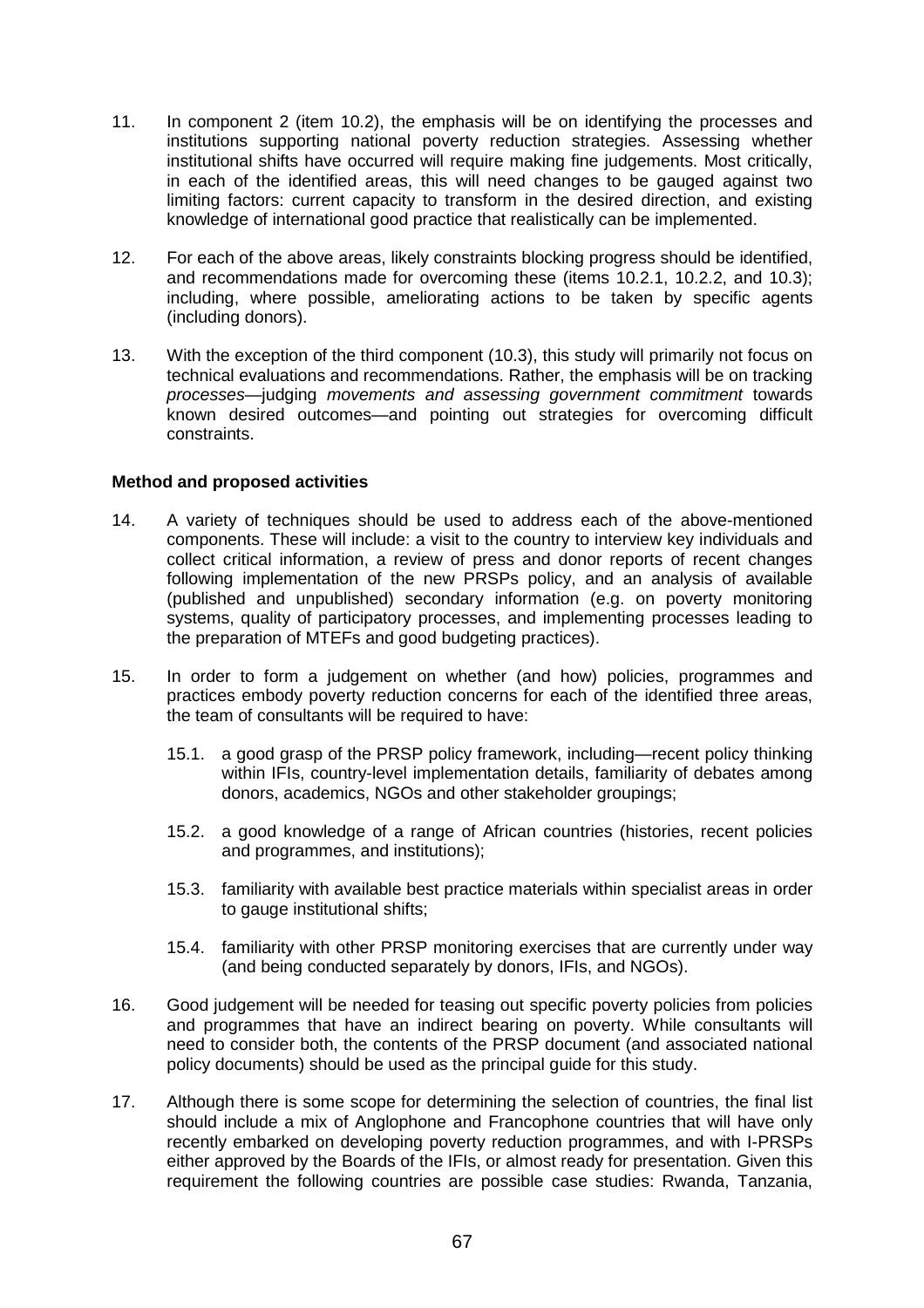Benin, Mali, Kenya, Ghana, Malawi, Senegal, and Zambia. Subject to funding, a six to seven countries should be covered. Although consultants are free to determine the allocation of consultants' days, a minimum of forty days per country is recommended (some of which will be spent in-country during both phases).

18. Developments in Mozambique will be reported to the SPA PRSP-Process and Poverty Monitoring Task Teams by a separate study commissioned by Sweden and Norway. Close contact will be maintained between the two study teams to ensure comparable results.

#### **Phases of the study, reporting, and principal outputs**

- 19. The study will be carried out in two phases over a fifteen month period. Phasing will allow an initial survey of responses and a scoping of the central issues to be combined with a substantive investigation of core concerns outlined for this study. The phases will permit consultants to follow in-country developments over a period of time, and capture real shifts as the PRSP process takes root. Both phases will include country visits.
- 20. Phase one (September to December 2000) will involve an initial scoping exercise to identify key issues for further investigation, and provide a baseline against which to gauge later developments. Given the above-mentioned requirements for this study, consultants will form an initial perception of the PRSP process among key national stakeholders. All aspects identified in 10.1 to 10.3 above will be scoped. Phase two (February to October 2001) will involve a substantive investigation of the priority issues identified by the scoping exercise, but within the terms established for the study.
- 21. Specific outputs of the respective phases will be as follows.
	- 21.1. **Phase one.** The first progress report (due mid-October 2000) to the SPA Technical Group will be in the form of a ten-page written report and a (20-30 minute) PowerPoint presentation on work conducted and findings obtained to date. This will indicate the likely content of the second progress report that will be for the December 2000 Plenary. Given timing constraints, the first progress report is likely to reflect field visits to a limited number of countries, possibly two to three.
	- 21.2. The second progress report (due mid-November) for the SPA Plenary will be in the form of an updated ten/fifteen-page paper and a *revised* (20-30 minute) PowerPoint presentation. Comments and suggestions made by members of SPA's Technical Group will be taken into account in subsequent drafting. The second progress report will incorporate findings emerging from the scoping work undertaken in all countries investigated. By the time of the December Plenary, it is expected that approximately five to six, and possibly more, countries will have been investigated. A revised and updated (and possibly longer) progress report, incorporating comments and suggestions made by SPA Plenary participants, and peer reviewers (see below), will be submitted to the chairs of PRSP-Process and Poverty Monitoring Task Teams at the end of January 2001.
	- 21.3. **Phase two**: The first output (due mid-May 2001) will be a report containing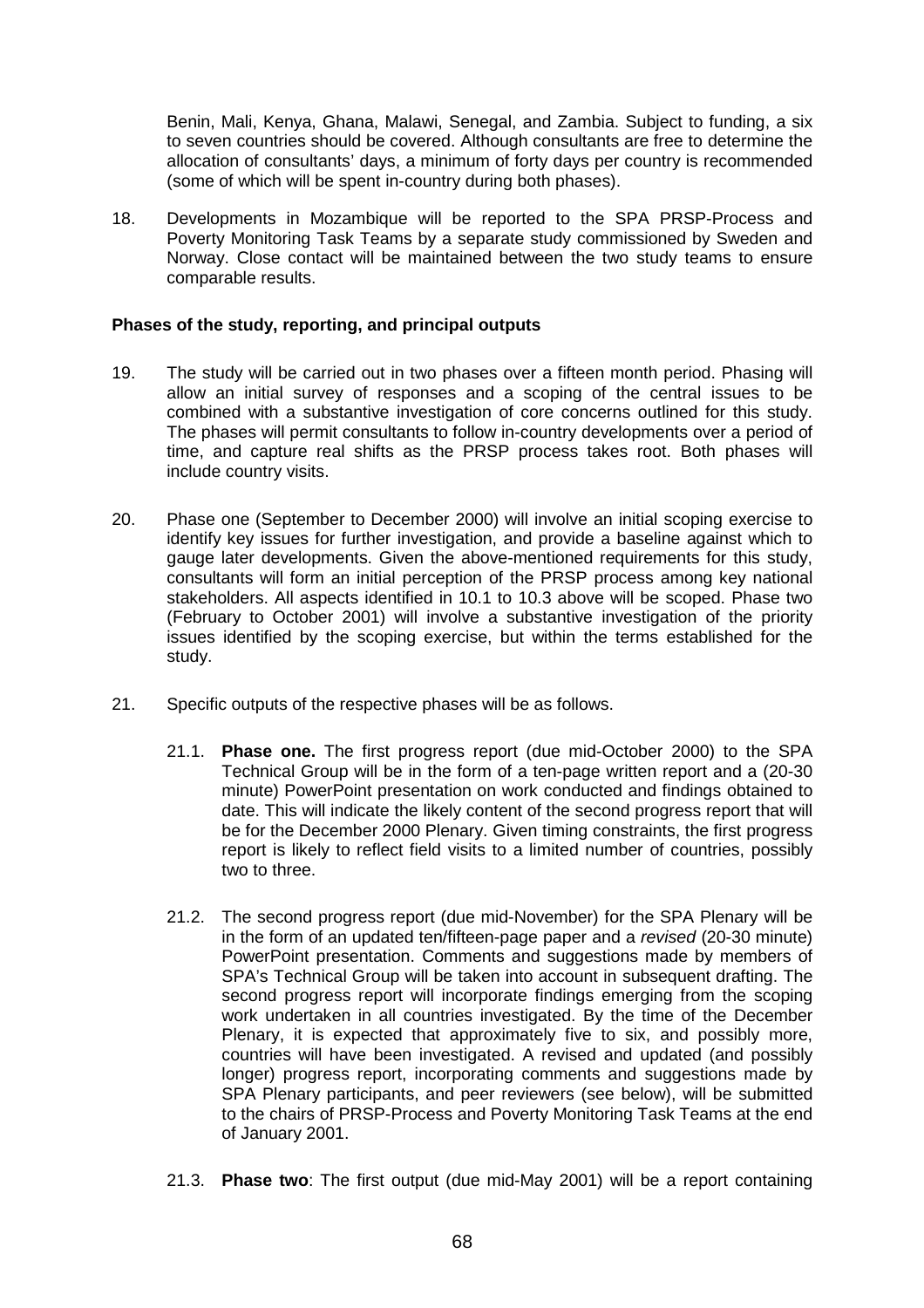the preliminary findings of the substantive study.

- 21.4. The second output (due end September 2001) will be the final report of the study, and a (45-60 minute) PowerPoint presentation to the SPA's Technical Group in October 2001. The final report will be comprised of separate chapters each reporting a country case study, an overview (stand-alone) chapter on poverty monitoring, and an overview (stand-alone) chapter on PRSP processes.
- 22. **Structure of the final report**. Each case study chapter should clearly identify the development of the national PRSP process, and should include:
	- 22.1. a brief narrative of the process by which the poverty reduction strategies was prepared;
	- 22.2. an account of the attitudes of key agents—to the PRSP agenda, the process, and interactions with donors and IFIs (item 10.1);
	- 22.3. a comprehensive review of the two areas identified for assessing how pervasively poverty reduction concerns are institutionally embedded (items 10.2.1 - 10.2.2).
	- 22.4. a comprehensive review of the nature of demand/supply in poverty information systems across a range of key stakeholders, analysis of the capacity and constraints of such systems to deliver against a set of key indicators, analysis of the choice of indicators to measure progress, and the implications for donor support to strengthening nationally-owned systems (item 10.3).
	- 22.5. a realistic appraisal of the constraints blocking poverty concerns and poverty monitoring from being more firmly embedded in policies, programmes and practices (item 12.0 above);
	- 22.6. a list of recommendations, including messages to governments, donors, and IFIs.
- 23. The overview chapters will synthesise case study results. They will highlight general lessons, and identify main messages and recommendations to governments, donors, and the IFIs. It is hoped that the some of the papers produced under this study will be of a sufficiently high standard (subject to review—see below) to warrant publication in an edited book.
- 24. In a separate report the consultants will document interesting and innovative experiences developed and identified by people/organisations within the countries surveyed, which have demonstrably improved poverty reduction policies, programmes and practices (within areas identified above). During 2001/2 it is expected that a workshop(s) will be organised to share best practices with participants across the case study countries. At these meeting(s) the consultants will be expected to present the overview chapters.